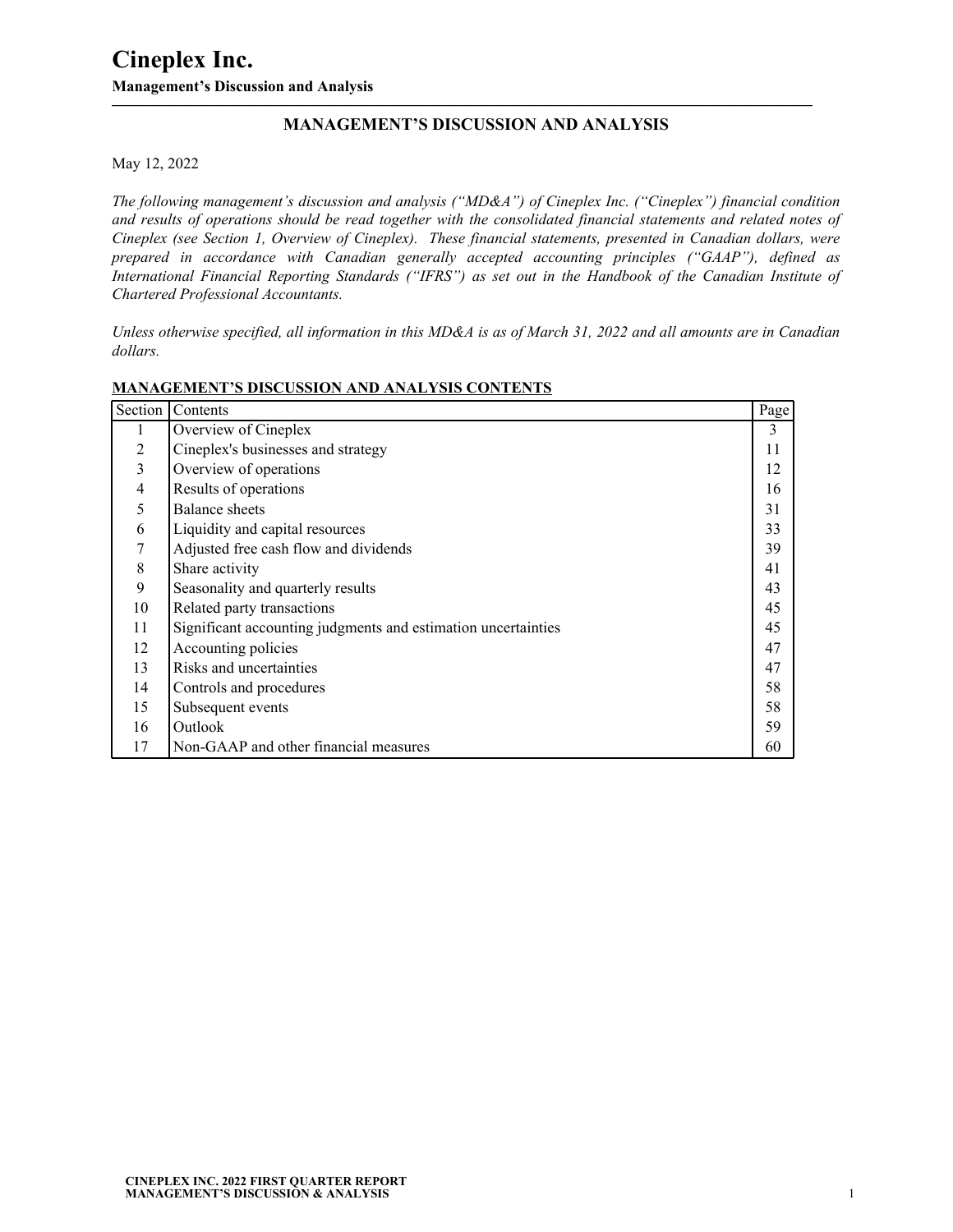**Management's Discussion and Analysis**

## *Non-GAAP and Other Financial Measures*

*Cineplex reports on certain non-GAAP measures, non-GAAP ratios, supplementary financial measures and total segments measures that are used by management to evaluate the performance of Cineplex. In addition, non-GAAP measures are used in measuring compliance with debt covenants. Non-GAAP measures do not have standardized meaning under GAAP and may not be comparable to similar measures provided by other issuers. Cineplex includes these measures because management believes that they assist investors in assessing financial performance. The definition, calculation and reconciliation of non-GAAP measures are provided in Section 17, Non-GAAP and other financial measures.*

**—————————————————————————————————————————————**

## *Forward-Looking Statements*

*Certain information included in this MD&A contains forward-looking statements within the meaning of applicable securities laws. These forward-looking statements include, among others, statements with respect to Cineplex's objectives, goals and strategies to achieve those objectives and goals, as well as statements with respect to Cineplex's beliefs, plans, objectives, expectations, anticipations, estimates and intentions. The words "may", "will", "could", "should", "would", "suspect", "outlook", "believe", "plan", "anticipate", "estimate", "expect", "intend", "forecast", "objective" and "continue" (or the negative thereof), and words and expressions of similar import, are intended to identify forward-looking statements. Forward-looking statements also include, statements pertaining to:*

- *• Cineplex's outlook, goals, expectations and projected results of operations, including factors and assumptions underlying Cineplex's projections regarding the duration and impact of a novel strain of coronavirus ("COVID-19") pandemic on Cineplex, the movie exhibition industry and the economy in general, as well as Cineplex's response to the pandemic related to the closure or operational restrictions of its theatres and location-based entertainment ("LBE") venues, employee reductions and other cost-cutting initiatives and increased expenses relating to safety measures taken at its facilities to protect the health and well-being of guests and employees;*
- *• Cineplex's expectations with respect to liquidity and capital expenditures, including its ability to meet its ongoing capital, operating and other obligations, and anticipated needs for, and sources of, funds; and*
- *• Cineplex's ability to execute cost-cutting and revenue enhancement initiatives in response to the COVID-19 pandemic.*

*The COVID-19 pandemic has had an unprecedented impact on Cineplex, along with the rest of the movie exhibition industry and other industries in which Cineplex operates, including material decreases in revenues, results of operations and cash flows. The situation continues to evolve and the social and economic effects are widespread. As an entertainment and media company that operates spaces where guests gather in close proximity, Cineplex's business has been significantly impacted by the actions taken to control the spread of COVID-19. These actions included, among other things, the introduction of vaccine passports or proof of vaccination mandates, social distancing measures and restrictions including those on capacity. The uncertainty of future government-imposed restrictions may potentially have negative effects on Cineplex's businesses. At period end, restrictions relating to capacity limits, vaccine passports and mask mandates have been lifted in a majority of the markets in which Cineplex operates. Subsequent to period end, the remaining capacity limits and mask mandates were lifted as COVID-19 cases declined across the country, providing clearer visibility for Cineplex's business and the return to normalcy. Cineplex is actively monitoring the situation and is adapting its business strategies as the impact of the COVID-19 pandemic evolves.*

*By their very nature, forward-looking statements involve inherent risks and uncertainties, including those described in Cineplex's Annual Information Form ("AIF"), and MD&A for the year ended December 31, 2021 ("Annual MD&A") and in this MD&A. Those risks and uncertainties, both general and specific, give rise to the possibility that predictions, forecasts, projections and other forward-looking statements will not be achieved. Certain material factors or assumptions are applied in making forward-looking statements and actual results may differ materially from those expressed or implied in such statements. Cineplex cautions readers not to place undue reliance on these statements, as a number of important factors, many of which are beyond Cineplex's control, could cause actual results to differ materially from the beliefs, plans, objectives, expectations, anticipations, estimates and intentions expressed in such forward-looking statements. These factors include, but are not limited to, the duration and impact of the COVID-19 pandemic on Cineplex, the movie exhibition industry and the economy in general, as well as*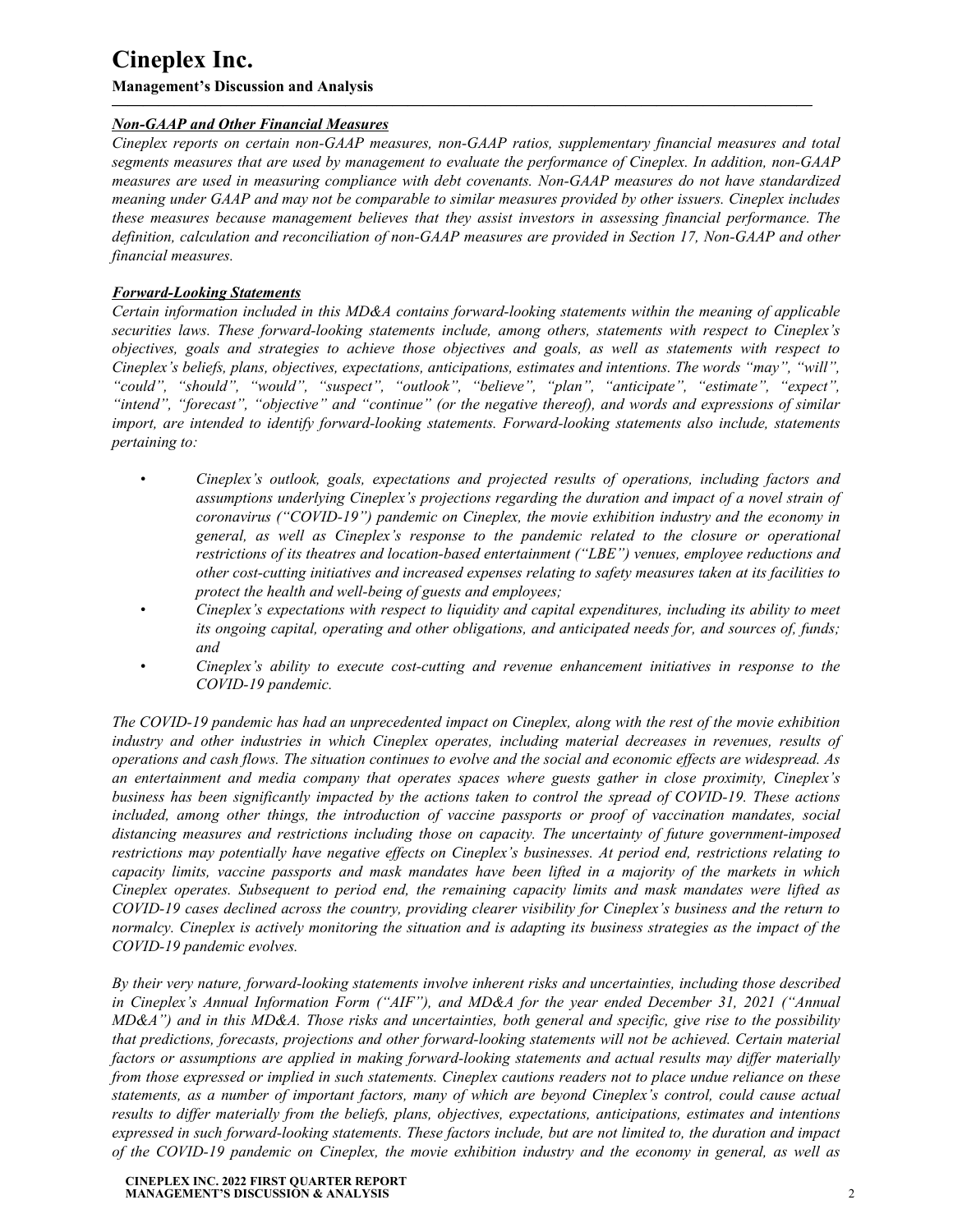*Cineplex's response to the COVID-19 pandemic as related to the closure or capacity restrictions of its theatres and LBE venues, employee reductions and other cost-cutting initiatives, and increased expenses relating to safety measures taken at its facilities to protect the health and well-being of customers and employees; Cineplex's expectations with respect to liquidity and capital expenditures, including its ability to meet its ongoing capital, operating and other obligations, and anticipated needs for, and sources of, funds; Cineplex's ability to execute costcutting and revenue enhancement initiatives in response to the COVID-19 pandemic; risks generally encountered in the relevant industry, competition, customer, legal, taxation and accounting matters; the outcome of the litigation surrounding the termination of the Cineworld transaction (described below); and diversion of management time on litigation related to the Cineworld transaction.* 

<span id="page-2-0"></span>**—————————————————————————————————————————————**

*The foregoing list of factors that may affect future results is not exhaustive. When reviewing Cineplex's forwardlooking statements, readers should carefully consider the foregoing factors and other uncertainties and potential events. Additional information about factors that may cause actual results to differ materially from expectations and about material factors or assumptions applied in making forward-looking statements may be found in the "Risks and Uncertainties" section of this MD&A.* 

*Cineplex does not undertake to update or revise any forward-looking statements, whether as a result of new information, future events or otherwise, except as required by applicable Canadian securities law. Additionally, Cineplex undertakes no obligation to comment on analyses, expectations or statements made by third parties in respect of Cineplex, its financial or operating results or its securities. All forward-looking statements in this MD&A are made as of the date hereof and are qualified by these cautionary statements. Additional information, including Cineplex's AIF, can be found on SEDAR at www.sedar.com.*

### **1. OVERVIEW OF CINEPLEX**

Cineplex (TSX:CGX) is a top-tier Canadian brand that operates in the Film Entertainment and Content, Amusement and Leisure, and Media sectors. Cineplex offers a unique escape from the everyday to millions of guests through its circuit of 172 movie theatres and location-based entertainment venues. In addition to being Canada's largest and most innovative film exhibitor, the company operates Canada's favourite destination for 'Eats & Entertainment' (*The Rec Room*) and complexes specially designed for teens and families (*Playdium*). It also operates successful businesses in digital commerce (CineplexStore.com), alternative programming (Cineplex Events), cinema media (Cineplex Media), digital place-based media (Cineplex Digital Media "CDM") and amusement solutions (Player One Amusement Group "P1AG"). Providing even more value for its guests, Cineplex is a partner in Scene LP, the operator of the Scene+ loyalty program, Canada's largest entertainment and lifestyle loyalty program.

Cineplex's theatre circuit is concentrated in major metropolitan and mid-sized markets. As of March 31, 2022, Cineplex owned, leased or had a joint venture interest in 1,640 screens in 159 theatres from coast to coast as well as 13 LBE venues in six provinces.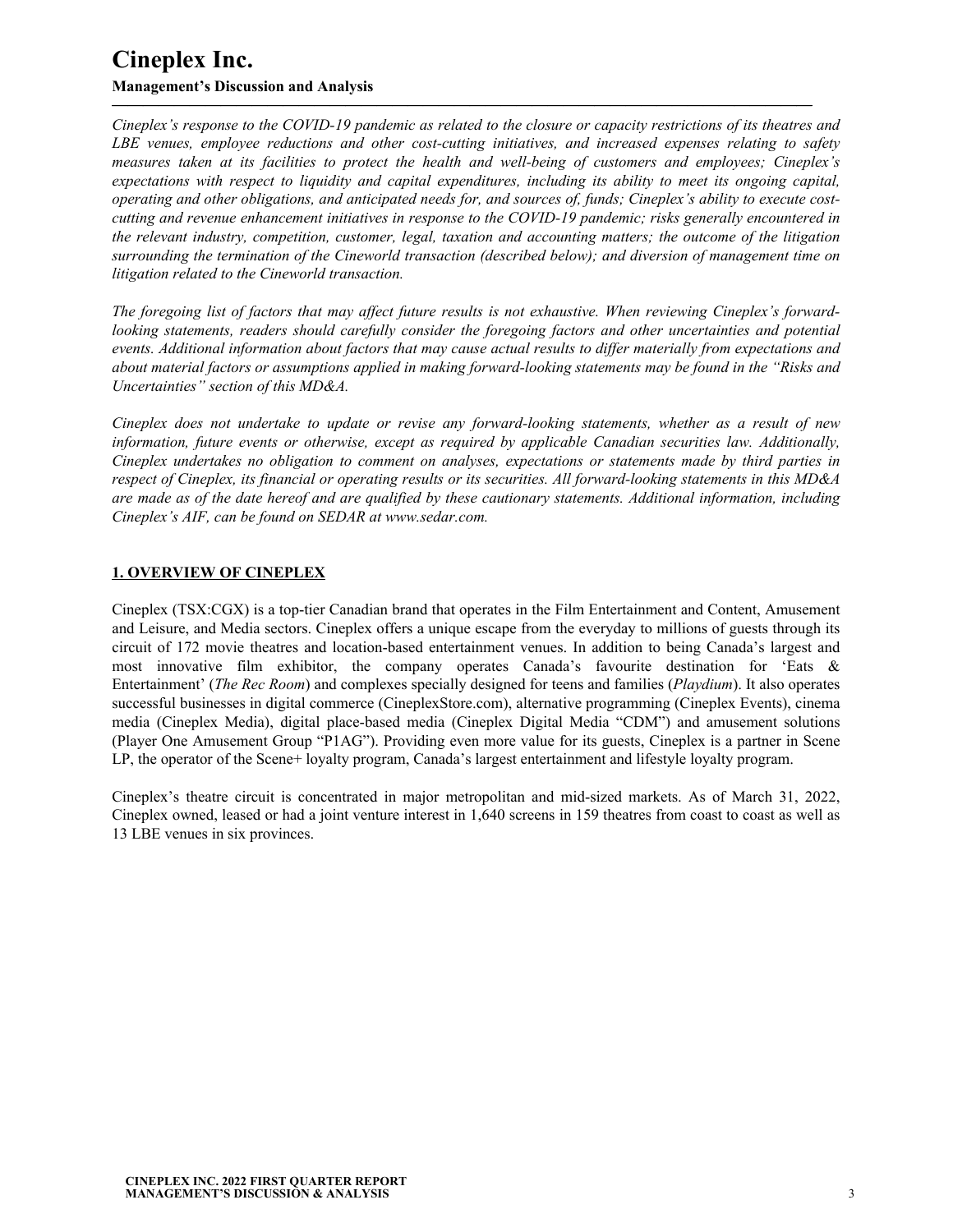**Management's Discussion and Analysis**

## **Cineplex**

**Theatre locations and screens at March 31, 2022**

| <b>Province</b>            | Locations      | <b>Screens</b> | 3D Digital<br><b>Screens</b> | <b>UltraAVX</b> | <b>IMAX</b><br>Screens (i) | <b>VIP</b><br><b>Auditoriums</b> | $D-BOX$<br><b>Auditoriums</b> | Recliner<br><b>Auditoriums</b> | Other<br>Screens (ii) |
|----------------------------|----------------|----------------|------------------------------|-----------------|----------------------------|----------------------------------|-------------------------------|--------------------------------|-----------------------|
| Ontario                    | 66             | 710            | 351                          | 41              | 12                         | 48                               | 48                            | 108                            | 11                    |
| Quebec                     | 17             | 220            | 88                           | 10              | 3                          | 9                                | $\overline{7}$                | 17                             |                       |
| British Columbia           | 25             | 236            | 125                          | 16              | 3                          | 20                               | 16                            | 43                             |                       |
| Alberta                    | 20             | 213            | 114                          | 20              | $\overline{2}$             | 16                               | 16                            | 83                             |                       |
| Nova Scotia                | 11             | 90             | 43                           |                 |                            |                                  | $\overline{2}$                |                                |                       |
| Saskatchewan               | 6              | 54             | 28                           | 3               |                            | 3                                | 3                             | 16                             |                       |
| Manitoba                   | 5              | 49             | 26                           |                 |                            | 3                                | 2                             |                                |                       |
| New Brunswick              | 5              | 41             | 20                           | $\mathfrak{D}$  |                            |                                  | $\overline{c}$                |                                |                       |
| Newfoundland &<br>Labrador | $\overline{c}$ | 14             | 9                            |                 |                            |                                  |                               |                                |                       |
| Prince Edward Island       | $\overline{2}$ | 13             | 6                            |                 |                            |                                  |                               |                                |                       |
| <b>TOTALS</b>              | 159            | 1,640          | 810                          | 94              | 24                         | 99                               | 98                            | 267                            | 22                    |
| Percentage of<br>screens   |                |                | 49 %                         | $6\%$           | $1\%$                      | $6\%$                            | $6\%$                         | $16\%$                         | $1\%$                 |

**—————————————————————————————————————————————**

(i) All IMAX screens are 3D enabled. Total 3D screens including IMAX screens are 834 screens or 51% of the circuit. (ii) Other screens includes 4DX, *Cineplex Clubhouse* and ScreenX.

|                                             | 2022  |                | 2021  |                |       | 2020  |       |                |  |
|---------------------------------------------|-------|----------------|-------|----------------|-------|-------|-------|----------------|--|
|                                             | Q1    | Q <sub>4</sub> | Q3    | Q <sub>2</sub> | Q1    | Q4    | Q3    | Q <sub>2</sub> |  |
| Theatres                                    | 159   | 160            | 161   | 160            | 161   | 162   | 164   | 164            |  |
| Screens                                     | 1,640 | 1,652          | 1,656 | 1,651          | 1,657 | 1,667 | 1,687 | 1,687          |  |
| 3D Digital Screens                          | 810   | 815            | 816   | 816            | 816   | 819   | 826   | 826            |  |
| <b>UltraAVX</b> Screens                     | 94    | 94             | 94    | 94             | 94    | 94    | 94    | 94             |  |
| <b>IMAX Screens</b>                         | 24    | 25             | 25    | 25             | 25    | 25    | 25    | 25             |  |
| <b>VIP Auditoriums</b>                      | 99    | 99             | 94    | 89             | 84    | 84    | 84    | 84             |  |
| D-BOX Locations                             | 98    | 98             | 98    | 98             | 98    | 98    | 99    | 99             |  |
| Recliner Screens                            | 267   | 267            | 262   | 258            | 253   | 253   | 221   | 221            |  |
| Other Screens                               | 22    | 22             | 19    | 19             | 19    | 19    | 19    | 19             |  |
| Cineplex - LBE - at March 31, 2022 and 2021 |       |                | 2022  |                |       |       | 2021  |                |  |

| Cineplex - LBE - at March 31, 2022 and 2021 | 2022                |          | 2021                |          |
|---------------------------------------------|---------------------|----------|---------------------|----------|
| <b>Province</b>                             | <b>The Rec Room</b> | Playdium | <b>The Rec Room</b> | Playdium |
| Ontario                                     |                     |          |                     |          |
| l Alberta                                   |                     |          |                     |          |
| Manitoba                                    |                     |          |                     |          |
| Newfoundland & Labrador                     |                     |          |                     |          |
| British Columbia                            |                     |          |                     |          |
| Nova Scotia                                 |                     |          |                     |          |
| <b>TOTALS</b>                               | 10                  |          |                     |          |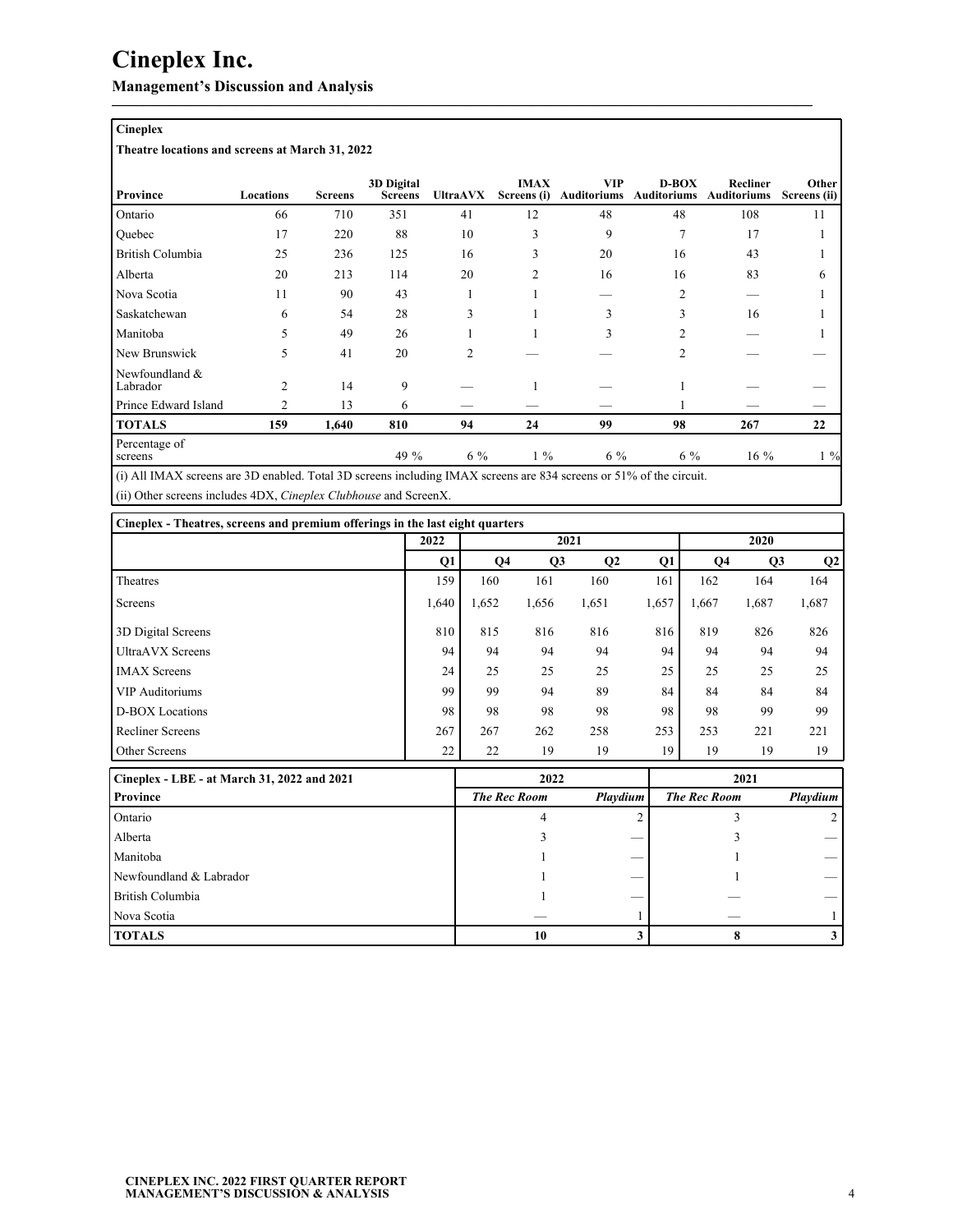## **1.1 RECENT DEVELOPMENTS**

## **COVID-19 business impacts, risks and liquidity**

In early 2020, the outbreak of COVID-19 was confirmed in multiple countries throughout the world and on March 11, 2020, it was declared a global pandemic by the World Health Organization ("WHO"). In response, Cineplex immediately introduced enhanced cleaning protocols and reduced theatre capacities to promote social distancing. By mid-March 2020, each of Canada's provinces and territories had declared a state of emergency resulting in, among other things, the mandated closure of non-essential businesses, restrictions on public gatherings and quarantining of people who may have been exposed to the virus. On March 16, 2020, Cineplex announced the temporary closure of all of its theatres and LBE venues across Canada, as well as substantially all route locations operated by P1AG. On August 21, 2020, Cineplex reopened its entire circuit of theatres and LBE venues, however, theatre operations and LBE venues were continuously impacted by additional government mandated restrictions and closures over the next several quarters.

**—————————————————————————————————————————————**

As of July 17, 2021, Cineplex had reopened its entire circuit of theatres subject to capacity restrictions, in some cases after months of extended closure periods. The reopening included Cineplex's then 161 theatre locations, encompassing 1,656 screens across Canada including 18 VIP Cinemas locations. As restrictions were temporarily eased in markets in which Cineplex operated, Cineplex also reopened its LBE venues across Canada as well as route locations operated by P1AG. All theatres, LBE venues and P1AG route locations continue to operate with enhanced safety and cleaning measures to ensure the safety of Cineplex's employees and customers.

Effective December 18, 2021, due to the rise of the Omicron variant, capacity restrictions were reinstated in Ontario, Cineplex's largest market, limiting indoor capacity to 50% along with prohibiting the consumption of concessions in theatres. Theatres in Quebec were also mandated to temporarily close effective December 20, 2021. During the beginning of the first quarter of 2022, social gathering restrictions were further modified or reinstituted in several key markets in which Cineplex operates, resulting in theatre closures in Ontario. Cineplex was also required to temporarily close or reduce capacity in other provinces. Effective January 29, 2022, January 31, 2022 and February 7, 2022 respectively, theatres in New Brunswick, Ontario and Quebec were permitted to reopen at reduced capacity levels, respectively. As restrictions have been eased in many markets in which Cineplex operates, theatres and LBE venues across Canada were permitted to operate at full capacity, with the exception of Prince Edward Island which were limited to operate at a 75% capacity maximum as at March 31, 2022. Subsequent to March 31, 2022, the remaining capacity restrictions in Prince Edward Island were lifted. As a result of increased vaccination rates and decreasing case counts, all provinces except British Columbia ceased proof of vaccination programs by March 31, 2022 with British Columbia ending its program on April 9, 2022. Mask mandates were lifted in all provinces with the exception of Quebec and Prince Edward Island. Cineplex is continuously monitoring operating restrictions and adjusting operating capacities in accordance with government directives.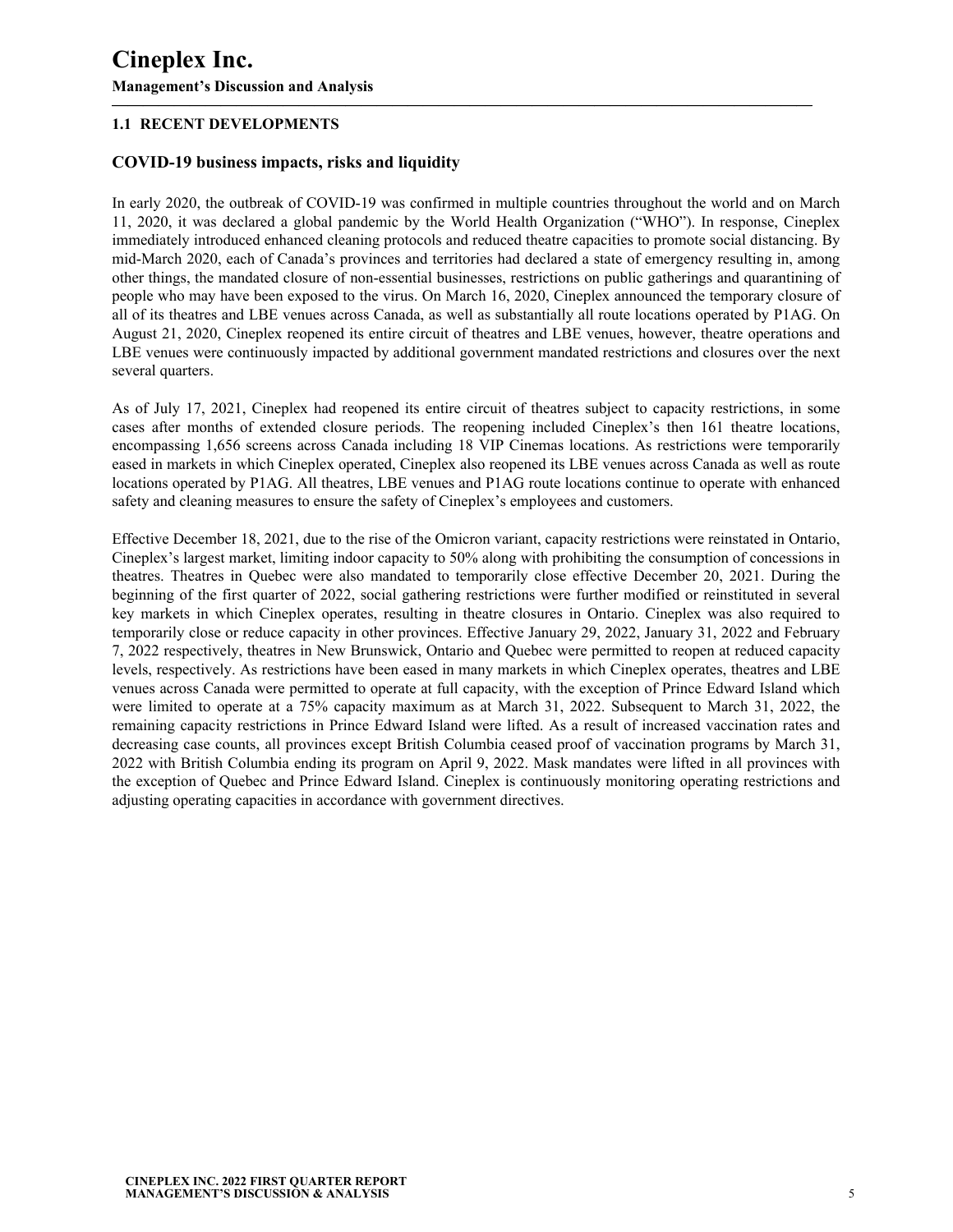To mitigate the negative impact of COVID-19 and support its long-term stability, Cineplex has undertaken a variety of measures including:

**—————————————————————————————————————————————**

Liquidity measures:

- June 2020: entered into the First Credit Agreement Amendment with The Bank of Nova Scotia as administrative agent of Cineplex's seventh amended and restated credit agreement (as amended, the "Credit Facilities") providing certain financial covenant relief in light of the COVID-19 pandemic and its impact on Cineplex's business (Section 6.4, Long-term debt);
- July 2020: issued convertible unsecured subordinated debentures (the "Debentures") for net proceeds of \$303.3 million (Section 6.4, Long-term debt);
- November 2020: entered into the Second Credit Agreement Amendment providing further financial covenant relief (Section 6.4, Long-term debt);
- December 2020: entered into an agreement to enhance and expand the SCENE loyalty program receiving \$60.0 million with respect to the reorganization;
- January 2021: completed the sale and leaseback transaction of Cineplex's head office buildings located at 1303 Yonge Street and 1257 Yonge Street, Toronto, Ontario for gross proceeds of \$57.0 million;
- January 2021: filed tax returns for the 2020 taxation year claiming a \$62.6 million recovery of income taxes paid in prior periods (all of which had been received by December 31, 2021);
- February 2021: entered into the Third Credit Agreement Amendment providing further financial covenant relief (Section 6.4, Long-term debt);
- February 2021: issued 7.50% senior secured second lien notes due February 26, 2026 (the "Notes Payable") for net proceeds of \$243.3 million (Section 6.4, Long-term debt); and
- December 2021: entered into the Fourth Credit Agreement Amendment providing further financial covenant relief (Section 6.4, Long-term debt).

Cost reduction and subsidy measures:

- temporary layoffs of all part-time and full-time hourly employees as well as a number of full-time employees who chose a temporary layoff rather than a salary reduction during the second quarter of 2020, and additional temporary layoffs of part-time employees beginning in December 2021 further expanding in the first quarter of 2022;
- reduced full-time employee salaries by agreement with such employees during the second and third quarters of 2020;
- suspended or deferred current capital spending, reviewing all capital projects to consider either deferral or cancellation;
- reduced non-essential discretionary operational expenditures (such as spending on marketing, travel and entertainment);
- implemented a more stringent review and approval process for all outgoing procurement and payment requests;
- continued negotiations with landlords for cash payments in exchange for the sale of contractual rights or negotiating rent relief, including abatements, reductions and deferrals;
- worked with major suppliers and other business partners to modify the timing and quantum of certain contractual payments;
- reviewed and applied for government subsidy programs where available, including municipal and provincial property tax and energy rebates or subsidies;
- applied for the ongoing Canada Emergency Wage Subsidy ("CEWS"), which was launched by the Government of Canada, providing a variable subsidy for employee wages incurred from March 2020 to October 23, 2021;
- applied for the ongoing Canada Emergency Rent Subsidy ("CERS"), which was launched by the Government of Canada as a result of government mandated lockdowns, providing a variable subsidy for rent and other occupancy-related costs incurred from September 27, 2020 through October 23, 2021;
- applied for Canada's Tourism and Hospitality Recovery Program ("THRP") which began on October 24, 2021 and provides wage and rent subsidies for businesses that have faced revenue losses, with a subsidy rate of up to 75% until March 12, 2022 and 37.5% until May 7, 2022;
- continued evaluation of Cineplex's eligibility under other relief programs; and
- continued the suspension of dividends.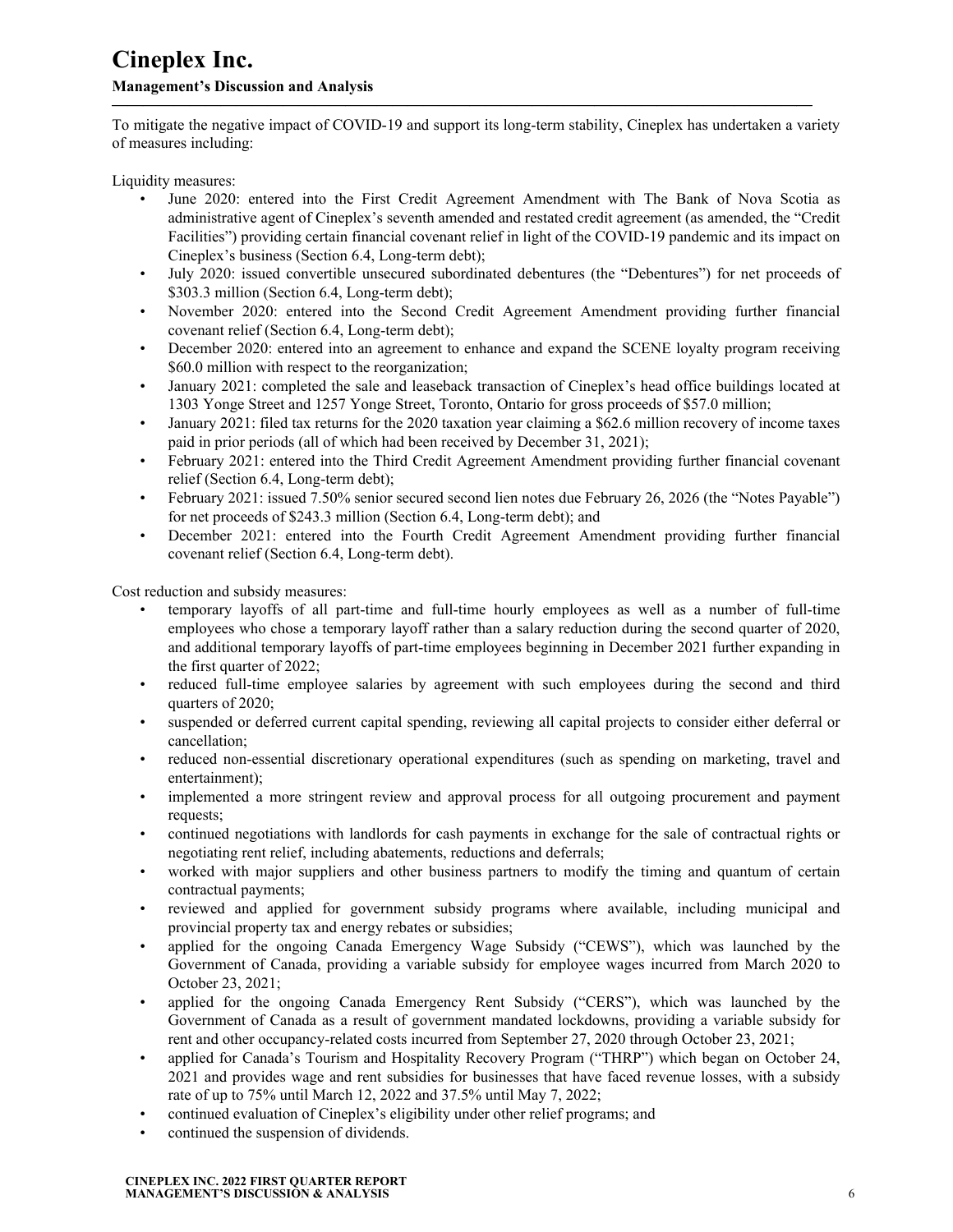### **Management's Discussion and Analysis**

The COVID-19 pandemic continues to have a material negative effect on all aspects of Cineplex's businesses resulting in material decreases in revenues, results of operations and cash flows. As a result of the reopening of its theatres, Cineplex was able to significantly reduce its average monthly net cash burn compared to the prior seven quarters (defined as net cash (used in) provided by operating activities adjusted for changes in operating assets and liabilities, less repayments of lease obligations - principal and net capital expenditures, plus net cash received from CDCP). However, Cineplex continues to be materially impacted by the ongoing negative impact of the COVID-19 pandemic.

**—————————————————————————————————————————————**

As some of Cineplex's largest expenses, such as film cost and cost of food services, are fully variable, during the closure of its theatres and LBE venues Cineplex focused on reducing its largest fixed and semi-fixed expenses, including those attributed to theatre and LBE payroll and occupancy. Due to government mandated closure requirements and operating restrictions implemented during the fourth quarter of 2021 continuing into the first quarter of 2022, Cineplex received wage subsidies of \$20.1 million, of which \$13.3 million was used to offset theatre payroll costs. Cineplex was able to further reduce operating expenses as a result of rent subsidies of \$3.0 million, realty tax and utility subsidies of \$6.0 million. With respect to theatre occupancy expenses, Cineplex has continued to work with its landlord partners subsequent to the government-imposed lockdowns to obtain relief measures, resulting in significantly reduced cash rent being paid during the lockdown periods. As a result of ongoing discussions with landlords, Cineplex was able to reduce net cash lease outflows by \$0.8 million during the first quarter of 2022. The negotiated lease obligation savings represent forgiveness of lease payments. Cineplex remains focused on identifying opportunities to extract value under its existing lease agreements.

Since the closure of its theatres and LBE venues in March 2020, Cineplex diligently prepared for their safe reopening, carefully re-examining all of its buildings and processes and implementing an industry-leading program with end-to-end health and safety protocols. In June 2021, Cineplex introduced its VenueSafe program, which encompasses all of Cineplex's health and safety protocols, in accordance with Canada's public health guidelines. With the VenueSafe seal of approval, Cineplex believes that guests can feel confident in the company's commitment to provide a safe and comfortable environment to be entertained once again in both our theatres and other entertainment venues.

While the specific protocols will evolve over time with the emergence from the pandemic, VenueSafe will remain consistent across all of Cineplex's venues as health and safety remain a top priority and top of mind for our guests. For further details refer to https://www.cineplex.com/Global/health-and-safety, https://www.therecroom.com/ healthandsafety and www.playdium.com/healthandsafety.

Canada's vaccination rate has made tremendous progress with a high percentage of the eligible population receiving at least two doses of a COVID-19 vaccine. The Canadian government has also accelerated the rollout of COVID-19 vaccine booster doses providing extra protection against COVID-19 and its variants. As a result of the declining hospitalizations related to COVID-19, high vaccination rate and wide availability of COVID-19 vaccines, most provinces across Canada have lifted COVID-19 related measures with proof of vaccination requirements no longer being mandatory. With the exception of Quebec and Prince Edward Island, all other provinces have lifted the mask mandates. With the uncertainty of further government-imposed restrictions and the potential long-term effect that the pandemic may have on Cineplex's businesses, COVID-19 may continue to have a prolonged material negative impact on Cineplex's operations and return to profitability.

The release of Marvel's highly anticipated *Spider-Man: No Way Home* in December 2021 generated the second biggest North American opening weekend of all time and the biggest December opening weekend of all-time grossing \$260.1 million and earning \$801.3 million in North America (which includes \$228.3 during the first quarter) and \$1.9 billion globally since its release up to March 31, 2022, as reported*.* The box office momentum continued into the first quarter of 2022 with the release of *The Batman* in March 2022, grossing \$134.0 million during its North American opening weekend and earning \$338.2 million in North America and \$742.0 million globally since its release up to March 31, 2022, as reported.

As at March 31, 2022, Cineplex had a cash balance of \$24.1 million and \$228.6 million available under its Revolving Facility subject to the liquidity covenants set forth in the Credit Facilities as amended (Section 6.4, Longterm debt). Combined with the continued focus on reducing costs and capital expenditures, management believes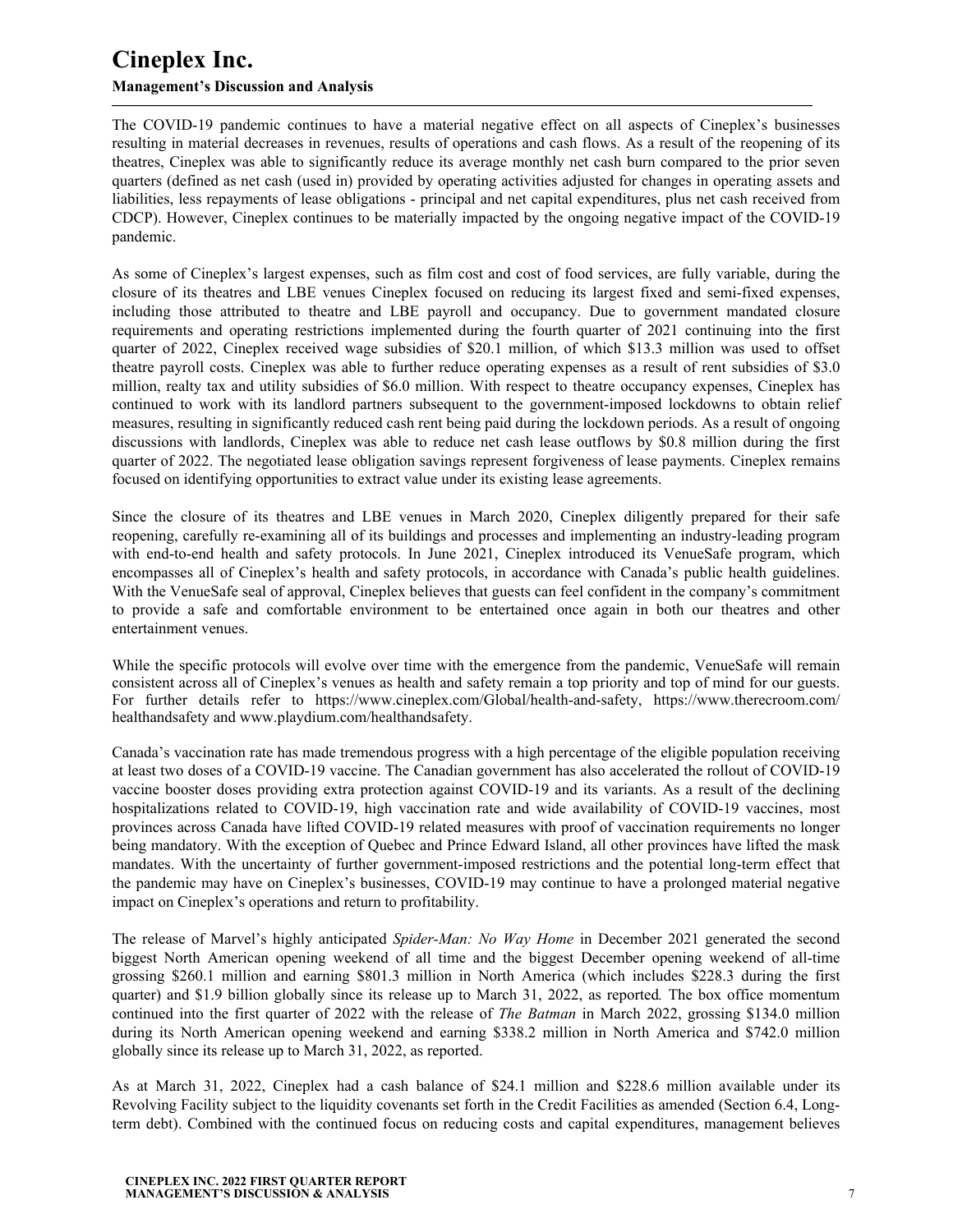### **Management's Discussion and Analysis**

that it has adequate liquidity to fund operations for the currently anticipated duration of the pandemic in the regions in which Cineplex operates.

**—————————————————————————————————————————————**

#### **Cineworld Transaction**

On December 15, 2019, Cineplex entered into an arrangement agreement (the "Arrangement Agreement") with Cineworld Group, plc ("Cineworld"), pursuant to which an indirect wholly-owned subsidiary of Cineworld agreed to acquire all of the issued and outstanding common shares of Cineplex ("Shares") for \$34.00 per share in cash (the "Cineworld Transaction"). The Cineworld Transaction was to be implemented by way of a statutory plan of arrangement under the *Business Corporation Act* (Ontario).

On June 12, 2020, Cineworld delivered a notice (the "Termination Notice") to Cineplex purporting to terminate the Arrangement Agreement. In the Termination Notice, Cineworld alleged that Cineplex took certain actions that constituted breaches of Cineplex's covenants under the Arrangement Agreement including failing to operate its business in the ordinary course. In addition, Cineworld alleged that a material adverse effect had occurred with respect to Cineplex. Cineworld's repudiation of the Arrangement Agreement was acknowledged by Cineplex and the Cineworld Transaction did not proceed. Cineplex vigorously denied Cineworld's allegations.

On July 3, 2020, Cineplex announced that it had commenced an action in the Ontario Superior Court of Justice (the "Court") against Cineworld and 1232743 B.C. Ltd. seeking damages arising from what Cineplex claimed was a wrongful repudiation of the Arrangement Agreement. The claim sought damages, including the approximately \$2.18 billion that Cineworld would have paid upon the closing of the Cineworld Transaction for Cineplex's securities, reduced by the value of the Cineplex securities retained by its security holders, as well as compensation for other losses including the loss to Cineplex of expected synergies, the failure of Cineworld to repay or refinance Cineplex's approximately \$664 million in debt, and transaction expenses. Cineplex also advanced alternative claims for damages for the loss of benefits to its security holders, and to require Cineworld to disgorge the benefits it improperly received by wrongfully repudiating the Cineworld Transaction.

On July 6, 2020, Cineworld announced that it would defend Cineplex's claim, and on September 2, 2020, filed its Statement of Defence and Counterclaim in which it denied Cineplex's claims and advanced a counterclaim seeking reimbursement of £32 million for costs incurred with respect to the transaction and an unspecified amount for punitive damages. Cineplex responded to Cineworld's defence and counterclaim on September 15, 2020, denying all claims levied by Cineworld.

A trial of the action commenced before the Court on September 13, 2021 and continued until November 4, 2021.

On December 14, 2021, the Court released its decision in the action (the "Decision"). The Court held that Cineplex did not breach any of its covenants in the Arrangement Agreement, and that Cineworld had no basis for terminating the Arrangement Agreement. The Court held that Cineworld breached the Arrangement Agreement and repudiated the transaction to acquire Cineplex, which actions precluded Cineplex from seeking specific performance and entitled Cineplex to monetary damages. The Court awarded damages for breach of contract to Cineplex in the amount of \$1.24 billion on account of lost synergies, and \$5.5 million for transaction costs, exclusive of prejudgment interest. The Court also held that Cineplex's shareholders did not have any rights under the Arrangement Agreement to enforce the agreement or sue Cineworld for any breach. The Court also denied Cineworld's counterclaim against Cineplex.

On January 12, 2022, Cineworld filed a Notice of Appeal with the Court of Appeal for Ontario and on January 27, 2022, Cineplex filed its Notice of Cross Appeal. The Ontario Court of Appeal will hear Cineworld's Appeal and Cineplex's Cross Appeal during the hearing scheduled for October 12-13, 2022.

While Cineplex has engaged third-party advisors to maximize the value of the award, due to uncertainties inherent in appeals, it is not possible for Cineplex to predict the timing or final outcome of the appeal of the Decision announced by Cineworld. Further, even if Cineworld's appeal is not successful, Cineworld may not have the ability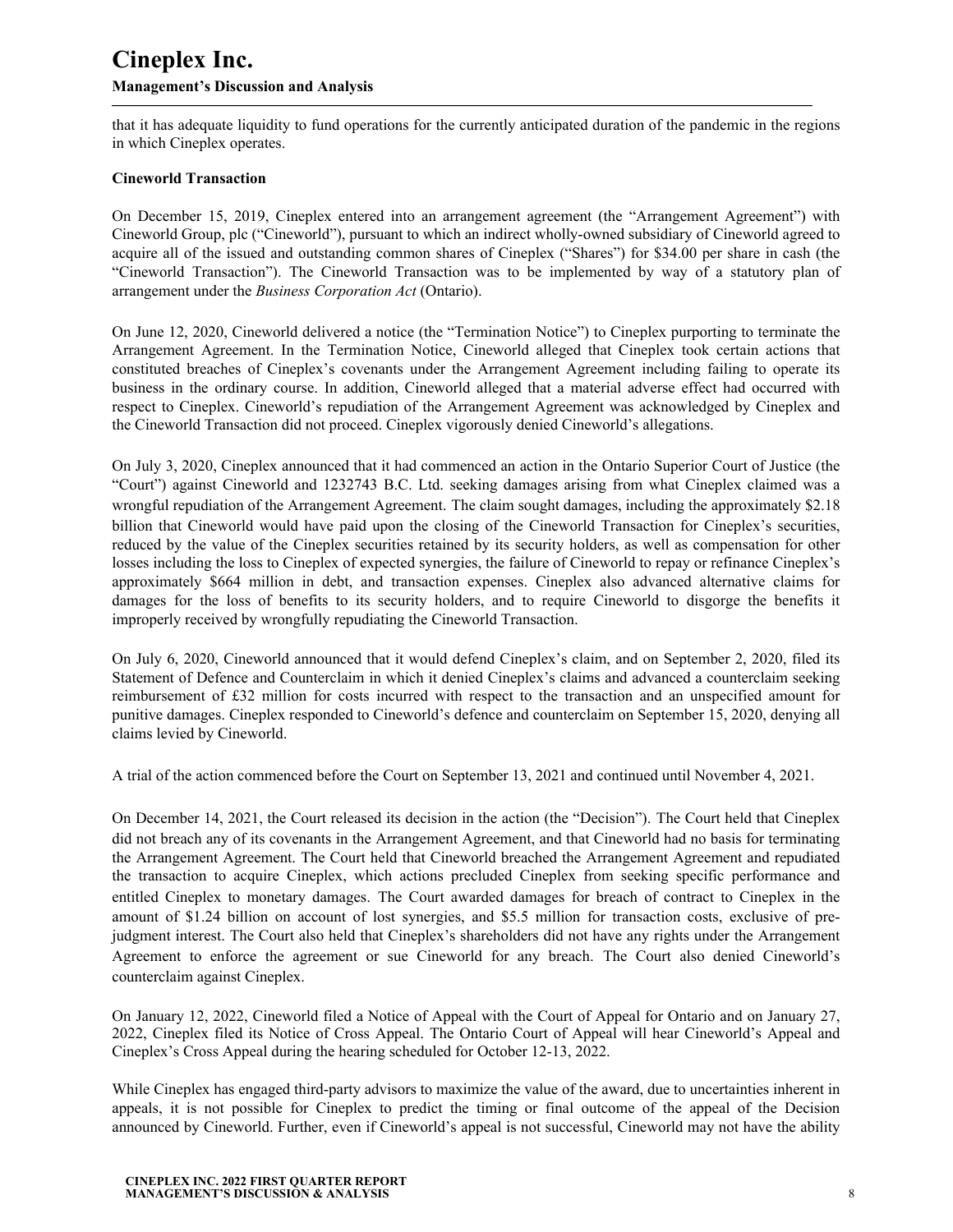to pay the full amount of any damages or costs awarded by the Court. Therefore no amount has been accrued as a receivable.

**—————————————————————————————————————————————**

## **1.2 FINANCIAL HIGHLIGHTS**

| <b>Financial highlights</b>                                                                                          | <b>First Quarter</b> |            |    |             |            |  |  |
|----------------------------------------------------------------------------------------------------------------------|----------------------|------------|----|-------------|------------|--|--|
| (in thousands of dollars, except theatre attendance in thousands of patrons and per Share and per<br>patron amounts) |                      | 2022       |    | 2021        | Change (i) |  |  |
| Total revenues                                                                                                       | S                    | 228,723    | S. | 41,412      | 452.3%     |  |  |
| Theatre attendance                                                                                                   |                      | 6,661      |    | 415         | NM         |  |  |
| Net loss (ii)                                                                                                        |                      | (42, 225)  | S. | (89,688)    | $-52.9%$   |  |  |
| Net loss as a percentage of sales (ii)                                                                               |                      | $(18.5)\%$ |    | $(216.6)\%$ | 198.1%     |  |  |
| Cash used in operating activities                                                                                    |                      | (5, 437)   | S. | (35, 632)   | $-84.7%$   |  |  |
| Box office revenues per patron ("BPP") (iii)                                                                         |                      | 12.00      |    | 9.20        | 30.4%      |  |  |
| Concession revenues per patron ("CPP") (iii)                                                                         |                      | 8.82       |    | 6.12        | 44.1%      |  |  |
| Adjusted EBITDA (iv)                                                                                                 |                      | 36,475     | S. | (30, 105)   | NM         |  |  |
| Adjusted EBITDAaL (ii) (iv)                                                                                          |                      | (5,719)    | S. | (62,090)    | $-90.8%$   |  |  |
| Adjusted EBITDAaL margin (ii) (v)                                                                                    |                      | $(2.5)\%$  |    | $(149.9)\%$ | 147.4%     |  |  |
| Adjusted free cash flow (iv)                                                                                         |                      | (21,745)   | S  | (78, 785)   | $-72.4%$   |  |  |
| Adjusted free cash flow per Share $(v)$                                                                              |                      | (0.343)    | S. | (1.244)     | $-72.4%$   |  |  |
| Earnings per Share ("EPS") - basic and diluted (ii)                                                                  |                      | (0.67)     | S  | (1.42)      | $-52.8%$   |  |  |
| (i) Throughout this MD&A, changes in percentage amounts are calculated as 2022 value less 2021 value                 |                      |            |    |             |            |  |  |

(i) Throughout this MD&A, changes in percentage amounts are calculated as 2022 value less 2021 value.

(ii) 2022 includes expenses related to the Cineworld Transaction and associated litigation and claims recovery in the amount of \$0.3 million  $(2021 - $2.4$  million).

(iii) Represents a supplementary financial measure. See Section 17, Non-GAAP and other financial measures.

(iv) Represents a non-GAAP financial measure. See Section 17, Non-GAAP and other financial measures.

(v) Represents a non-GAAP ratio. See Section 17, Non-GAAP and other financial measures.

Total revenues for the first quarter of 2022 increased by 452.3%, or \$187.3 million to \$228.7 million as compared to the prior year period. In the prior year, the majority of Cineplex's businesses were closed or operating under strict capacity restrictions as a result of significant increases in daily COVID-19 case counts. During the first quarter of 2022, Cineplex's entire circuit of theatres and LBE venues were open for the majority of the period, subject to capacity and operating restrictions in select provinces, resulting in increases in revenue across all of Cineplex's businesses as compared to the prior year period. The release of highly anticipated films during the first quarter of 2022 including *The Batman* and *Uncharted,* along with the continued success of *Spider-Man: No Way Home,* which was released in the fourth quarter of 2021 contributed to the significant theatre attendance increase of 6.2 million to 6.7 million as compared to 0.4 million in the prior year period which had limited first run films and was heavily impacted by government mandated closures and capacity restrictions. Cineplex reported box office revenues of \$80.0 million in the first quarter of 2022 and a first quarter record BPP of \$12.00, food service revenues of \$68.4 million and a first quarter CPP of \$8.82, an all-time quarterly record.

Food service revenues consist of theatre food service revenue of \$58.8 million, home delivery revenues of \$3.3 million and LBE food service revenues of \$6.4 million. Media revenues of \$15.5 million were mainly from cinema media and network management and services. Amusement revenues of \$50.4 million generated in the first quarter were primarily from P1AG route operations including family entertainment centres ("FEC") locations and theatres in the United States and Canada.

The reorganization of SCENE resulted in a change in revenue recognition leading to an increase in both BPP and CPP of approximately \$0.21 and \$0.22, respectively. Cineplex recognized an increase in both box office and concession revenues of \$1.4 million and a corresponding increase in marketing costs of \$3.0 million including other sales transactions with respect to the Scene+ points issued, resulting in a net \$nil impact on Cineplex's adjusted EBITDAaL and net loss for the period ended March 31, 2022.

Cineplex's adjusted EBITDAaL improved from prior a year period loss of \$62.1 million to a loss of \$5.7 million in the current period and adjusted free cash flow per Share was a loss in the prior year period of \$(1.244) compared to a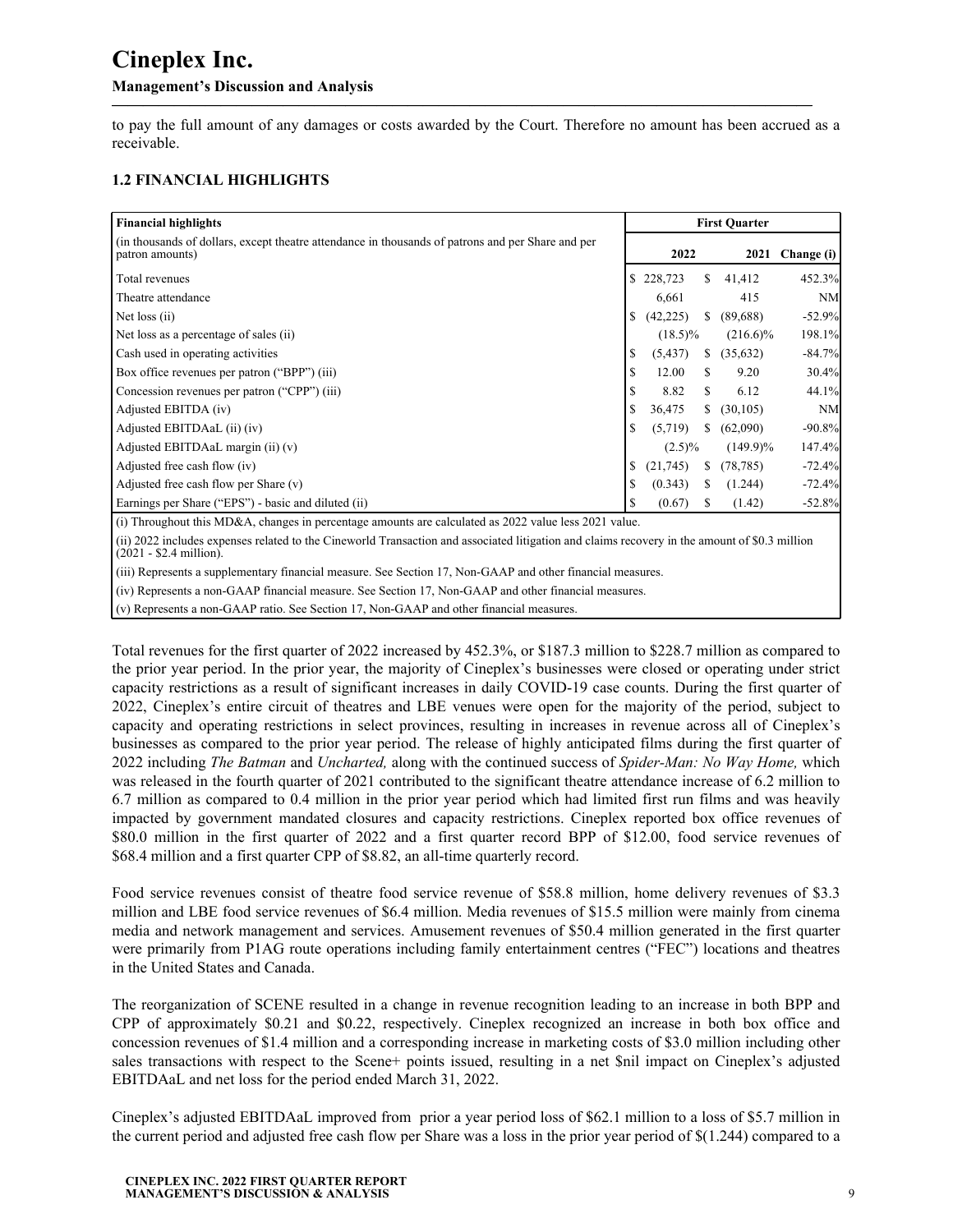loss of \$(0.343) in the current period. Cineplex's net loss decreased from a reported loss of \$89.7 million in the prior year period to a loss of \$42.2 million in the current period with a net loss per share decreasing from  $\S(1.42)$  in the prior year period to \$(0.67) in the current period.

**—————————————————————————————————————————————**

### **1.3 KEY DEVELOPMENTS IN THE FIRST QUARTER OF 2022**

The following describes certain key business initiatives undertaken and results achieved during 2022 in each of Cineplex's core business areas:

### **FILM ENTERTAINMENT AND CONTENT**

#### *Theatre Exhibition*

- Reported first quarter box office revenues of \$80.0 million, a \$76.1 million increase from 2021 as a result of increased theatre attendance due to the lifting of government mandated restrictions compared to theatre closures that remained in effect for a majority of the prior year period.
- BPP was \$12.00, a first quarter record, which increased by \$2.80 or 30.4% when compared to the prior year due to new releases and premium offerings in the current period as compared to the prior period which focused on discounted pricing for older and more classic film product.

#### *Theatre Food Service*

- *•* Reported first quarter theatre food service revenues of \$58.8 million, an increase of \$56.2 million compared to the prior year period primarily due to a significant increase in theatre attendance.
- CPP was \$8.82, an all-time quarterly record, an increase of \$2.70 or 44.1% when compared to the prior year, due to product mix, modest price increases and film product that appealed to first-run viewers who tend to have a higher concession spend.

#### *Alternative Programming*

- Anime titles led strong box office returns for Event Cinema with *Jujutsu Kaisen 0* and *Belle*. The K-pop sensation "BTS" returned to cinemas for a global one day event *Permission to Dance* becoming the single biggest one day event in the history of event cinema, generating \$0.8 million in box office revenues. Met Opera audiences started to return with the live broadcast of Verdi's *Don Carlos*.
- Cineplex Distribution released the feature film *Ella and the Little Sorcerer* on March 4, 2022.

#### *Digital Commerce*

• Total registered users for Cineplex Store increased 13% from the prior year period, reaching over 2.2 million registered users.

#### **MEDIA**

• Reported first quarter media revenues of \$15.5 million, an increase of \$6.5 million or 71.3% as compared to the prior year period.

#### *Cinema Media*

• Reported first quarter cinema media revenues of \$8.2 million, an increase of \$6.3 million or 334.3% over the prior year, due to increases in cinema advertising as a result of reopened theatres and new film releases.

#### *Digital Place-Based Media*

• Reported first quarter revenues of \$7.3 million which remained flat when compared to the prior year period.

#### **AMUSEMENT AND LEISURE**

*Amusement Solutions*

• Reported first quarter revenues of \$50.4 million an increase of \$36.6 million or 263.4% compared to the prior year period primarily due to increases in P1AG amusement revenues from US and Canada route locations at FEC's and theatres and the reopening of LBE businesses.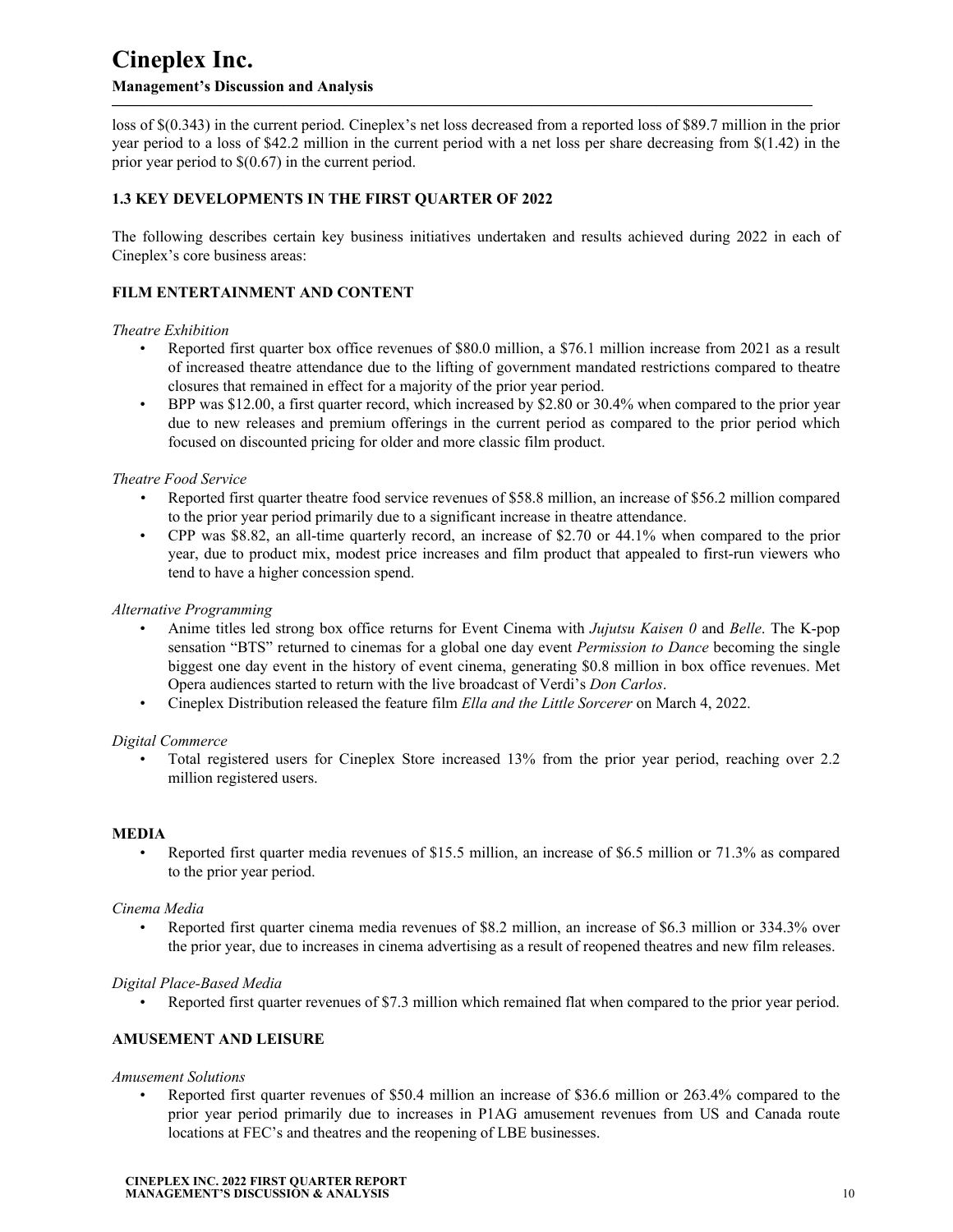#### *Location-based Entertainment*

• Reported first quarter revenues of \$20.0 million including food service revenues of \$6.4 million, amusement revenues of \$13.5 million and other revenues of \$0.2 million, an increase of \$18.6 million compared to the prior year period. The increase was due to the reopening of LBE businesses compared to closures that remained in effect for a majority of the prior year period.

#### **LOYALTY**

• Membership in the Scene+ loyalty program remained flat during the period ended March 31, 2022.

<span id="page-10-0"></span>**—————————————————————————————————————————————**

#### **CORPORATE**

- Exhibited special screenings of Ukrainian director Oles Sanin's 2014 feature film, *The Guide,* with proceeds raised by ticket sales going to Ukrainian relief efforts.
- Ellis Jacob, President & CEO, was awarded the 2022 National Association of Theatre Owners Marquee Award, recognizing his unparalleled dedication, commitment, and service to the motion picture theatre industry.

#### **2. CINEPLEX'S BUSINESS AND STRATEGY**

Cineplex's mission statement is "Passionately delivering exceptional experiences." All of its efforts are focused on this mission and it is Cineplex's goal to consistently provide guests and customers with exceptional experiences.

Cineplex's operations are primarily conducted in four main areas: film entertainment and content, media, amusement and leisure, and location-based entertainment, all supported by the Scene+ loyalty program. Cineplex's key strategic areas of focus include the following:

- Continue to enhance and expand Cineplex's presence as an entertainment destination for Canadians intheatre, at-home and on-the-go;
- Capitalize on core media strengths and infrastructure to provide continued growth of Cineplex's media business both inside and outside theatres;
- Develop and scale amusement and leisure concepts by extending existing capabilities and infrastructure;
- Drive growth within businesses by leveraging opportunities to optimize value, realize synergies, implement customer-centric technology and leverage big data across the Cineplex ecosystems; and
- Pursue opportunities that capitalize on Cineplex's core strengths.

Cineplex uses the Scene+ loyalty program and database as a strategic asset to link these areas of focus and drive customer acquisition and spending across all lines of business.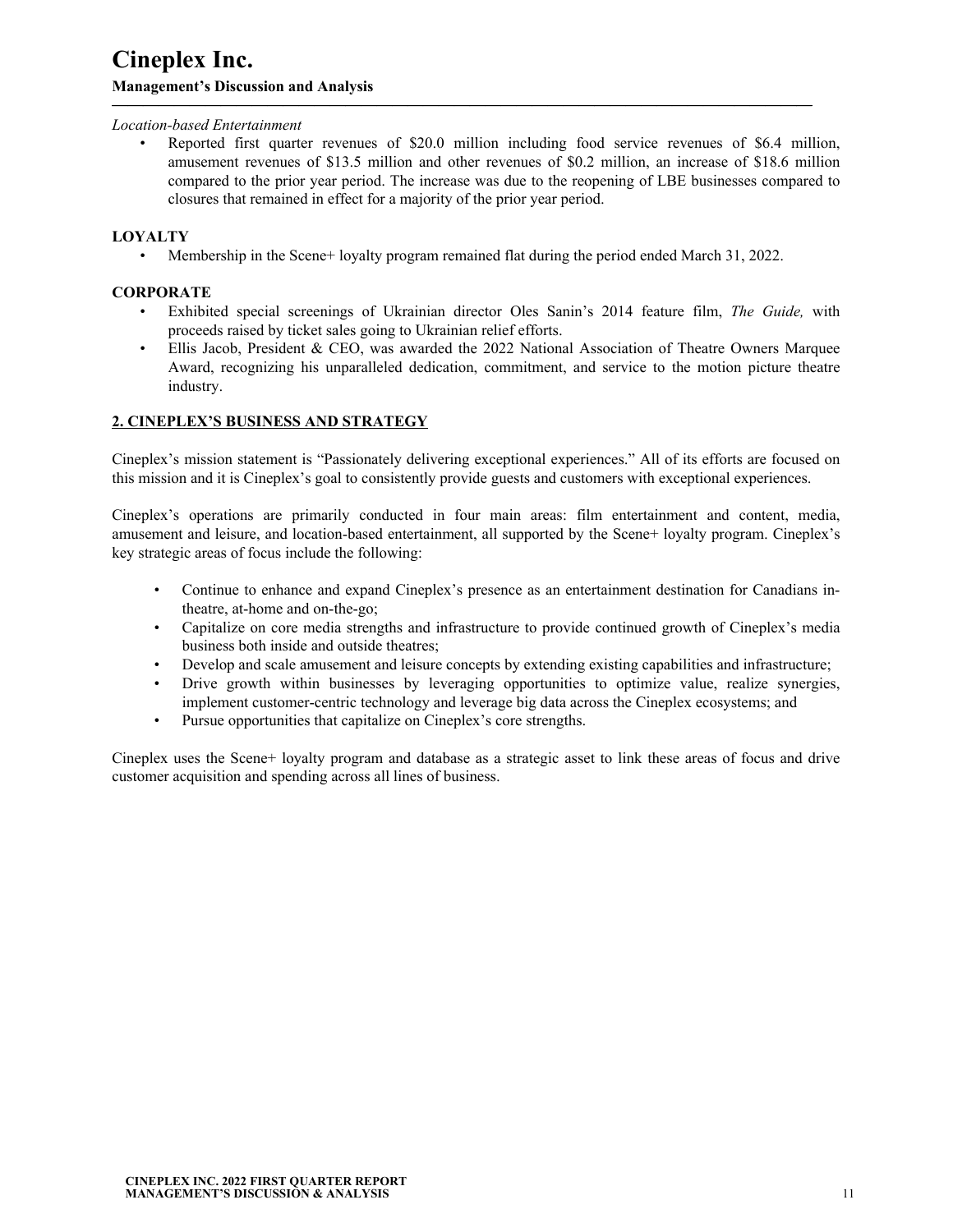<span id="page-11-0"></span>

Key elements of this strategy include going beyond movies to reach customers in new ways and maximizing revenue per patron. Cineplex has implemented in-theatre initiatives to improve the overall entertainment experience, including increased premium offerings, enhanced in-theatre services, alternative pricing strategies, continued development of the Scene+ loyalty and CineClub subscription programs, and initiatives in theatre food service such as optimizing and adding product offerings and improving service execution. The ultimate goal of these in-theatre customer service initiatives is to maximize revenue per patron and increase the frequency of movie-going at Cineplex's theatres.

While box office revenues (which include alternative programming) typically account for the largest portion of Cineplex's revenues, Cineplex has diversified its revenue streams through expanded theatre food service offerings, cinema media, digital place-based media, amusement and leisure, the Cineplex Store, promotions and other revenue streams which have increased as a share of total revenues.

#### **3. OVERVIEW OF OPERATIONS**

#### *Revenues*

Cineplex generates revenues primarily from box office and food service sales. These revenues are affected primarily by theatre attendance levels and by changes in BPP and CPP. Box office revenue represented 35.0% of revenue in the first quarter of 2022. Revenues continue to be materially impacted due to the ongoing negative impact of the COVID-19 pandemic.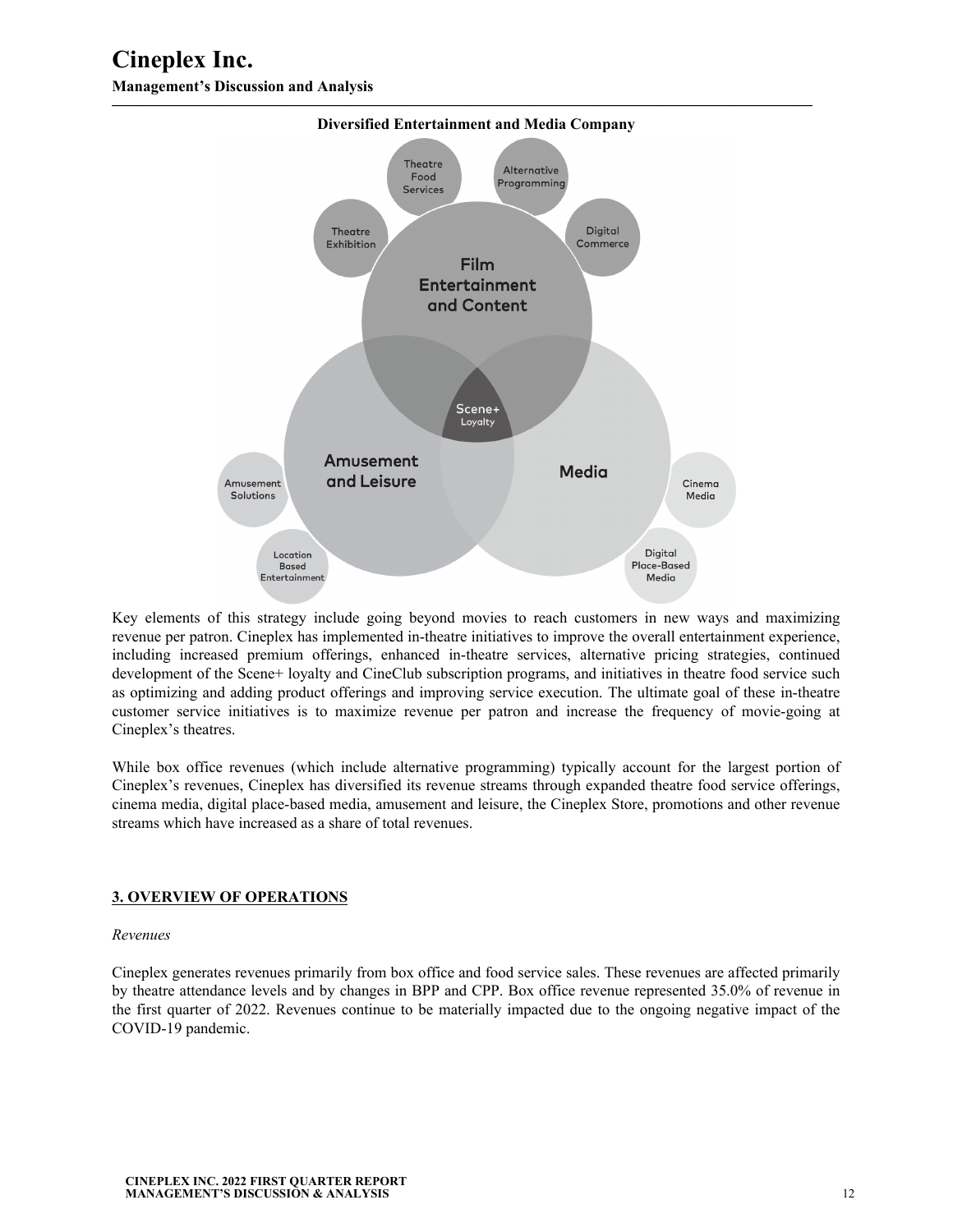| Revenue mix % by period | O1 2022    | O1 2021    | O1 2020    | O1 2019    | O1 2018 |
|-------------------------|------------|------------|------------|------------|---------|
| Box office              | 35.0 $%$   | $9.2\%$    | 39.3 %     | 42.9 %     | 46.6 %  |
| Food service            | $29.9 \%$  | 15.8 %     | 28.1%      | 28.3 %     | 30.0%   |
| Media                   | $6.8 \%$   | 21.9 %     | 11.4%      | $9.5\%$    | 8.0 %   |
| <b>Amusement</b>        | $22.0 \%$  | 33.5 %     | 16.7%      | 16.0%      | 12.8 %  |
| Other                   | $6.3 \%$   | $19.6\%$   | 4.5 $%$    | $3.3\%$    | $2.6\%$ |
| Total                   | $100.0 \%$ | $100.0 \%$ | $100.0 \%$ | $100.0 \%$ | 100.0%  |

**—————————————————————————————————————————————**

The following table presents the revenue mix for comparative years:

Cineplex has four reportable segments, film entertainment and content, media, amusement and leisure and locationbased entertainment. The reportable segments are business units offering differing products and services and are managed separately due to their distinct natures. These four reportable segments are based on the information used by Cineplex's chief operating decision makers. The revenue mix percentages for the four reportable segments during the period continue to be materially impacted by the ongoing negative impact of the COVID-19 pandemic on Cineplex's theatres and LBE businesses.

| Revenue mix % by year          |           | <b>First Ouarter</b> |
|--------------------------------|-----------|----------------------|
|                                | 2022      | 2021                 |
| Film Entertainment and Content | 69.2 %    | 44.7 %               |
| Media                          | 6.8 $%$   | 21.4%                |
| Amusement and Leisure          | $15.2 \%$ | 30.3 $%$             |
| LBE                            | 8.8 %     | 3.6 $%$              |
| Total                          | 100.0%    | $100.0 \%$           |

A key component of Cineplex's business strategy is to position itself as the leading exhibitor in the Canadian market by focusing on providing customers with an exceptional entertainment experience. For periods in 2020 and 2021, Cineplex focused on optimizing revenues during the COVID-19 closures by offering a catalog of classic film products along with new releases and expanding product offerings through the Cineplex Store. In addition, prior to COVID-19, as a result of Cineplex's focus on diversifying the business beyond the traditional movie exhibition model, its revenue mix has shifted from box office revenue to other revenue sources.

The commercial appeal of the films and alternative content released during a given period, and the success of marketing as well as promotion for those films by film studios, distributors and content providers all drive theatre attendance. BPP is affected by the mix of film and alternative content product that appeals to certain audiences (such as children or seniors who pay lower ticket prices), ticket prices during a given period and the appeal of available premium priced product that increases BPP. While BPP was negatively impacted by CineClub, the Cineplex Tuesdays program and the Scene+ loyalty program, these programs are designed to increase theatre attendance frequency at Cineplex's theatres. Cineplex's main focus is to drive incremental visits to theatres, to employ a ticket price strategy which takes into account the local demographics at each individual theatre and to maximize BPP through premium offerings.

Food service revenues are comprised primarily of concession revenues, arising from food and beverage sales at theatre locations, as well as food and beverage sales at LBE venues including *The Rec Room* and *Playdium*. In addition, food service revenues include home delivery serviced by Uber Eats and by Skip the Dishes. CPP represents theatre food service revenues divided by theatre attendance, and is impacted by the theatre food service product mix, theatre food service prices, film genre, promotions, discounts for CineClub members, and the Scene+ loyalty program. Films targeted to families and teenagers tend to result in a higher CPP and more adult-oriented product tends to result in a lower CPP. As a result, CPP can fluctuate from quarter to quarter depending on the genre of film product playing. Prior to the launch of Scene+, the SCENE points on theatre food service purchases decreased food service revenues on individual purchases. Cineplex believes the Scene+ and CineClub programs drive incremental purchase incidence, increasing overall revenues. Cineplex focuses primarily on growing CPP by optimizing the product offerings, improving operational excellence and strategic pricing to increase purchase incidence and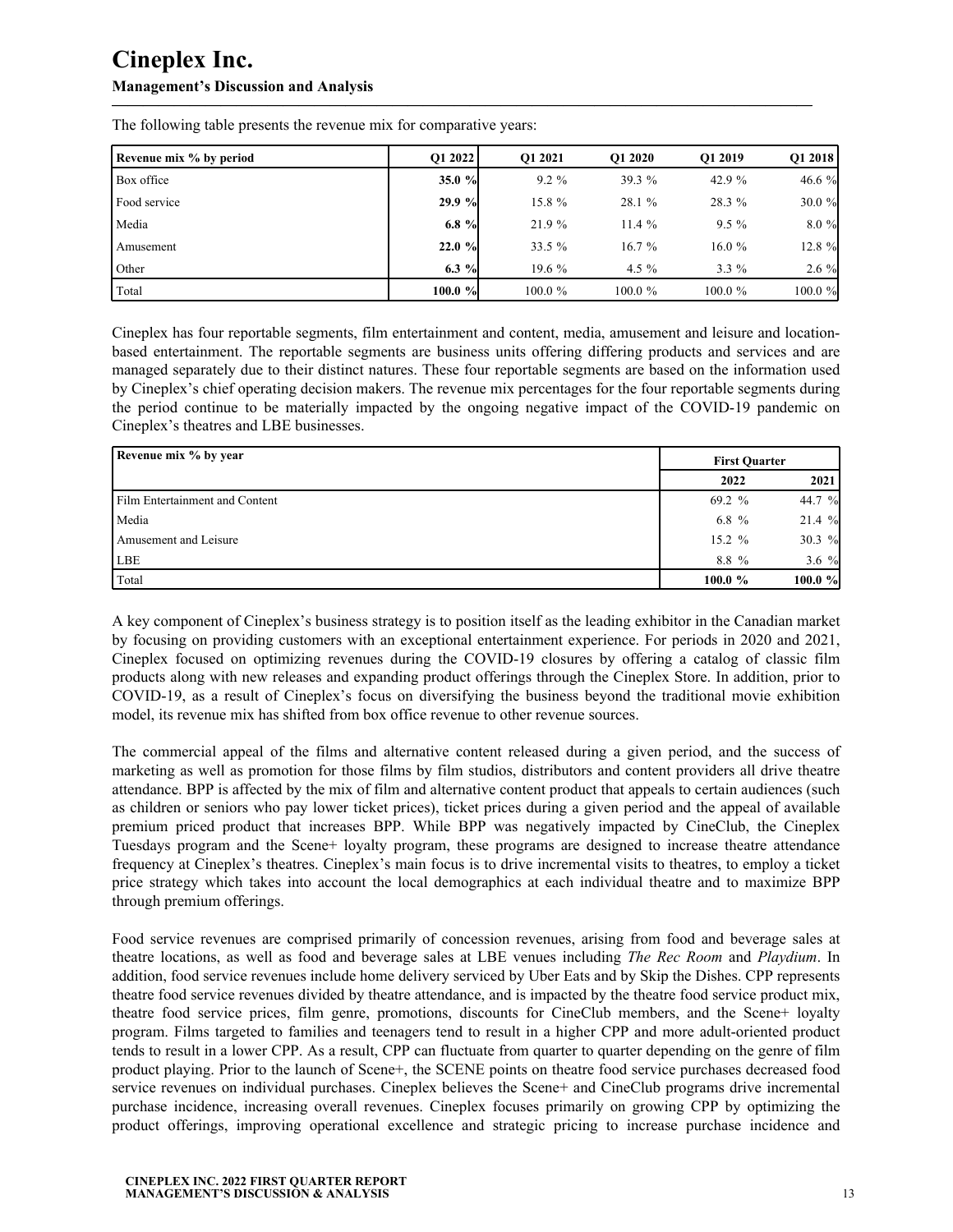#### **Management's Discussion and Analysis**

transaction value. Food service revenues from LBE include food and beverage revenues from the various bars and restaurants located throughout the venues.

**—————————————————————————————————————————————**

Media revenues include both cinema media (Cineplex Media) and digital place-based media (Cineplex Digital Media) revenues. Cineplex Media generates revenues primarily from selling pre-show and show-time advertising in Cineplex's theatres as well as other circuits through representation sales agreements. Cineplex's media advertising arrangements are impacted by theatre attendance levels which drive impressions and ultimately impact media revenue generated by Cineplex. Additionally, Cineplex Media sells media placements throughout Cineplex's circuit including digital poster cases, as well as sponsorship and advertising in LBE venues. Cineplex Media also sells digital advertising for cineplex.com, the Cineplex mobile app and on third party networks operated by Cineplex Digital Media. Cineplex Digital Media designs, installs, maintains and operates digital signage networks in four verticals including digital out of home ("DOOH") (in public spaces such as shopping malls and office towers), quick service restaurants, financial institutions and retailers.

Amusement revenues include amusement solutions revenues from P1AG, which supplies and services all the games in Cineplex's theatre circuit while also supplying equipment to third party arcades, amusement parks and centres, bowling alleys and theatre circuits across Canada and the United States, in addition to owning and operating FECs. Additionally, included in amusement revenues are revenues generated by Cineplex's XSCAPE Entertainment Centres and game rooms in theatres as well as revenues generated at LBE venues.

Cineplex generates other revenues from the Cineplex Store, promotional activities, screenings, private parties, corporate events and breakage on gift card sales.

### *Cost of Sales and Expenses*

Film cost represents the film rental fees paid to distributors for films exhibited in Cineplex's theatres. Film costs are calculated as a percentage of box office revenue and are dependent on various factors including the performance of the film. Film costs are accrued on the related box office receipts at either mutually agreed-upon terms established prior to the opening of a film, or estimated terms where a mutually agreed settlement is reached upon conclusion of a film's run, depending upon the film licensing arrangement. There can be significant variances in film cost percentage between quarters due to, among other things, the concentration of box office revenues amongst the top films in the period with stronger performing films typically having a higher film cost percentage.

Cost of food service represents the cost of concession items and other theatre food service items sold, and varies with changes in concession and other theatre food service revenues as well as the quantity and mix of concession and other food service offerings sold. Cost of food and beverages sold at LBE is also included in cost of food service.

Depreciation - right-of-use assets, represents the depreciation of Cineplex's right-of-use assets related to leases. Depreciation is calculated on a straight-line basis from the date of commencement of the lease to the earlier of the end of the useful life of the asset or the end of the lease term.

Depreciation and amortization - other, represents the depreciation and amortization of Cineplex's property, equipment and leaseholds, as well as certain of its intangible assets. Depreciation and amortization are calculated on a straight-line basis over the useful lives of the assets.

Loss (gain) on disposal of assets represents the gain recognized on assets or components of assets that were sold or otherwise disposed.

Other costs are comprised of theatre occupancy expenses, other operating expenses and general and administrative expenses. These categories are described below.

Theatre occupancy expenses include lease related expenses, percentage rent, property related taxes, business related taxes and insurance and exclude cash rent accounted for as obligations or interest under IFRS 16, *Leases*.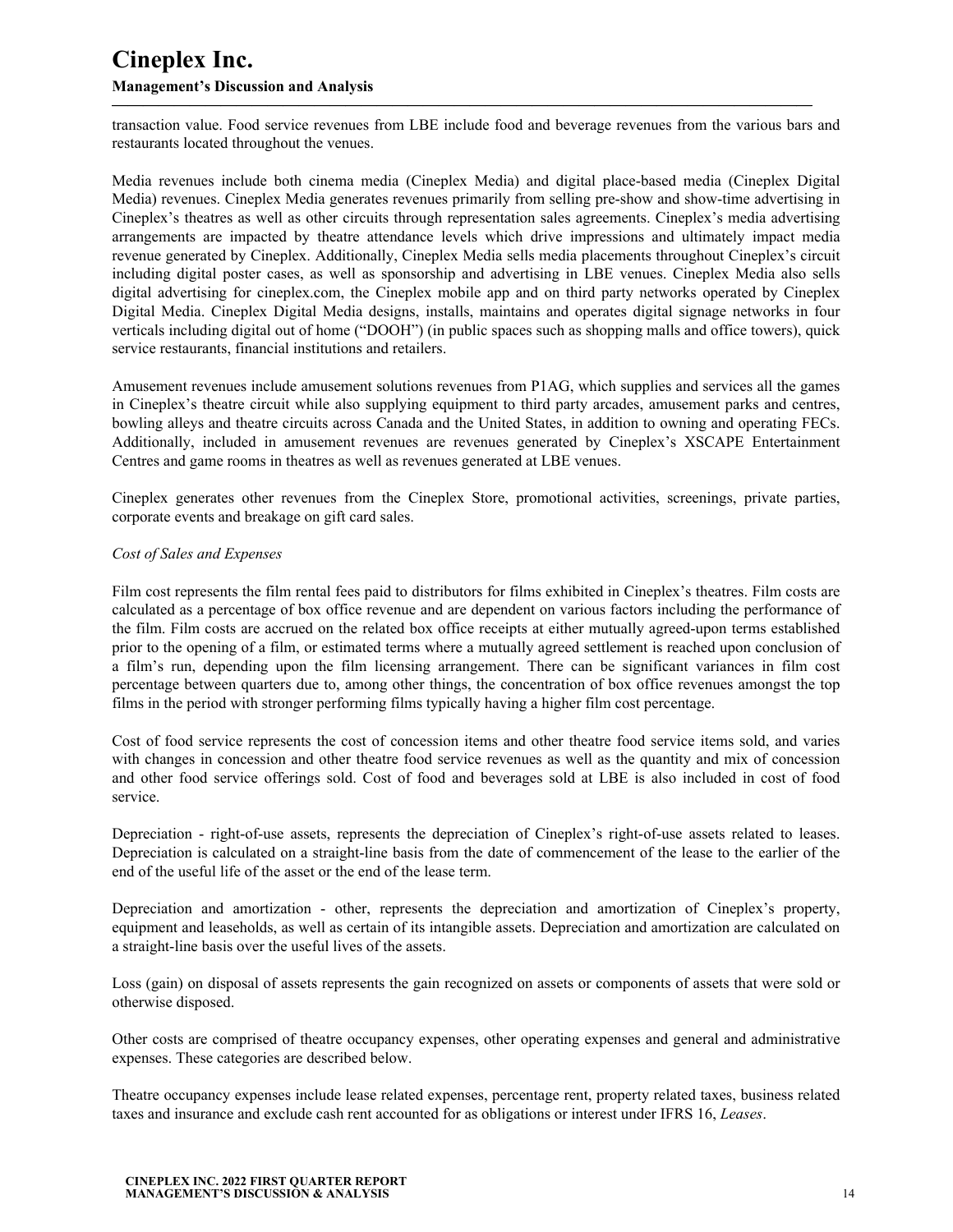## **Management's Discussion and Analysis**

Other operating expenses consist of fixed and variable expenses, with the largest component being theatre salaries and wages. Although theatre salaries and wages net of subsidies (CEWS and THRP) include a fixed cost component, these expenses vary in relation to revenues as theatre staffing levels are adjusted to handle fluctuations in theatre attendance. Other components of this category include marketing which includes the cost of Scene+ points issued, advertising, media, amusement and leisure (including P1AG and LBE), loyalty, digital commerce, supplies and services, utilities and maintenance. To the extent these costs are variable, they can be curtailed with changes in business volumes.

**—————————————————————————————————————————————**

General and administrative expenses are primarily costs associated with managing Cineplex's business, including film buying, marketing and promotions, operations and theatre food service management, accounting and financial reporting, legal, treasury, design and construction, real estate development, communications and investor relations, information systems and administration. Included in these costs are payroll (including Cineplex's Omnibus Incentive Plan costs), occupancy costs related to Cineplex's corporate offices, professional fees (such as public accountant and legal fees) and travel and related costs. Cineplex maintains general and administrative staffing and associated costs at a level that it deems appropriate to manage and support the size and nature of its theatre and LBE portfolio and its business activities.

#### *Accounting for Joint Arrangements*

The financial statements incorporate the operating results of joint arrangements in which Cineplex has an interest using either the equity accounting method (for joint ventures and associates) or recognizing Cineplex's share of the assets, liabilities, revenues and expenses in Cineplex's consolidated results (for joint operations).

Under IFRS 11, Cineplex's 50% share of one IMAX auditorium in Ontario, its 78.2% interest in the Canadian Digital Cinema Partnership ("CDCP"), 50% interest in *YoYo's Yogurt Cafe* ("YoYo's"), and 50% economic interest in Scene+ are classified as joint ventures or associates. Through equity accounting, Cineplex's share of the results of operations for these joint ventures and associates are reported as a single item in the statements of operations, 'Share of income of joint ventures and associates'. Theatre attendance for the IMAX auditorium held in a joint venture is not reported in Cineplex's consolidated theatre attendance as the line-by-line results of the joint venture are not included in the relevant lines in the statement of operations.

As part of the ongoing reorganization of Scene GP ("SCENE") which began in December 2020, Cineplex and its loyalty partner launched Scene+ on December 13, 2021 and as a result, Cineplex began equity accounting for its 50% economic interest in Scene LP, the operator of the Scene+ loyalty program.

In addition to the joint ventures which are equity accounted, Cineplex consolidates its 50% share of assets, liabilities, revenues and expenses of its joint operation, which includes Scene GP, and up to December 12, 2021, Scene LP.

In the fourth quarter of 2020, Cineplex announced that it had entered into an agreement with its existing partner Scotiabank to enhance and expand the SCENE loyalty program. Cineplex received \$60.0 million in December 2020 from its existing partner with respect to the agreement to reorganize the program and reposition it for future growth. In conjunction with the agreement, Cineplex's ownership in Scene+, was reduced to 33.3%. Cineplex continues to be entitled to and responsible for 50% of the economic benefits and obligations until specific non-financial milestones are met, resulting in the deferral of the recognition of the proceeds in deferred revenue and other. As a result of the December 13, 2021 step in the reorganization, Cineplex will no longer consolidate 50% of the results of Scene LP, but will continue to consolidate 50% of Scene GP which subsequent to December 12, 2021 holds the deferred revenue obligation for SCENE points issued up to December 12, 2021.The reorganization of the SCENE loyalty program has resulted in a change in revenue recognition, whereby Cineplex will recognize revenue at the gross transaction amount and will also recognize a marketing cost with respect to the cost of loyalty points issued on both its box office and concession transactions.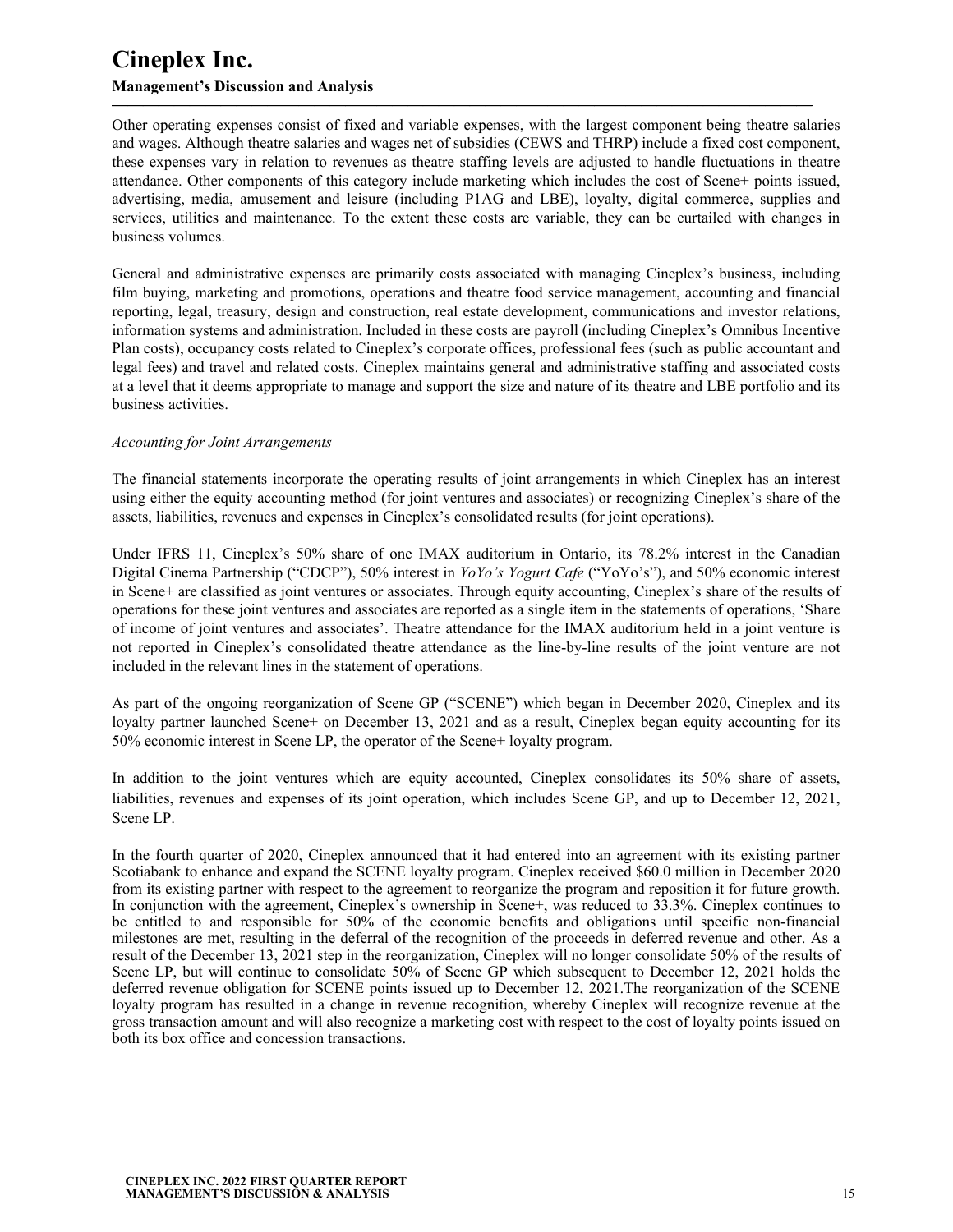### **4. RESULTS OF OPERATIONS**

#### **4.1. SELECTED FINANCIAL DATA**

The following table presents summarized financial data for Cineplex for the three months ended March 31, 2022 and 2021 (expressed in thousands of dollars except Shares outstanding, per Share data and per patron data, unless otherwise noted):

<span id="page-15-0"></span>**—————————————————————————————————————————————**

|                                                    | <b>Three months</b><br>ended March 31,<br>2022 |               | <b>Three months</b><br>ended March 31,<br>2021 | Variance (%) |
|----------------------------------------------------|------------------------------------------------|---------------|------------------------------------------------|--------------|
| Box office revenues                                | \$<br>79,952                                   | \$            | 3,818                                          | NM           |
| Food service revenues                              | 68,388                                         |               | 6,525                                          | 948.1 %      |
| Media revenues                                     | 15,545                                         |               | 9,074                                          | 71.3 %       |
| Amusement revenues                                 | 50,424                                         |               | 13,874                                         | 263.4 %      |
| Other revenues                                     | 14,414                                         |               | 8,121                                          | 77.5 %       |
| Total revenues                                     | 228,723                                        |               | 41,412                                         | 452.3 %      |
| Film cost                                          | 39,016                                         |               | 1,235                                          | <b>NM</b>    |
| Cost of food service                               | 14,857                                         |               | 1,412                                          | 952.2 %      |
| Depreciation - right-of-use assets                 | 24,263                                         |               | 26,318                                         | $-7.8%$      |
| Depreciation and amortization - other assets       | 26,892                                         |               | 29,509                                         | $-8.9%$      |
| Loss (gain) on disposal of assets                  | 157                                            |               | (30,060)                                       | <b>NM</b>    |
| Other costs (a)                                    | 138,352                                        |               | 68,705                                         | 101.4 %      |
| Costs of operations                                | 243,537                                        |               | 97,119                                         | 150.8 %      |
| Net loss                                           | \$<br>(42, 225)                                | S.            | (89,688)                                       | $-52.9%$     |
| Adjusted EBITDA (i) (v)                            | \$<br>36,475                                   | \$            | (30, 105)                                      | NM           |
| Adjusted EBITDAaL (i) (v)                          | \$<br>(5,719)                                  | -S            | (62,090)                                       | $-90.8%$     |
| (a) Other costs include:                           |                                                |               |                                                |              |
| Theatre occupancy expenses                         | 11,762                                         |               | 6,782                                          | 73.4 %       |
| Other operating expenses                           | 110,506                                        |               | 47,806                                         | 131.2 %      |
| General and administrative expenses (v)            | 16,084                                         |               | 14,117                                         | 13.9 %       |
| Total other costs                                  | \$<br>138,352                                  | \$            | 68,705                                         | 101.4 %      |
| Net loss per share - basic and diluted $(v)$       | \$<br>(0.67)                                   | $\mathbb{S}$  | (1.42)                                         | $-52.8%$     |
| Total assets                                       | \$<br>2,062,367                                | \$            | 2,246,653                                      | $-8.2%$      |
| Long-term debt (iv)                                | \$<br>786,811                                  | \$            | 739,005                                        | 6.5 %        |
| Shares outstanding at period end                   | 63,352,364                                     |               | 63,338,389                                     | $-$ %        |
| Adjusted free cash flow per Share (ii)             | \$<br>(0.343)                                  | <sup>\$</sup> | (1.244)                                        | $-72.4%$     |
| Box office revenue per patron (iii)                | \$<br>12.00                                    | \$            | 9.20                                           | 30.4 %       |
| Concession revenue per patron (iii)                | \$<br>8.82                                     | \$            | 6.12                                           | 44.1 %       |
| Film cost as a percentage of box office revenues   | 48.8%                                          |               | 32.3%                                          | 16.5 %       |
| Theatre attendance (in thousands of patrons) (iii) | 6,661                                          |               | 415                                            | <b>NM</b>    |
| Theatre locations (at period end)                  | 159                                            |               | 161                                            | $-1.2 \%$    |
| Theatre screens (at period end)                    | 1,640                                          |               | 1,657                                          | $-1.0%$      |

(i) Represents a non-GAAP financial measure. See Section 17, Non-GAAP and other financial measures.

(ii) Represents a non-GAAP ratio. See Section 17, Non-GAAP and other financial measures.

(iii) Represents a supplementary financial measure. See Section 17, Non-GAAP and other financial measures.

(iv) Represents the principal component as presented on the financial statements net of any equity component and unamortized costs of longterm debt, Debentures, and Notes Payable. Excludes share-based compensation, lease obligations, fair value of interest rate swap agreements, post-employment benefit obligations and other liabilities.

(v) 2022 includes expenses related to the Cineworld Transaction and associated litigation and claims recovery in the amount of \$0.3 million (2021 - \$2.4 million).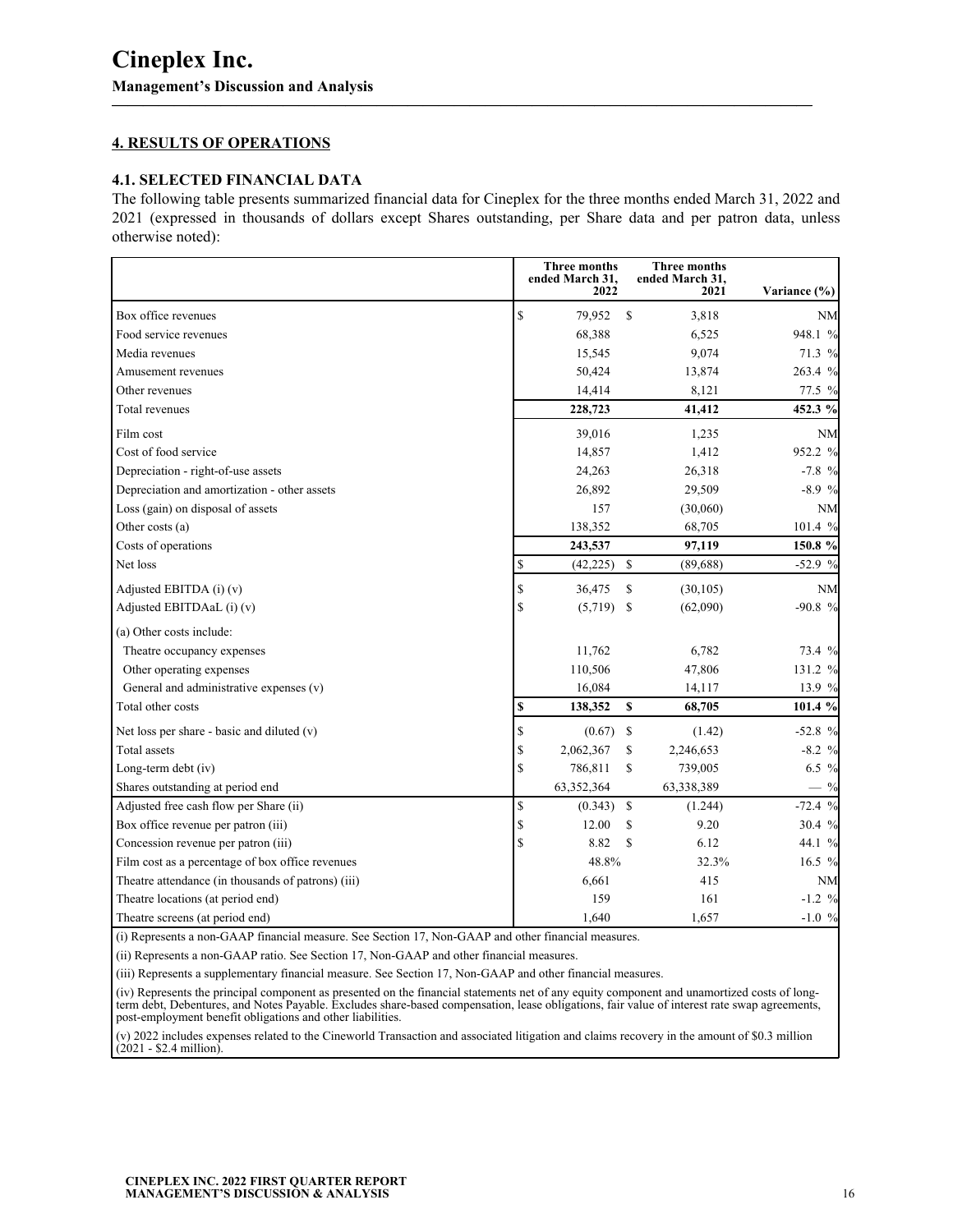## **4.2. OPERATING RESULTS FOR THE THREE MONTHS ENDED MARCH 31, 2022**

#### **Total revenues**

Total revenues for the three months ended March 31, 2022 increased \$187.3 million (452.3%) to \$228.7 million as compared to the prior year period. A discussion of the factors affecting the changes in box office, food service, media, amusement and other revenues for the period is provided below.

**—————————————————————————————————————————————**

Non-GAAP and other financial measures discussed throughout this MD&A, including adjusted EBITDA, adjusted EBITDAaL, adjusted store level EBITDAaL, adjusted EBITDAaL margin, adjusted store level EBITDAaL margin, adjusted free cash flow, theatre attendance, BPP, premium priced product, same theatre metrics, CPP, film cost percentage, food service cost percentage, concession margin per patron and net cash burn are defined and discussed in Section 17, Non-GAAP and other financial measures.

#### **Box office revenues**

The following table highlights the movement in box office revenues, theatre attendance and BPP for the quarter (in thousands of dollars, except theatre attendance reported in thousands of patrons and per patron amounts, unless otherwise noted):

| <b>Box office revenues</b>                  |  |        | <b>First Ouarter</b> |       |               |  |
|---------------------------------------------|--|--------|----------------------|-------|---------------|--|
|                                             |  | 2022   |                      | 2021  | <b>Change</b> |  |
| Box office revenues                         |  | 79,952 |                      | 3,818 | <b>NM</b>     |  |
| Theatre attendance (i)                      |  | 6,661  |                      | 415   | <b>NM</b>     |  |
| Box office revenue per patron (i)           |  | 12.00  |                      | 9.20  | 30.4%         |  |
| BPP excluding premium priced product (i)    |  | 10.49  |                      | 8.84  | 18.7%         |  |
| Same theatre box office revenues (i)        |  | 78,879 |                      | 3,812 | <b>NM</b>     |  |
| Same theatre attendance (i)                 |  | 6.609  |                      | 414   | <b>NM</b>     |  |
| % Total box from premium priced product (i) |  | 36.5%  |                      | 11.5% | 25.0%         |  |

(i) Represents a supplementary financial measure. See Section 17, Non-GAAP and other financial measures.

| <b>Box office continuity</b>                                                                                                                          | <b>First Quarter</b> |                   |                              |  |  |
|-------------------------------------------------------------------------------------------------------------------------------------------------------|----------------------|-------------------|------------------------------|--|--|
|                                                                                                                                                       |                      | <b>Box Office</b> | <b>Theatre</b><br>Attendance |  |  |
| 2021 as reported                                                                                                                                      |                      | 3,818             | 415                          |  |  |
| Same theatre attendance change                                                                                                                        |                      | 57,013            | 6,195                        |  |  |
| Impact of same theatre BPP change                                                                                                                     |                      | 16,646            |                              |  |  |
| New and acquired theatres (i)                                                                                                                         |                      | 1,059             | 51                           |  |  |
| Disposed and closed theatres (i)                                                                                                                      |                      |                   |                              |  |  |
| Scene+ points issued presented as marketing costs                                                                                                     |                      | 1.407             |                              |  |  |
| 2022 as reported                                                                                                                                      |                      | 79,952            | 6,661                        |  |  |
| $\int$ (i) See Section 17, Non-GAAP and other financial measures. Represents theatres opened, acquired, disposed or closed subsequent to the start of |                      |                   |                              |  |  |

(i) See Section 17, Non-GAAP and other financial measures. Represents theatres opened, acquired, disposed or closed subsequent to the start of the prior year comparative period and is used to report on Cineplex's supplementary financial measures.

| <b>First Quarter 2022 Top Cineplex Films</b> | 3D. |  | % Box   First Quarter 2021 Top Cineplex Films | 3D | $%$ Box   |
|----------------------------------------------|-----|--|-----------------------------------------------|----|-----------|
| 1 The Batman                                 |     |  | 27.6 % 1   Tom & Jerry                        |    | $19.3 \%$ |
| 2   Spider-Man: No Way Home                  | ✔   |  | 20.4 % $2 \mid$ The Croods: A New Age         |    | 16.1%     |
| 3 Uncharted                                  |     |  | 13.1 % 3   Wonder Woman 1984                  |    | $15.5 \%$ |
| $4 \sin 2$                                   | ✔   |  | 5.6 $\%$ 4 The Little Things                  |    | $5.1 \%$  |
| 5   Jackass Forever                          |     |  | 3.4 $\%$ 5 News Of The World                  |    | $4.2 \%$  |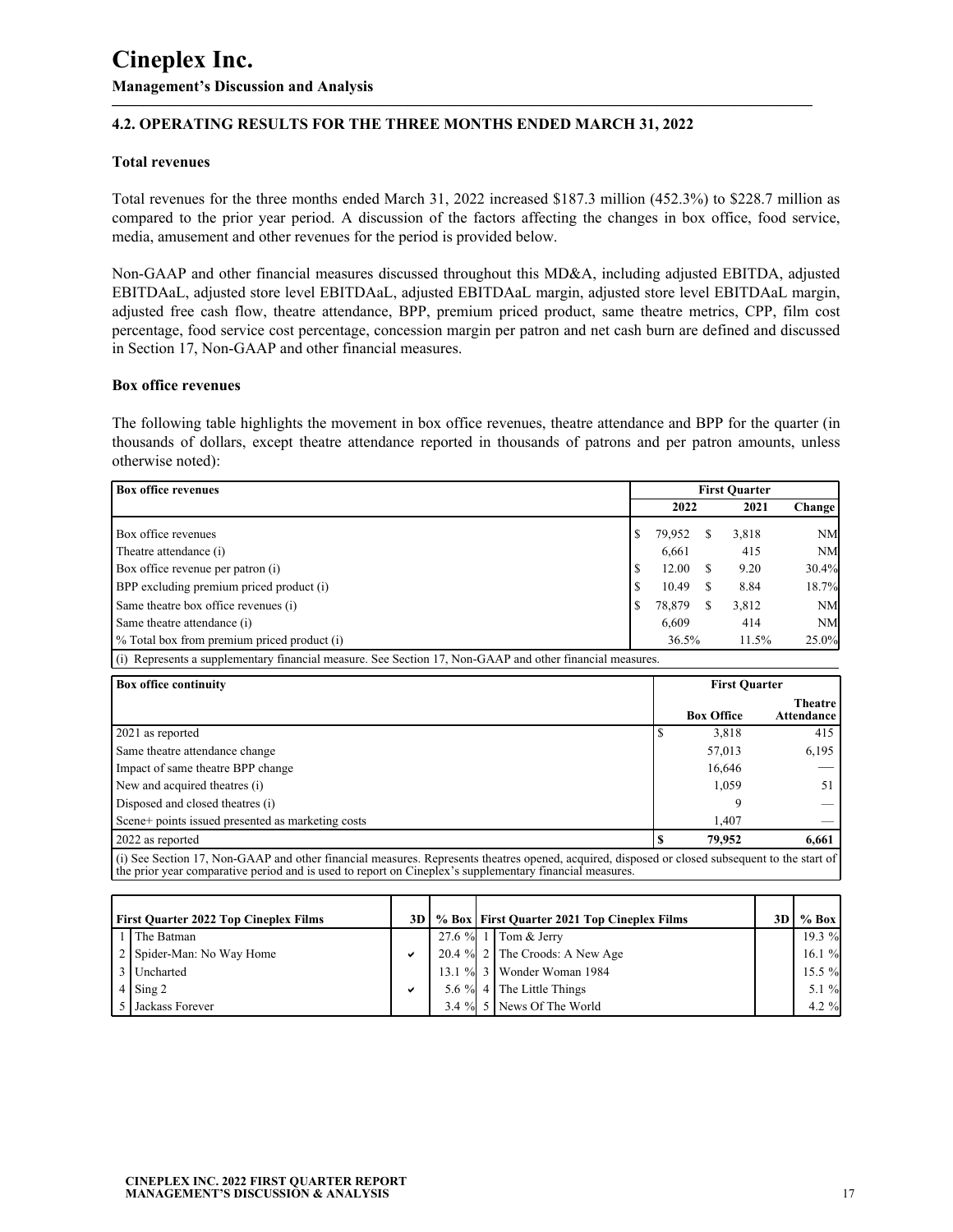### **Management's Discussion and Analysis**

Box office revenues increased \$76.1 million to \$80.0 million during the first quarter of 2022, compared to \$3.8 million recorded in the same period in 2021. This increase was mainly due to a 6.2 million increase in theatre attendance as Cineplex's theatre circuit was open for a majority of the quarter subject to operating restrictions, compared to closures that remained in effect for a majority of the prior year period. As restrictions were gradually eased, Cineplex was permitted to operate at 100% capacity in several provinces across the country, contributing to the increase in box office revenues. The release of the highly anticipated film, *The Batman* and the continued strong performance of *Spider-Man: No Way Home* also contributed to the significant increase in box office revenues when compared to the prior year. *The Batman* grossed \$134.0 million during its opening weekend in North America and \$338.2 million since its release in North America up to March 31, 2022. *Spider-Man: No Way Home* grossed \$801.3 million in North America since its release up to March 31, 2022.

**—————————————————————————————————————————————**

BPP for the three months ended March 31, 2022 was a first quarter record of \$12.00, an increase of \$2.80 or 30.4% from \$9.20 reported in the prior year period. Price increases in select key markets and additional VIP theatre locations which drive higher per patron spend attributed to the increase. The release of first run film product available in the current period drove guests to premium experiences compared to limited film product in the prior year, further contributing to the increase in BPP. The reorganization of SCENE resulted in a change in revenue recognition leading to higher box office revenues of \$1.4 million and a BPP increase of approximately \$0.21 with a corresponding increase in marketing costs of \$1.4 million with respect to Scene+ points issued on box office transactions.





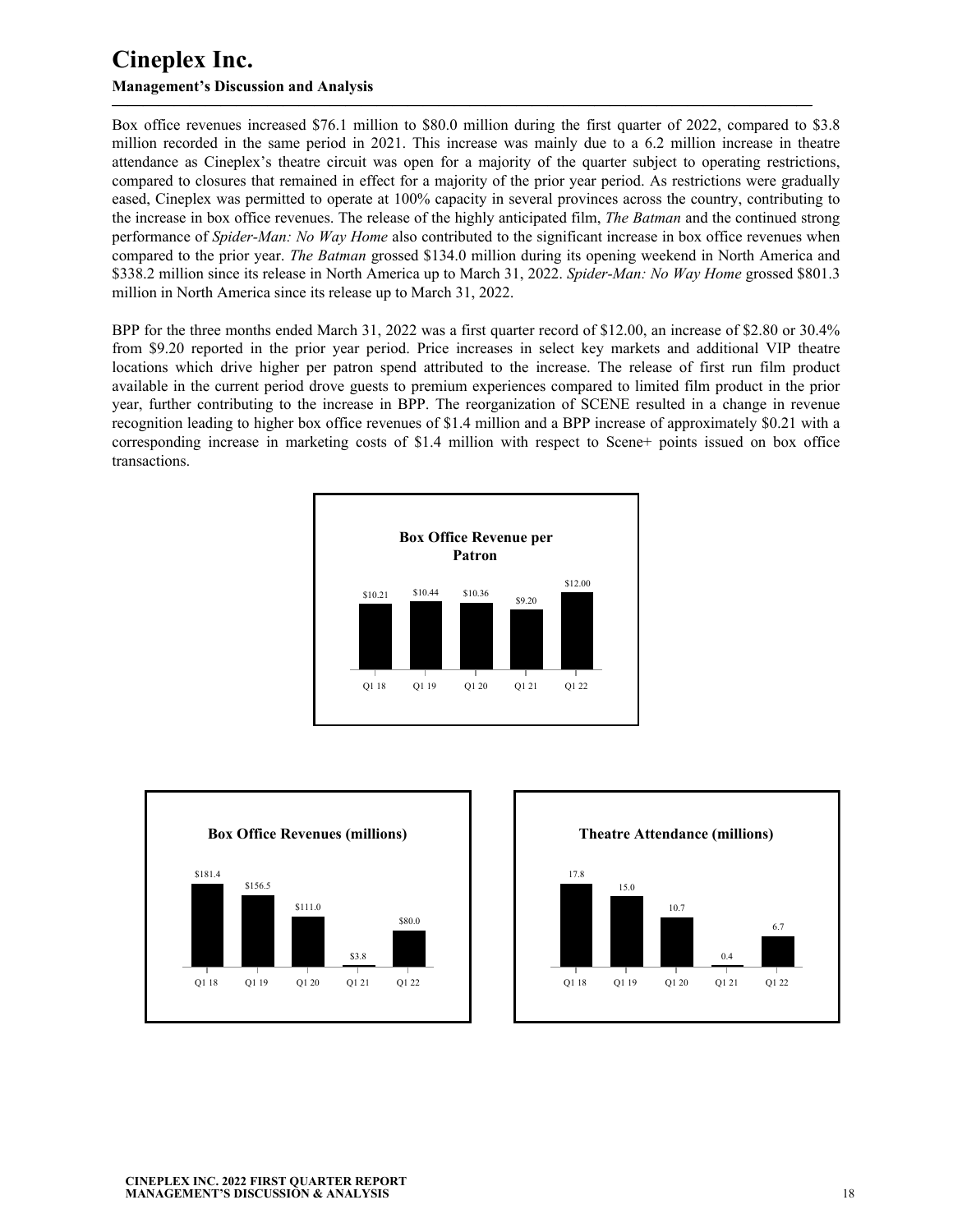#### **Food service revenues**

The following table highlights the movement in food service revenues, theatre attendance and CPP for the quarter (in thousands of dollars, except theatre attendance and same store attendance reported in thousands of patrons and per patron amounts):

**—————————————————————————————————————————————**

| <b>Food service revenues</b>           |    |           | <b>First Ouarter</b> |           |
|----------------------------------------|----|-----------|----------------------|-----------|
|                                        |    | 2022      | 2021                 | Change    |
| Food service - theatres                | \$ | 58,759 \$ | 2,539                | <b>NM</b> |
| Food delivery - theatres               |    | 3,249     | 3,778                | $-14.0%$  |
| Food service - LBE                     |    | 6,359     | 171                  | <b>NM</b> |
| Food delivery - LBE                    |    | 21        | 37                   | $-43.2%$  |
| Total food service revenues            | S  | 68,388 \$ | 6,525                | 948.1%    |
| Theatre attendance (i)                 |    | 6,661     | 415                  | <b>NM</b> |
| $CPP(i)$ (ii)                          |    | 8.82 \$   | 6.12                 | 44.1%     |
| Same theatre food service revenues (i) | S  | 57,667 \$ | 2,531                | <b>NM</b> |
| Same theatre attendance (i)            |    | 6,609     | 414                  | <b>NM</b> |

(ii) Food service revenue from LBE and delivery is not included in the CPP calculation.

| Theatre food service revenue continuity                                                                                                                                                                                                                   |  | <b>First Quarter</b>                  |                               |
|-----------------------------------------------------------------------------------------------------------------------------------------------------------------------------------------------------------------------------------------------------------|--|---------------------------------------|-------------------------------|
|                                                                                                                                                                                                                                                           |  | <b>Theatre Food</b><br><b>Service</b> | <b>Theatrel</b><br>Attendance |
| 2021 as reported                                                                                                                                                                                                                                          |  | 2,539                                 | 415                           |
| Same theatre attendance change                                                                                                                                                                                                                            |  | 37,851                                | 6,195                         |
| Impact of same theatre CPP change                                                                                                                                                                                                                         |  | 15,844                                |                               |
| New and acquired theatres (i)                                                                                                                                                                                                                             |  | 1,092                                 | 51                            |
| Disposed and closed theatres (i)                                                                                                                                                                                                                          |  | (8)                                   |                               |
| Scene+ points issued presented as marketing costs                                                                                                                                                                                                         |  | 1,441                                 |                               |
| 2022 as reported                                                                                                                                                                                                                                          |  | 58,759                                | 6,661                         |
| (i) See Section 17, Non-GAAP and other financial measures. Represents theatres opened, acquired, disposed or closed subsequent to the start of<br>the prior year comparative period and is used to report on Cineplex's supplementary financial measures. |  |                                       |                               |

Food service revenues are comprised primarily of concession revenues, which includes food service sales at theatre locations and through delivery services including Uber Eats and Skip the Dishes. Food service revenues also include food and beverage sales at *The Rec Room* and *Playdium.*

Food service revenues increased by \$61.9 million primarily due to the \$56.2 million increase in theatre food service revenues to \$58.8 million in the quarter. The increase in food service revenues is primarily due to an increase in theatre attendance due to the easing of government mandated restrictions, resulting in a 6.2 million increase in theatre attendance from 0.4 million reported in the prior year period to 6.7 million in the current period. During the current period, Cineplex's theatre circuit and LBE businesses were open for a majority of the period compared to extended periods of government mandated closure requirements and capacity restrictions on theatre and LBE businesses enforced in the prior year period. Food service revenues from LBE businesses increased by \$6.2 million from \$0.2 million recognized in the prior year period to \$6.4 million in the current period, further contributing to the increase in total food service revenues. CPP increased by \$2.70 or 44.1% to an all-time quarterly record of \$8.82. Product mix, modest prices increases to Cineplex's core food service products, additional VIP theatre locations and film product targeted towards adult demographics all contributed to the increase in CPP. During the prior year period, government mandated closure requirements and restrictions limited consumer spend resulting in minimal premium purchases which historically generate higher CPP, contributing to a lower CPP recognized during the prior year period. The reorganization of SCENE resulted in a change in revenue recognition leading to an increase concession revenues of \$1.4 million and a CPP increase of approximately \$0.22 with a corresponding increase in marketing costs of \$1.4 million with respect to Scene+ points issued on concession transactions.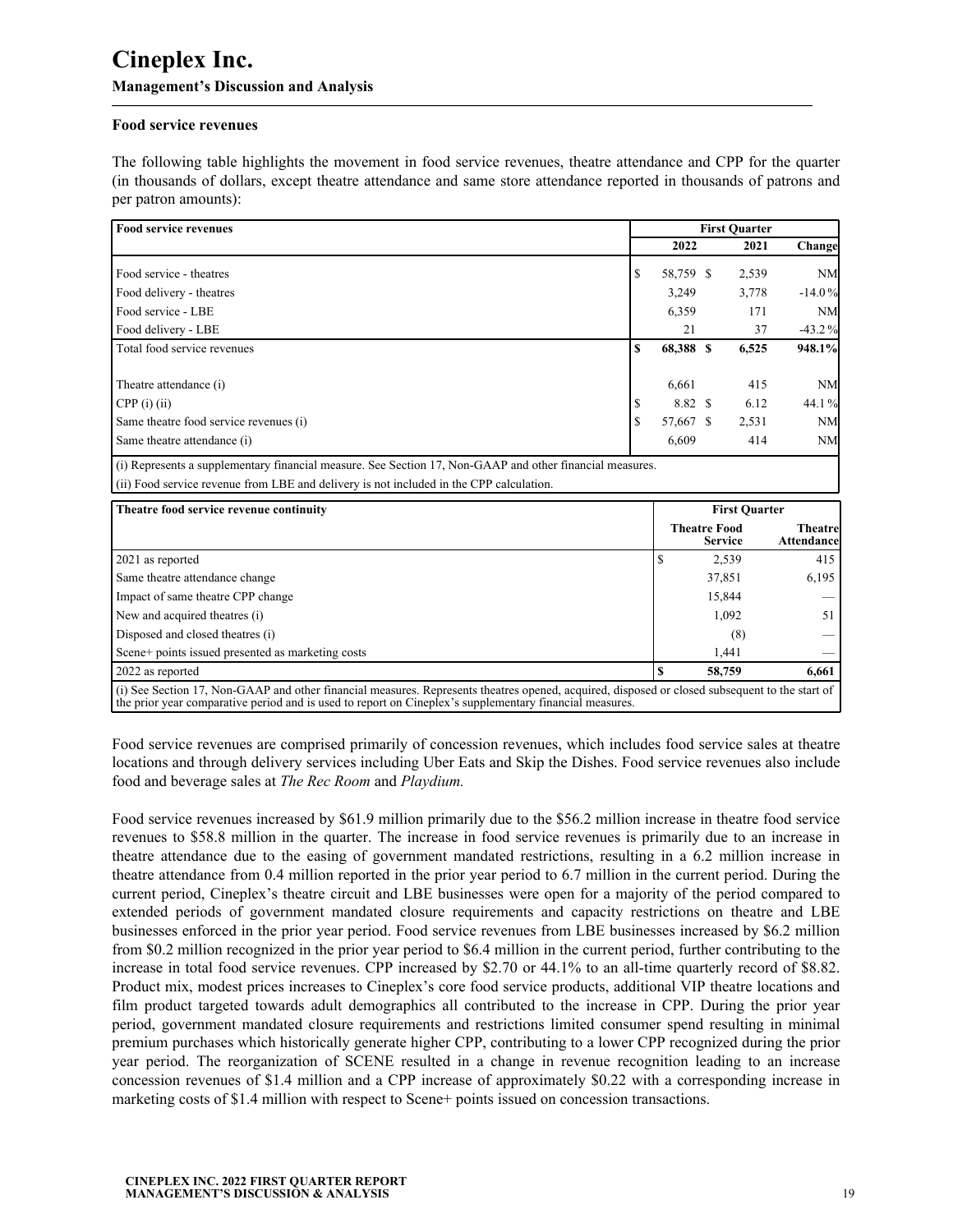**Management's Discussion and Analysis**



#### **Media revenues**

The following table highlights the movement in media revenues for the quarter (in thousands of dollars):

| Media revenues            | <b>First Ouarter</b> |        |  |       |         |  |
|---------------------------|----------------------|--------|--|-------|---------|--|
|                           |                      | 2022   |  | 2021  | Changel |  |
| Cinema media              |                      | 8,249  |  | .399  | 334.4%  |  |
| Digital place-based media |                      | 7.296  |  | 7.175 | $1.7\%$ |  |
| Total media revenues      |                      | 15.545 |  | 9.074 | 71.3%   |  |

Total media revenues increased \$6.5 million or 71.3% to \$15.5 million in the first quarter of 2022 compared to the prior year period. This increase was due to a \$6.3 million increase in Cinema media due to significant increases in pre-show and show-time advertising revenues. During the first quarter of 2022, Cineplex's theatre circuit was open for a majority of the period compared to theatre closures that remained in effect for a majority of the prior year period as a result of government mandated closure requirements. The current period also featured the release of the highly anticipated films *The Batman* and *Uncharted* and continued strong performance of *Spider-Man: No Way Home* compared to limited first run product releases in the prior year period. Cineplex's cinema media arrangements are impacted by theatre attendance levels which drive impressions and ultimately impact media revenue generated by Cineplex. Accordingly, the increase in cinema media revenue reflects the increase in attendance levels when compared to the prior period. Digital placed-based media revenues remained flat when compared to the prior year.

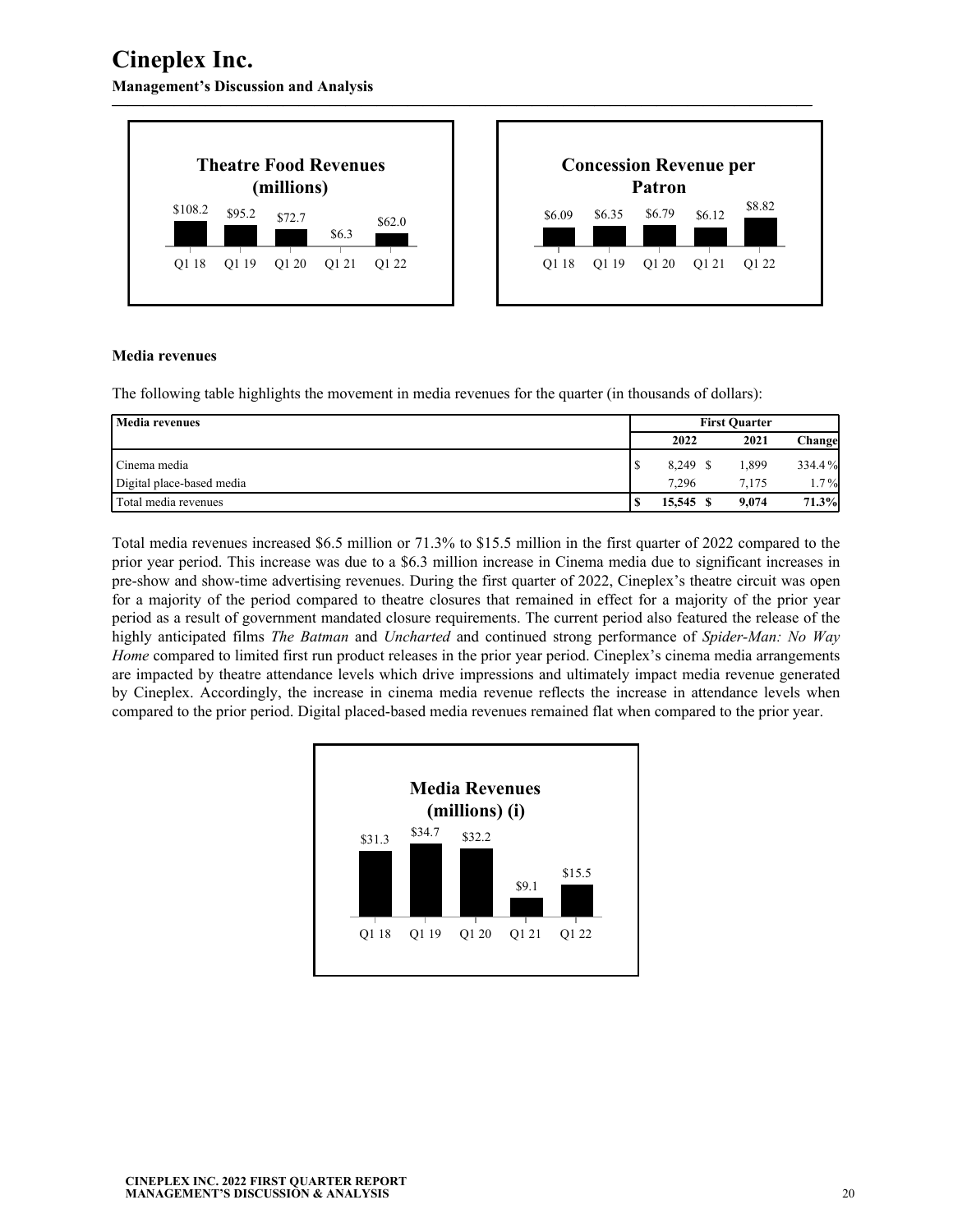## **Management's Discussion and Analysis**

The following table shows a breakdown of the nature of digital place-based media revenues for the quarter and the full year (in thousands of dollars):

**—————————————————————————————————————————————**

| Digital place-based media revenues                                                          | <b>First Ouarter</b> |          |  |       |          |
|---------------------------------------------------------------------------------------------|----------------------|----------|--|-------|----------|
|                                                                                             |                      | 2022     |  | 2021  | Change   |
| Project revenues (i)                                                                        |                      | 2,979 \$ |  | 2,315 | 28.7%    |
| Other revenues (ii)                                                                         |                      | 4,317    |  | 4,860 | $-11.2%$ |
| Total digital place-based media revenues                                                    |                      | 7,296 \$ |  | 7.175 | 1.7%     |
| (i) Project revenues include hardware sales and professional services.                      |                      |          |  |       |          |
| (ii) Other revenues include sales of software and its support as well as media advertising. |                      |          |  |       |          |

#### **Amusement revenues**

The following table highlights the movement in amusement revenues for the quarter (in thousands of dollars):

revenue share paid to Cineplex reflected in Amusement - Cineplex exhibition above.

| <b>Amusement revenues</b>                                                                                                                                                                                                                                                                                                                                                                                                    | <b>First Ouarter</b> |           |     |        |           |  |  |  |  |
|------------------------------------------------------------------------------------------------------------------------------------------------------------------------------------------------------------------------------------------------------------------------------------------------------------------------------------------------------------------------------------------------------------------------------|----------------------|-----------|-----|--------|-----------|--|--|--|--|
|                                                                                                                                                                                                                                                                                                                                                                                                                              |                      | 2022      |     | 2021   | Change    |  |  |  |  |
| Amusement - P1AG excluding Cineplex exhibition and LBE (i)                                                                                                                                                                                                                                                                                                                                                                   |                      | 34,839 \$ |     | 12,559 | 177.4%    |  |  |  |  |
| Amusement - Cineplex exhibition (i)                                                                                                                                                                                                                                                                                                                                                                                          |                      | 2,091     |     | 72     | <b>NM</b> |  |  |  |  |
| Amusement - LBE                                                                                                                                                                                                                                                                                                                                                                                                              |                      | 13.494    |     | 1.243  | 985.4%    |  |  |  |  |
| Total amusement revenues                                                                                                                                                                                                                                                                                                                                                                                                     |                      | 50.424    | - 8 | 13,874 | 263.4%    |  |  |  |  |
| (i) Cineplex receives a venue revenue share on games revenues earned at in-theatre game rooms and XSCAPE Entertainment Centres.<br>Amusement - Cineplex exhibition reports the total of this venue revenue share which is consistent with the historical presentation of Cineplex's<br>amusement revenues. Amusement - P1AG excluding Cineplex exhibition and LBE reflects P1AG's gross amusement revenues, net of the venue |                      |           |     |        |           |  |  |  |  |

Amusement revenues increased \$36.6 million or 263.4% to \$50.4 million during the quarter compared to the prior year period. The increase was primarily due to a \$22.3 million increase in P1AG amusement revenues from US and Canada route locations at FEC's and theatres. The increase was also attributable to a \$12.3 million increase in LBE amusement revenues. The easing of government mandated closure requirements and capacity restrictions in the current period resulted in increased operating activities at P1AG US and Canada route locations at FEC's and theatres, as well as LBE businesses compared to government mandated closure requirements or capacity restrictions that remained in effect for a majority of the prior year period.

The following table presents the adjusted EBITDAaL for the quarter and the full year for P1AG (in thousands of dollars):

| <b>P1AG Summary</b>                                                                                  |     | <b>First Ouarter</b> |          |              |          |  |
|------------------------------------------------------------------------------------------------------|-----|----------------------|----------|--------------|----------|--|
|                                                                                                      |     |                      | 2022     | 2021         | Change   |  |
| Amusement revenues                                                                                   |     | \$34,839             |          | \$12,559     | 177.4%   |  |
| <b>Operating Expenses</b>                                                                            |     | 28,859               |          | 14,354       | 101.1%   |  |
| Cash rent related to lease obligations (i)                                                           |     | 995                  |          | 1,216        | $-18.2%$ |  |
| Total adjusted operating expenses                                                                    |     | \$29,854             |          | \$15,570     | 91.7%    |  |
| P1AG adjusted EBITDAaL (ii)                                                                          | \$. | 4,985                |          | (3,011)<br>S | 265.6%   |  |
| P1AG adjusted EBITDAaL Margin (iii)                                                                  |     |                      | 14.3 $%$ | $(24.0)\%$   | 38.3%    |  |
| (i) Cash rent that has been reallocated to offset the lease obligations.                             |     |                      |          |              |          |  |
| (ii) Represents a non-GAAP financial measure. See Section 17, Non-GAAP and other financial measures. |     |                      |          |              |          |  |
| (iii) Represents a non-GAAP ratio. See Section 17, Non-GAAP and other financial measures.            |     |                      |          |              |          |  |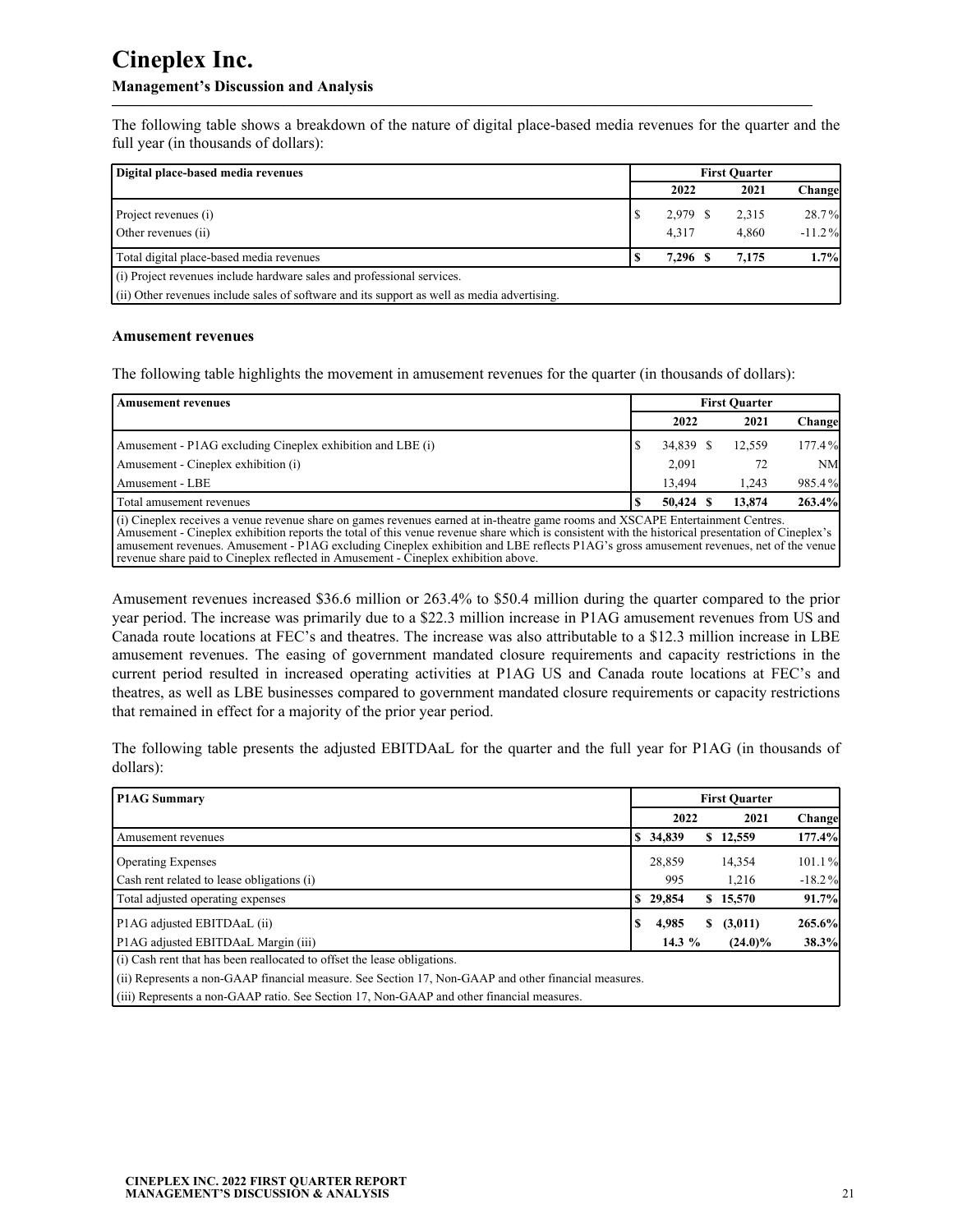## **Management's Discussion and Analysis**

When compared to the prior year period, P1AG's adjusted EBITDAaL margins increased in 2022 compared to 2021 primarily due to the resumption of P1AG US and Canadian route locations at FEC's and theatres. P1AG adjusted EBITDAaL margin increased from (24.0)% recognized in the prior year period to 14.3% in the current period. During the first quarter of 2022, P1AG adjusted EBITDAaL was \$5.0 million, an increase of \$8.0 million from a loss of \$(3.0) million recognized in the prior year period. During the prior year period, P1AG route locations were required to temporarily close or operate at reduced capacity levels in accordance with government authorities as a result of COVID-19. The easing of government mandated restrictions during the current period resulted in strong operating activity with amusement revenues increasing by \$22.3 million or 177.4% to \$34.8 million, contributing to the increase in margins and adjusted EBITDAaL. Continued cost management of operating expenses, including realizing the benefits of subsidy programs where available, allowed for the growth in margins when compared to the prior year period. Payroll costs were reduced by the CEWS or THRP wage subsidy programs for the quarter by \$0.8 million (2021 - \$1.1 million).

**—————————————————————————————————————————————**

The following table presents the adjusted store level EBITDAaL for the quarter for LBE (in thousands of dollars):

| <b>LBE</b> Summary                                                                                                                                                               | <b>First Quarter</b> |        |    |           |           |
|----------------------------------------------------------------------------------------------------------------------------------------------------------------------------------|----------------------|--------|----|-----------|-----------|
|                                                                                                                                                                                  |                      | 2022   |    | 2021      | Change    |
| Food service revenues                                                                                                                                                            | -S                   | 6,380  |    | 208       | <b>NM</b> |
| Amusement revenues                                                                                                                                                               |                      | 13,494 |    | 1,243     | 985.6%    |
| Media and other revenues                                                                                                                                                         |                      | 169    |    | 35        | 382.9%    |
| Total revenues                                                                                                                                                                   | S                    | 20,043 | \$ | 1,486     | <b>NM</b> |
| Cost of food service                                                                                                                                                             |                      | 1,821  |    | 79        | <b>NM</b> |
| Operating expenses before adjustments (i)                                                                                                                                        |                      | 8,478  |    | 2,121     | 299.7%    |
| Cash rent related to lease obligations (ii)                                                                                                                                      |                      | 2,658  |    | 1,697     | 56.6%     |
| Total adjusted costs                                                                                                                                                             | S                    | 12,957 | \$ | 3,897     | 232.5%    |
| Adjusted store level EBITDAaL (iii)                                                                                                                                              | .S                   | 7,086  | S  | (2, 411)  | <b>NM</b> |
| Adjusted store level EBITDAaL Margin (iv)                                                                                                                                        |                      | 35.4 % |    | <b>NM</b> | <b>NM</b> |
| (i) Includes operating costs of LBE. Pre-opening costs relating to LBE and overhead relating to management of LBE portfolio are not included<br>as they are non-recurring costs. |                      |        |    |           |           |

(ii) Cash rent that has been reallocated to offset the lease obligations.

(iii) Represents a non-GAAP financial measure. See Section 17, Non-GAAP and other financial measures.

(iv) Represents a non-GAAP ratio. See Section 17, Non-GAAP and other financial measures.

Revenues from LBE increased by \$18.6 million when compared to the prior year period to \$20.0 million. The easing of government mandated restrictions during the period resulted in increased operating activity, compared to extended closure periods or more stringent capacity restrictions imposed in the prior year period due to COVID-19. The opening of two additional *The Rec Room* locations in Burnaby, British Columbia and Barrie, Ontario subsequent to the first quarter of 2021 also contributed to the increase in revenues when compared to the prior year period.

Adjusted EBITDAaL and adjusted EBITDAaL margin for the first quarter of 2022 was \$7.1 million and 35.4%, respectively. The increase in adjusted EBITDAaL and adjusted EBITDAaL margin is primarily due to increased amusement revenues which have historically contributed the highest margin to LBE locations. Cineplex's LBE venues were closed or operating at significantly reduced capacities in the prior period leading to negative adjusted EBITDAaL and margins. Management was able to reduce costs where applicable including the CEWS and THRP wage subsidy programs, CERS rent subsidy program, utility and realty tax subsidy programs for total costs reductions during the quarter of \$2.8 million (2021 - \$2.1 million).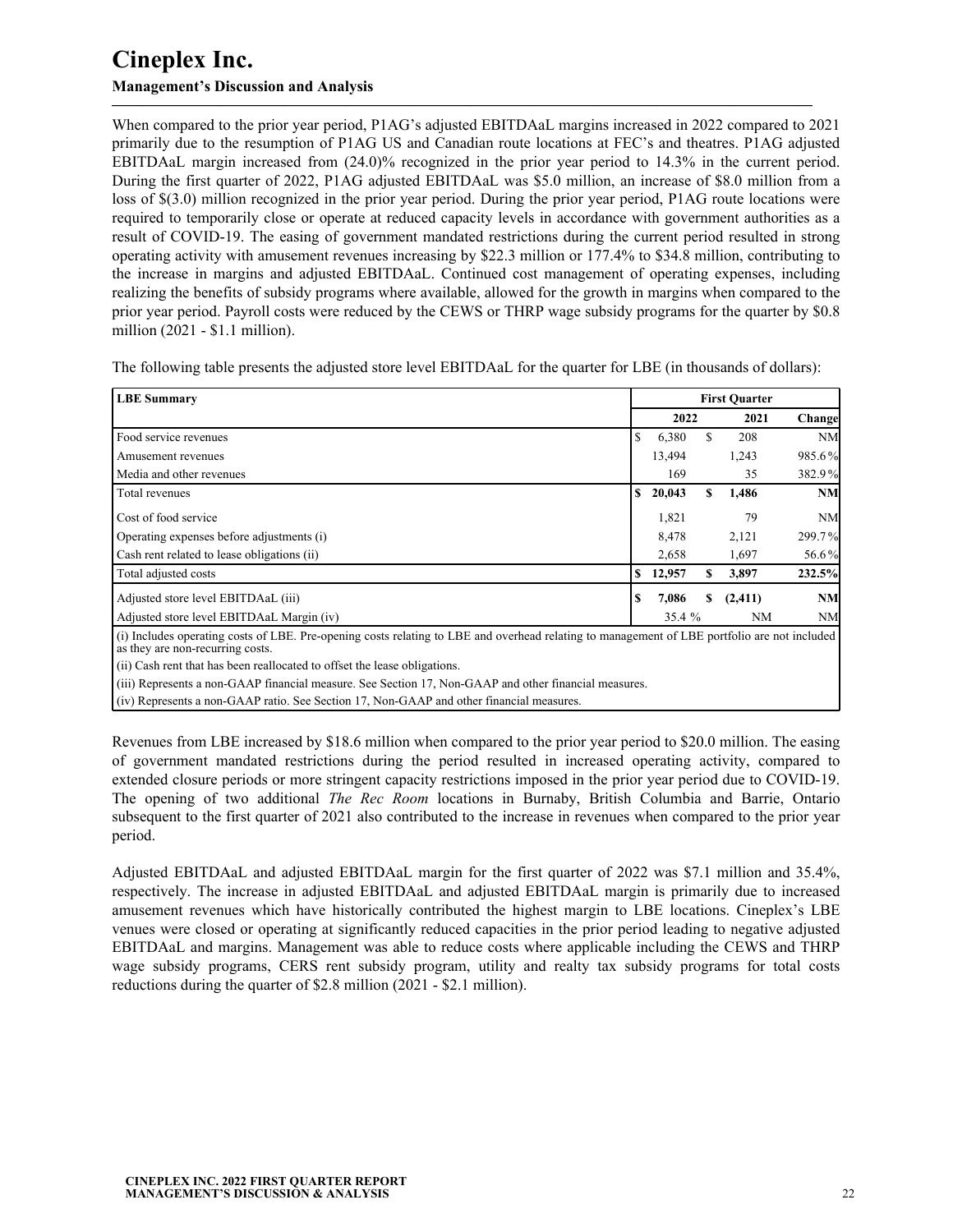#### **Other revenues**

The following table highlights the other revenues which includes revenues from the Cineplex Store, promotional activities, screenings, private parties, corporate events, breakage on gift card sales and revenues from management fees for the quarter (in thousands of dollars):

**—————————————————————————————————————————————**

| <b>Other revenues</b> | <b>First Ouarter</b> |        |               |               |  |
|-----------------------|----------------------|--------|---------------|---------------|--|
|                       |                      | 2022   | 2021          | Change        |  |
| Total other revenues  |                      | 14,414 | ו רי<br>0,121 | $1.5\%$<br>77 |  |

The increase in other revenues during the first quarter of 2022 is primarily due to breakage revenues relating to higher gift card redemptions compared to the prior year.

#### **Film cost**

The following table highlights the movement in film cost and the film cost percentage for the quarter (in thousands of dollars, except film cost percentage):

| l Film cost                                                                                              | <b>First Ouarter</b> |           |       |         |  |  |  |
|----------------------------------------------------------------------------------------------------------|----------------------|-----------|-------|---------|--|--|--|
|                                                                                                          |                      | 2022      | 2021  | Changel |  |  |  |
| Film cost                                                                                                |                      | 39.016 \$ | 1.235 | NM      |  |  |  |
| Film cost percentage (i)                                                                                 |                      | 48.8%     | 32.3% | 16.5%   |  |  |  |
| (i) Represents a supplementary financial measure. See Section 17, Non-GAAP and other financial measures. |                      |           |       |         |  |  |  |

Film cost varies primarily with box office revenues and can vary from quarter to quarter usually based on the relative strength of the titles exhibited during the period, impacted by film cost terms which vary by title and distributor.

The increase in film cost and film cost percentage in the first quarter of 2022 over the prior year period is due to the performance of first run film product including *The Batman, Uncharted* and *Spider-Man: No Way Home* compared to limited releases in the comparative period.

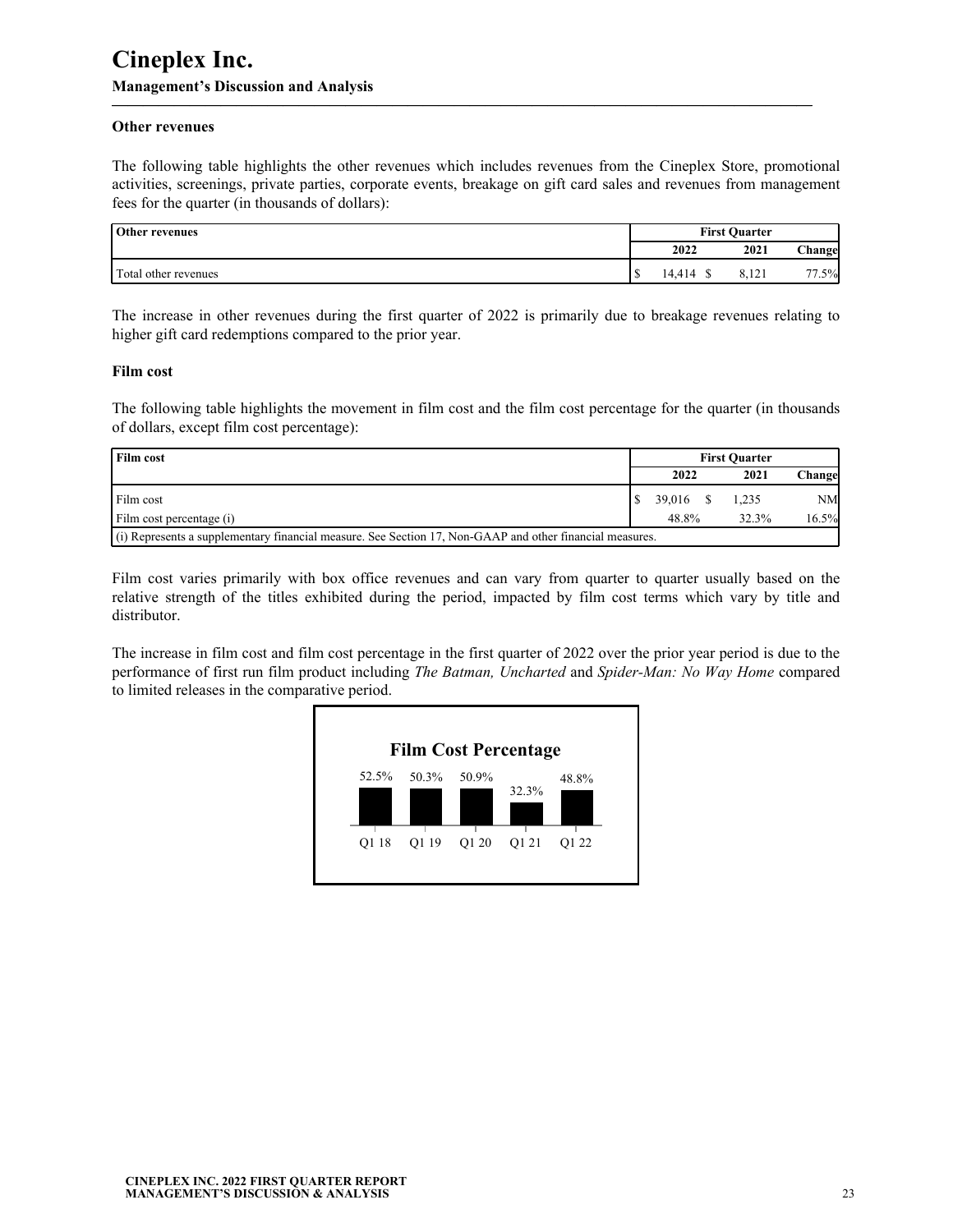### **Cost of food service**

The following table highlights the movement in cost of food service and food service cost as a percentage of food service revenues ("concession cost percentage") for both theatres and LBE for the quarter (in thousands of dollars, except percentages and margins per patron):

**—————————————————————————————————————————————**

| <b>Cost of food service</b>                                                                              | <b>First Ouarter</b> |        |  |       |           |
|----------------------------------------------------------------------------------------------------------|----------------------|--------|--|-------|-----------|
|                                                                                                          |                      | 2022   |  | 2021  | Change    |
| Cost of food service - theatre                                                                           |                      | 13,036 |  | 1,333 | 878.1 %   |
| Cost of food service - LBE                                                                               |                      | 1,821  |  | 79    | <b>NM</b> |
| Total cost of food service                                                                               |                      | 14,857 |  | 1.412 | 952.2 %   |
|                                                                                                          |                      |        |  |       |           |
| Theatre concession cost percentage (i)                                                                   |                      | 21.0%  |  | 21.1% | $-0.1 \%$ |
| LBE food cost percentage (i)                                                                             |                      | 28.5%  |  | 38.1% | $-9.6%$   |
| Theatre concession margin per patron (i)                                                                 |                      | 6.97   |  | 4.83  | 44.3 %    |
| (i) Represents a supplementary financial measure. See Section 17, Non-GAAP and other financial measures. |                      |        |  |       |           |

Cost of food service at the theatres varies primarily with theatre attendance as well as the quantity and mix of offerings sold. Cost of food service at LBE venues varies primarily with the volume of guests who visit the location as well as the quantity and mix between food and beverage items sold.

The increase in cost of food service during the first quarter of 2022 compared to the prior year period is positively correlated to the increase in food service revenues recognized during the quarter as Cineplex's theatre circuit and LBE businesses were open for a majority of the current period, compared to closures or capacity restrictions that remained in effect for a majority of the prior year period. Theatre concession cost percentage remained flat when compared to the prior year period. LBE food cost percentage decreased when compared to the prior year period which had mainly food delivery service with lower margins.



#### **Depreciation and amortization**

The following table highlights the movement in depreciation and amortization expenses during the quarter (in thousands of dollars):

| Depreciation and amortization expenses                   | <b>First Ouarter</b> |           |  |        |          |  |
|----------------------------------------------------------|----------------------|-----------|--|--------|----------|--|
|                                                          |                      | 2022      |  | 2021   | Changel  |  |
| Depreciation of property, equipment and leaseholds       |                      | 24,267 \$ |  | 26,783 | $-9.4\%$ |  |
| Amortization of intangible assets and other              |                      | 2.625     |  | 2.726  | $-3.7\%$ |  |
| Sub-total - depreciation and amortization - other assets |                      | 26,892 \$ |  | 29,509 | $-8.9\%$ |  |
| Depreciation - right-of-use assets                       |                      | 24.263    |  | 26.318 | $-7.8\%$ |  |
| Total depreciation and amortization                      |                      | 51.155 \$ |  | 55,827 | $-8.4\%$ |  |

Depreciation of property, equipment and leaseholds decreased by \$2.5 million, or 9.4% during the quarter compared to the prior year period. The decrease was primarily due to fully depreciated property, equipment and leaseholds.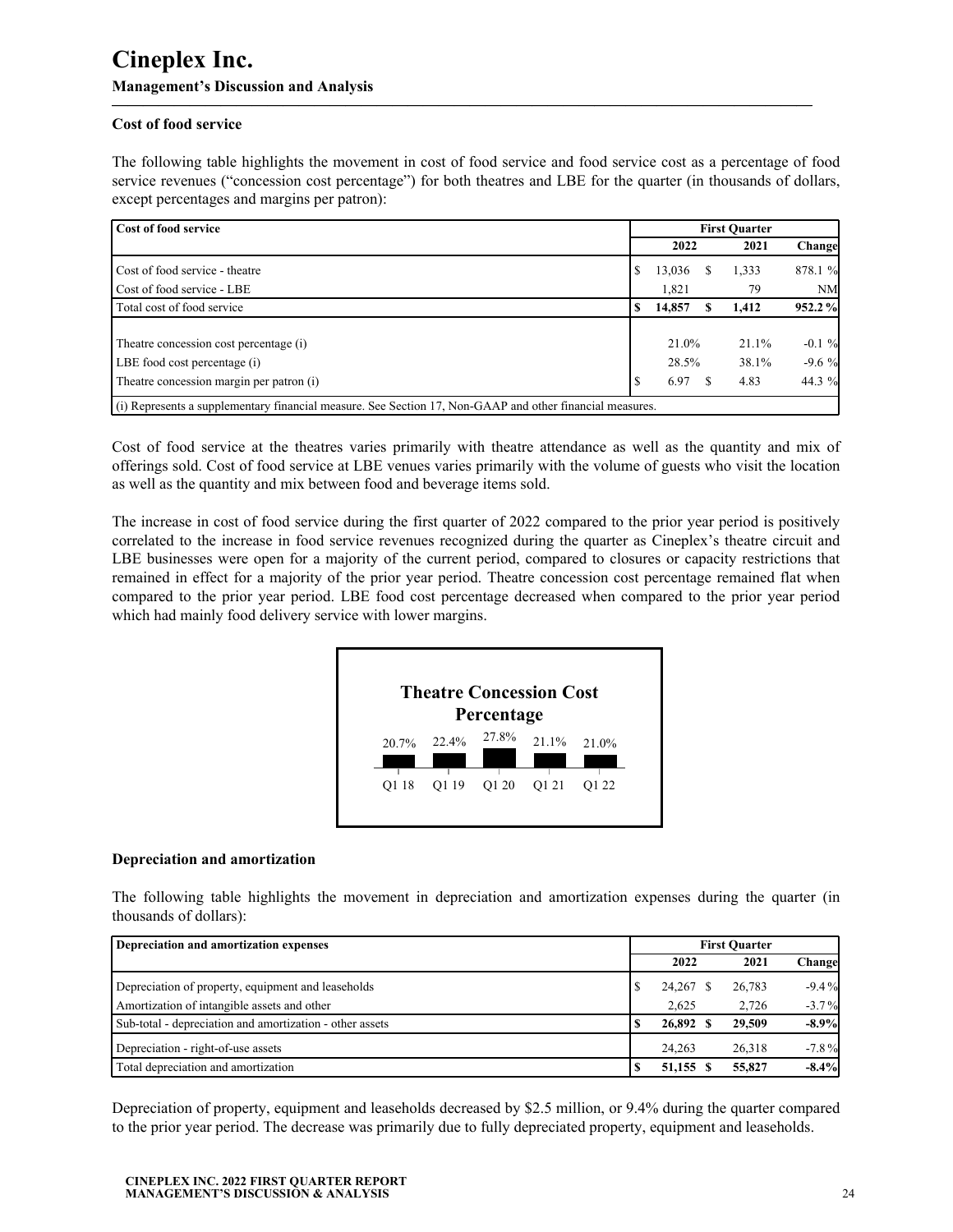The quarterly decrease in amortization of intangible assets and other as compared to the prior year period is due to fully amortized intangible assets.

**—————————————————————————————————————————————**

The quarterly decrease of \$2.1 million in depreciation of right-of-use assets is primarily due to modifications to lease agreements as a result of COVID-19 which reduced the corresponding right-of-use asset and related depreciation recognized.

#### **Loss (gain) on disposal of assets**

The following table shows the movement in the loss on disposal of assets during the quarter (in thousands of dollars):

| Loss (gain) on disposal of assets | <b>First Quarter</b> |      |          |               |  |
|-----------------------------------|----------------------|------|----------|---------------|--|
|                                   |                      | 2022 | 2021     | <b>Change</b> |  |
| Loss (gain) on disposal of assets |                      | "∼   | (30.060) | NM            |  |

The change in the loss (gain) on disposal of assets as compared to the prior year period was due to the sale of Cineplex's head office buildings for gross proceeds of \$57.0 million completed during the first quarter of 2021, compared to nominal activity in the current year period.

#### **Other costs**

Other costs include three main sub-categories of expenses: theatre occupancy expenses, which capture associated occupancy costs for Cineplex's theatre operations; other operating expenses, which include the costs related to running Cineplex's film entertainment and content, media, as well as amusement and leisure; and general and administrative expenses, which includes costs related to managing Cineplex's operations, including head office expenses. Please see the discussions below for more details on these categories.

The following table highlights the movement in other costs for the quarter (in thousands of dollars):

| Other costs                         | <b>First Ouarter</b> |             |  |        |         |  |
|-------------------------------------|----------------------|-------------|--|--------|---------|--|
|                                     |                      | 2022        |  | 2021   | Changel |  |
|                                     |                      |             |  |        |         |  |
| Theatre occupancy expenses          |                      | $11,762$ \$ |  | 6,782  | 73.4%   |  |
| Other operating expenses            |                      | 110.506     |  | 47,806 | 131.2%  |  |
| General and administrative expenses |                      | 16.084      |  | 14.117 | 13.9%   |  |
| Total other costs                   |                      | 138.352     |  | 68,705 | 101.4%  |  |

#### **Theatre occupancy expenses**

The following table highlights the movement in theatre occupancy expenses for the quarter (in thousands of dollars):

| Theatre occupancy expenses                                | <b>First Ouarter</b> |           |           |          |
|-----------------------------------------------------------|----------------------|-----------|-----------|----------|
|                                                           |                      | 2022      | 2021      | Change   |
| Cash rent paid/payable (i)                                |                      | 35,832    | 22,222    | 61.2%    |
| Other occupancy                                           |                      | 14,900    | 14,307    | 4.1%     |
| One-time items (ii)                                       |                      | (605)     | (982)     | $-38.4%$ |
| Total theatre occupancy including cash lease payments     |                      | 50,127    | 35,547    | 41.0%    |
| Cash rent paid/payable related to lease obligations (iii) |                      | (38, 365) | (28, 765) | 33.4%    |
| Theatre occupancy as reported                             |                      | 11,762 \$ | 6.782     | 73.4%    |

(i) Represents the cash payments for theatre rent paid or payable during the quarter.

(ii) One-time items include amounts related to both theatre rent and other theatre occupancy costs including real estate taxes, business taxes and common area maintenance. They are isolated here to illustrate Cineplex's theatre rent and other theatre occupancy costs excluding these onetime, non-recurring items.

(iii) Cash rent paid/payable that has been reallocated to offset the lease obligations.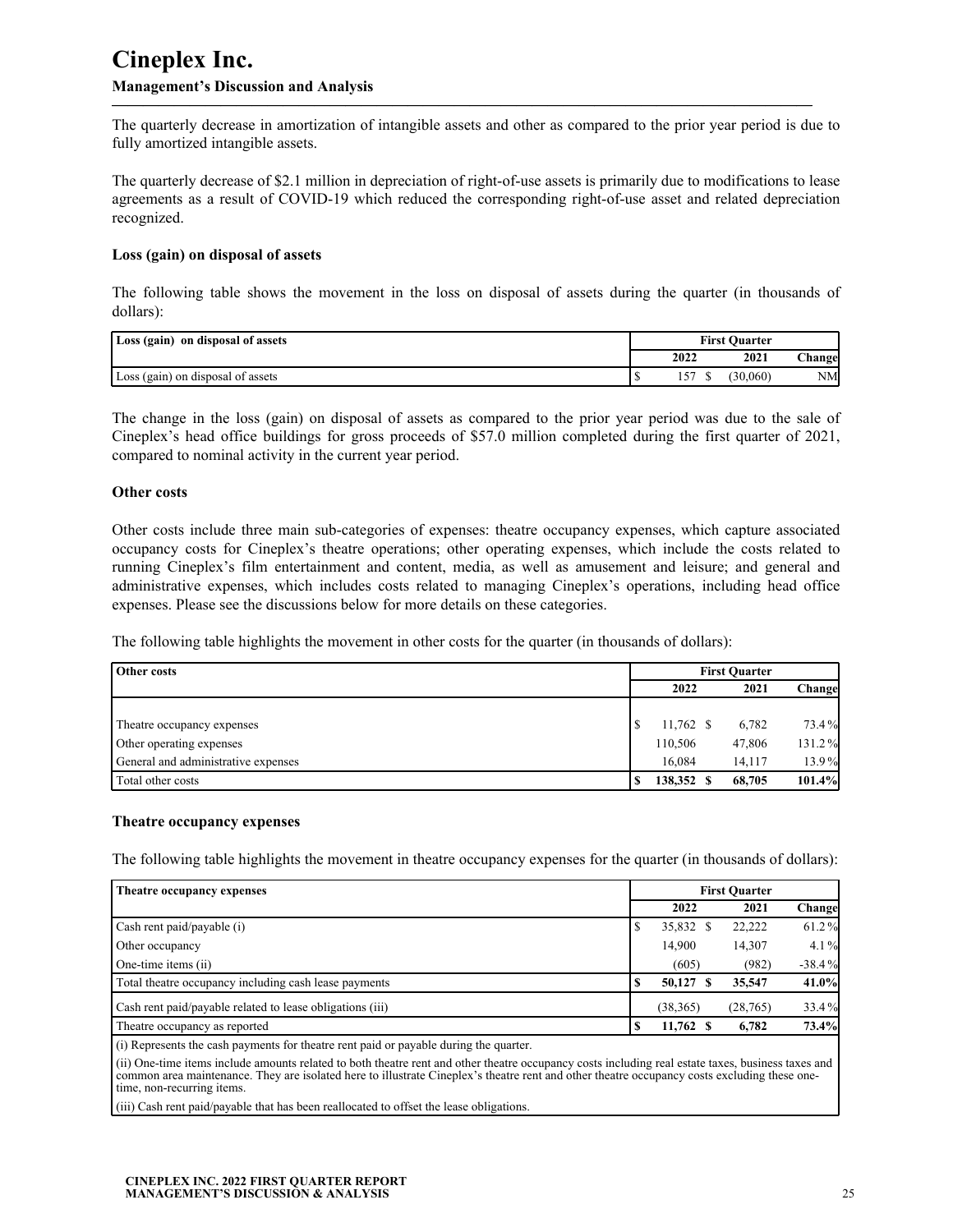**Management's Discussion and Analysis**

| Theatre occupancy continuity           |   | <b>First Quarter</b> |
|----------------------------------------|---|----------------------|
|                                        |   | Occupancy            |
| 2021 as reported                       |   | 6,782                |
| Impact of new and acquired theatres    |   | 320                  |
| Impact of disposed theatres            |   | 158                  |
| Same store rent change (i)             |   | 9,621                |
| One-time items                         |   | 406                  |
| Decrease in subsidies                  |   | 4,308                |
| Other                                  |   | (232)                |
| Impact of IFRS 16:                     |   |                      |
| Cash rent related to lease obligations |   | (9,601)              |
| 2022 as reported                       | Φ | 11,762               |

Theatre occupancy expenses increased \$5.0 million or 73.4% during the first quarter of 2022 compared to the prior year period. This increase was primarily due to the reduction in subsidies received as a result of the reopening of Cineplex's businesses. The increase was also attributable to higher theatre rent related expenses including common area maintenance and taxes incurred as Cineplex's theatres were open during the period. During the prior year period, Cineplex recognized lower theatre occupancy expenses as a majority of theatres were closed or operating at far below normal capacity levels. Same-store rent increased \$9.6 million primarily due to rent relief measures negotiated with landlord partners which were \$10.7 million higher in the prior year period. Cineplex was able to reduce theatre occupancy expenses through the recognition of realty tax and rent subsidies of \$6.4 million (2021 - \$10.9 million).

#### **Other operating expenses**

The following table highlights the movement in other operating expenses during the quarter (in thousands of dollars):

| Other operating expenses                                                                                                          | <b>First Quarter</b> |          |           |  |
|-----------------------------------------------------------------------------------------------------------------------------------|----------------------|----------|-----------|--|
|                                                                                                                                   | 2022                 | 2021     | Change    |  |
| Theatre payroll                                                                                                                   | \$<br>$16,297$ \$    | 3,635    | 348.3%    |  |
| Theatre operating expenses                                                                                                        | 22,356               | 9,353    | 139.0%    |  |
| Media                                                                                                                             | 10,180               | 8,284    | 22.9%     |  |
| P <sub>1</sub> AG                                                                                                                 | 29,854               | 15,570   | 91.7%     |  |
| LBE(i)                                                                                                                            | 11,136               | 3,818    | 191.7%    |  |
| LBE pre-opening (ii)                                                                                                              |                      | 228      | <b>NM</b> |  |
| <b>SCENE</b>                                                                                                                      | 13,841               | 4,744    | 191.8%    |  |
| Marketing                                                                                                                         | 1,362                | 1,117    | 21.9%     |  |
| Scene+ point issuance                                                                                                             | 2,996                |          | 100.0%    |  |
| Other (iii)                                                                                                                       | 6,915                | 5,520    | 25.3%     |  |
| Other operating expenses including cash lease payments                                                                            | \$<br>114,937 \$     | 52,269   | 119.9%    |  |
| Cash rent paid/payable related to lease obligations (iv)                                                                          | (4, 431)             | (4, 463) | $-0.7\%$  |  |
| Total other operating expenses                                                                                                    | \$<br>110,506 \$     | 47,806   | 131.2%    |  |
| (i) Includes operating costs of LBE locations. Overhead relating to management of LBE portfolio are included in the 'Other' line. |                      |          |           |  |

(ii) Includes pre-opening costs of LBE.

(iii) Other category includes overhead costs related to LBE and other Cineplex internal departments.

(iv) Cash rent paid/payable that has been reallocated to offset the lease obligations.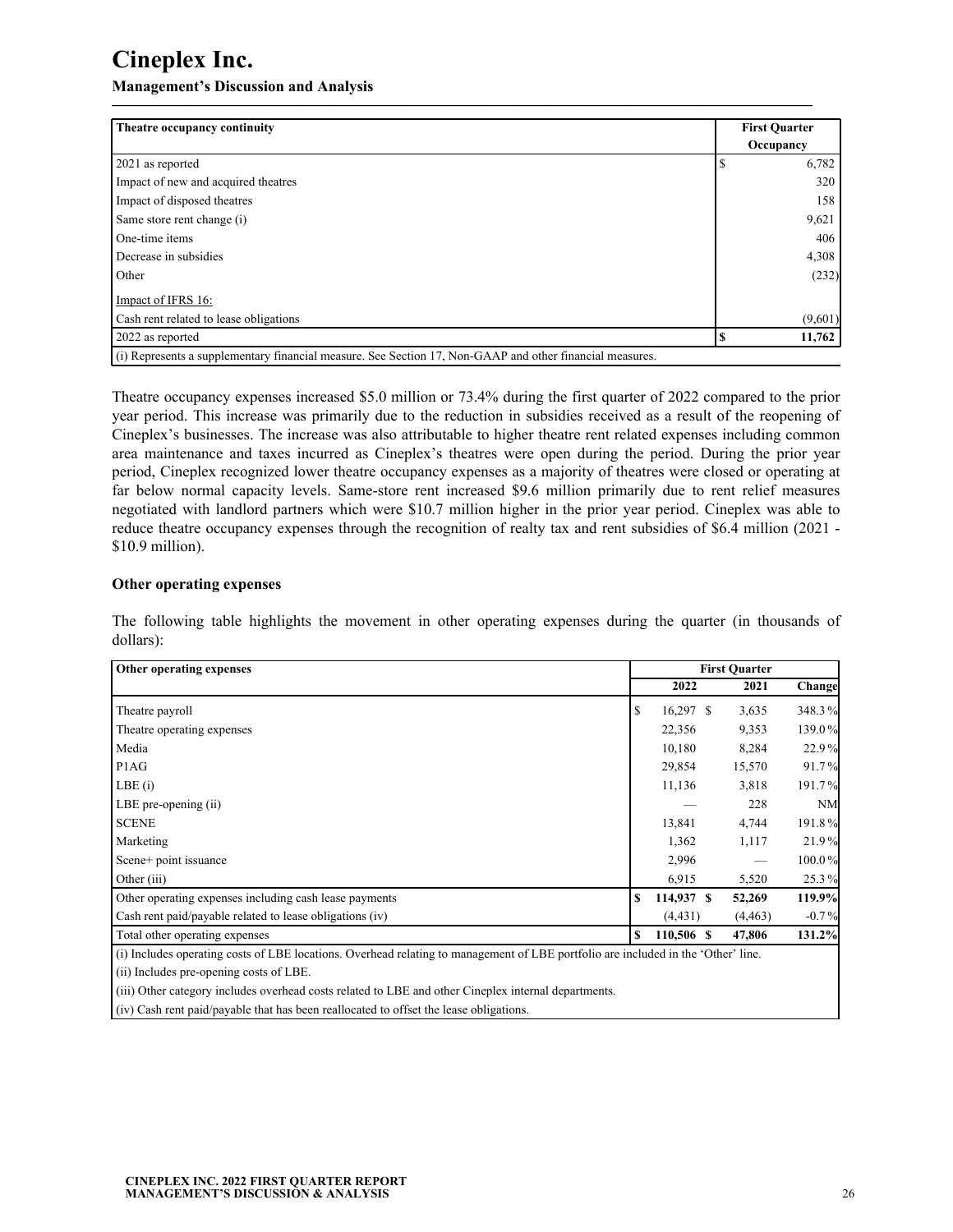**Management's Discussion and Analysis**

| Other operating expenses continuity                                                                                                                           | <b>First Quarter</b> |         |  |
|---------------------------------------------------------------------------------------------------------------------------------------------------------------|----------------------|---------|--|
|                                                                                                                                                               |                      |         |  |
| 2021 as reported                                                                                                                                              | S.                   | 47,806  |  |
| Impact of new and acquired theatres                                                                                                                           |                      | 558     |  |
| Impact of disposed theatres                                                                                                                                   |                      | (46)    |  |
| Same theatre payroll change (i)                                                                                                                               |                      | 12,364  |  |
| Same theatre operating expenses change (i)                                                                                                                    |                      | 12,831  |  |
| Media operating expenses change                                                                                                                               |                      | 1,896   |  |
| P1AG operating expenses change                                                                                                                                |                      | 14,284  |  |
| LBE operating expenses change                                                                                                                                 |                      | 7,318   |  |
| LBE pre-opening change                                                                                                                                        |                      | (228)   |  |
| <b>SCENE</b> change                                                                                                                                           |                      | 9,097   |  |
| Marketing change                                                                                                                                              |                      | 245     |  |
| Scene+ point issuance change                                                                                                                                  |                      | 2,996   |  |
| Other                                                                                                                                                         |                      | 1,353   |  |
| Impact of IFRS 16:                                                                                                                                            |                      |         |  |
| Cash rent related to lease obligations                                                                                                                        |                      | 32      |  |
| 2022 as reported                                                                                                                                              | S                    | 110,506 |  |
| (i) See Section 17, Non-GAAP and other financial measures. These are measures included as part of Cineplex's supplementary financial<br>measure calculations. |                      |         |  |

Other operating expenses increased \$62.7 million or 131.2% during the first quarter of 2022 compared to the prior year period. The increase was primarily driven by increases in same store theatre payroll and theatre operating expenses of \$12.4 million and \$12.8 million, respectively, as Cineplex's theatres were permitted to operate in the current period at a greater capacity as compared to extended closures in effect during the prior year. Cineplex also recognized P1AG other operating expenses of \$29.9 million, an increase of \$14.3 million when compared to the prior year. The easing of government mandated closure requirements and capacity restrictions in the current period resulted in increased operating activities at P1AG US and Canadian route locations at FEC's and theatres. The lifting of government-imposed restrictions also resulted in increased operations at LBE businesses leading to a \$7.3 million increase in LBE other operating expenses when compared to the prior year. Cineplex also recognized a \$9.1 million increase in SCENE operating costs, and a \$3.0 million increase in marketing expenses relating to the presentation of the cost of issuance of Scene+ points. Cineplex received \$20.7 million (2021 - \$14.4 million) of subsidies in the current period, comprised of \$18.2 million (2021 - \$11.9 million) of payroll subsidies of which \$13.3 million (2021 - \$6.1 million) was offset against theatre payroll, and \$2.5 million (2021 - \$2.5 million) of non-theatre rent, realty tax and utilities subsidies.

#### **General and administrative expenses**

The following table highlights the movement in general and administrative ("G&A") expenses during the quarter, including share-based compensation costs, and G&A net of these costs (in thousands of dollars):

| <b>G&amp;A</b> expenses                                                                                                        |    | <b>First Quarter</b> |  |        |          |
|--------------------------------------------------------------------------------------------------------------------------------|----|----------------------|--|--------|----------|
|                                                                                                                                |    | 2022                 |  | 2021   | Change   |
|                                                                                                                                |    |                      |  |        |          |
| G&A excluding the following items                                                                                              | S  | 12,688 \$            |  | 10,158 | 24.9%    |
| Restructuring                                                                                                                  |    | 1,441                |  | 460    | 213.3%   |
| Transaction / Litigation costs                                                                                                 |    | 254                  |  | 2,430  | $-89.5%$ |
| LTIP(i)                                                                                                                        |    | 1,741                |  | 1,304  | 33.5%    |
| Option plan                                                                                                                    |    | 517                  |  | 399    | 29.6%    |
| G&A expenses including cash lease payments                                                                                     | \$ | 16,641 \$            |  | 14,751 | 12.8%    |
| Cash rent paid/payable included as part of lease obligations (ii)                                                              |    | (557)                |  | (634)  | $-12.1%$ |
| G&A expenses as reported                                                                                                       | \$ | 16.084 \$            |  | 14,117 | 13.9%    |
| (i) LTIP includes the expense for RSUs and PSUs, as well as the expense for the executive and Board deferred share unit plans. |    |                      |  |        |          |
| (ii) Cash rent paid/payable that has been reallocated to offset the lease obligations.                                         |    |                      |  |        |          |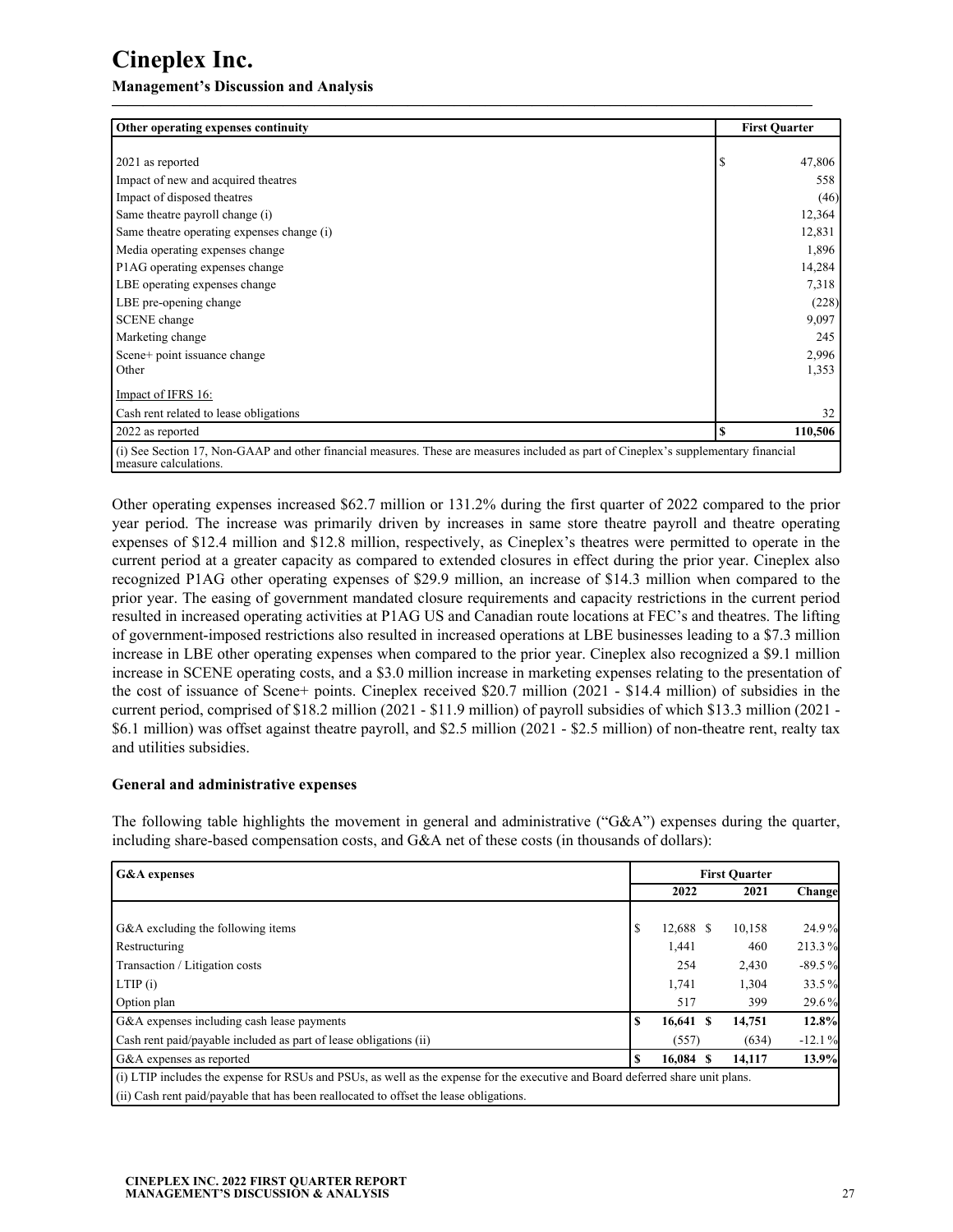G&A expenses increased \$2.0 million during the first quarter of 2022 compared to the prior year period. The change is attributable to \$4.1 million higher head office payroll expenses. This was partially offset by lower professional fees related to the litigation against Cineworld. Cineplex incurred \$0.3 million (2021 - \$2.4 million) of expenses related to litigation and claims recovery arising from the Cineworld Transaction during the quarter (Section 1.1, Cineworld Transaction). Under the THRP, payroll related subsides was \$2.0 million (2021 - \$2.9 million).

**—————————————————————————————————————————————**

#### **Share of (income) loss of joint ventures and associates**

Cineplex's joint ventures and associates include its 78.2% interest in CDCP (2021 - 78.2%), 50% economic interest in Scene+, 50% interest in one IMAX screen in Ontario (2021 - 50%) and a 50% interest in YoYo's (2021 - 50%).

The following table highlights the components of share of (income) loss of joint ventures and associates during the quarter (in thousands of dollars):

| Share of (income) loss of joint ventures and associates | <b>First Ouarter</b> |            |       |            |
|---------------------------------------------------------|----------------------|------------|-------|------------|
|                                                         |                      | 2022       | 2021  | Changel    |
| Share of (income) loss of CDCP                          |                      | $(854)$ \$ | 2.238 | $-138.2\%$ |
| Share of loss of Scene LP                               |                      | 147        |       | <b>NM</b>  |
| Share of loss of other joint ventures and associates    |                      |            | 176   | $-88.1%$   |
| Total (income) loss of joint ventures and associates    |                      | $(686)$ \$ | 2.414 | $-128.4%$  |

CDCP revenues were positively impacted by the operation of theatres as a result of the easing of government mandated closure requirements and from the release of first-run movies, resulting in a \$3.1 million increase in share of income from CDCP for the quarter. This was partially offset by losses of \$0.1 million recognized from Cineplex's investment in Scene LP.

Subsequent to March 31, 2022, CDCP stopped charging distributors virtual print fees as part of the planned end of the limited life financing entity. CDCP expects to distribute its assets to its partners in 2022, and Cineplex will recognize a return of capital under IAS 28*, Investments in Associates and Joint Ventures.* Any difference between the carrying value of Cineplex's equity interest in CDCP and the fair value of the assets received will be recognized in income.

#### **Interest expense**

The following table highlights the movement in interest expense during the quarter (in thousands of dollars):

| <b>Interest expense</b>                                           |    |           |    | <b>First Quarter</b> |           |  |
|-------------------------------------------------------------------|----|-----------|----|----------------------|-----------|--|
|                                                                   |    | 2022      |    | 2021                 | Changel   |  |
| Interest expense on long-term debt                                | \$ | 15,805 \$ |    | 13,107               | $20.6\%$  |  |
| Lease interest expense                                            |    | 14,569    |    | 13,939               | $4.5\%$   |  |
| Financing fees                                                    |    |           |    | 321                  | $-100.0%$ |  |
| Sub-total - cash interest expense                                 | S  | 30,374    | -S | 27,367               | $11.0\%$  |  |
| Deferred financing fee accretion and other non-cash interest, net |    | 170       |    | 447                  | $-62.0%$  |  |
| Accretion expense on Debentures and Notes Payable                 |    | 4,600     |    | 3,738                | 23.1%     |  |
| Interest rate swap - non-cash                                     |    | (10, 357) |    | (3,528)              | 193.6%    |  |
| Sub-total - non-cash interest expense                             |    | (5,587)   |    | 657                  | $-950.4%$ |  |
| Total interest expense                                            | \$ | 24,787 \$ |    | 28,024               | $-11.6%$  |  |
| Total cash interest paid                                          | S  | 40.086    |    | 28,199               | 42.2%     |  |

Total interest expense decreased \$3.2 million for the quarter when compared to the prior year period. The decrease was caused by changes in the fair value of the interest rate swap resulting in a \$6.8 million decrease in non-cash interest expense. This was partially offset by a \$3.0 million increase in cash interest expense primarily relating to the issuance of Notes Payable (Section 6.4, Long-term debt) completed in the first quarter of 2021 and Debentures (Section 6.4, Long-term debt) during the third quarter of 2020, resulting in Notes Payable cash interest expense of \$4.5 million (2021 - \$1.7 million) and Debentures cash interest of \$4.5 million (2021 - \$4.5 million). Lease interest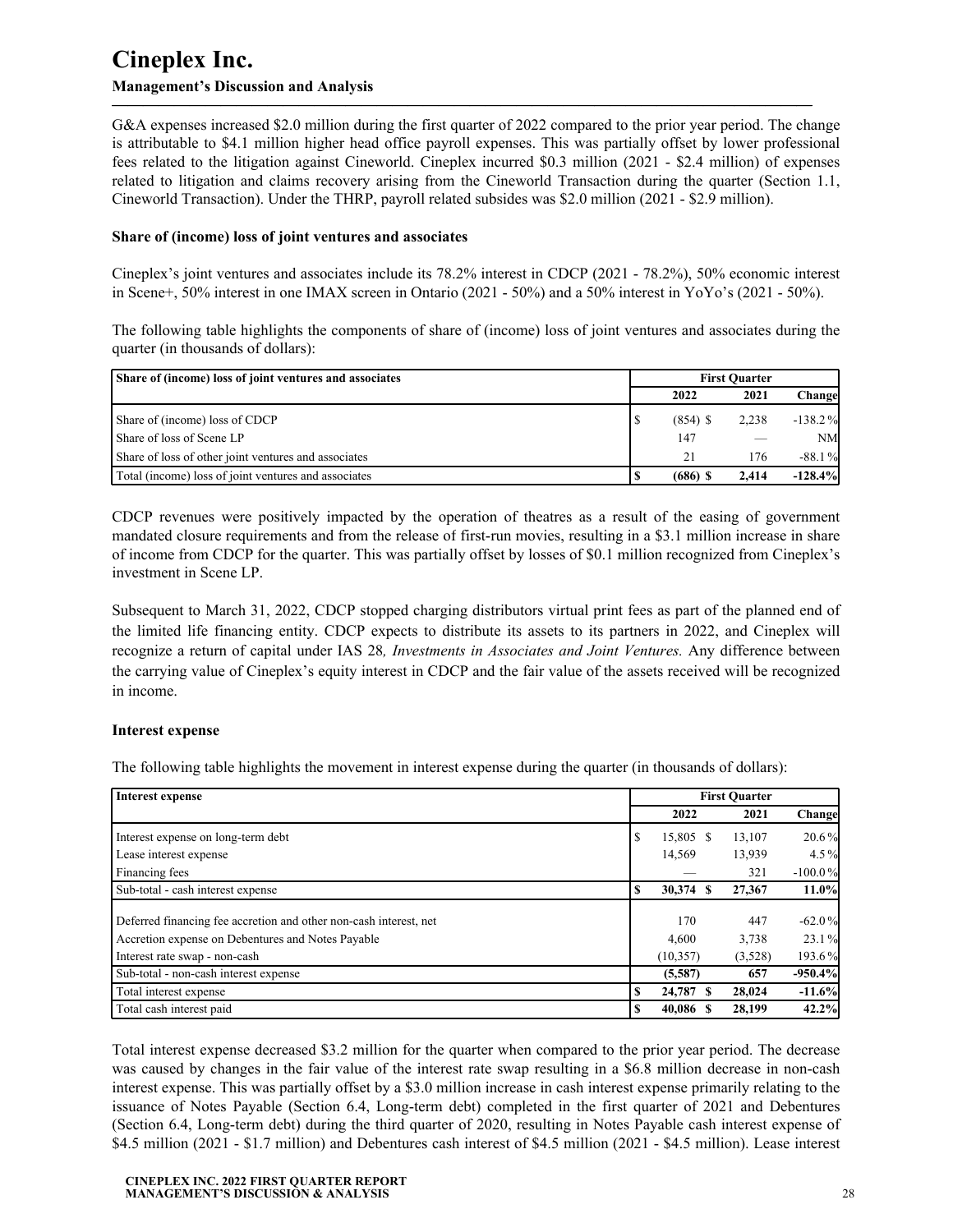expense increased by \$0.6 million as a result of lease modifications negotiated with landlord partners resulting in higher incremental borrowing rates (and lower principal balances), contributing to the increase in cash interest expense. Cineplex recognized accretion expense relating to the issuance of Notes Payable and Debentures of \$0.4 million (2021 - \$0.1) and \$4.2 million (2021 - \$3.7 million), respectively.

**—————————————————————————————————————————————**

#### **Interest income**

Interest income during the quarter was as follows (in thousands of dollars):

| Interest income | <b>First Quarter</b> |      |          |  |
|-----------------|----------------------|------|----------|--|
|                 | 2022                 | 2021 | Change   |  |
| Interest income | 30                   | 26   | $.5.4\%$ |  |

#### **Foreign exchange**

The following table highlights the movement in foreign exchange during the quarter (in thousands of dollars):

| Foreign exchange            |      | <b>First Quarter</b> |                 |
|-----------------------------|------|----------------------|-----------------|
|                             | 2022 | 2021                 | <b>hangel</b> : |
| Total foreign exchange loss | 234  | 230                  | 7%              |

The movement in the quarterly and full year foreign exchange was due to the change in the CAD/USD foreign exchange month end rate from 1.2678 at December 31, 2021 to 1.2496 at March 31, 2022.

#### **Change in fair value of financial instruments**

The following table highlights the movement in change in fair value of financial instruments during the quarter (in thousands of dollars):

| Change in fair value of financial instruments        | <b>First Ouarter</b> |      |        |  |
|------------------------------------------------------|----------------------|------|--------|--|
|                                                      | 2022                 | 2021 | hangel |  |
| Loss on financial instruments recorded at fair value | 3.830                |      | NΜ     |  |

The loss on financial instruments recorded at fair value in the current period was due to the revaluation of Cineplex's call option relating to the Notes Payable that were issued in the first quarter of 2021 (Section 6.4, Longterm debt).

#### **Income taxes**

The following table highlights the movement in current and deferred income tax expense during the quarter (in thousands of dollars):

| Income taxes                          | <b>First Ouarter</b> |            |       |           |
|---------------------------------------|----------------------|------------|-------|-----------|
|                                       |                      | 2022       | 2021  | Changel   |
|                                       |                      |            |       |           |
| Current income tax (recovery) expense |                      | $(724)$ \$ | 3,339 | <b>NM</b> |
| Deferred income tax expense           |                      |            |       | $-$ %     |
| Provision for income taxes            |                      | $(724)$ \$ | 3.339 | <b>NM</b> |

At December 31, 2020 the recoverability of the net deferred income tax assets in the normal course of business was uncertain and accordingly the net deferred tax assets were derecognized. As Cineplex's businesses continue to recover and return to profitability, deferred income tax assets and liabilities may be recognized, and reversal of previously recognized impairments may be appropriate.

The 2022 current tax recovery represents losses reported on the 2021 tax returns that have been carried back to offset prior period taxable income, in excess of the 2021 tax provision.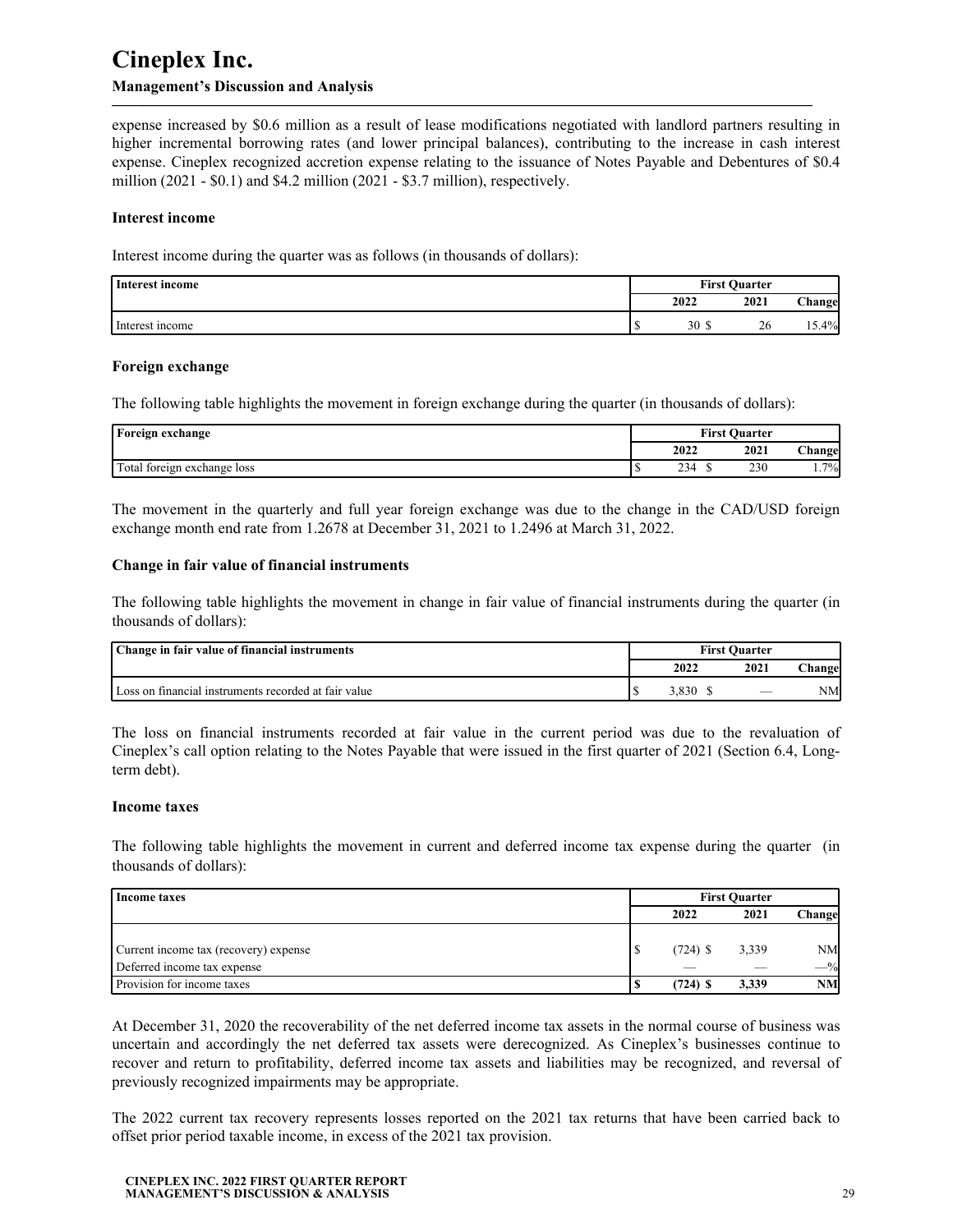Cineplex's combined statutory income tax rate at March 31, 2022 was 26.3% (2021 - 26.3%).

By Notice of Reassessment ("NOR") dated January 22, 2019, the Canada Revenue Agency ("CRA"), disallowed the deduction of \$26.6 million of losses of AMC Ventures Inc. ("AMC") that Cineplex had obtained on the acquisition of AMC in 2012. The disallowance of the losses, which offset taxable income generated in 2014, increased taxes and interest payable by approximately \$8.6 million, 50% of which was required to be paid immediately (interest continues to accrue on the unpaid amount). Cineplex disagrees with the CRA's position, and has commenced an appeal to the Tax Court of Canada in respect of the NOR. On June 28, 2021, Cineplex received a response from the Attorney General of Canada representing the CRA confirming its position with respect to the disallowance of the losses. The appeals process is continuing and Cineplex believes that it should prevail in defending its original filing position, although no assurance can be given in this regard as the appeal process proceeds.

**—————————————————————————————————————————————**

#### **4.3. NET LOSS, EBITDA AND ADJUSTED EBITDAaL (see Section 17, Non-GAAP and other financial measures)**

The following table presents net loss, EBITDA, adjusted EBITDA and adjusted EBITDAaL for the three months ended March 31, 2022 as compared to the prior year period (expressed in thousands of dollars, except adjusted EBITDAaL margin):

| <b>  NET LOSS, EBITDA AND ADJUSTED EBITDAaL</b> | <b>First Ouarter</b>  |               |           |
|-------------------------------------------------|-----------------------|---------------|-----------|
|                                                 | 2022                  | 2021          | Change    |
| Net loss                                        | $\frac{1}{2}(42,225)$ | \$ (89,688)   | $-52.9%$  |
| Net loss as a percentage of sales               | $(18.5)\%$            | $(216.6)\%$   | 198.1%    |
| <b>EBITDA</b>                                   | 32,963                | (2,524)<br>S. | <b>NM</b> |
| Adjusted EBITDA                                 | 36,475                | \$ (30,105)   | <b>NM</b> |
| Adjusted EBITDAaL                               | (5,719)               | (62,090)      | $-90.8%$  |
| Adjusted EBITDAaL margin                        | $(2.5)\%$             | $(149.9)\%$   | 147.4%    |

Net loss and adjusted EBITDAaL for the first quarter of 2022 were \$42.2 million and a loss of \$5.7 million, respectively, as compared to the net loss of \$89.7 million and adjusted EBITDAaL of a loss of \$62.1 million, respectively, in the prior year period. The movement in both net loss and adjusted EBITDAaL was primarily due to the reopening and removal of operating restrictions Cineplex's theatres and LBE venues across Canada. In contrast, prolonged mandatory lockdown measures and operating restrictions resulted in the closure of Cineplex's theatres and LBE venues for the majority of the first quarter of 2021.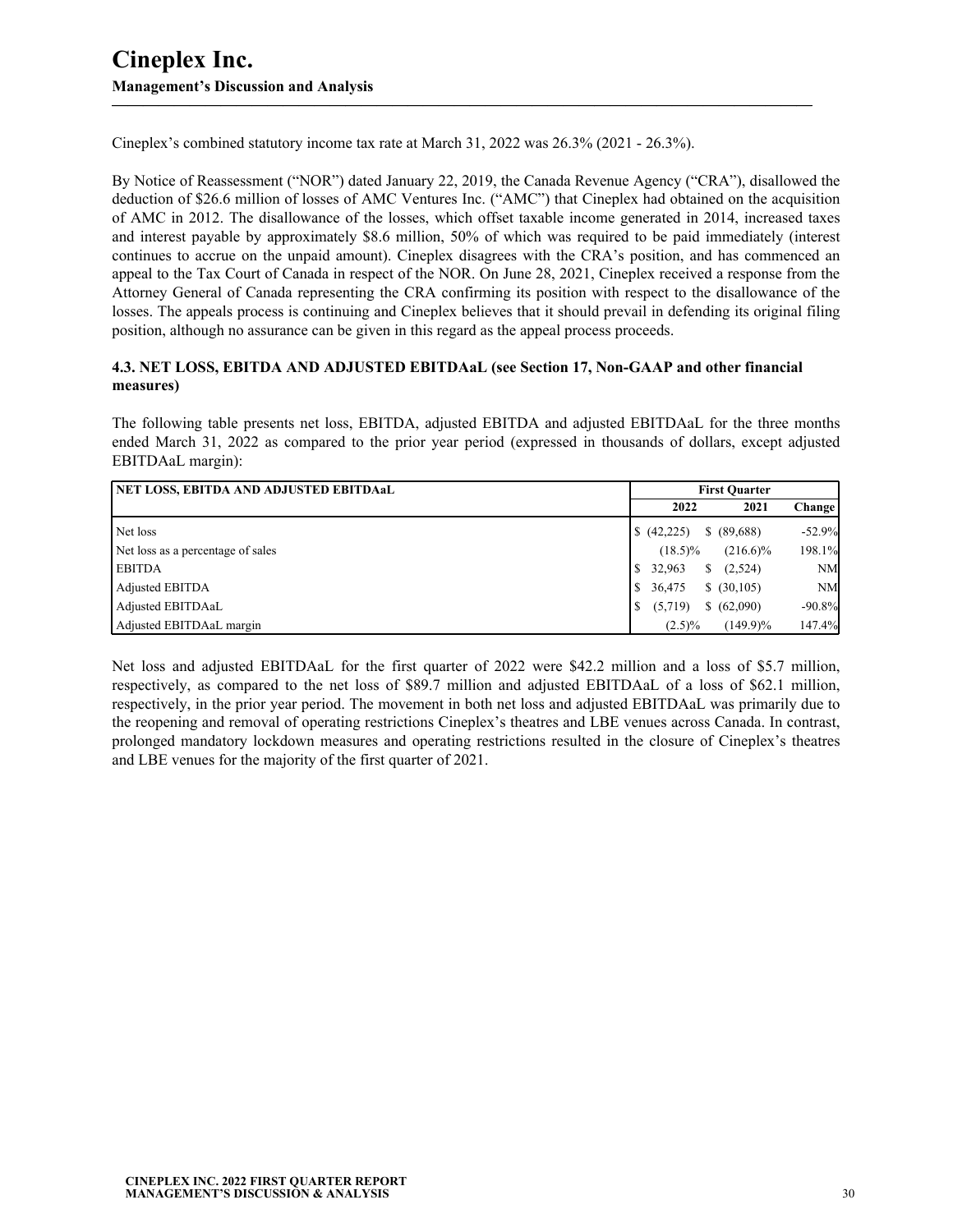## **5. BALANCE SHEETS**

The following sets out significant changes to Cineplex's consolidated balance sheets during the three months ended March 31, 2022 as compared to December 31, 2021 (in thousands of dollars):

<span id="page-30-0"></span>**—————————————————————————————————————————————**

|                                             |               | March 31, 2022 | December 31, 2021 | Change (\$) | Change (%) |
|---------------------------------------------|---------------|----------------|-------------------|-------------|------------|
| <b>Assets</b>                               |               |                |                   |             |            |
| <b>Current assets</b>                       |               |                |                   |             |            |
| Cash and cash equivalents                   | \$            | 24,094 \$      | 26,938 \$         | (2,844)     | $-10.6%$   |
| Trade and other receivables                 |               | 59,409         | 80,679            | (21,270)    | $-26.4%$   |
| Income taxes receivable                     |               | 2,658          | 1,984             | 674         | 34.0%      |
| Inventories                                 |               | 29,215         | 24,899            | 4,316       | 17.3%      |
| Prepaid expenses and other current assets   |               | 13,865         | 13,365            | 500         | 3.7%       |
|                                             |               | 129,241        | 147,865           | (18, 624)   | $-12.6%$   |
| <b>Non-current assets</b>                   |               |                |                   |             |            |
| Property, equipment and leaseholds          |               | 445,695        | 464,439           | (18, 744)   | $-4.0%$    |
| Right-of-use assets                         |               | 757,526        | 768,675           | (11, 149)   | $-1.5%$    |
| Fair value of interest rate swap agreements |               | 994            |                   | 994         | <b>NM</b>  |
| Interests in joint ventures                 |               | 7,401          | 7,423             | (22)        | $-0.3%$    |
| Intangible assets                           |               | 80,679         | 81,651            | (972)       | $-1.2%$    |
| Goodwill                                    |               | 635,421        | 635,545           | (124)       | $-$ %      |
| Derivative financial instrument             |               | 5,410          | 9,240             | (3, 830)    | $-41.5%$   |
|                                             | <sup>\$</sup> | 2,062,367 \$   | 2,114,838 \$      | (52, 471)   | $-2.5%$    |
| <b>Liabilities</b>                          |               |                |                   |             |            |
| <b>Current liabilities</b>                  |               |                |                   |             |            |
| Accounts payable and accrued expenses       | \$            | 141,796 \$     | 157,950 \$        | (16, 154)   | $-10.2%$   |
| Income taxes payable                        |               | 1,920          | 1,945             | (25)        | $-1.3%$    |
| Deferred revenue and other                  |               | 275,616        | 293,206           | (17,590)    | $-6.0\%$   |
| Lease obligations                           |               | 98,343         | 101,058           | (2,715)     | $-2.7%$    |
| Fair value of interest rate swap agreements |               | 4,562          | 8,063             | (3,501)     | $-43.4%$   |
|                                             |               | 522,237        | 562,222           | (39,985)    | $-7.1%$    |
| <b>Non-current liabilities</b>              |               |                |                   |             |            |
| Share-based compensation                    |               | 5,289          | 4,940             | 349         | 7.1%       |
| Long-term debt                              |               | 786,811        | 739,211           | 47,600      | 6.4%       |
| Fair value of interest rate swap agreements |               |                | 6,160             | (6,160)     | $-100.0\%$ |
| Lease obligations                           |               | 992,243        | 1,004,465         | (12, 222)   | $-1.2%$    |
| Post-employment benefit obligations         |               | 9,162          | 9,973             | (811)       | $-8.1%$    |
| Other liabilities                           |               | 6,819          | 7,590             | (771)       | $-10.2%$   |
|                                             |               | 2,322,561      | 2,334,561         | (12,000)    | $-0.5%$    |
| Shareholders' deficit                       |               |                |                   |             |            |
| Total shareholders' deficit                 |               | (260, 194)     | (219, 723)        | (40, 471)   | 18.4%      |
|                                             | $\mathbb{S}$  | 2,062,367 \$   | 2,114,838 \$      | (52, 471)   | $-2.5%$    |

**Cash and cash equivalents.** Cash and cash equivalents includes operations petty cash and outstanding deposits and fluctuates with business activities.

**Trade and other receivables.** The decrease in trade and other receivables is primarily due to the collection of receivables from the sales of gift cards, vouchers and media sales from the 2021 holiday period. December represents the highest volume month for gift card and voucher sales is one of the strongest months for media during the year.

**Income taxes receivable.** The increase in income taxes receivable is primarily due to expected tax refunds resulting from loss carrybacks realized in 2021 to offset taxable income in prior years.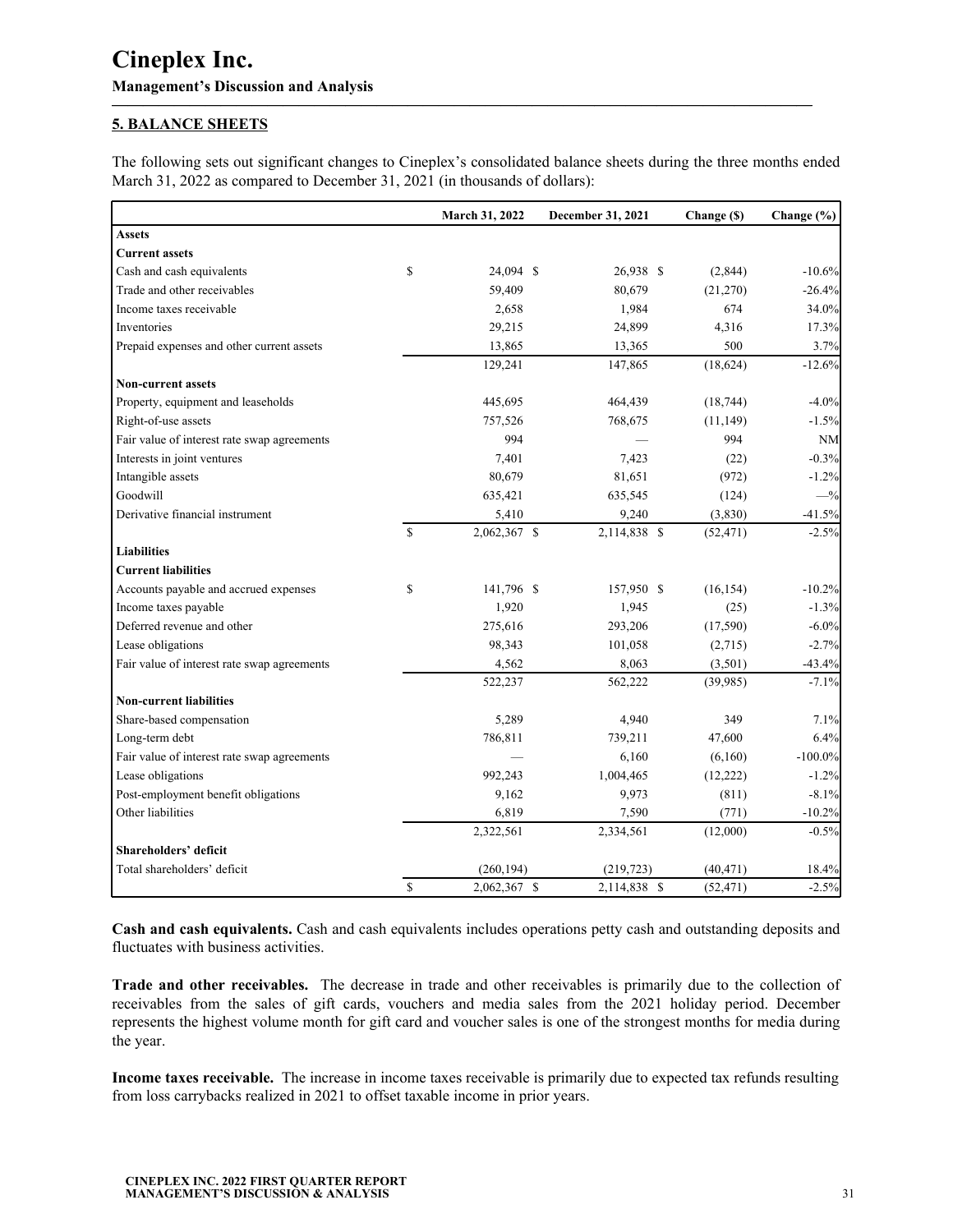#### **Management's Discussion and Analysis**

**Inventories.** The increase in inventories is primarily due to increased inventory with higher business volumes resulting from the entire circuit of theatres and LBE venues operating at full capacity without restrictions. Additionally, inventories are higher as a defense against supply chain challenges.

**—————————————————————————————————————————————**

**Prepaid expenses and other current assets.** The increase in prepaid expenses and other current assets is primarily due to technology service contracts extending into the next period and real estate and business taxes that are paid in the first and second quarters and expensed over the applicable period.

**Property, equipment and leaseholds.** The decrease in property, equipment and leaseholds is due to amortization expense (\$24.3 million), asset dispositions (\$0.1 million), and foreign exchange impact (\$0.3 million). This is offset by additions to new build and other capital expenditures (\$3.3 million) and maintenance capital expenditures (\$2.5 million). As Cineplex's businesses continue to recover and return to profitability, reversal of previously recognized impairments may be appropriate.

**Right-of-use assets.** The decrease in right-of-use assets is due to amortization expense (\$24.3 million), asset dispositions (\$0.1 million), and foreign exchange impact (\$0.1 million), partially offset by lease additions (\$3.8 million), and lease modifications (\$9.5 million). As Cineplex's businesses continue to recover and return to profitability, reversal of previously recognized impairments may be appropriate.

**Interests in joint ventures.** The decrease in interest in joint ventures is primarily due to the equity loss realized by Cineplex, commencing equity accounting as of December 13, 2021 with the launch of Scene+. This is partially offset by the equity income realized and change in net receivable from CDCP.

**Intangible assets.** The decrease in intangible assets is due to amortization expense (\$2.6 million), partially offset by the capitalization of software development costs (\$1.7 million).

**Derivative financial instrument.** The decrease in derivative financial instrument is due to the change in fair value of Notes Payable prepayment option.

**Accounts payable and accrued expenses.** The decrease in accounts payable and accrued liabilities is primarily relates to the settlement of year end liabilities.

**Share-based compensation.** The increase in share-based compensation is primarily due to deferred equity grants to Cineplex directors in lieu of cash compensation, offset by the decrease in Share price, which was \$13.41 per Share at March 31, 2022 as compared to \$13.61 at December 31, 2021 (see Section 8, Share activity)

**Income taxes payable.** The decrease in income taxes payable reflects the effects of changes in exchange rates.

**Deferred revenue and other.** The deferred revenue decrease is primarily due to the redemption of gift cards and vouchers sold in excess of current period sales. In addition, as a result of the SCENE reorganization, Scene+ point issuances as deferred revenue are no longer proportionately consolidated as of December 2021.

**Lease obligations.** The decrease in lease obligations is primarily due to the payment of lease obligations, partially offset by the additions and lease modifications during the first quarter of 2022.

**Fair value of interest rate swap agreements.** Represents the fair values of Cineplex's outstanding interest rate swap agreements (see Section 6.4, Long-term debt).

**Long-term debt.** Long-term debt consists of the Credit Facilities, Debentures and Notes Payable. The increase in long-term debt is primarily due to an increase in borrowings under the Credit Facilities and the accretion of the Debentures and Notes Payable (Section 6.4, Long-term debt).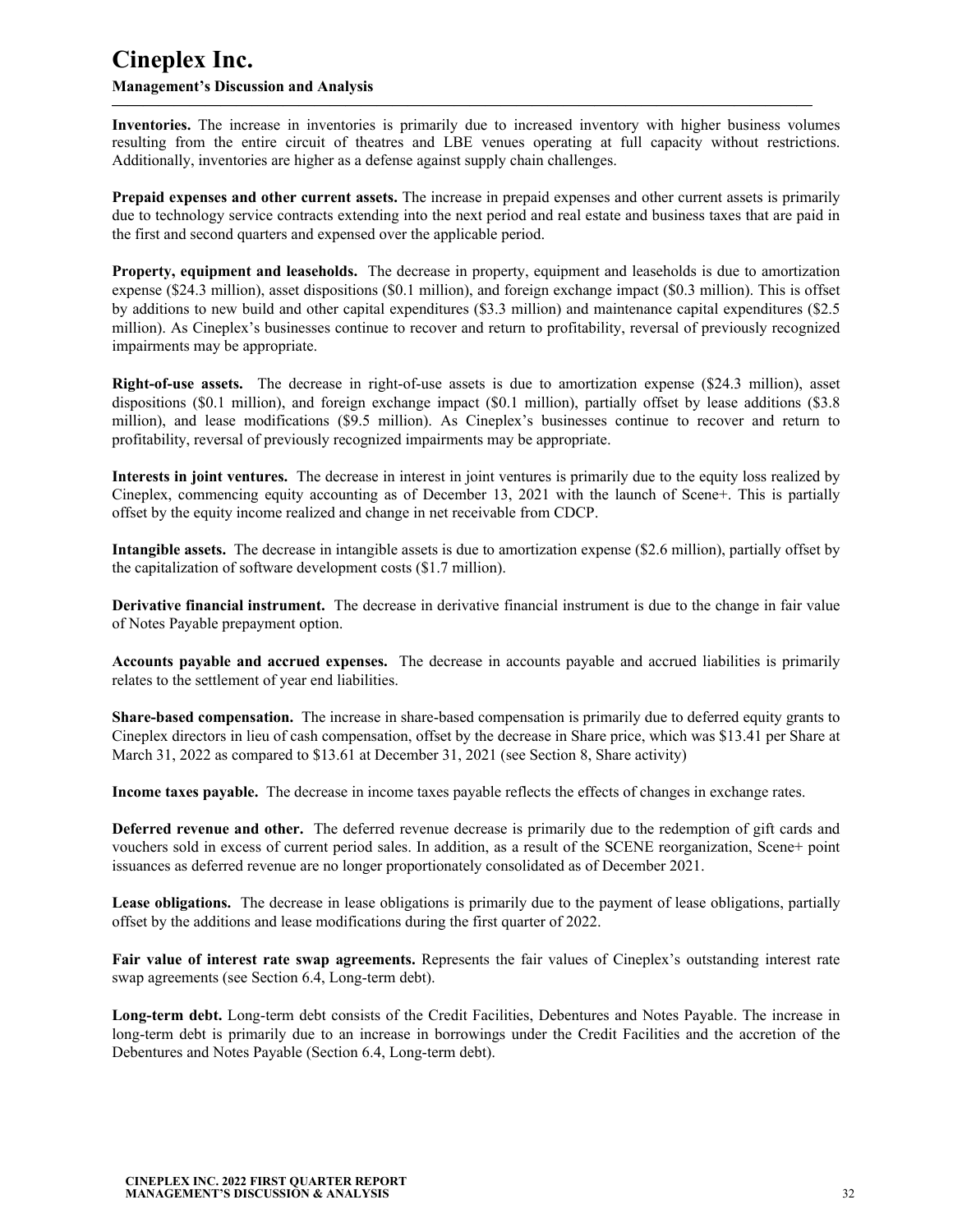## **6. LIQUIDITY AND CAPITAL RESOURCES**

### **6.1. OPERATING ACTIVITIES**

Cash flow is generated primarily from film entertainment (the sale of admission tickets and food service sales), media sales and services, amusement and leisure (amusement and food service sales) and other revenues. Generally, this provides Cineplex with positive working capital, since certain cash revenues are normally collected in advance of the payment of certain expenses. Box office revenues are directly related to the success and appeal of the film product produced and distributed by the studios. The following table highlights the movements in cash from operating activities for the three months ended March 31, 2022 and 2021 (in thousands of dollars):

<span id="page-32-0"></span>**—————————————————————————————————————————————**

| Cash flows provided by operating activities                                                               | <b>First Quarter</b> |               |               |           |
|-----------------------------------------------------------------------------------------------------------|----------------------|---------------|---------------|-----------|
|                                                                                                           |                      | 2022          | 2021          | Change    |
| Net loss from operations                                                                                  | S                    | $(42,225)$ \$ | $(89,688)$ \$ | 47,463    |
| Adjustments to reconcile net income to net cash provided by operating activities:                         |                      |               |               |           |
| Depreciation and amortization of other assets (i)                                                         |                      | 26,892        | 29,509        | (2,617)   |
| Depreciation of right-of-use assets                                                                       |                      | 24,263        | 26,318        | (2,055)   |
| Unrealized foreign exchange                                                                               |                      | 152           | 211           | (59)      |
| Interest rate swap agreements - non-cash interest                                                         |                      | (10, 357)     | (3,528)       | (6,829)   |
| Accretion of convertible debentures                                                                       |                      | 4,600         | 3,738         | 862       |
| Other non-cash interest (ii)                                                                              |                      | 170           | 447           | (277)     |
| Loss (gain) on disposal of assets                                                                         |                      | 157           | (30,060)      | 30,217    |
| Non-cash Share-based compensation                                                                         |                      | 2,137         | 624           | 1,513     |
| Change in fair value of financial instrument                                                              |                      | 3,830         |               | 3,830     |
| Net change in interests in joint ventures and associates                                                  |                      | 21            | 3,216         | (3,195)   |
| Changes in operating assets and liabilities                                                               |                      | (15,077)      | 23,581        | (38, 658) |
| Net cash used in operating activities                                                                     | S                    | $(5,437)$ \$  | $(35,632)$ \$ | 30,195    |
| (i) Includes depreciation of property, equipment and leaseholds and amortization of intangible assets.    |                      |               |               |           |
| (ii) Includes accretion of asset retirement obligations and non-cash interest costs on lease obligations. |                      |               |               |           |

Cash used in operating activities was \$5.4 million as compared to cash used of \$35.6 million in the prior year period. The movement was primarily due to Cineplex's improved operating results arising from Cineplex's theatre and LBE venues being open for the majority of the first quarter and operating at full capacity in most provinces with no operating restrictions. In contrast, a majority of Cineplex's theatres and LBE venues were closed in the prior year comparative period.

### **6.2. INVESTING ACTIVITIES**

The following table highlights the movements in cash used in investing activities for the three months ended March 31, 2022 and 2021 (in thousands of dollars):

| Cash flows provided by (used in) investing activities | <b>First Quarter</b> |               |         |           |
|-------------------------------------------------------|----------------------|---------------|---------|-----------|
|                                                       |                      | 2022          | 2021    | Change    |
| Proceeds from disposal of assets, net                 |                      | 17 S          | 56,664  | (56, 647) |
| Purchases of property, equipment and leaseholds       |                      | (9,602)       | (8,715) | (887)     |
| Intangible assets additions                           |                      | (2,173)       | (3,086) | 913       |
| Tenant inducements                                    |                      | 562           | 3.660   | (3,098)   |
| Net cash (used in) provided by investing activities   |                      | $(11,196)$ \$ | 48,523  | (59,719)  |

Cash used in investing activities during the first quarter of 2022 was \$11.2 million, as compared to cash provided by investing activities of \$48.5 million in the prior year period. The movement was primarily due to cash proceeds received in the prior year period from the sale of Cineplex's head office building.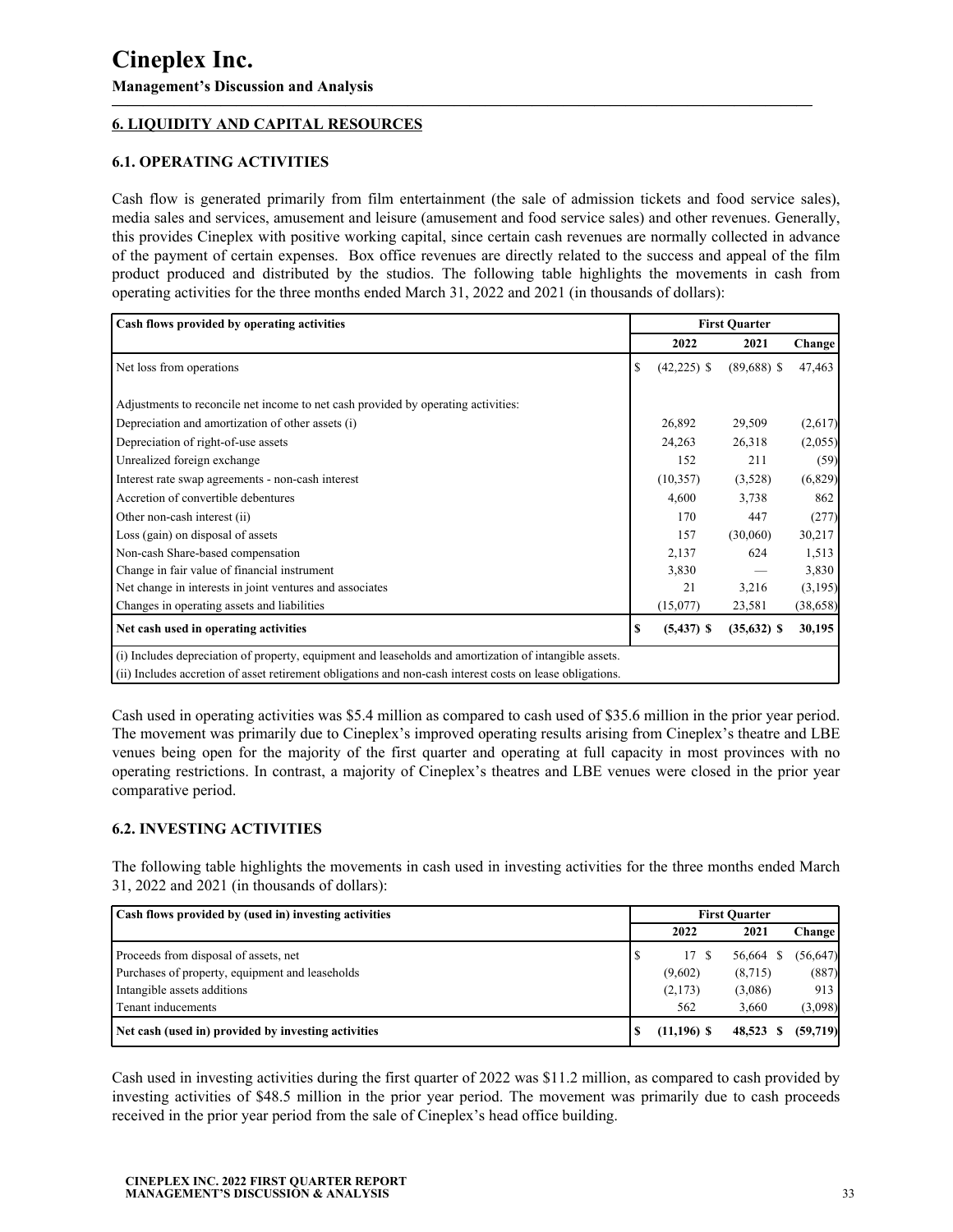## **Management's Discussion and Analysis**

As COVID-19 restrictions are gradually eased in all provinces, Cineplex's management continues to focus on managing capital expenditures and believes that it has adequate liquidity to fund operations for the anticipated duration of the pandemic in the regions in which Cineplex operates. Components of capital expenditures include (in thousands of dollars):

**—————————————————————————————————————————————**

| <b>Capital expenditures</b>                                                          | <b>First Quarter</b> |            |            |         |
|--------------------------------------------------------------------------------------|----------------------|------------|------------|---------|
|                                                                                      |                      | 2022       | 2021       | Change  |
| Gross capital expenditures                                                           |                      | $9,602$ \$ | 8,715 \$   | 887     |
| Less: tenant inducements                                                             |                      | (562)      | (3,660)    | 3,098   |
| Net capital expenditures                                                             | \$                   | 9,040S     | $5,055$ \$ | 3,985   |
| Net capital expenditures consists of:                                                |                      |            |            |         |
| Growth and acquisition capital expenditures (i)                                      | S                    | $2,113$ \$ | 5,696 \$   | (3,583) |
| Tenant inducements                                                                   |                      | (562)      | (3,660)    | 3,098   |
| Media growth capital expenditures                                                    |                      | 770        | 38         | 732     |
| Premium formats (ii)                                                                 |                      | 325        | (141)      | 466     |
| Amusement and leisure growth capital expenditures (excluding LBE build expenditures) |                      | 135        | 247        | (112)   |
| Maintenance capital expenditures                                                     |                      | 2,531      | 254        | 2,277   |
| Other (iii)                                                                          |                      | 3,728      | 2,621      | 1,107   |
|                                                                                      |                      | 9,040      | $5,055$ \$ | 3,985   |

(i) Growth and acquisition capital expenditures include expenditures on the construction of new locations (including VIP cinemas) and other Board approved growth projects with the exception of premium formats, media growth, and amusement gaming and leisure growth capital expenditures.

(ii) Premium formats include capital expenditures for recliner seating, IMAX, UltraAVX, 3D, 4DX and ScreenX.

(iii) Primary component of Other is the impact of the timing of cash payments relating to the purchases of property, equipment and leaseholds.

## **6.3. FINANCING ACTIVITIES**

The following table highlights the movements in cash from financing activities for the three months ended March 31, 2022 and 2021 (in thousands of dollars):

| Cash flows provided by (used in) financing activities | <b>First Ouarter</b> |             |                |                 |
|-------------------------------------------------------|----------------------|-------------|----------------|-----------------|
|                                                       |                      | 2022        | 2021           | Change          |
|                                                       |                      |             |                |                 |
| Borrowings (repayments) under credit facility, net    |                      | 43,000<br>S | $(234,000)$ \$ | 277,000         |
| Repayments of lease obligations - principal           |                      | (29, 267)   | (19, 457)      | (9,810)         |
| Exercise of cash option                               |                      | 34          |                | 34 <sub>1</sub> |
| Insurance of notes payable, net                       |                      | --          | 243.996        | (243,996)       |
| Financing fees                                        |                      |             | (321)          | 321             |
| Net cash provided by (used in) financing activities   | N.                   | 13,767      | $(9,782)$ \$   | 23,549          |

Cash flows provided by financing activities were \$13.8 million during the first quarter of 2022, as compared to cash used in financing activities of \$9.8 million in the prior year period. The movement was mainly due to borrowings under the Credit Facilities to fund operations during the first quarter of 2022, partially offset by higher rent payments due to lower abatements received from landlords. During the first quarter of 2021, the proceeds of the Notes Payables were used to repay the Credit Facilities (\$100.0 million of which was a permanent repayment).

In response to the impact of the COVID-19 pandemic, Cineplex is closely monitoring its liquidity. Details with respect to its ongoing measures to maximize liquidity are detailed in Section 1.1, COVID-19 business impacts, risks and liquidity.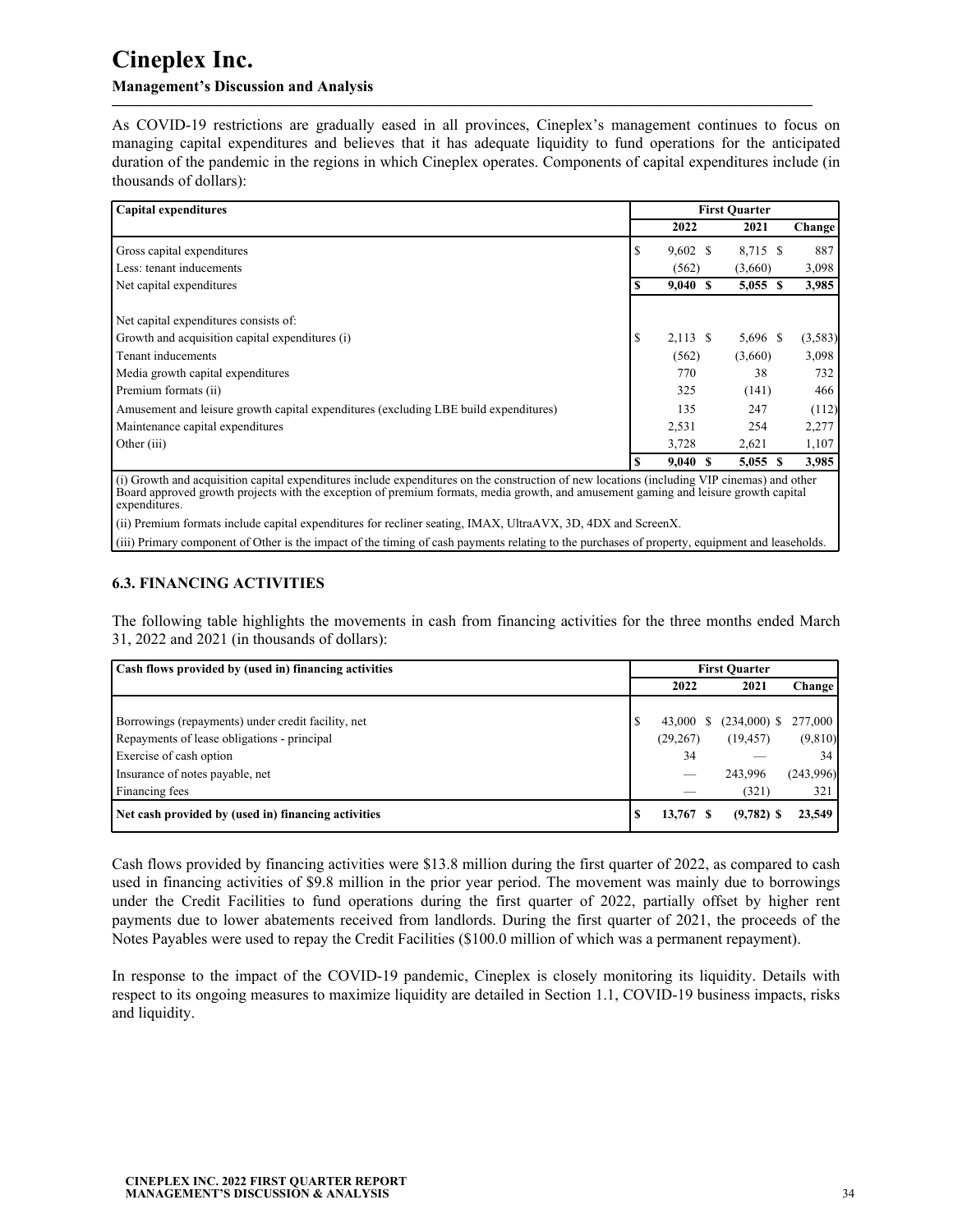## **6.4. LONG-TERM DEBT**

### **Credit facilities**

Cineplex has bank facilities with a syndicate of lenders which includes a revolving facility (the "Revolving Facility") and non-revolving credit facility (the "Term Facility", and together with the Revolving Facility, the "Credit Facilities") pursuant to a seventh amended and restated credit agreement dated November 13, 2018 between Cineplex, Cineplex Entertainment Limited Partnership, the guarantors from time to time party thereto, and a syndicate of lenders (as further amended from time to time, the "Credit Agreement"). The Term Facility was repaid in full in the first quarter of 2021 and is no longer available for future borrowing.

**—————————————————————————————————————————————**

At March 31, 2022, the Credit Facilities consisted of the following (in millions of dollars), subject to amendments described below pursuant to the Credit Agreement Amendments described below:

|                                                                                                                |  | Available l |  | <b>Drawn</b> |  | Reserved   Remaining |       |  |
|----------------------------------------------------------------------------------------------------------------|--|-------------|--|--------------|--|----------------------|-------|--|
| Revolving Facility                                                                                             |  | 541.7       |  | 303.01       |  |                      | 228.6 |  |
| Letters of credit outstanding at March 31, 2022 of \$10.1 million are reserved against the Revolving Facility. |  |             |  |              |  |                      |       |  |

The Credit Facilities bear interest at a floating rate based on the Canadian dollar prime rate, U.S. Base Rate, LIBOR or bankers' acceptances rates plus, in each case, an applicable margin to those rates. The Revolving Facility matures in November 2023. Borrowings on the Revolving Facility can be made in either Canadian or US dollars.

Cineplex's Credit Facilities contain restrictive covenants that limit the discretion of Cineplex's management with respect to certain business matters. These covenants place limits and restrictions on, among other things, the ability of Cineplex to create liens or other encumbrances, to pay dividends or make certain other payments, minimum liquidity covenants, anti-hoarding provisions, investments, loans and guarantees and to sell or otherwise dispose of assets and merge or consolidate with another entity. The Credit Facilities are secured by all of Cineplex's assets. The Revolving Facility is drawn upon and repaid on a regular basis and as such is presented on a net basis in the Statement of Cash flows.

On June 29, 2020, Cineplex entered into the First Credit Agreement Amendment, following which, on November 12, 2020 Cineplex entered into the Second Credit Agreement Amendment, on February 8, 2021 Cineplex entered into the Third Credit Agreement Amendment and on December 30, 2021 Cineplex entered into the Fourth Credit Agreement Amendment. The amendments provided certain financial covenant relief in light of the COVID-19 pandemic and its effects on Cineplex's businesses, while applying additional restrictive covenants and required repayments in certain circumstances.

The following is a summary of the key terms of the Third Credit Agreement Amendment entered into on February 8, 2021 that are updated from the First and Second Credit Agreement Amendments (certain of which have been modified further by the Fourth Credit Agreement Amendment described below):

- The following amendments to the Credit Facilities became effective upon the completion of the issuance of \$250.0 million Notes Payable during the first quarter of 2021:
	- The suspension of financial covenant testing was extended until the fourth quarter of 2021. On resumption of financial covenant testing in the fourth quarter of 2021:
		- for the fourth quarter of 2021, testing was based on an annualized calculation of Adjusted EBITDA (as further adjusted in accordance with the Credit Agreement definitions) based on the actual results for such quarter;
		- for the quarter ending on March 31, 2022, testing was based on an annualized calculation of Adjusted EBITDA based on actual results for the fourth quarter of 2021 and the first quarter of 2022 multiplied by 2; and
		- for the quarter ending on June 30, 2022, testing will be based on an annualized calculation of Adjusted EBITDA for the fourth quarter of 2021, the first quarter of 2022 and the second of 2022 multiplied by 4/3.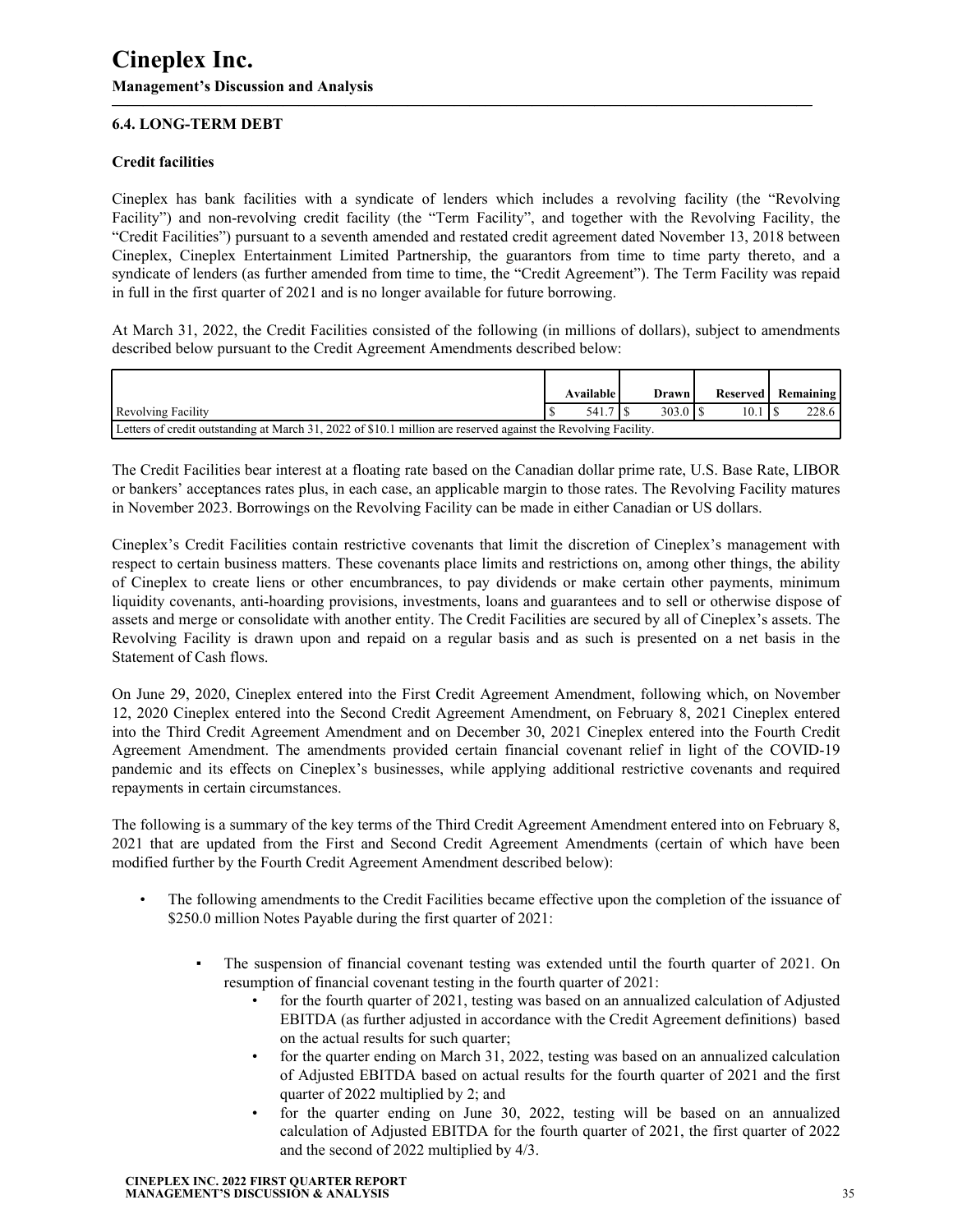▪ Thereafter, testing will be based on an annualized calculation of the cumulative Adjusted EBITDA on a trailing four fiscal quarter basis;

**—————————————————————————————————————————————**

- The Total Leverage Ratio of 3.75x will apply when financial covenants are reinstated, and will be reduced until the third quarter of 2022 at which point it will reach a level of 3.00x;
- The liquidity covenant will continue and be amended and extended beginning in February 2021, through to and including December 2021, requiring available liquidity as defined on a monthly basis (November 1, 2020 through January 31, 2021 - \$100.0 million; February 2021 - \$75.0 million; March 2021 - \$60.0 million; April 1, 2021 through December 31, 2021 - \$100.0 million);
- The addition of a Senior Leverage Ratio to be based on annualized Adjusted EBITDA and set at 1.0x lower than the Total Leverage Ratio. Senior Leverage Ratio to be defined as (i) Total Debt (as defined in the Credit Agreement) less any Notes Payable to (ii) Adjusted EBITDA;
- Effective with the fourth quarter of 2021, additional growth capital expenditures will be subject to pro-forma Total Leverage covenant of 2.75x (both prior to and immediately after giving effect to any such growth capital expenditure) based on actual last 12 months' EBITDA; and
- Distributions continue to be blocked during the extended financial covenant suspension period and only permitted when the Total Leverage ratio is less than 2.75x (both prior to and immediately after giving effect to any such distribution).

On December 30, 2021, Cineplex entered into the Fourth Credit Agreement Amendment, which, among other things, extended the suspension of financial covenant testing until the second quarter of 2022 and liquidity covenant requirement until June 30, 2022. The following is a summary of the key terms of the Fourth Credit Agreement Amendment:

- The suspension of financial covenant testing was extended until the second quarter of 2022. On resumption of financial covenant testing in the second quarter of 2022:
	- for the second quarter of 2022, testing will be based on an annualized calculation of Adjusted EBITDA (as further adjusted in accordance with the Credit Agreement definitions) based on the actual results for such quarter multiplied by 4;
	- for the quarter ending on September 30, 2022, testing will be based on an annualized calculation of Adjusted EBITDA based on actual results for the second quarter of 2022 and the third quarter of 2022 multiplied by 2; and
	- for the quarter ending on December 31, 2022, testing will be based on an annualized calculation of Adjusted EBITDA based on the actual results of the second quarter of 2022, the third quarter of 2022 and the fourth quarter of 2022 multiplied by 4/3.
- Thereafter, testing will be based on an annualized calculation of the cumulative Adjusted EBITDA on a trailing four fiscal quarter basis;
- The Total Leverage Ratio of 3.75x will apply when financial covenants are reinstated, and will be reduced quarterly by 0.25x until the first quarter of 2023 at which point it will reach a level of  $3.00x$ ;
- The liquidity covenant will continue and be amended requiring available liquidity (as defined) to be maintained at all times at no less than \$100.0 million;
- The Senior Leverage Ratio to be based on annualized Adjusted EBITDA and set at 1.0x lower than the Total Leverage Ratio. Senior Leverage Ratio is defined as (i) Total Debt (as defined in the Credit Agreement) less any Notes Payable to (ii) Adjusted EBITDA; and
- From and after April 1, 2022, a fixed charge coverage ratio of greater than 1.25x will apply.

During the first quarter of 2021, Cineplex completed a sale-leaseback transaction for its head office buildings located at 1303 Yonge Street and 1257 Yonge Street, Toronto, Ontario for gross proceeds of \$57.0 million, recognizing a gain of \$30.1 million. Net proceeds from the sale, in addition to the net proceeds from the issuance of the Notes Payable (discussed below) were used to repay the Credit Facilities, a portion of which was permanent. As a result, Cineplex permanently repaid the remaining \$50.0 million balance of its outstanding Term Facility.

This summary of the Credit Agreement is qualified in its entirety by reference to the provisions of the Credit Agreement which contains a complete statement of those terms and conditions. The Credit Agreement and each of the First, Second, Third and Fourth Credit Agreement Amendment were filed on SEDAR on June 30, 2020,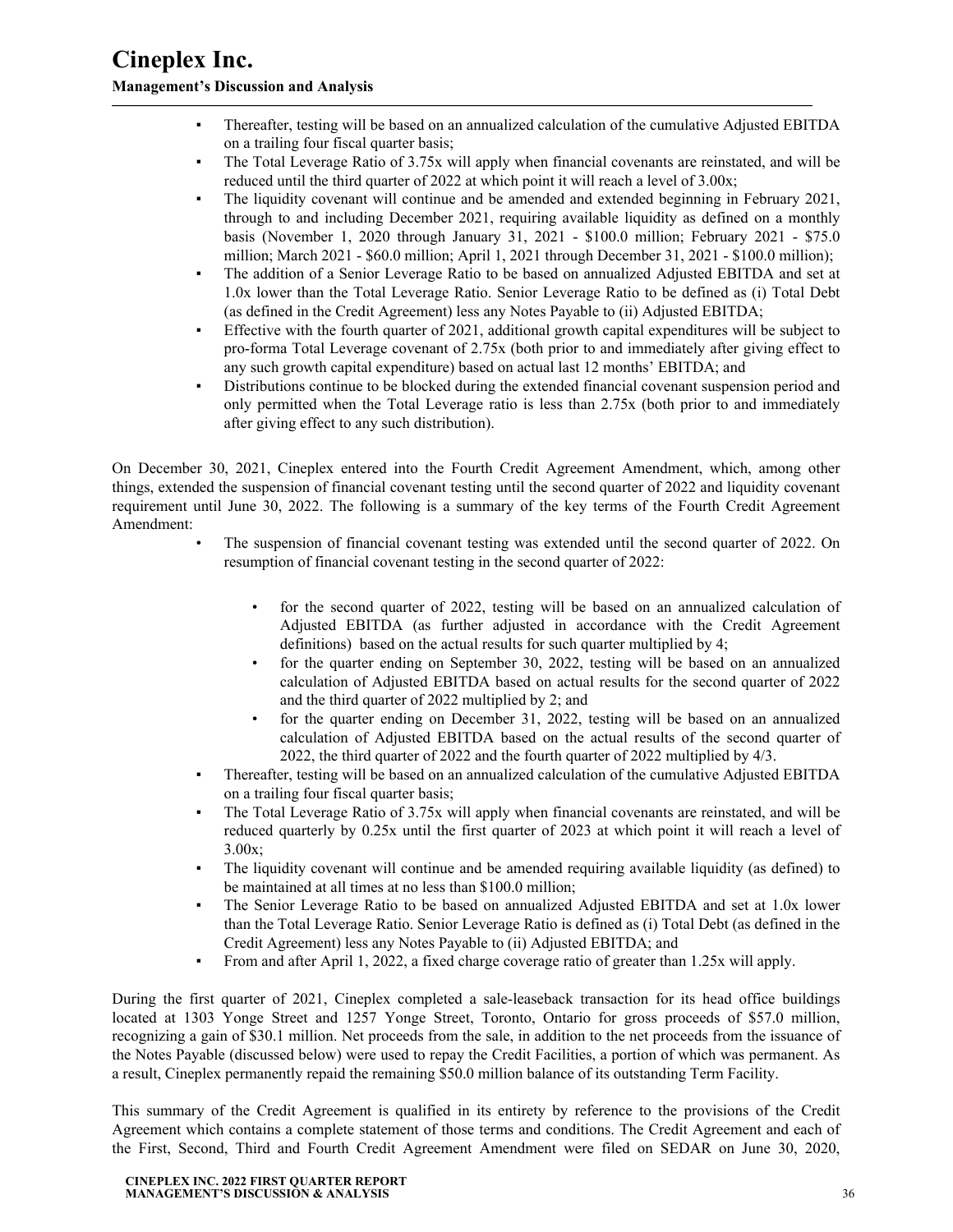November 13, 2020, February 8, 2021 and January 4, 2022, respectively, for each of Credit Agreement Amendments. **—————————————————————————————————————————————**

One of the key financial covenants in the Credit Facilities is the Total Leverage Ratio which is calculated in accordance with IFRS in effect at November 13, 2018, which excludes the impact of the adoption of IFRS 16 on Cineplex's financial reporting. The definition of debt in the Credit Facilities for the purposes of the Total Leverage Ratio includes the Credit Facilities, financing leases and letters of credit but does not include Debentures, Notes Payable, the lease obligations arising on the adoption of IFRS 16 or a reduction for cash on hand. For the purposes of the Credit Facilities definition, EBITDA is adjusted for certain non-cash, non-recurring items, excluded subsidiaries and the annualized impact of new operating locations or acquisitions.

Additional transactions focused on enhancing Cineplex's liquidity included amendments to the Credit Facilities that have provided Cineplex with financial covenant relief in light of the COVID-19 pandemic and its effects on Cineplex's businesses, and the issuance of Notes Payable for gross proceeds of \$250.0 million. Cineplex used the net proceeds from the issuance of the Notes Payable to permanently repay \$50.0 million of its Revolving Facility and \$50.0 million of its Term Facility. Cineplex remains focused on exploring other measures to maintain adequate liquidity for the duration of the pandemic and beyond.

*Interest rate swap agreements.* Cineplex entered into interest rate swap agreements where Cineplex agreed to pay fixed rates per annum, plus an applicable margin and receive a floating rate of interest equal to the three-month Canadian deposit offering rate set quarterly in advance, with net settlements quarterly.

| Interest rate swap agreements |                        |                       |                       |                      |                           |
|-------------------------------|------------------------|-----------------------|-----------------------|----------------------|---------------------------|
|                               | <b>Notional amount</b> | <b>Inception date</b> | <b>Effective date</b> | <b>Maturity date</b> | <b>Fixed rate payable</b> |
| Swap - 1                      | $$200.0$ million       | November 13, 2018     | April 26, 2021        | November 14, 2023    | 2.945 %                   |
| $\sqrt{\text{Swap}-2}$        | $$100.0$ million       | November 13, 2018     | November 13, 2018     | November 14, 2023    | 2.830 %                   |
| $\text{Swap} - 3$             | \$150.0 million        | November 13, 2018     | November 13, 2018     | November 14, 2025    | 2.898 %                   |

The following table outlines Cineplex's current interest rate swap agreements as of March 31, 2022:

Cineplex ceased the use of hedge accounting for the interest rate swaps during the fourth quarter of 2019 as a result of the terms of the Arrangement Agreement. The interest rate swaps are measured at fair market value at each reporting period with changes in fair market value recorded in interest expense - other, in the consolidated statement of operations.

Despite the termination of the Arrangement Agreement, the swaps can only be re-designated on a prospective basis for hedge accounting treatment.

Based on the Credit Agreement in effect at March 31, 2022 Cineplex's effective cost of borrowing on the \$450.0 million hedged borrowings was 6.904% (March 31, 2021 - \$450.0 million hedged borrowings - 6.254%).

#### **Convertible debentures**

On July 17, 2020, Cineplex issued \$316.3 million aggregate principal amount of convertible unsecured subordinated debentures, which mature on September 30, 2025 (the "Maturity Date") and bear interest at a rate of 5.75% per annum, payable semi-annually in arrears on September 30 and March 31 in each year.

The Debentures are not redeemable by Cineplex prior to September 30, 2023. On or after September 30, 2023 and prior to September 30, 2024, Cineplex may, at its option, redeem the Debentures in whole or in part from time to time provided that the volume weighted average trading price of the Share on the Toronto Stock Exchange during the 20 consecutive trading days ending on the fifth trading day preceding the date on which the notice of redemption is given is not less than 125% of the conversion price. On or after September 30, 2024, the Debentures may be redeemed in whole or in part from time to time at the option of Cineplex at a price equal to their principal amount plus accrued and unpaid interest. Redemption may be in the form of cash or in the form of Shares, at the option of Cineplex.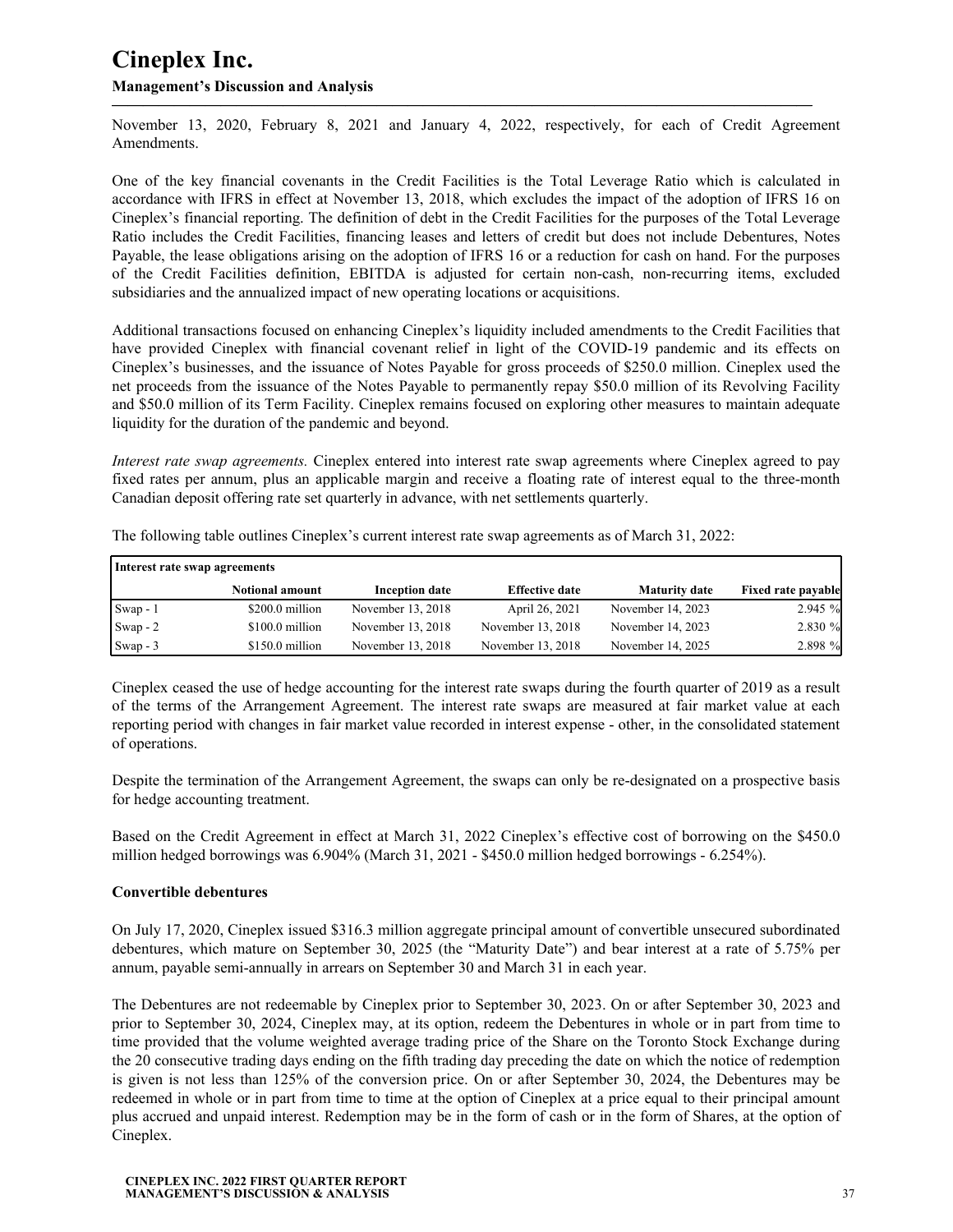At the holder's option, the Debentures may be converted into Shares at a conversion price of \$10.94 per Share at any time prior to the close of business on the earlier of: (i) five business days prior to the Maturity Date, and (ii) if called for redemption, five business days immediately preceding the dated fixed for redemption of the Debentures, at a conversion price to be determined at the time of pricing. Holders who convert their Debentures into Shares will receive accrued and unpaid interest for the period from the date of the latest Interest Payment Date to the date of conversion. Conversion of outstanding Debentures will result in the issuance of Shares from treasury.

**—————————————————————————————————————————————**

The fair value of the liability component of the Debentures was assessed at inception based on an estimated market discount rate of 14.1% less the pro-rata portion of transaction costs, and will be accreted to the full face value over the term of the Debentures. During the period ended March 31, 2022, Cineplex recorded accretion and cash interest expense on the Debentures of \$4.2 million (2021 - \$3.7 million) and \$4.5 million (2021 - \$4.5 million), respectively, both of which are included as part of the interest expense in the consolidated statement of operations. As at March 31, 2022, Cineplex has \$316.3 million principal amount of Debentures outstanding. The residual value was allocated to the equity component less the pro-rata portion of transaction costs as prescribed by IFRS 9, *Financial instruments*  and IAS 32, *Financial instruments: Presentation*.

The foregoing is a summary of the key terms of the Debentures. This summary is qualified in its entirety by reference to the provisions of the Debentures trust indenture which contains a complete statement of those terms and conditions. The Debenture trust indenture was filed on SEDAR on July 15, 2020.

### **Notes Payable**

On February 26, 2021, Cineplex completed the \$250.0 million Notes Payable offering. The Notes Payable mature on February 26, 2026 and bear interest at a rate of 7.50% per annum, payable semi-annually in arrears on January 31 and July 31 of each year, commencing July 31, 2021. The Notes Payable are subordinate to the security granted for the obligations under the Credit Facilities, and are subject to the terms of an intercreditor agreement with the agent under the Credit Facilities.

During the period ended March 31, 2022, Cineplex recorded accretion and cash interest expense on the Notes Payable of \$0.4 million (2021 - \$0.1 million) and \$4.5 million (2021 - \$1.7 million) , respectively, both of which are included as part of interest expense in the consolidated statement of operations. As at March 31, 2022, Cineplex has \$250.0 million principal amount of Notes Payable outstanding. Cineplex's derivative financial instrument relates to the early prepayment option that fluctuates in value based on market interest rates. The fair value of the embedded derivative was determined using an option pricing model with observable market inputs and is consistent with accepted methods for valuing financial instruments. Cineplex has estimated the fair value of this embedded derivative at \$5.4 million as at March 31, 2022, which is presented on the consolidated balance sheets.

The foregoing is a summary of the key terms of the Notes Payable. This summary is qualified in its entirety by reference to the provisions of the Notes Payable trust indenture which contain a complete statement of those terms and conditions. The Notes Payable trust indenture was filed on SEDAR on February 26, 2021.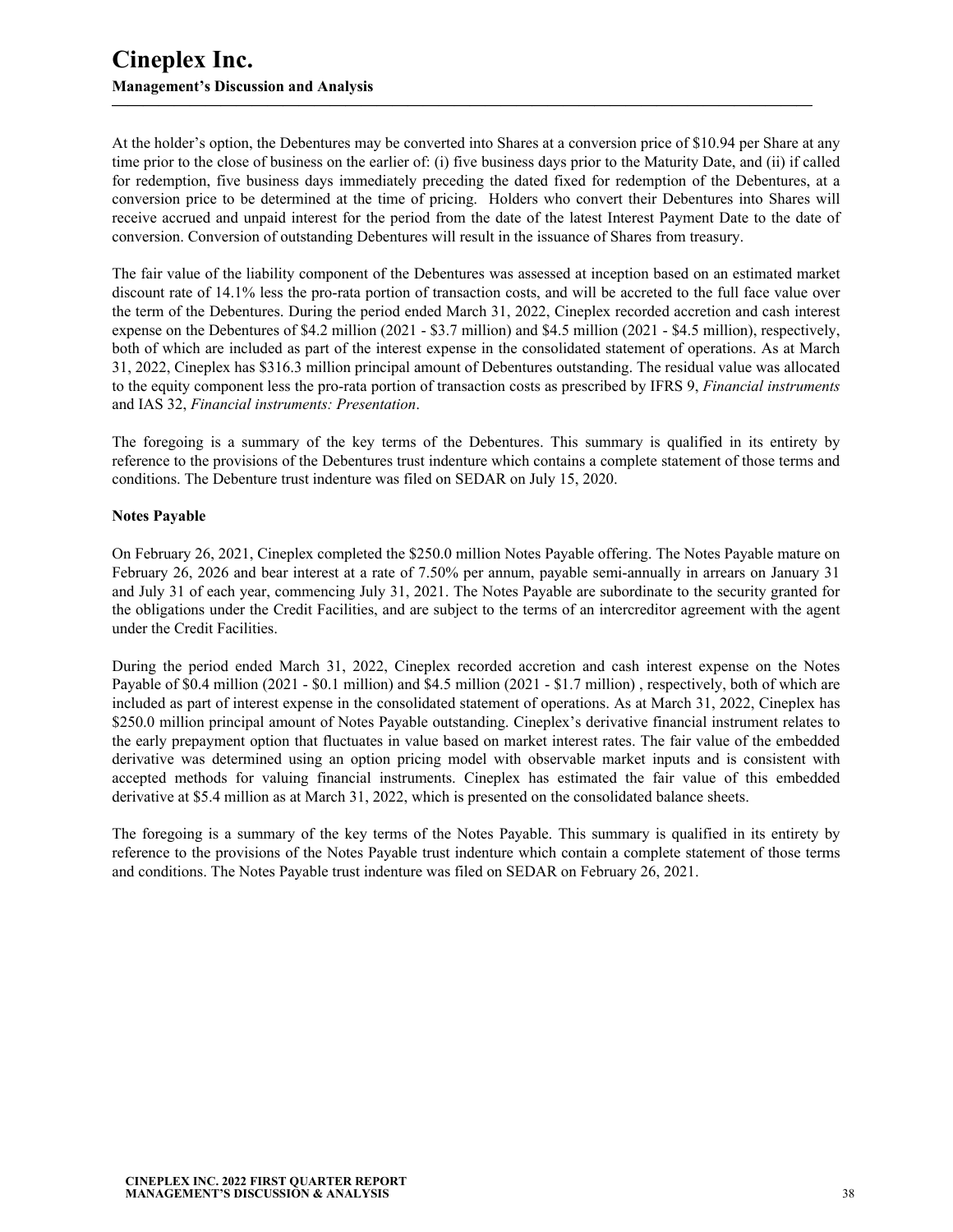## **6.5. FUTURE OBLIGATIONS**

Cineplex has aggregate gross capital commitments of \$66.4 million (\$51.6 million net of tenant inducements) related to the completion of construction of five operating locations including both theatres and location-based entertainment locations. In addition, Cineplex has aggregate gross capital commitments of \$2.6 million related to the ongoing rollout of expanded entertainment offerings, at select theatres and location-based entertainment locations, over the next four years.

<span id="page-38-0"></span>**—————————————————————————————————————————————**

As a result of the negative impact of COVID-19 on its business, Cineplex continues to focus on reducing capital expenditures and believes that it has adequate liquidity to fund operations for the currently anticipated duration of the pandemic and return to full operations in the regions in which Cineplex operates. With the uncertainty surrounding the timing and impact of future theatre and LBE venue closures and restrictions, management will continue to assess its future capital spending taking into consideration its legal commitments, restrictions imposed by the Credit Facilities (as amended) and requirements of the business on a short and long-term basis.

Cineplex conducts a significant part of its operations in leased premises. Cineplex's leases generally provide for minimum rent and a number of the leases also include percentage rent based primarily upon sales volume. Cineplex's leases may also include escalation clauses, guarantees and certain other restrictions, and generally require it to pay a portion of the real estate taxes and other property operating expenses. Initial lease terms generally range from 15 to 20 years and contain various renewal options, generally in intervals of five to ten years. Effective December 18, 2021, due to the rise of the Omicron variant, capacity restrictions were reinstated in Ontario, Cineplex's largest market, limiting indoor capacity to 50% along with prohibiting the consumption of concessions in theatres. Theatres in Quebec were also mandated to temporarily close effective December 20, 2021. During the beginning of the first quarter of 2022, social gathering restrictions were further modified or reinstituted in several key markets in which Cineplex operates, resulting in theatre closures in Ontario, New Brunswick and Prince Edward Island. Cineplex was also required to temporarily close or reduce capacity in other provinces. Effective January 29, 2022, January 31, 2022 and February 7, 2022, theatres in New Brunswick, Ontario and Quebec were permitted to reopen at reduced capacity levels, respectively. As restrictions have been eased in many markets in which Cineplex operates, theatres and LBE venues across Canada were permitted to operate at full capacity with the exception of Prince Edward Island which were limited to operate at a 75% capacity maximum. Subsequent to March 31, 2022, the remaining capacity restrictions in Prince Edward Island were lifted.

Cineplex is guarantor under the leases for the remainder of the lease terms for certain theatres that it has sold in the event that the purchaser of the theatres does not fulfill its obligations under the respective lease; nine or fewer of those theatres are still operated by a third-party lease under which Cineplex arguably could be responsible as a guarantor. Cineplex has assessed the fair value of the lease guarantees and determined that the fair value of these guarantees at March 31, 2022 is nominal. As such, no additional amounts have been provided in the consolidated financial statements for these guarantees. Should the purchasers of the theatres fail to fulfill their lease commitment obligations, Cineplex could face a substantial financial burden, which could be mitigated by Cineplex operating any theatres under default.

### **7. ADJUSTED FREE CASH FLOW AND DIVIDENDS (see Section 17, Non-GAAP and other financial measures)**

Cineplex's dividend policy is subject to the discretion of the Board and may vary depending on, among other things, Cineplex's results of operations, cash requirements, financial condition, contractual restrictions, business opportunities, provisions of applicable law and other factors that the Board may deem relevant. As a result of the Arrangement Agreement, Cineplex stopped paying dividends after the monthly dividend that was paid on February 28, 2020. Cineplex does not expect to return to paying dividends until the negative impact of the COVID-19 crisis has been addressed, the contractual restrictions imposed by the terms of its long-term debt agreements permit, and liquidity has improved. Cineplex hereby currently designates all dividends paid or deemed to be paid as "eligible dividends" for purposes of subsection 89(14) of the *Income Tax Act* (Canada), and similar provincial and territorial legislation, unless indicated otherwise.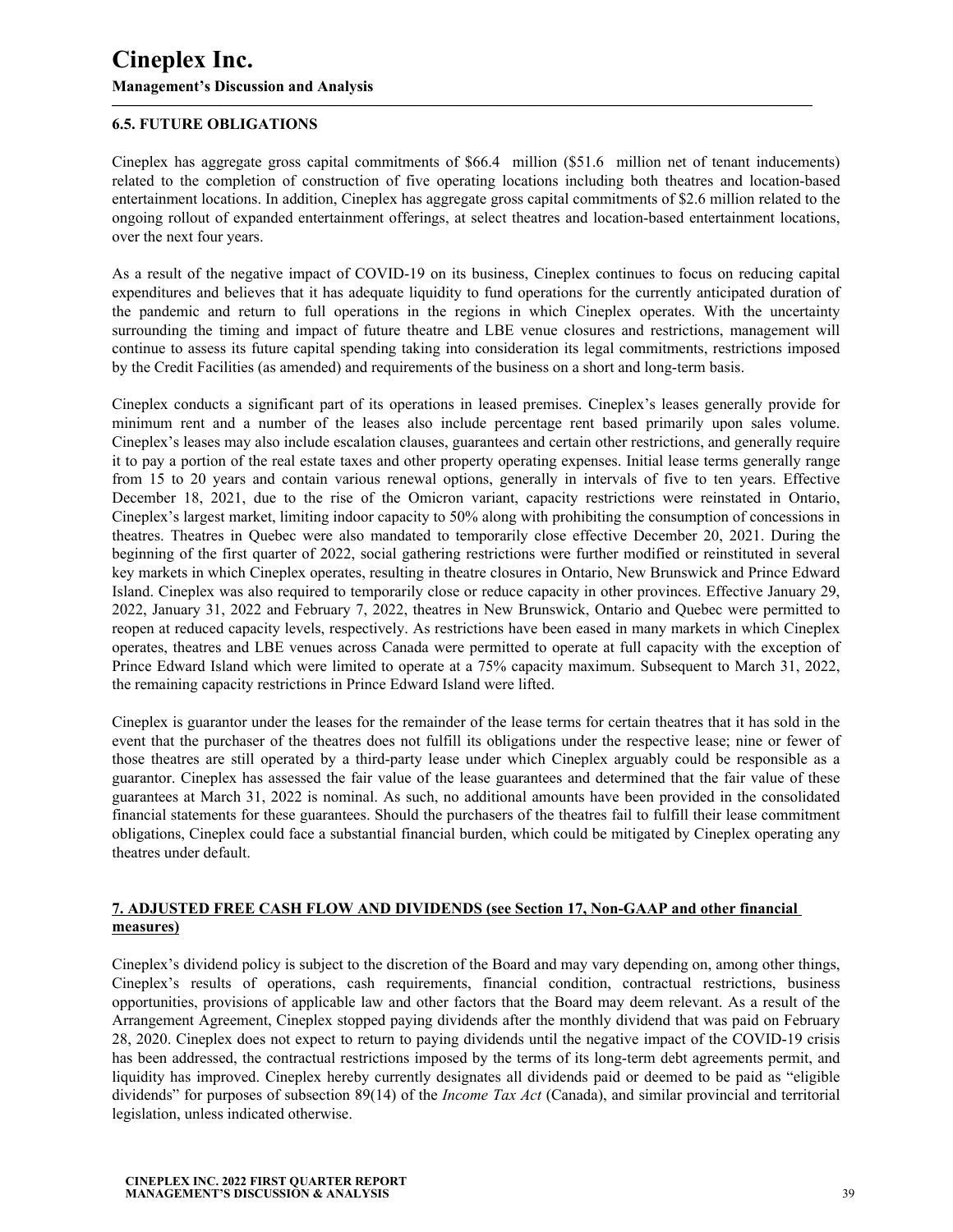## **7.1. ADJUSTED FREE CASH FLOW**

Prior to the monthly dividend that was paid on February 28, 2020, Cineplex distributed cash to its shareholders on a monthly basis. The following table illustrates adjusted free cash flow per Share, dividends paid per Share, and the payout ratio of dividends relative to adjusted free cash flow for the three months ended March 31, 2022 and 2021:

**—————————————————————————————————————————————**

| Adjusted free cash flow                                                                   | <b>First Quarter</b> |         |  |           |          |
|-------------------------------------------------------------------------------------------|----------------------|---------|--|-----------|----------|
|                                                                                           |                      | 2022    |  | 2021      | Change   |
| Adjusted free cash flow per Share (i)                                                     |                      | (0.343) |  | \$(1.244) | $-72.4%$ |
| $(i)$ Represents a non-GAAP ratio. See Section 17, Non-GAAP and other financial measures. |                      |         |  |           |          |

Adjusted free cash flow per Share for the first quarter of 2022 increased mainly due to significantly improved operating results with the easing of COVID-19 restrictions on Cineplex's theatres and LBE businesses. During the current period, Cineplex's businesses were permitted to operate at increased capacity levels compared to extended closure periods that remained in effect for a majority of the prior year resulting in significantly reduced operations.

Measures relevant to the discussion of adjusted free cash flow per Share are as follows (expressed in thousands of dollars except Shares outstanding):

|                                                                                                     | <b>First Ouarter</b> |               |            |          |  |  |
|-----------------------------------------------------------------------------------------------------|----------------------|---------------|------------|----------|--|--|
|                                                                                                     |                      | 2022          | 2021       | Change   |  |  |
| <b>Cash flows used in operations</b>                                                                | S                    | $(5,437)$ \$  | (35,632)   | $-84.7%$ |  |  |
| Net loss                                                                                            | \$                   | $(42,225)$ \$ | (89,688)   | $-52.9%$ |  |  |
| Standardized free cash flow (i)                                                                     | S                    | $(15,022)$ \$ | (44, 347)  | $-66.1%$ |  |  |
| Adjusted free cash flow (i)                                                                         | S                    | $(21,745)$ \$ | (78, 785)  | $-72.4%$ |  |  |
| Average number of Shares outstanding                                                                |                      | 63.346.444    | 63,334,317 | $-$ %    |  |  |
| (i) Represents a non-GAAP financial measure. See Section 17, Non-GAAP and other financial measures. |                      |               |            |          |  |  |

### **7.2. DIVIDENDS**

Cineplex has not paid any dividends after the monthly dividend that was paid on February 28, 2020 and is currently restricted from paying any dividends under the Credit Facilities.

The following table outlines Cineplex's distribution and dividend history:

| <b>Monthly Distribution/Dividend per Unit/Share</b>                                                                                       |
|-------------------------------------------------------------------------------------------------------------------------------------------|
| \$0.0958                                                                                                                                  |
| \$0.1000                                                                                                                                  |
| \$0.1050                                                                                                                                  |
| \$0.1075                                                                                                                                  |
| \$0.1125                                                                                                                                  |
| \$0.1200                                                                                                                                  |
| \$0.1250                                                                                                                                  |
| \$0.1300                                                                                                                                  |
| \$0.1350                                                                                                                                  |
| \$0.1400                                                                                                                                  |
| \$0.1450                                                                                                                                  |
| \$0.1500                                                                                                                                  |
| (i) Cincular Golery Income Eund, the prodecessor to Cincular ("The Eund") declared and need distributions at a rate of \$0,1050 per month |

(i) Cineplex Galaxy Income Fund, the predecessor to Cineplex ("The Fund") declared and paid distributions at a rate of \$0.1050 per month from May 2008 until December 2010. The Fund converted to a corporation on January 1, 2011, at which time distributions ceased and dividends began at the same rate of \$0.1050 per month.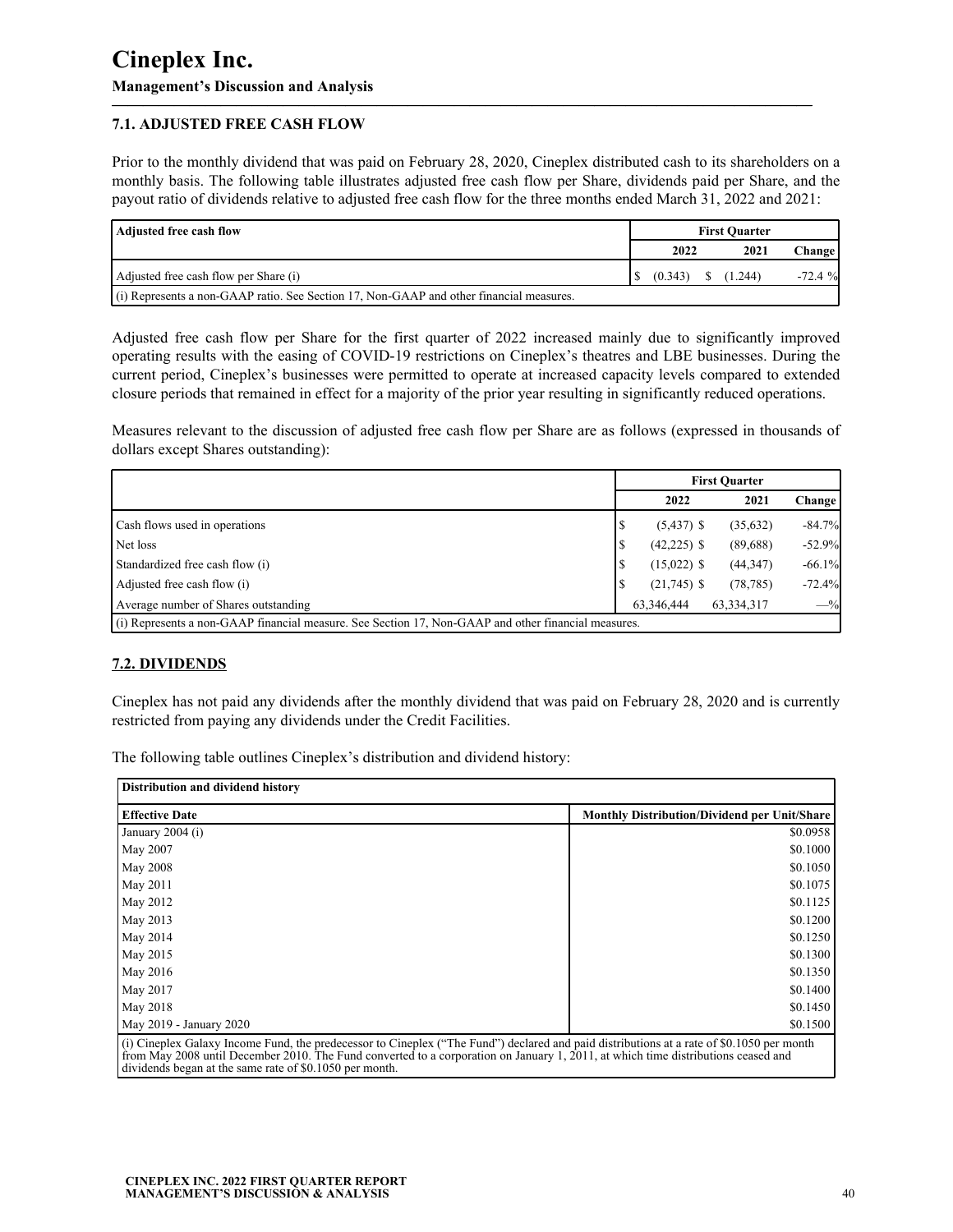## **8. SHARE ACTIVITY**

Share capital at March 31, 2022 and the transactions during the first quarter of 2022 are as follows (expressed in thousands of dollars except Share amounts):

<span id="page-40-0"></span>**—————————————————————————————————————————————**

|                                           | <b>Shares</b>                                         |                      | Amount       |
|-------------------------------------------|-------------------------------------------------------|----------------------|--------------|
|                                           | Number of commonl<br>shares issued and<br>outstanding | <b>Common shares</b> | <b>Total</b> |
| Balance - December 31, 2021               |                                                       | 852,465 \$           | 852,465      |
| Issuance of shares on exercise of options | 8,066                                                 | 110                  | 110          |
| Balance - March 31, 2022                  | $63,352,364$ S                                        | 852,575 \$           | 852,575      |
|                                           |                                                       |                      |              |
|                                           | <b>Shares</b>                                         |                      | Amount       |
|                                           | Number of common<br>shares issued and<br>outstanding  | <b>Common shares</b> | <b>Total</b> |
| Balance - December 31, 2020               |                                                       | 852,379 \$           | 852,379      |
| Issuance of convertible debentures        | 5,151                                                 | 43                   | 43           |
| Balance - March 31, 2021                  | $63,338,389$ S                                        | 852,422 \$           | 852,422      |

#### **Omnibus Incentive Plan**

On November 12, 2020, the Board of Directors approved a new Omnibus Incentive Plan (the "Incentive Plan"). This plan supersedes the former incentive plans (collectively, the "Legacy Plan") that included Options, Performance Share Units ("PSUs") and Restricted Share Units ("RSUs"). All employees and consultants are eligible to participate in the Incentive Plan. The Incentive Plan consists of stock options, RSUs and PSUs. Awards of RSUs and PSUs granted during a service year will be subject to a service period as determined by management at the time of issuance. The aggregate number of Shares that may be issued under the Incentive Plan is 3,516,645 provided that no more than 1,904,538 Shares may be issued in aggregate pursuant to the settlement of RSUs and PSUs. Options that were issued under the Legacy Plan and are subsequently cancelled will be available to be issued under the Incentive Plan. The base Share equivalents granted as RSU and PSU awards attract compounding notional dividends at the same rate as outstanding Shares, which are notionally re-invested as additional base Share equivalents. PSU and RSU awards may be settled in Shares issued from treasury, cash, or a mix of Shares and cash, at Cineplex's option at the time of settlement. Awards outstanding under prior plans shall remain in full force and effect under the prior plans according to their respective terms. Under the prior plans, the effects of changes in estimates of performance results are recognized in the year of change. As at March 31, 2022, 875,889 Shares are available to be issued under the Incentive Plan (2021 - 2,327,035).

#### **Stock Options**

Stock options issued under the Incentive Plan will be administered by the Board of Directors which will establish the exercise price at the time each option is granted, which in all cases will not be less than the market price on the grant date. All of the options must be exercised over specified periods not to exceed ten years from the date granted. Options issued under the Incentive Plan may be exercised for cash or on a cashless basis, both of which result in the issuance of Shares from treasury. Options granted will be accounted for as equity-settled.

Cineplex recognized employee benefits expense of \$0.5 million with respect to the options during the period ended March 31, 2022 (2021 - \$0.4 million). In the first quarter of 2021, 165,146 stock options issued under the Legacy Plan were cancelled for total consideration of \$60 thousand as part of a voluntary stock option cancellation program that was initiated in the fourth quarter of 2020.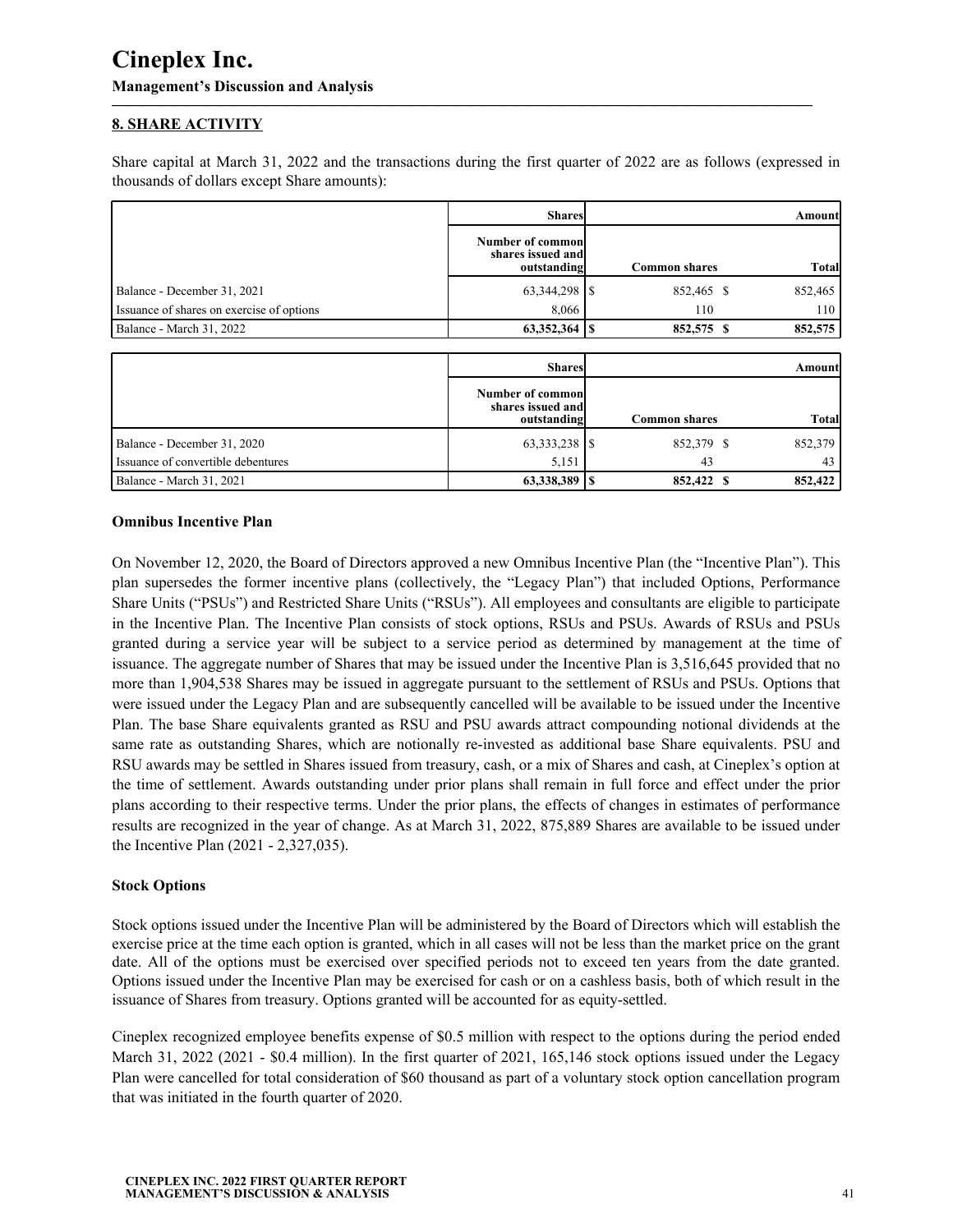## **Management's Discussion and Analysis**

|                                     |                                                                 |                                          | 2022                                  |                                          | 2021                                  |
|-------------------------------------|-----------------------------------------------------------------|------------------------------------------|---------------------------------------|------------------------------------------|---------------------------------------|
|                                     | Weighted<br>average<br>remaining<br>contractual life<br>(years) | Number of<br>underlying<br><b>Shares</b> | Weighted<br>average<br>exercise price | Number of<br>underlying<br><b>Shares</b> | Weighted<br>average<br>exercise price |
| Options outstanding - January 1     | 7.44                                                            | 2,198,805 \$                             | 21.48                                 | 2,042,019                                | 25.37                                 |
| Granted                             |                                                                 | 223,578                                  | 13.39                                 |                                          |                                       |
| Cancelled                           |                                                                 |                                          | __                                    | (165, 146)                               | 44.90                                 |
| Forfeited                           |                                                                 | (61, 752)                                | 20.57                                 | (38,620)                                 | 21.87                                 |
| Exercised                           |                                                                 | (24,098)                                 | 8.25                                  | (13, 637)                                | 8.25                                  |
| Options outstanding – end of period | 7.44                                                            | 2,336,533 \$                             | 20.87                                 | 1,824,616 \$                             | 23.80                                 |

**—————————————————————————————————————————————**

A summary of option activities for the three months ended March 31, 2022 and 2021 is as follows:

Upon cashless exercises, the options exercised in excess of Shares issued are cancelled and returned to the pool available for future grants. At March 31, 2022, 377,384 options are available for grant.

#### **RSU and PSU awards**

|                                     | <b>PSU Share</b><br>equivalents<br>granted | <b>RSU Share</b><br>equivalents<br>granted | <b>PSU Share</b><br>equivalents<br>minimum payout | <b>PSU Share</b><br>equivalents<br>maximum payout |
|-------------------------------------|--------------------------------------------|--------------------------------------------|---------------------------------------------------|---------------------------------------------------|
| 2022 LTIP awards granted in Q1 2022 | 177.973                                    | 284.661                                    |                                                   | 355,946                                           |
| 2021 LTIP awards granted in Q2 2021 | 167.546                                    | 315,619                                    | $\overline{\phantom{a}}$                          | 335,092                                           |
| 2020 LTIP award granted in Q3 2020  | 284,214                                    | 277,105                                    |                                                   | 568,428                                           |

During the period ended March 31, 2022, Cineplex issued 284,661 equity settled RSUs with a fair value \$13.39 per unit (total fair value of \$3.8 million on issuance) and 177,973 equity settled PSUs with a fair value of \$13.39 per unit (total fair value of \$2.4 million on issuance). The fair value was assessed based on Cineplex's closing Share price on the grant date. The RSU and PSU awards issued will vest in the fourth quarter of 2024.

Compensation expense is recorded based on the number of units expected to vest, the current market price of Cineplex's common shares, and the application of a performance multiplier that ranges from a minimum of zero to a maximum of two. Performance multipliers are developed based on Total Shareholder Return percentile rank relative to a select peer group and composite group. Participants will receive one fully paid Share issued from treasury that can vary depending on the achievement of established performance targets. Performance conditions are reflected in Cineplex's estimate of the grant-date fair value for equity instruments granted.

Incentive Plan costs are estimated at the grant date based on expected performance results then accrued and recognized on a graded basis over the vesting period. Forfeitures are estimated to be nominal, based on historical forfeiture rates. Cineplex recognized compensation expense of \$1.7 million for the period ended March 31, 2022 (2021 - \$0.4 million) under the Incentive Plan relating to RSU and PSU awards. At March 31, 2022, \$0.3 million (2021 - \$0.6 million) was included in share-based compensation liability, and \$4.4 million in contributed surplus (2021 - \$0.6 million).

#### **Deferred equity units**

Members of the Board of Directors and certain officers of Cineplex may elect to defer a portion of their compensation in the form of deferred equity units. For the period ended March 31, 2022, Cineplex recognized compensation expense of \$0.1 million (2021 - \$0.9 million) associated with the deferred equity units. At March 31, 2022, \$5.0 million (2021 - \$3.9 million) was included in share-based compensation liability.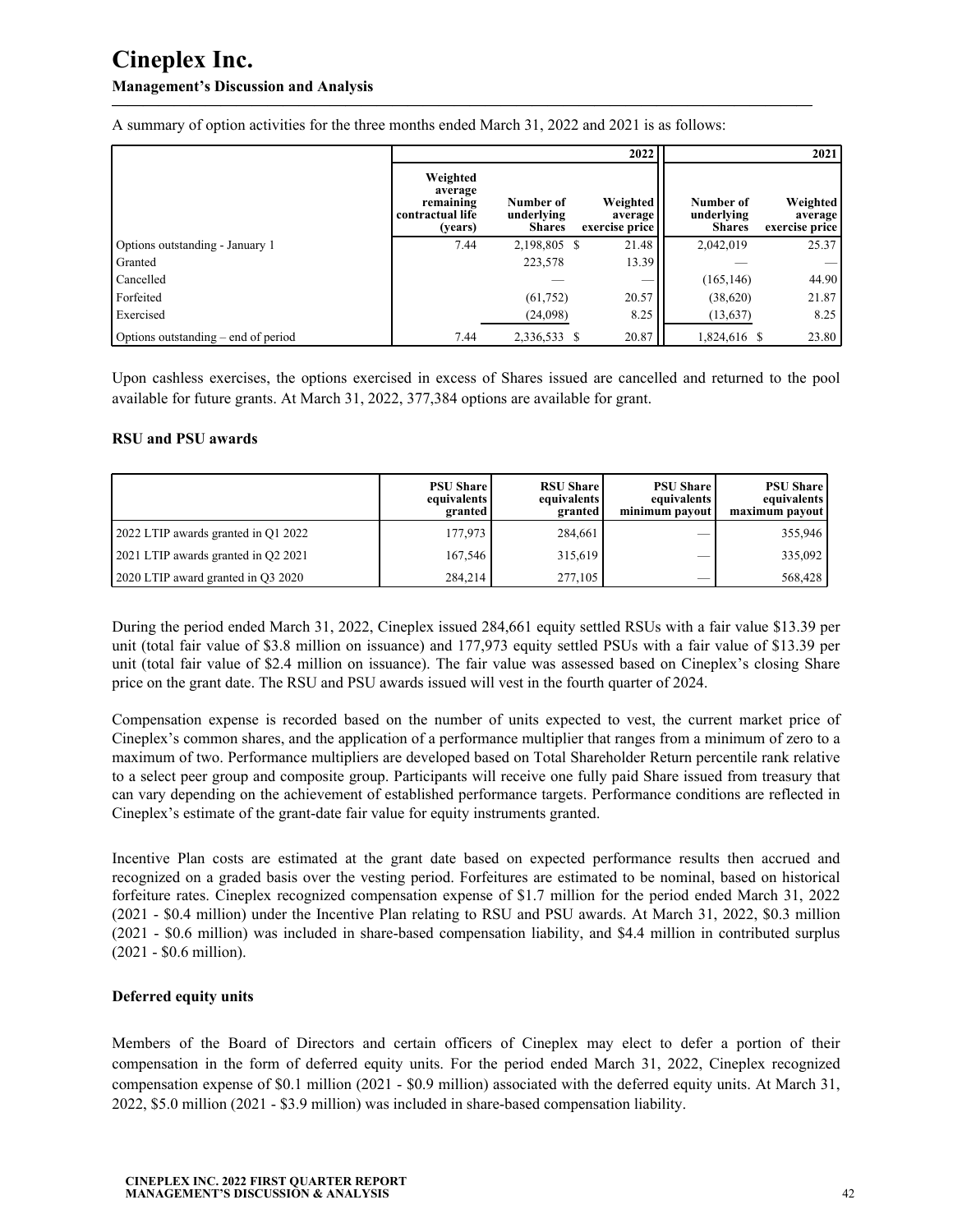## **9. SEASONALITY AND QUARTERLY RESULTS**

Historically, Cineplex's revenues have been seasonal, coinciding with the timing of major film releases. The most marketable motion pictures were traditionally released during the summer and the late-November through December holiday season. This caused changes from quarter to quarter in theatre attendance, affecting theatre exhibition reported results. The seasonality of theatre attendance has become less pronounced as film studios have expanded the historical summer and holiday release windows and increased the number of heavily marketed films released during traditionally weaker periods. COVID-19 has also impacted the timing of major film releases as distributors have been moving their films out to future dates in response to government restrictions for theatres in different countries. Cineplex's diversification into other businesses such as digital media and amusement and leisure, which are not dependent on motion picture content, has contributed to reduce the impact of this seasonality on Cineplex's consolidated results. To meet working capital requirements during lower revenue quarters, Cineplex can draw upon the Revolving Facility, which had \$303.0 million drawn and \$228.6 million available as of March 31, 2022, subject to restrictions under the Credit Facilities including the liquidity covenant described above (Section 6.4, Long-term debt). In response to the impact of the COVID-19 pandemic, Cineplex is closely monitoring its liquidity. Details with respect to its ongoing measures are detailed in Section 1.1, COVID-19 business impacts, risks and liquidity.

<span id="page-42-0"></span>**—————————————————————————————————————————————**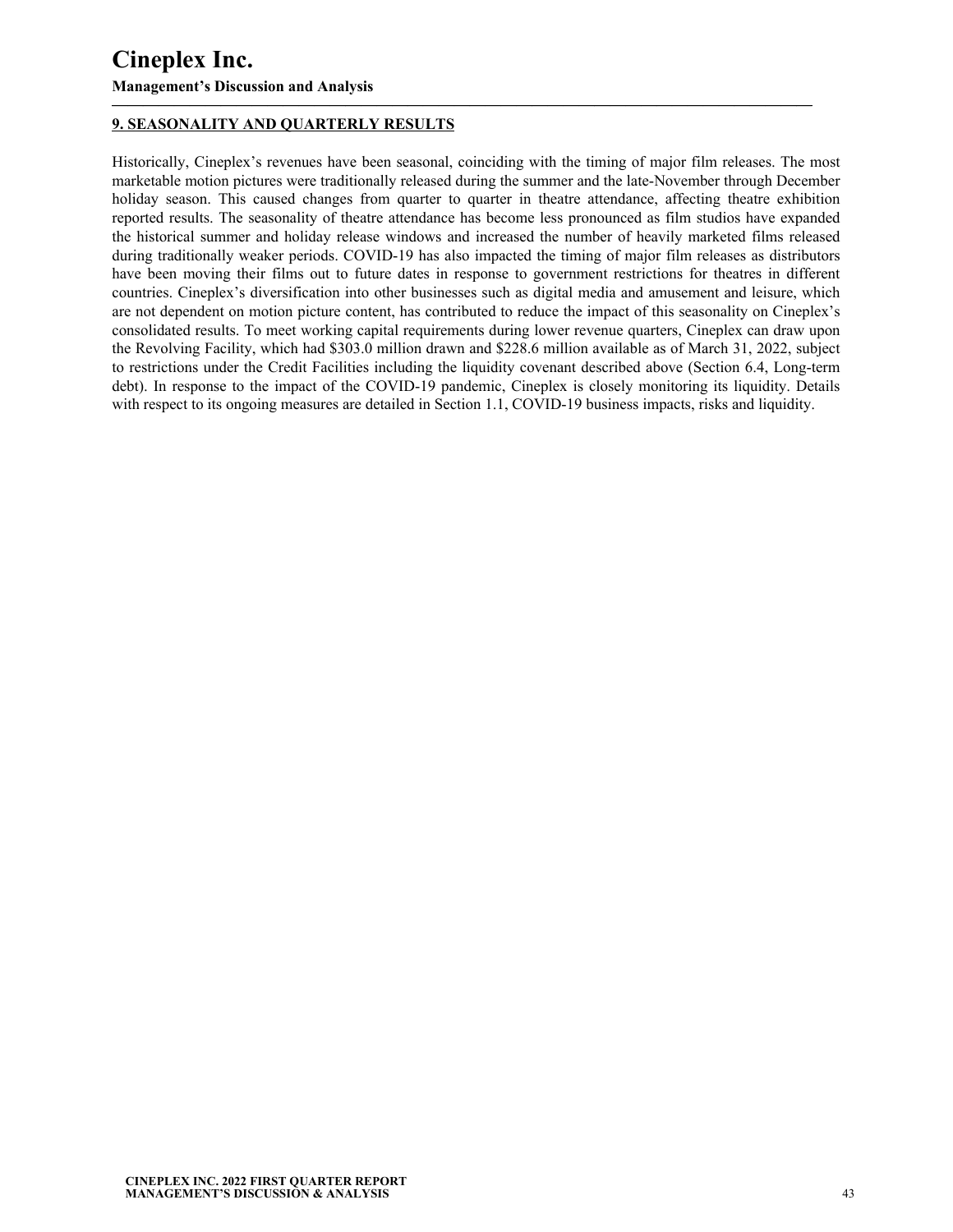### **Management's Discussion and Analysis**

**Summary of Quarterly Results** (in thousands of dollars except per Share, per patron, theatre attendance and theatre location and screen data, unless otherwise noted):

**—————————————————————————————————————————————**

|                                                         | 2022       |                |                        | 2021                           |                                       |              | 2020                           |              |
|---------------------------------------------------------|------------|----------------|------------------------|--------------------------------|---------------------------------------|--------------|--------------------------------|--------------|
|                                                         | Q1         | Q <sub>4</sub> | Q <sub>3</sub>         | Q2                             | Q1                                    | Q4           | Q <sub>3</sub>                 | Q2           |
| <b>Revenues</b>                                         |            |                |                        |                                |                                       |              |                                |              |
| Box office revenues                                     | \$79,952   | \$125,890      | \$94,114               | \$12.498                       | 3,818<br>S.                           | \$7,260      | \$14,531                       | \$<br>27     |
| Food service revenues                                   | 68,388     | 87,244         | 79,971                 | 13,258                         | 6,525                                 | 10,543       | 15,468                         | 3,256        |
| Media revenues                                          | 15,545     | 32,795         | 14,060                 | 9,401                          | 9,074                                 | 12,496       | 12,825                         | 7,880        |
| Amusement revenues                                      | 50,424     | 45,096         | 53,319                 | 22,184                         | 13,874                                | 13,597       | 13,236                         | 3,731        |
| Other revenues                                          | 14,414     | 8,926          | 8,916                  | 7,585                          | 8,121                                 | 8,556        | 4,962                          | 7,094        |
|                                                         | 228,723    | 299,951        | 250,380                | 64,926                         | 41,412                                | 52,452       | 61,022                         | 21,988       |
| <b>Expenses</b>                                         |            |                |                        |                                |                                       |              |                                |              |
| Film cost                                               | 39,016     | 61,990         | 45.838                 | 5,611                          | 1,235                                 | 3,151        | 7,261                          | 10           |
| Cost of food service                                    | 14,857     | 21,042         | 16,362                 | 2,867                          | 1,412                                 | 3,989        | 3,680                          | 789          |
| Depreciation - right-of-use assets                      | 24,263     | 25,041         | 25,151                 | 25,737                         | 26,318                                | 28,136       | 30,539                         | 34,185       |
| Depreciation and amortization - other                   | 26,892     | 27,501         | 28,297                 | 27,735                         | 29,509                                | 28,750       | 30,375                         | 31,759       |
| Loss (gain) on disposal of assets                       | 157        | 1,576          | 22                     | 179                            | (30,060)                              | (283)        | (14, 113)                      | 478          |
| Other costs                                             | 138,352    | 157,970        | 139,527                | 73,352                         | 68,705                                | 77,213       | 78,754                         | 62,175       |
| Impairment of long-lived assets and<br>goodwill         |            | 3,717          |                        |                                |                                       | 56,175       | 65,634                         |              |
|                                                         | 243,537    | 298,837        | 255,197                | 135,481                        | 97,119                                | 197,131      | 202,130                        | 129,396      |
| (Loss) income from continuing<br>operations             | \$(14,814) | \$1,114        | \$(4,817)              | \$(70,555)                     | \$(55,707)                            | \$(144,679)  | \$(141,108)                    | \$(107, 408) |
| <b>Adjusted EBITDA (i)</b>                              | \$36,475   | \$58,328       | \$48,606               | \$(16,902)                     | \$(30,105)                            | \$(32,097)   | \$(28,928)                     | \$(41,313)   |
| <b>Adjusted EBITDAaL (i)</b>                            | \$ (5,719) | \$20,198       | \$10,762               | \$(53,165)                     | \$(62,090)                            | \$(65,948)   | \$(46,725)                     | \$(72,532)   |
| Net loss from continuing operations                     | \$(42,225) | \$(21,778)     | \$(33,552)             | \$(103,704)                    | \$(89,688)                            | \$(230,403)  | \$(121,209)                    | \$(98,234)   |
| Net loss from discontinued operations                   |            |                |                        |                                |                                       |              |                                | (693)        |
| <b>Net loss</b>                                         | \$(42,225) | \$(21,778)     | \$(33,552)             | \$(103,704)                    | $$$ (89,688)                          | \$(230,403)  | \$(121,209)                    | \$(98,927)   |
| EPS - basic and diluted from continuing<br>operations   | \$ (0.67)  | \$<br>(0.34)   | \$<br>(0.53)           | \$<br>(1.64)                   | \$<br>(1.42)                          | \$<br>(3.64) | (1.91)<br>\$                   | \$<br>(1.55) |
| EPS - basic and diluted from<br>discontinued operations |            |                |                        |                                |                                       |              |                                | (0.01)       |
| EPS - basic and diluted                                 | \$ (0.67)  | S<br>(0.34)    | $\mathbb{S}$<br>(0.53) | \$<br>(1.64)                   | \$<br>(1.42)                          | \$<br>(3.64) | $\mathbb{S}$<br>(1.91)         | \$<br>(1.56) |
| Cash (used in) provided by operating<br>activities      | \$ (5,437) | \$27,480       | \$52,023               | \$17,133                       | \$(35,632)                            | \$(61,041)   | \$(86,558)                     | \$18,095     |
| Cash (used in) provided by investing<br>activities      | (11,196)   | (3,937)        | (2,374)                | (1,761)                        | 48,523                                | 50,492       | 11,384                         | (8,947)      |
| Cash provided by (used in) financing<br>activities      | 13,767     | (25,067)       | (50, 191)              | (6,086)                        | (9,782)                               | 12,977       | 74,252                         | (2,793)      |
| Effect of exchange rate differences on<br>cash          | 22         | (9)            | (189)                  | 413                            | 140                                   | 650          | 292                            | 560          |
| Net change in cash                                      | \$(2,844)  | (1,533)        | $\mathbb{S}$<br>(731)  | \$9,699                        | \$3,249                               | \$3,078      | \$<br>(630)                    | \$<br>6,915  |
| Cash flows used in discontinued<br>operations           | \$<br>—    | \$             | \$                     | \$<br>$\overline{\phantom{0}}$ | \$<br>$\overbrace{\qquad \qquad }^{}$ | \$           | \$<br>$\overline{\phantom{m}}$ | \$<br>(253)  |
| BPP (ii)                                                | \$12.00    | \$<br>12.29    | \$<br>11.38            | \$<br>10.89                    | \$<br>9.20                            | \$<br>9.23   | \$<br>9.30                     | \$<br>4.50   |
| CPP(i)                                                  | \$<br>8.82 | S<br>7.49      | \$<br>8.58             | \$<br>7.86                     | \$<br>6.12                            | 9.06<br>\$   | \$<br>7.37                     | \$<br>10.33  |
| Film cost percentage (ii)                               | 48.8 %     | 49.2 %         | 48.7 %                 | 44.9 %                         | 32.3 %                                | 43.4 %       | 50.0%                          | 37.0 %       |
| Theatre attendance (in thousands of<br>patrons) (ii)    | 6,661      | 10,245         | 8,272                  | 1,148                          | 415                                   | 786          | 1,563                          | 6            |
| Theatre locations (at period end)                       | 159        | 160            | 161                    | 160                            | 161                                   | 162          | 164                            | 164          |
| Theatre screens (at period end)                         | 1,640      | 1,652          | 1,656                  | 1,651                          | 1,657                                 | 1,667        | 1,687                          | 1,687        |

(i) Represents a non-GAAP financial measure. See Section 17, Non-GAAP and other financial measures.

(ii) Represents a supplementary financial measure. See Section 17, Non-GAAP and other financial measures.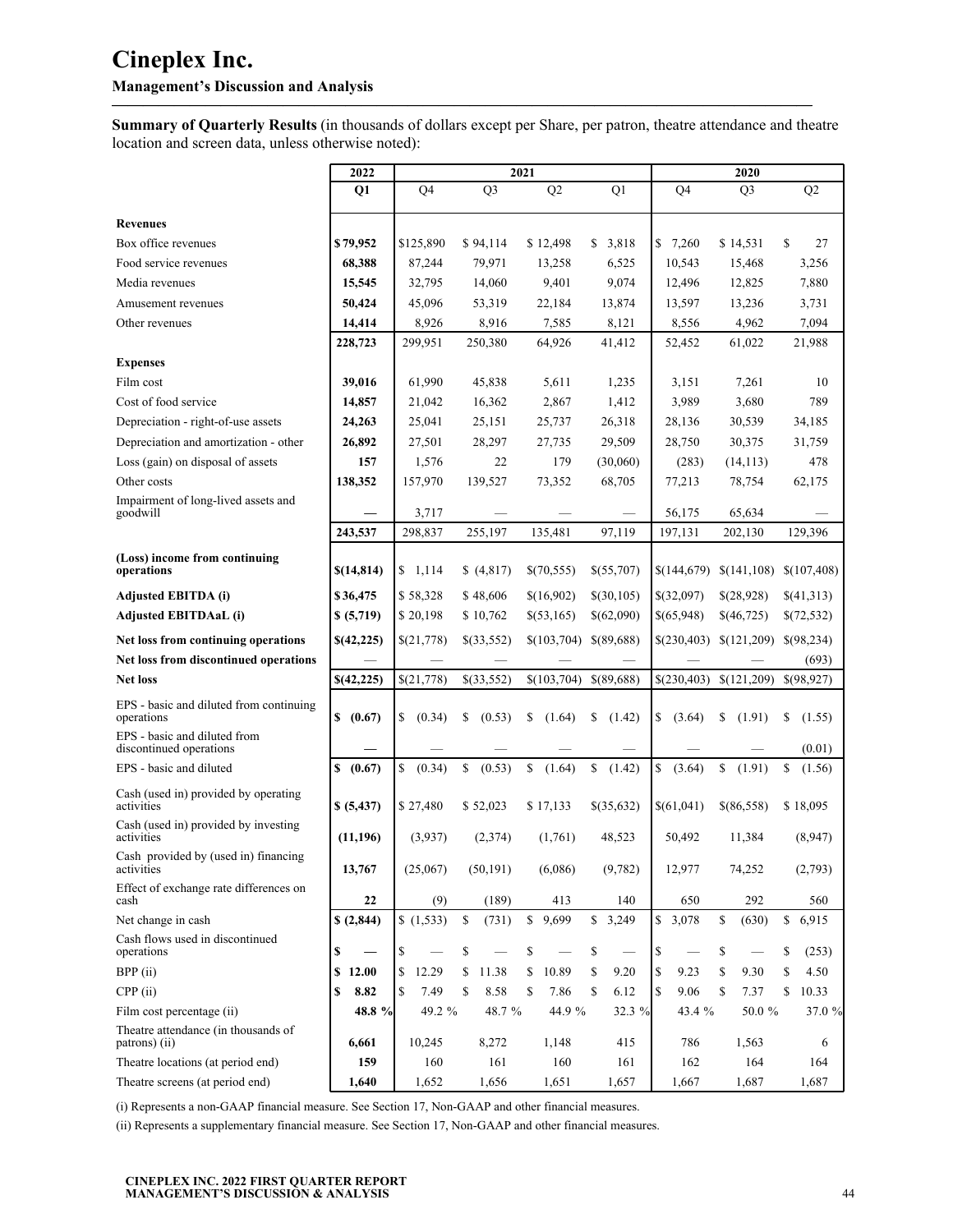#### **Summary of adjusted free cash flow by quarter**

Management calculates adjusted free cash flow per Share as follows (see Section 17, Non-GAAP and other financial measures, for a discussion of adjusted free cash flow) (in thousands of dollars except per Share data and number of Shares outstanding):

<span id="page-44-0"></span>**—————————————————————————————————————————————**

|                                                                         | 2022          |              | 2021           |                | 2020                           |                |                |            |
|-------------------------------------------------------------------------|---------------|--------------|----------------|----------------|--------------------------------|----------------|----------------|------------|
|                                                                         | <b>O1</b>     | Q4           | Q <sub>3</sub> | Q2             | Q1                             | Q4             | Q <sub>3</sub> | Q2         |
| Cash (used in) provided by operating<br>activities                      | S             | 27,480 \$    | 52,023         | 17,133<br>S    | $(35,632)$ \$<br>-S            | $(61,041)$ \$  | $(86,558)$ \$  | 18,095     |
| Less: Total capital expenditures net of<br>proceeds on sale of assets   | (9,585)       | (4,985)      | (1,603)        | (4,992)        | (8,715)                        | (10,099)       | (11, 418)      | (14,391)   |
| Standardized free cash flow                                             | (15, 022)     | 22,495       | 50,420         | 12,141         | (44, 347)                      | (71, 140)      | (97, 976)      | 3,704      |
| $Add/(Less)$ :                                                          |               |              |                |                |                                |                |                |            |
| Changes in operating assets and liabilities                             | 15,077        | 1,405        | (32,640)       | (62, 622)      | (23,581)                       | 67,257         | 34,894         | (69, 401)  |
| Changes in operating assets and liabilities<br>of joint ventures        | (707)         | 307          | (31)           | (524)          | (802)                          | (2,699)        | 372            | (986)      |
| Principal component of lease obligations                                | (29, 267)     | (25, 525)    | (24, 191)      | (19,086)       | (19, 457)                      | (32, 323)      | (24, 811)      | (993)      |
| Principal portion of cash rent paid not<br>pertaining to current period | 1,143         | (737)        |                | (369)          | 1,106                          | (357)          | (357)          | (357)      |
| Growth capital expenditures and other                                   | 7,054         | (350)        | 736            | 4,511          | 8,461                          | 8,928          | 10,801         | 13,777     |
| Share of income of joint ventures, net of<br>non-cash depreciation      | (23)          | (622)        | (47)           | $\overline{2}$ | (165)                          | (196)          | (255)          | (331)      |
| Non-controlling interests                                               |               |              |                |                |                                |                |                |            |
| Net cash received from CDCP                                             |               | 1,995        |                |                |                                |                |                | 782        |
| Adjusted free cash flow                                                 | (21,745)<br>S | $(1,032)$ \$ | $(5,753)$ \$   | (65, 947)      | <sup>S</sup><br>$(78, 785)$ \$ | $(30, 530)$ \$ | $(77, 332)$ \$ | (53,801)   |
| Average number of Shares outstanding                                    | 63,346,444    | 63, 343, 223 | 63,342,557     | 63,339,618     | 63,334,317                     | 63,333,238     | 63, 333, 238   | 63,333,238 |
| Adjusted free cash flow per Share                                       |               | $(0.016)$ \$ | $(0.091)$ \$   | $(1.041)$ \$   |                                | $(0.482)$ \$   | $(1.221)$ \$   | (0.849)    |

## **10. RELATED PARTY TRANSACTIONS**

Cineplex may have transactions in the normal course of business with entities whose management, directors or trustees are also directors of Cineplex. Any such transactions are in the normal course of operations and are measured at market-based exchange amounts. Unless otherwise noted, these transactions are not considered related party transactions for financial statement purposes.

#### **11. SIGNIFICANT ACCOUNTING JUDGMENTS AND ESTIMATION UNCERTAINTIES**

Cineplex makes estimates and assumptions concerning the future that may not equal actual results. The following are the estimates and judgments applied by management that most significantly impact Cineplex's consolidated financial statements. These estimates and judgments have a significant risk of causing a material adjustment to the carrying amounts of assets and liabilities within the next financial year.

#### *Goodwill and long lived assets- recoverable amount*

Cineplex tests at least annually whether goodwill suffered any impairment. Assessment of impairment for long-lived assets, including property, equipment, leaseholds, right-of-use assets, intangible assets and goodwill is performed more frequently as specific events or circumstances dictate triggering events and changes in circumstances indicate that the carrying amount of the asset group may not be fully recoverable. Management makes key assumptions and estimates in determining the recoverable amount of its long lived assets and groups of CGUs' goodwill, including attendance and the related revenue growth rates, variable and fixed cash flows, operating margins and discount rates.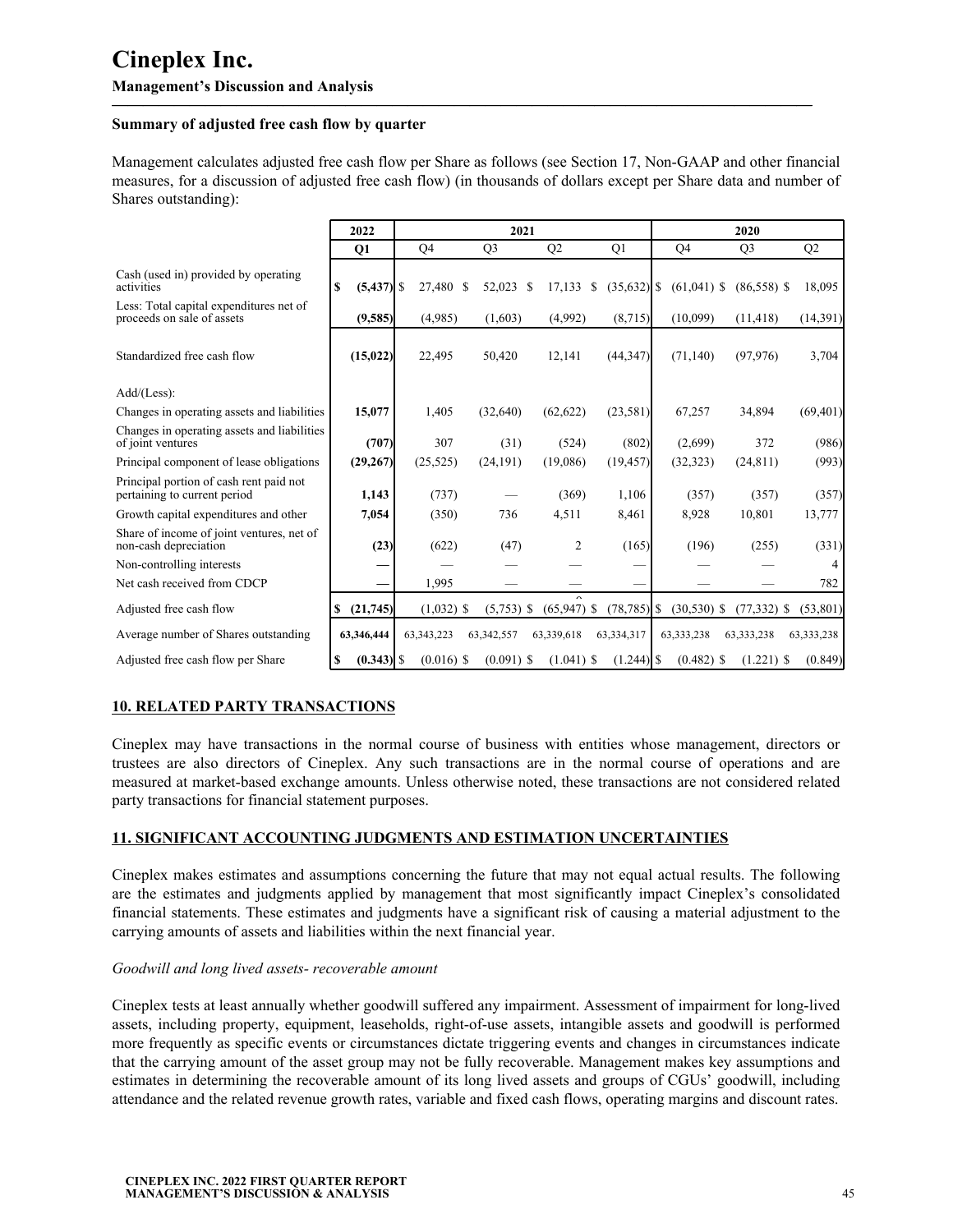At the end of each future reporting period Cineplex will assess whether there are indications that the impairment loss recognized for an asset other than goodwill may no longer exist or may have decreased. If any such indication exists, the Company will estimate the recoverable amount of that asset and may reverse previously recorded impairment.

**—————————————————————————————————————————————**

#### *Financial instruments - fair value of over-the-counter derivatives*

Cineplex's over-the-counter derivatives include interest rate swaps used to economically hedge exposure to variable cash flows associated with interest payments on Cineplex's borrowings. Management estimates the fair values of these derivatives as the present value of expected future cash flows to be received or paid, based on available market data, which includes market yields and counterparty credit spreads. Cineplex also has a prepayment option on the Notes Payable. The fair market value of prepayment option on Notes Payable was determined using an option pricing model with observable market inputs consistent with accepted methods for valuing financial instruments.

#### *Revenue recognition - gift cards*

Management estimates the value of gift cards that are not expected to be redeemed by customers, based on the terms of the gift cards and historical redemption patterns, including industry data. The estimates are reviewed annually, or when evidence indicates the existing estimate is not valid.

#### *Revenue recognition - Scene+*

The timing and number of points redeemed by Scene+ members affects the timing and amount of both revenue and cost of redemptions recognized by Cineplex. If the number of points actually redeemed by members is lower than Cineplex's estimate of points expected to be redeemed, the estimate of average revenue per point will be prospectively revised, and net income would be higher over time.

#### *Income taxes*

The timing of reversal of timing differences and the expected income allocation to various tax jurisdictions within Canada affect the effective income tax rate used to compute the deferred income tax asset. Management will assess the recoverability of deferred tax assets as economic conditions improve. There are material uncertainties relating to the recoverability of losses incurred in the current year. Accordingly, no deferred tax assets were recognized in the current period. Management estimates the reversals and income allocation based on historical and budgeted operating results and income tax laws existing at the consolidated balance sheet dates. In addition, management occasionally estimates the current or future deductibility of certain expenditures, affecting current or deferred income tax balances and expenses.

#### *Fair value of identifiable assets acquired and liabilities assumed in business combinations*

Significant judgment is required in the identifying tangible and intangible assets and liabilities of the acquired businesses, as well as determining their fair values.

#### *Share-based compensation*

Management is required to make certain assumptions and to estimate future financial performance to estimate the fair value of share-based awards at each consolidated balance sheet date. The LTIP and Incentive Plan requires management to estimate future non-GAAP earnings measures, future revenue growth relative to specified industry peers, and total shareholder return, both absolutely and relative to specified industry peers. Future non-GAAP earnings are estimated based on current projections, updated at least annually, taking into account actual performance since the grant of the award. Future revenue growth relative to peers is based on historical performance and current projections, updated at least annually for actual performance since the grant of the award by Cineplex and its peers. Total shareholder return for Cineplex and its peers is updated at each consolidated balance sheet date based on financial models, taking into account financial market observable inputs.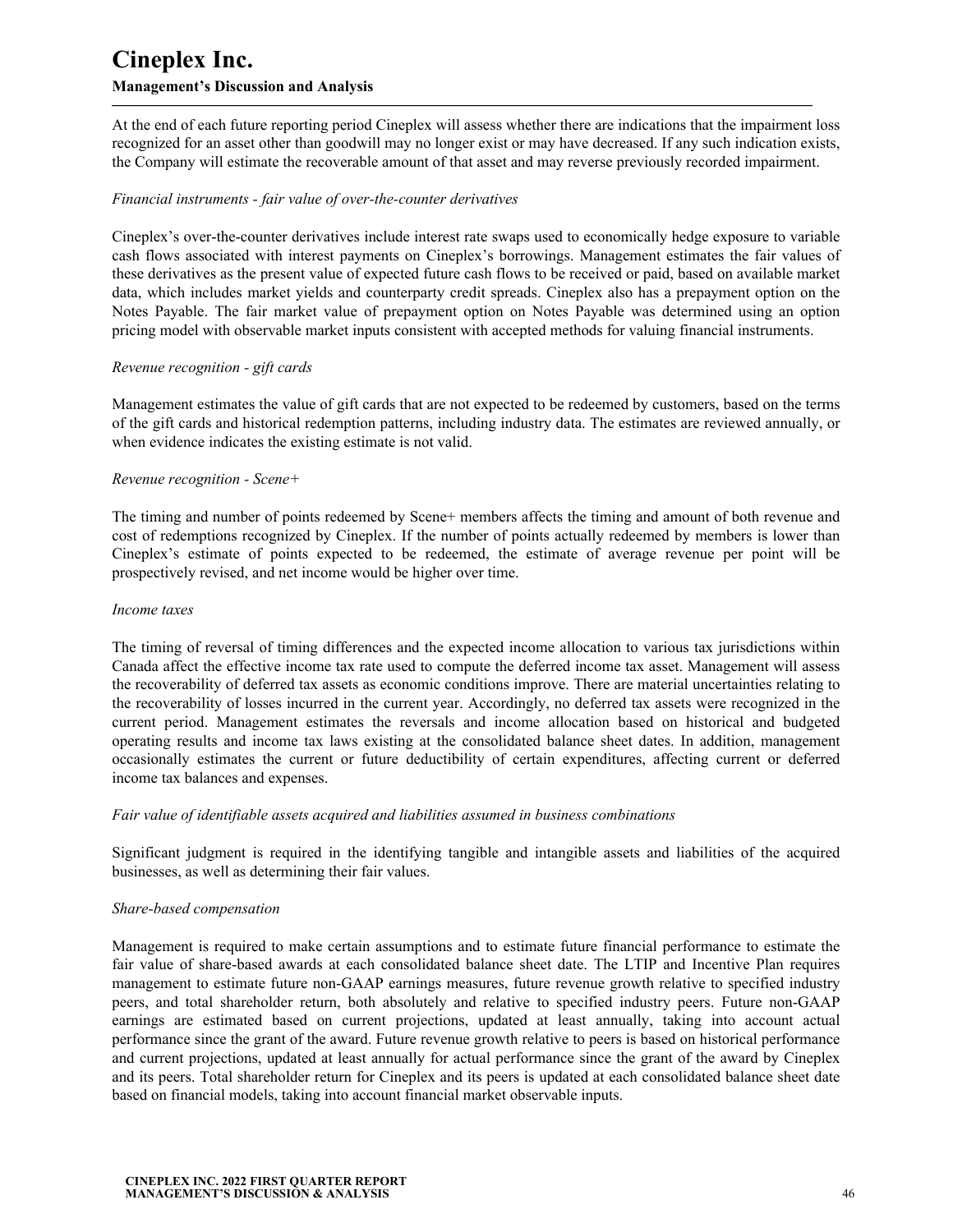#### *Lease terms*

Some leases of property contain extension options exercisable by Cineplex up to one year before the end of the noncancellable contract period. Where practicable, Cineplex seeks to include extension options in new leases to provide operational flexibility. In determining the lease term, Cineplex considers all facts and circumstances that create an economic incentive to exercise an extension option, or not exercise a termination option. The assessment is reviewed upon a trigger by a significant event or a significant change in circumstances.

<span id="page-46-0"></span>**—————————————————————————————————————————————**

### **12. ACCOUNTING POLICIES**

#### **Basis of preparation and measurement**

Cineplex prepares its unaudited interim condensed consolidated financial statements in accordance with Canadian generally accepted accounting principles ("Canadian GAAP"), defined as International Financial Reporting Standards ("IFRS") as set out in the CPA Canada Handbook. The preparation of consolidated financial statements in accordance with IFRS requires the use of certain critical accounting estimates. It also requires that management exercise judgment in applying Cineplex's accounting policies. These unaudited interim condensed consolidated financial statements are presented in accordance with International Accounting Standard ("IAS") 34, *Interim Financial Reporting*. The disclosures contained in these unaudited interim condensed consolidated financial statements do not contain all requirements of Canadian GAAP for annual consolidated financial statements and should be read in conjunction with the audited consolidated financial statements for the year ended December 31, 2021. These unaudited interim condensed consolidated financial statements follow the same accounting policies and methods of application as the audited financial statements for the year ended December 31, 2021, with the exception of accounting standards issued in the current quarter.

#### **Accounting standards issued**

#### *IFRS 16, Leases ("IFRS 16") - Amendment*

The International Accounting Standards Board ("IASB") extended by one year, the application period of the practical expedient in IFRS 16, *Leases,* for COVID-19 related rent concessions. The IASB has extended the relief by one year to cover rent concessions that reduce only lease payments due on or before June 30, 2022. The amendment is effective for annual reporting periods beginning on or after April 1, 2021.

Cineplex will not apply the practical expedient to lease concessions.

#### **13. RISKS AND UNCERTAINTIES**

Cineplex is exposed to a number of risks and uncertainties in the normal course of business that have the potential to affect operating performance. Cineplex has operating and risk management strategies and insurance programs to help minimize these operating risks and uncertainties. In addition, Cineplex has entity level controls and governance procedures including a corporate code of business conduct and ethics, whistle blowing procedures, clearly articulated corporate values and detailed policies outlining the delegation of authority within Cineplex.

Cineplex conducts an annual enterprise risk management assessment which is overseen by Cineplex's executive management team and the Audit Committee, and is reported to the Board. The enterprise risk management framework sets out principles and tools for identifying, evaluating, prioritizing and managing risk effectively and consistently across Cineplex. On an annual basis, all members of senior management participate in a detailed review of enterprise risk in four major categories: environment risks, process risks, information risks and business unit risks. The results of such analysis are presented to the Audit Committee for their review and then reviewed with the whole of the Board. In addition, Cineplex monitors risks and changing economic conditions on an ongoing basis and adapts its operating strategies as required.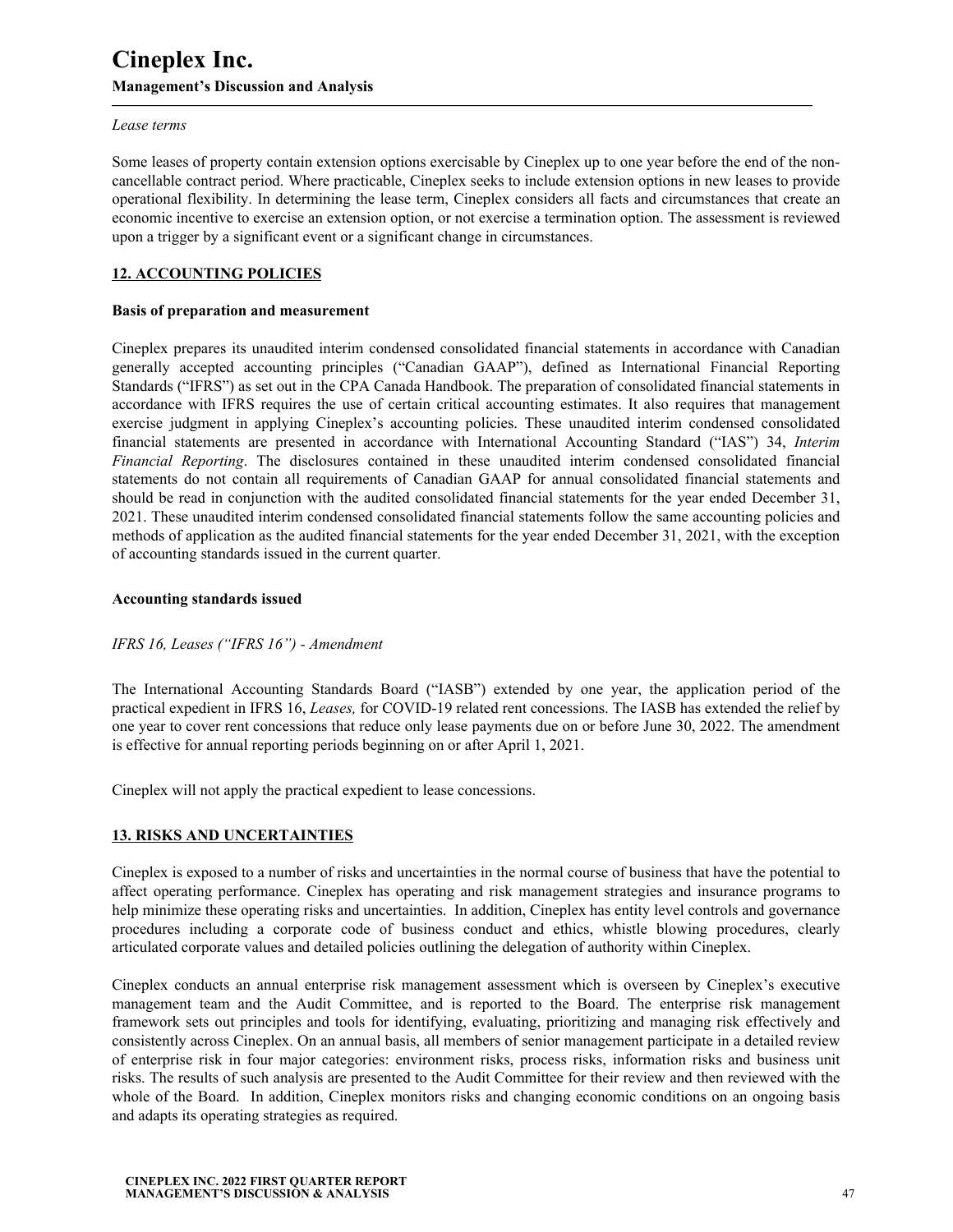### **Management's Discussion and Analysis**

This section describes the principal risks and uncertainties that could have a material adverse effect on Cineplex's business and financial results. The risks and uncertainties described below are not the only risks that may impact Cineplex's business. Additional risks not currently known to Cineplex or that management currently believes are immaterial may also have a material adverse effect on future business and operations. Any discussion about risks should be read in conjunction with "Forward-Looking Statements".

**—————————————————————————————————————————————**

### *Impact of COVID-19 on the Business, Financial Condition and Results of Operations of Cineplex*

The outbreak of the COVID-19 pandemic has had an unprecedented impact on all of Cineplex's business segments. As an entertainment company that operates in spaces where guests gather in close proximity, including theatres and LBE venues, Cineplex has been significantly impacted by the actions taken to control the spread of COVID-19. On March 16, 2020, Cineplex announced the temporary closure of all of its theatres and LBE venues across Canada, as well as substantially all route locations operated by P1AG. On April 1, 2020, in response to applicable government directives and guidance from Canadian public health authorities, Cineplex announced that the closure of its theatres and LBE venues across Canada would remain in effect and that the reopening of such locations would be reassessed as further guidance was provided by Canadian public health authorities and applicable government authorities. Although restrictions on social gatherings were temporarily lifted in many of the markets in which Cineplex operated over the summer and into the fall of 2020, social gathering restrictions were reinstituted in the late fall and winter with the increased number of COVID-19 cases and the onset of a third wave in the latter half of the first quarter of 2021, involving more transmissible variants. As of July 17, 2021, Cineplex had reopened its entire circuit of theatres after months of extended closure periods, subject to capacity limitations. The reopening included Cineplex's then 161 theatre locations, encompassing 1,656 screens across Canada including 18 VIP Cinemas locations. However, during the fourth quarter of 2021, capacity restrictions were reinstated in Ontario, Cineplex's largest market, limiting indoor capacity to 50% along with prohibiting the consumption of concessions in theatres effective December 18, 2021. Theatres in Quebec were also mandated to temporarily close effective December 20, 2021. During the beginning of the first quarter of 2022, social gathering restrictions were further modified or reinstituted in several key markets that Cineplex operates, resulting in theatre closures and prohibiting indoor dining in Ontario, Newfoundland and New Brunswick. Effective January 29, 2022, January 31, 2022 and February 7, 2022 theatres in New Brunswick, Ontario and Quebec were permitted to reopen at reduced capacity levels, respectively. Cineplex's theatres across Canada are now operating at full capacity. The potential of future government imposed mandatory closure requirements or restrictions will negatively impact Cineplex's business operations and delay Cineplex's return to profitability.

The impact of the COVID-19 pandemic cannot be quantified at this time because of the significant uncertainty around the timing of government imposed restrictions and the potential long-term effects that COVID-19 may have on Cineplex's exhibition and amusement and leisure businesses. Cineplex cannot predict how quickly guests will return to its locations, which may be a function of (i) continued health and safety concerns, (ii) additional regulatory requirements, and/or (iii) depressed consumer sentiment, among other things. If Cineplex does not continue to respond appropriately to the pandemic, or if guests do not perceive its response to be adequate, Cineplex could suffer damage to its reputation, which could adversely affect its business.

Additional significant impacts on Cineplex's business caused by the COVID-19 pandemic include, and are likely to continue to include, among others:

- lack of availability of films in the short or long-term, including as a result of (i) potential delays in film releases; (ii) release of scheduled films on alternative channels, (iii) disruptions or suspensions of film production, or (iv) the reduction or elimination of the theatrical exclusive release window including the introduction of a premium video on demand ("PVOD") window and direct to streaming services releases;
- increased operating costs resulting from additional regulatory requirements enacted in response to the COVID-19 pandemic and from precautionary measures it voluntarily takes at Cineplex's locations for the health and well being of its guests and employees;
- unavailability of employees and/or their inability or unwillingness to conduct work;
- reductions and delays associated with planned operating and capital expenditures;
- Cineplex's inability to generate significant cash flow from operations if Cineplex's theatres continue to operate at significantly lower than historical levels, which could, in the long-term, lead to a substantial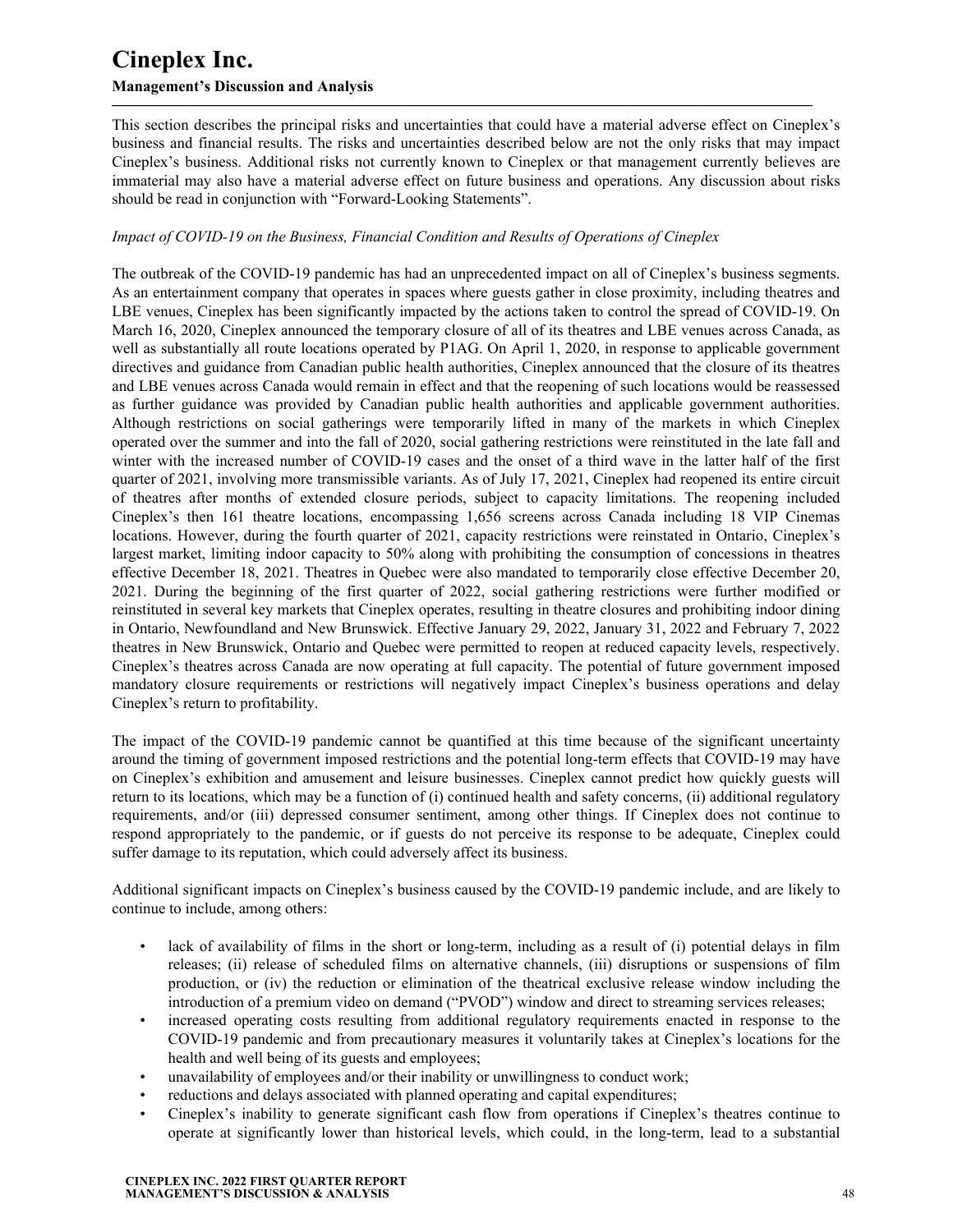#### **Management's Discussion and Analysis**

increase in indebtedness and may negatively impact Cineplex's ability to comply with the financial covenants in the Credit Facilities;

• Cineplex's inability to further access lending, capital markets and other sources of liquidity, if needed, on reasonable terms, or at all, or obtain amendments, extensions and waivers of financial maintenance or other material terms;

**—————————————————————————————————————————————**

- Cineplex's inability to effectively meet short-term and long-term obligations which it does not have the ability to eliminate or reduce (including interest payments, critical maintenance capital expenditures and compensation and benefits payments);
- Cineplex's inability to service its existing and future indebtedness;
- decreased attendance at Cineplex's theatres and LBE locations after they reopen, including due to (i) continued health and safety concerns or (ii) a change in consumer behaviour in favour of alternative forms of entertainment; and
- reduction of government support programs as the government phases out COVID-19 support measures.

New COVID-19 outbreaks in the future may negatively impact Cineplex's business, financial conditions and results of operations. Cineplex cannot guarantee that it will recover as rapidly as other industries, or as other operators within the movie exhibition industry, due to its strong footprint in densely populated areas. Further, if Canada experiences additional outbreaks of COVID-19, governmental officials may order additional closures, impose further restrictions on travel or introduce social distancing measures such as limiting the number of people allowed in a theatre or other venue at any given time.

While Cineplex has eliminated certain variable costs and reduced fixed costs to the extent possible, Cineplex continues to incur significant expenses, including interest payments, critical maintenance capital expenditures, occupancy costs, and compensation and benefits payments. If there are further shutdowns, Cineplex cannot be certain that it will have access to sufficient liquidity to meet its obligations for the time required to allow its operations to resume or normalize. If further lockdown measures and mandatory closure requirements are reinstituted in the future, Cineplex's net cash burn may worsen and may not be sustainable. Further, the extent of Cineplex's net cash burn in the future will also be dependent on attendance, which will drive admissions, food and beverage and other revenues. Cineplex may not be able to obtain additional liquidity and any relief provided by lenders, governmental agencies and business partners may not be adequate or may include onerous terms.

Cineplex continues to actively monitor all aspects of its business and operations in order to minimize the impact of COVID-19 on its operations wherever possible. However, the outbreak of COVID-19 has caused significant disruptions to Cineplex's ability to generate profitability and cash flows. Cineplex will continue to monitor the ongoing COVID-19 pandemic. The events and circumstances resulting from the COVID-19 and any future pandemics could have a material negative impact on its business, financial condition and results for the remainder of 2022 and potentially longer.

#### *Litigation Arising Out of the Cineworld Transaction*

Cineplex commenced an action against Cineworld as a result of Cineworld's repudiation of the Arrangement Agreement. Cineworld filed a counterclaim against Cineplex for an unspecified amount of costs that it incurred as a result of Cineplex's alleged breaches of the Arrangement Agreement (Section 1.1, Cineworld Transaction).

On December 14, 2021, the Court released its Decision. The Court held that Cineplex did not breach any of its covenants in the Arrangement Agreement, and that Cineworld had no basis for terminating the Arrangement Agreement. The Court held that Cineworld breached the Arrangement Agreement and repudiated the transaction to acquire Cineplex, which actions precluded Cineplex from seeking specific performance and entitled Cineplex to monetary damages. The Court awarded damages for breach of contract to Cineplex in the amount of \$1.24 billion on account of lost synergies, and \$5.5 million for transaction costs, exclusive of pre-judgment interest. The Court also held that Cineplex's shareholders did not have any rights under the Arrangement Agreement to enforce the agreement or sue Cineworld for any breach. The Court also denied Cineworld's counterclaim against Cineplex.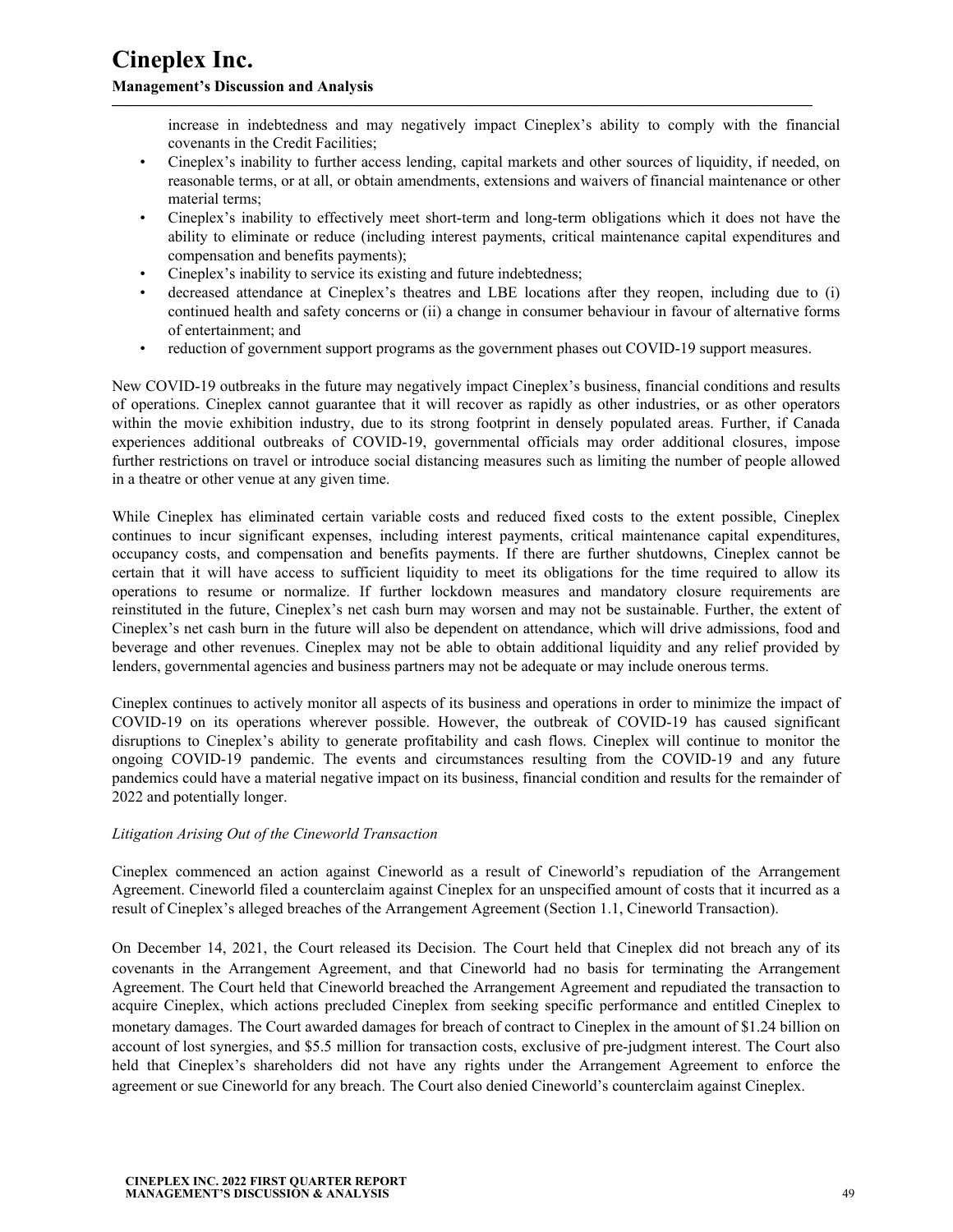### **Management's Discussion and Analysis**

On January 12, 2022, Cineworld filed a Notice of Appeal with the Court of Appeal for Ontario and on January 27, 2022, Cineplex filed its Notice of Cross Appeal. The Ontario Court of Appeal will hear Cineworld's Appeal and Cineplex's Cross Appeal during the hearing scheduled for October 12-13, 2022.

**—————————————————————————————————————————————**

While Cineplex has engaged third-party advisors to maximize the value of the award, due to uncertainties inherent in appeals, it is not possible for Cineplex to predict the timing or final outcome of the appeal of the Decision announced by Cineworld. Further, even if Cineworld's appeal is not successful, Cineworld may not have the ability to pay the full amount of any damages or costs awarded by the Court. Therefore no amount has been accrued as a receivable.

### *General Economic Conditions*

Entertainment companies compete for guests' entertainment time and spending, and as such can be sensitive to global, national or regional economic conditions and any changes in the economy may either adversely influence these revenues in times of an economic downturn or positively influence these revenue streams should economic conditions improve. Historical data shows that movie theatre attendance has not been negatively affected by economic downturns over the past 25 years. Cineplex has never previously experienced a sustained complete halt of its operations across Canada and, as a result, its ability to predict the impact of such a halt on its operations and future prospects is uncertain.

### *Negative Cash Flow from Operations*

The COVID-19 pandemic continues to have a negative impact on Cineplex's operating margins and cash flows. There can be no assurance that Cineplex will generate sufficient revenues to achieve or maintain profitability or positive cash flow from operations in the future. If Cineplex does not achieve or maintain profitability or positive cash flow from operating activities, then there could be a material adverse effect on Cineplex's business, financial condition and results of operation.

#### *Business Continuity Risk*

Cineplex's primary sources of revenues are derived from providing an out of home entertainment experience. Our business results could be significantly impacted by a terrorist threat, severe weather incidents, and have been by the outbreak of a pandemic or general fear of community gatherings that may cause people to stay away from public places including movie theatres, malls and amusement and leisure locations. Cineplex operates in locations spread throughout North America which mitigates the risk to a specific location or locations. Cineplex has procedures to manage such events should they occur. These procedures identify risks, prioritize key services, plan for large staff absences and clarify communication and public relations processes. However, should there be a large-scale threat or occurrence, it is uncertain to what extent Cineplex could mitigate this risk and the costs that may be associated with any such crises. Further, Cineplex purchases insurance coverage from third-party insurance companies to cover certain operational risks, and is self-insured for other matters.

During the reopening period of its theatres and location-based entertainment venues following the closures resulting from COVID-19, there is a risk that locations operate at significantly lower levels than prior to the COVID-19 pandemic and as a result this may negatively impact the ability of Cineplex to meet its financial covenants, access debt or equity capital markets for sources of additional liquidity on reasonable terms, or at all, and meet its short and long-term obligations.

#### *Customer Risk*

In its consumer-facing entertainment businesses, Cineplex competes for the leisure time and disposable income of all potential customers. All other forms of entertainment are substantial competitors to the movie-going experience including home and online consumption of content, sporting events, streaming services, gaming, live music concerts, live theatre, other entertainment venues and restaurants. Cineplex aims to deliver value to its guests through a wide variety of entertainment experiences and price points. However, the COVID-19 pandemic has created supply shortages and imbalances in the supply and demand of products causing commodity prices to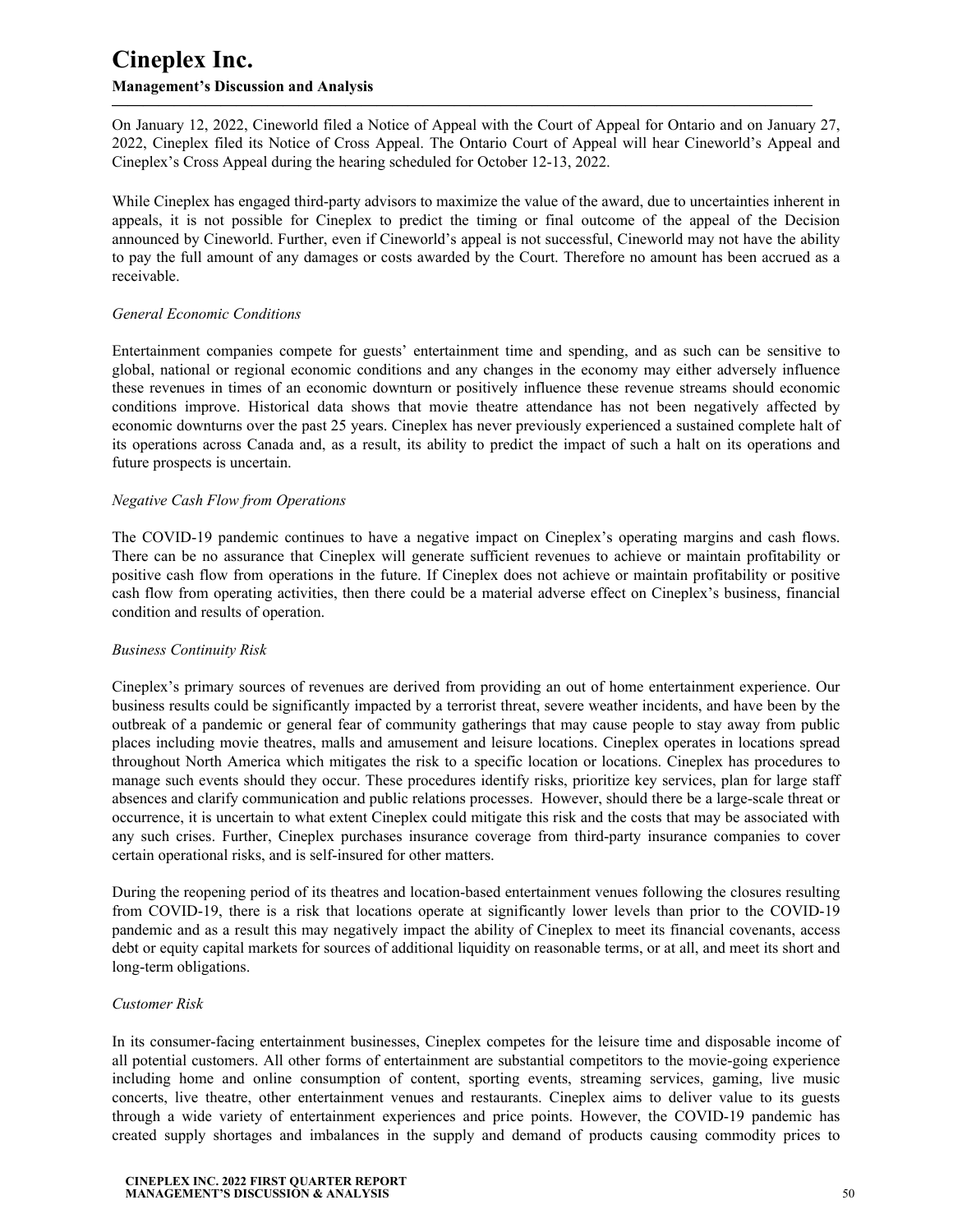### **Management's Discussion and Analysis**

increase, escalating the risk of inflation to which consumers will be exposed. Significant price increases may deter consumer spending on entertainment options to other alternatives which will negatively impact Cineplex's business operations. Cineplex monitors pricing in all markets to ensure that it offers a reasonably priced out of home experience compared to other entertainment alternatives. If Cineplex is too aggressive in raising ticket prices or concession prices, there may be an adverse effect on theatre attendance and food service revenues.

**—————————————————————————————————————————————**

To mitigate this risk, Cineplex offers CineClub membership, providing members with benefits accessible across Cineplex's businesses nationwide including Cineplex theatres, the Cineplex Store and LBE venues. Cineplex also offers the Scene+ loyalty program, which rewards guests for their patronage with special offers as well as the ability to earn and redeem points. However, loyalty programs also carry a risk that customers may not be satisfied with the offering or any change in offerings. As a result, there is a risk of customer migration to other subscription or loyalty programs. There also exists a risk of saturation of loyalty programs in a market or the inability to further grow membership such that the program may generate costs in excess of the benefits. Cineplex monitors customer needs to try and ensure that its entertainment experiences meet the anticipated needs of key demographic groups. Cineplex is differentiating the movie-going experience by providing premium alternatives such as UltraAVX, VIP, 4DX, ScreenX, Cineplex Clubhouse and D-BOX seating. Cineplex also includes XSCAPE Entertainment Centres in select theatres and provides alternative programming which appeals to specific demographic groups.

In the event that consumer preferences change, Cineplex may need to incur further capital expenditures to redevelop or upgrade existing locations. Cineplex continues to improve the quality of its theatre assets through ongoing renovations and theatre recliner retrofits. If Cineplex's execution of processes does not consistently meet or exceed customer expectations due to poor customer service or poor quality of assets, movie theatre attendance may be adversely affected. Cineplex monitors customer satisfaction through surveys and focus groups and maintains a guest services department to address customer concerns. Guest satisfaction is tied to performance measures for theatre management ensuring alignment between corporate and operational objectives.

In spite of government restrictions being fully lifted, it is unclear how quickly customers will return to Cineplex's theatres and location-based entertainment venues, which may be a function of continued concerns over safety and social distancing and/or depressed consumer sentiment due to adverse economic conditions. Even once theatres and LBE venues resume operations at unrestricted capacity levels, increasing COVID-19 case counts could result in the reintroduction of safety protocols, including capacity restrictions, additional costs and temporary closures. If Cineplex does not respond appropriately to the COVID-19 pandemic, or if customers do not perceive its response to be adequate, Cineplex could suffer damage to its reputation, which could significantly adversely affect its business, financial condition and results of operations.

There is the potential for misinformation to be spread virally through social media relating to Cineplex's assets as well as the quality of its customer service. In response to this risk, Cineplex monitors commentary on social media in order to respond quickly to potential social media misinformation or service issues.

Cineplex developed its Cineplex Store in response to the risk created by in-home and on-the-go entertainment offerings. Certain components of offerings through the Cineplex Store of transactional video-on-demand ("TVOD") movies are delivered online via third-party technology platforms. Technological issues relating to online delivery of content could negatively impact customer satisfaction. Cineplex monitors performance metrics for electronic delivery in order to proactively manage any potential customer satisfaction issues.

Regarding its media sales businesses, certain of Cineplex's media customers have signed contracts of finite lengths or that allow for early termination. There is a risk that these customers could choose not to renew these contracts at their maturity, or take steps to terminate them prior to maturity, which would have adverse effects on Cineplex's media revenues.

In its digital place-based media and amusement solutions businesses, Cineplex engages with multiple businesses where it provides products and services. These arrangements include the risk that businesses could decide to source the same products or similar services from a competitor, delay the timing of contract fulfillment or curtail spending due to economic conditions, which would have a negative impact on Cineplex's results.

*Film Entertainment and Content Risk*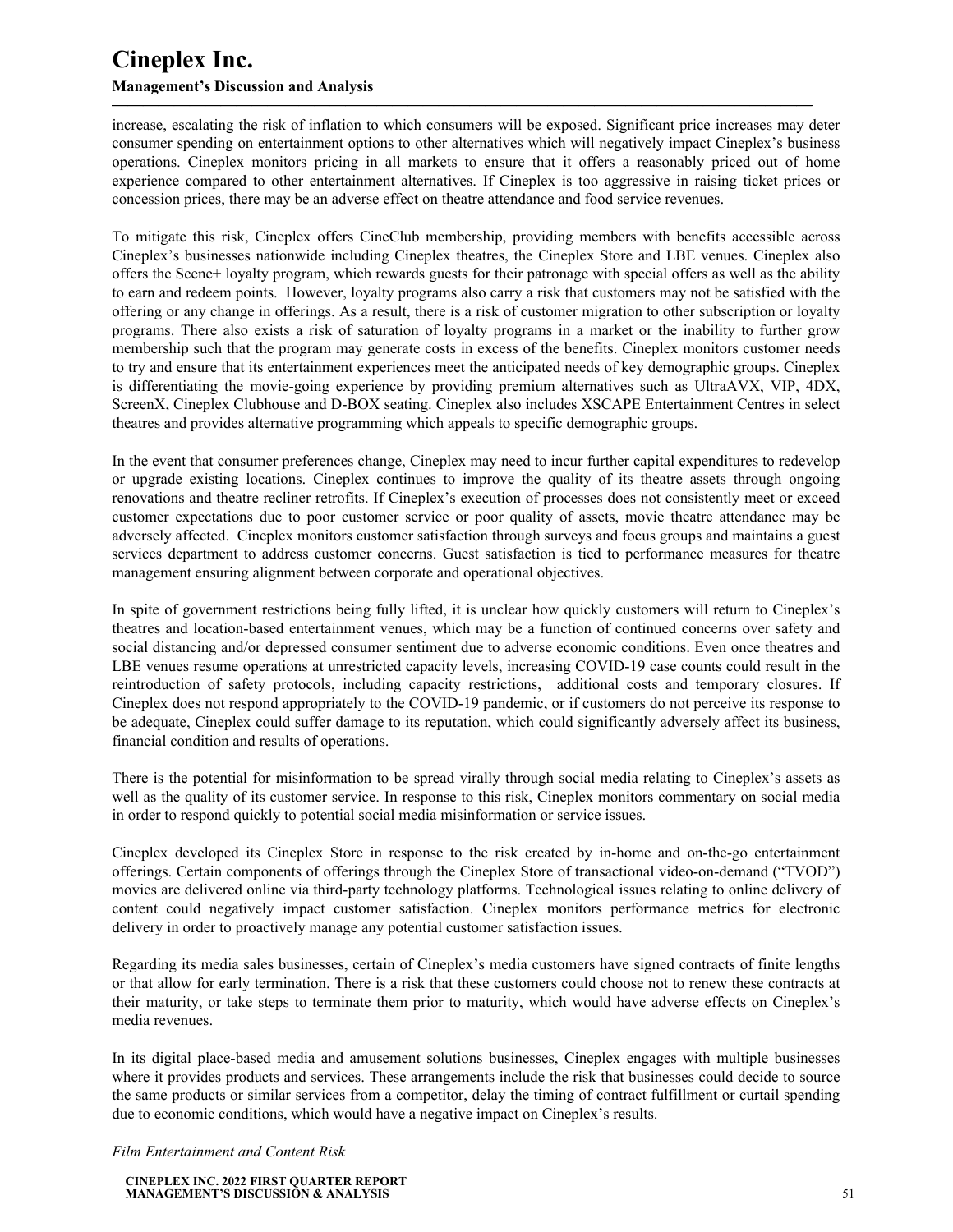Cineplex's ability to operate successfully depends upon the availability, diversity and appeal of filmed content, the ability of Cineplex to license films and the performance of these films in Cineplex's markets. Cineplex primarily licenses first-run films, the success of which is dependent upon their quality, as well as on the marketing efforts of film studios and distributors. To mitigate this risk, Cineplex continues to diversify its entertainment offerings. Nonetheless, Cineplex is highly dependent on film product and film performance, including the number and success of blockbuster films. A reduction in quality or quantity of both 2D and 3D film product, any disruption or delay in the production or release of films, the introduction of new delivery platforms for first run product, a strike or threat of a strike in film production, a reduction in the marketing efforts of film studios and distributors or a significant change in film release patterns, would have a negative effect on movie theatre attendance and adversely affect Cineplex's business and results of operations.

**—————————————————————————————————————————————**

The impact of COVID-19 has led to less film productions by studios, delayed film releases, reductions to the exclusive theatrical release window, introduction of PVOD and redirection of a limited number of theatrical releases to streaming services. Certain film studios have also launched their own streaming services resulting in a change in release strategies.

Cineplex's box office revenues depend upon movie production and its relationships with film distributors, including a number of major Hollywood and Canadian distributors. In 2019, the last full year of unrestricted operations, seven major film distributors accounted for approximately 86% of Cineplex's box office revenues, which is consistent with industry standards. Deterioration in Cineplex's relationships with any of the major film distributors or an increase in studio concentration or consolidation could affect its ability to negotiate film licenses on favourable terms or its ability to obtain commercially successful films. Cineplex actively works on maintaining good relations with these distributors, as this affects its ability to negotiate commercially favourable licensing terms for first-run films or to obtain licenses at all. In addition, a change in the type and breadth of movies offered by studios may adversely affect the demographic base of moviegoers.

Cineplex competes with other consumption platforms, including cable, satellite, internet television, and Blu-rays, as well as TVOD, subscription video-on-demand ("SVOD") and other over the top operators via the Internet. The release date of a film in other channels of distribution such as over the top internet streaming, pay television and SVOD is at the discretion of each distributor and day and date release or earlier release windows for these or new alternative channels including the recent pilots by certain studios with PVOD models could have a negative impact on Cineplex's business.

#### *Exhibition Industry Risk*

Cineplex operates in each of its local markets with other forms of entertainment, as well as in some of its markets with national and regional film exhibition circuits and independent film exhibitors. In respect of other film exhibitors, Cineplex primarily competes with respect to film licensing, attracting guests and acquiring and developing new theatre sites and acquiring existing theatres. Movie-goers are generally not brand conscious and usually choose a theatre based on its location, the films showing, showtimes available and the theatre's amenities. As a result, the building of new theatres, renovations or upgrades to existing theatres, or the addition of screens to existing theatres by competitors in areas in which Cineplex operates theatres may result in reduced theatre attendance levels at Cineplex's theatres.

In response to this risk, management continually reviews and upgrades its existing locations. Cineplex also fosters strong ties with the real estate and development communities and monitors potential development sites. Most prime locations in larger markets have been developed such that significant further development would be generally uneconomical. In addition, the exhibition industry is capital intensive with high operating costs and long-term contractual commitments. Significant increases in construction and real estate costs could make it increasingly difficult to develop new sites profitably.

In response to risks to theatre attendance, Cineplex continues to pursue other revenue opportunities including media in the form of in-theatre and out of home advertising, amusement and leisure, promotions and alternative uses of its theatres during non-peak hours. Amusement and leisure includes amusement solutions offered by P1AG, in-theatre gaming locations, XSCAPE Entertainment Centres and in-theatre at select Cineplex locations and location-based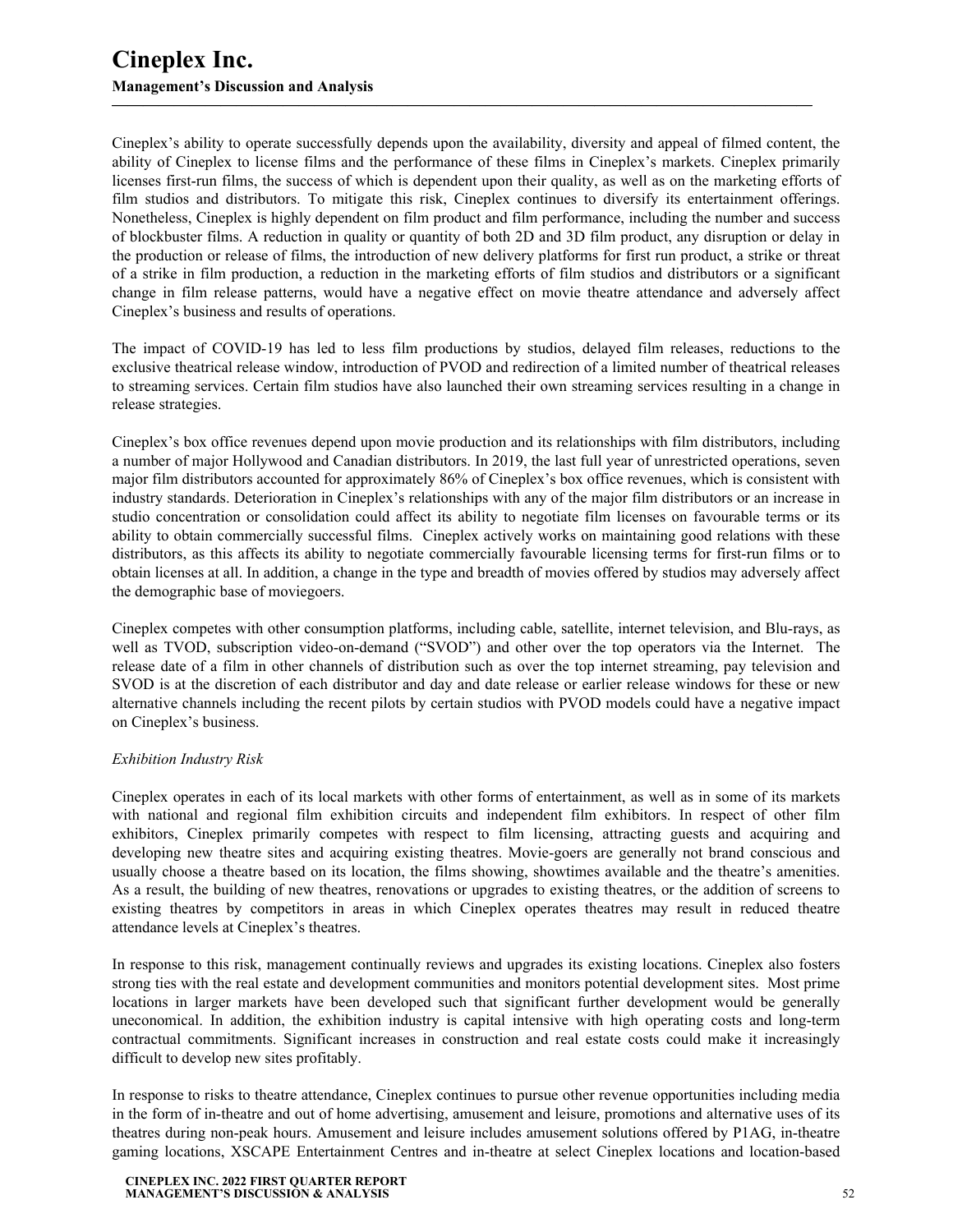entertainment including *The Rec Room* and *Playdium*. Cineplex's ability to achieve its business objectives may depend in part on its ability to successfully increase these revenue streams.

**—————————————————————————————————————————————**

#### *Media Risk*

Media revenue has been shown to be particularly sensitive to economic conditions and any changes in the economy may either adversely influence this revenue stream in times of a downturn or positively influence this revenue stream should economic conditions improve. Cineplex has numerous large media and digital place-based media customers, the loss of which could impact Cineplex's results. There is no guarantee that Cineplex could replace the revenues generated by these large customers if their business was lost.

The majority of Cineplex's advertising revenue is earned at Cineplex theatres. There is a risk of decreased attendance at theatres during the reopening phase and beyond as a result of continued health and safety concerns and depressed consumer sentiment due to adverse economic conditions, arising from the impact of COVID-19 pandemic. This could result in media customers electing to reduce their spending in cinemas and advertise through alternative channels. Cineplex's media advertising arrangements are impacted by theatre attendance levels which drive impressions and ultimately impact media revenue generated by Cineplex.

#### *Amusement and Leisure Risk*

Cineplex's amusement and leisure operations compete against other offerings for guests' entertainment spending. In each of the local markets in which Cineplex operates and will operate, it faces competition from local, national or international brands that also offer a wide variety of restaurant and/or amusement and gaming experiences, including sporting events, bowling alleys, entertainment centres, nightclubs and restaurants. Competition for guests' entertainment time and spending also extends to in-home entertainment such as internet or video gaming and other in-home leisure activities. Cineplex's inability to compete favourably in these markets could have a material adverse effect on Cineplex's business, results of operations and financial condition.

Any new Cineplex location-based entertainment locations may not meet or exceed the performance of its existing locations or its performance targets. New locations may even operate at a loss, which could have a significant adverse effect on the overall operating results.

Cineplex's results of operations are subject to fluctuations due to the timing of location-based entertainment openings which may result in significant fluctuations in our quarterly performance. Cineplex typically incurs most cash pre-opening costs for a new location within the two months immediately preceding, and the month of, the location's opening. In addition, the labor and operating costs for a newly opened store during the first three to six months of operation are materially greater than what can be expected after that time, both in aggregate dollars and as a percentage of revenues. Additionally, a portion of a current fiscal year new location capital expenditures is related to locations that are not expected to open until the following fiscal year.

To mitigate these risks, Cineplex leverages its core competencies in food service execution, its partnership in Scene+ and its knowledge of the trends in amusement and gaming via its P1AG operations to continuously update its amusement and leisure offerings in order to provide guests with the most compelling offerings available in Canada.

Due to the outbreak of the COVID-19 pandemic, there is a risk of a permanent decrease in guests and corporate events frequenting LBE locations. Cineplex's LBE venues have a larger guest-facing footprint and higher levels of customer traffic than other concepts in the dining and entertainment industry. The effects of the COVID-19 pandemic as a result of continued concerns over safety and social distancing and/or depressed consumer sentiment due to adverse economic conditions could have an adverse effect on Cineplex's business, financial conditional and results of operations.

P1AG's procurement of games and amusement offerings is dependent upon a few suppliers, the ability to continue to procure new games, amusement offerings and other entertainment-related equipment. To the extent that the number of suppliers declines, P1AG could be subject to the risk of distribution delays, pricing pressure, lack of innovation and other associated risks. In addition, any increase in cost or decrease in availability of new amusement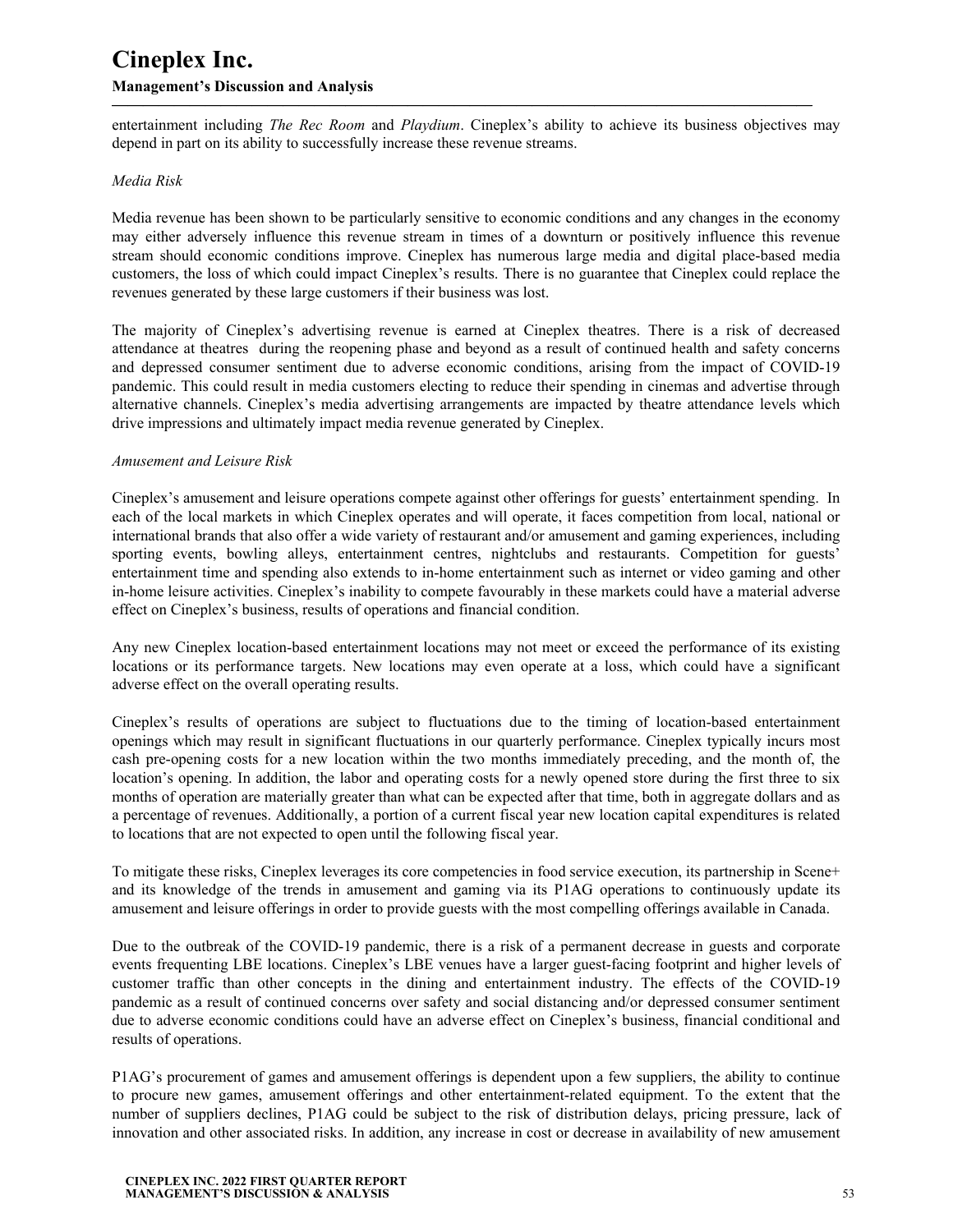offerings that appeal to customers could have a negative impact on Cineplex's revenues from its amusement and leisure businesses.

**—————————————————————————————————————————————**

P1AG competes with other providers of amusement and gaming services across North America. P1AG manages the risk of customers switching gaming providers by continually monitoring the performance of its amusement solutions and reacting quickly to replace underperforming solutions with newer or more relevant equipment. P1AG's expertise and experience in the industry and proven success maximizing revenue for its customers helps mitigate this switching risk. A material amount of P1AG's revenue is dependent on customer traffic in venues in which it operates. The COVID-19 pandemic in North America resulted in extended closure periods of venues in which P1AG operates gaming equipment which materially impacted its results of operations. There is a risk that these venues will have long term decreased customer traffic. Any reduction in traffic or permanent shutdown of venues could have a material impact on its business.

#### *Technology Risk*

Technological advances have made it easier to create, transmit and electronically share unauthorized high-quality copies of films during theatrical release. Some consumers may choose to obtain unauthorized copies of films rather than attending the theatre which may have an adverse effect on Cineplex's business. In addition, as home entertainment technology becomes more sophisticated and additional technologies become available to consume content, consumers may choose other technology options rather than attending a theatre.

To mitigate these risks, Cineplex continues to enhance the out of home experience through the addition of new technologies and experiences including 3D, VIP, UltraAVX, D-BOX, 4DX, ScreenX and digital projection in order to further differentiate the theatrical product from the home product. Cineplex has also diversified its offerings to customers by operating the Cineplex Store which sells TVOD movies in order to participate in the in-home and onthe-go entertainment markets.

Changing platform technologies and new emerging technologies in the digital commerce industry, and specifically relating to the delivery of TVOD and SVOD services, present a risk to the Cineplex Store's operations. Should Cineplex's supplier cease operations or have its technology platform rendered obsolete, Cineplex's sales of TVOD products could be jeopardized.

Cineplex relies on various information technology solutions to provide its services to guests and customers, as well in running its operations from its various office locations. Cineplex may be subject to information technology malfunctions, outages, thefts or other unlawful acts that could result in loss of communication, unauthorized access to data, change in data, or loss of data which could compromise Cineplex's operations and/or the privacy of Cineplex's guests, customers and suppliers.

#### *Cyber Security and Information Management Risk*

Cineplex needs effective information technology infrastructure including hardware, networks, software, people and processes to effectively support the current and future needs of the business in an efficient, cost-effective and wellcontrolled fashion. To mitigate this risk, Cineplex is continually upgrading systems and infrastructure to meet business needs.

Cineplex requires relevant and reliable information to support the execution of its business model and reporting on performance. The integrity, reliability and security of information are critical to Cineplex's daily and strategic operations. Inaccurate, incomplete or unavailable information or inappropriate access to information could lead to incorrect financial or operational reporting, poor decisions, privacy breaches or inappropriate disclosure of sensitive information. To mitigate this risk, Cineplex continues to strengthen general information technology controls by developing operating policies and procedures in the areas of change management, computer operations and security access.

At select times during the normal course of business, Cineplex and its joint venture partners including Scene+, store sensitive data, including intellectual property, point balances and gift card and certificate balances, proprietary business information including data with respect to suppliers, employees and business partners, as well as some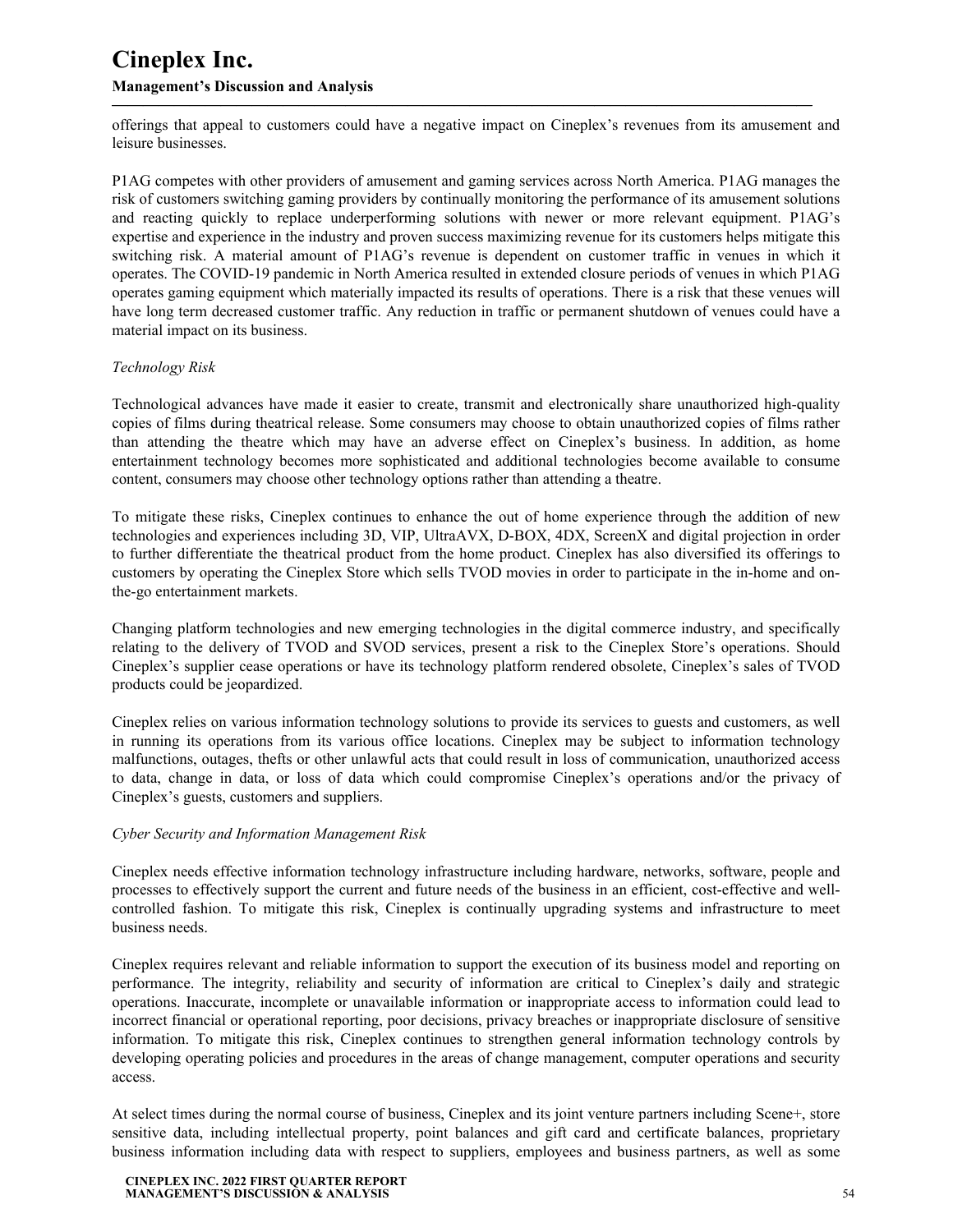personally identifiable information of their customers and employees. Further, Cineplex regularly works with third party suppliers in the delivery of services to its customers and employees where such data is provided in the normal course of the commercial relationship. The secure processing, maintenance and transmission of this information is critical to Cineplex's operations and business strategies. As such Cineplex adheres to industry standards for the payment card industry ("PCI") data security standard ("DSS") compliance, as well as undertaking commercially reasonable efforts to safeguard non-financial data.

**—————————————————————————————————————————————**

Cineplex recognizes that security breaches of the information systems of Cineplex, its joint venture partners including Scene+, or any one of its third-party suppliers could compromise this information and expose Cineplex to liability, which could cause its businesses or reputation to suffer. Despite security measures, information technology and infrastructure may be vulnerable to unforeseen attacks by hackers or breached due to employee error, malfeasance, computer viruses, malware, phishing, denial of service attacks, unauthorized access to confidential, proprietary or sensitive information, industrial espionage or other disruptions. Any such breach could compromise networks and the information stored there could be accessed, publicly disclosed, lost or stolen. Any such access, disclosure or other loss of information could result in legal claims or proceedings, liability under laws that protect the privacy of personal information, regulatory penalties, disrupt operations and the services provided to customers, damage reputation and cause a loss of confidence in products and services, which could adversely affect business, financial condition, results of operations and cash flows. In response to these risks, Cineplex has a team of technology and cybersecurity professionals whose role is to monitor information technology and processes and collaborate with joint venture partners and third-party suppliers to ensure appropriate security and controls are in place. Cineplex continues to place an increased focus on its cybersecurity environment through analysis of internal and external threats and alerting of suspicious incidents to its technology environment. Currently, as the majority of Cineplex's corporate employees have moved to a work-from-home platform, there is an increased risk to Cineplex's technology systems. In response, Cineplex has implemented additional security measures, including training, monitoring and testing and contingency plans, to protect systems.

#### *Real Estate Risk*

The acquisition and development of potential operating locations by Cineplex is dependent on the ability of Cineplex to identify, acquire and develop suitable sites for these locations with favourable economic terms in both new and existing markets, while competing with other entertainment and non-entertainment companies for site locations. The cost to develop a new building is substantial and its success is not assured. The negative economic impact of the COVID-19 pandemic magnifies inflationary risks and consequently impacts Cineplex's capital expenditures to generate future economic benefits. The inflationary risks increases the costs to execute planned capital investments and the timing of investments which will delay Cineplex's return to profitability. While Cineplex is diligent in selecting sites, the significant time lag from identifying a new site to opening can result in a change in local market circumstances and could negatively impact the location's chance of success. In addition, building new operating locations may draw audiences away from existing sites operated by Cineplex. Cineplex considers the overall return for the theatres in a geographic area when making the decision to build new locations. The majority of Cineplex's operating sites are subject to long-term leases. In accordance with the terms of these leases, Cineplex is responsible for costs associated with property maintenance, utilities consumed at the location and property taxes associated with the location. Cineplex has no control over these costs and these costs have been increasing over the last number of years. Furthermore, due to the outbreak of the COVID-19 pandemic, Cineplex continued its negotiations with landlord partners with respect to reductions in rent payments for current and future periods. While Cineplex works hard to maintain positive relationships with its landlords, we cannot guarantee continued reductions in future rent payments and there exists a potential for a default on existing lease obligations should the pandemic continue.

Cineplex continues to be liable for obligations under theatre leases in respect of certain divested theatres. If the transferee of any such theatres fails to satisfy the obligations under such leases, Cineplex may be required to assume the lease obligations.

#### *Sourcing Risk*

Cineplex relies on a small number of companies for the distribution of a substantial portion of its concession supplies. If these distribution relationships were disrupted, Cineplex could be forced to negotiate a number of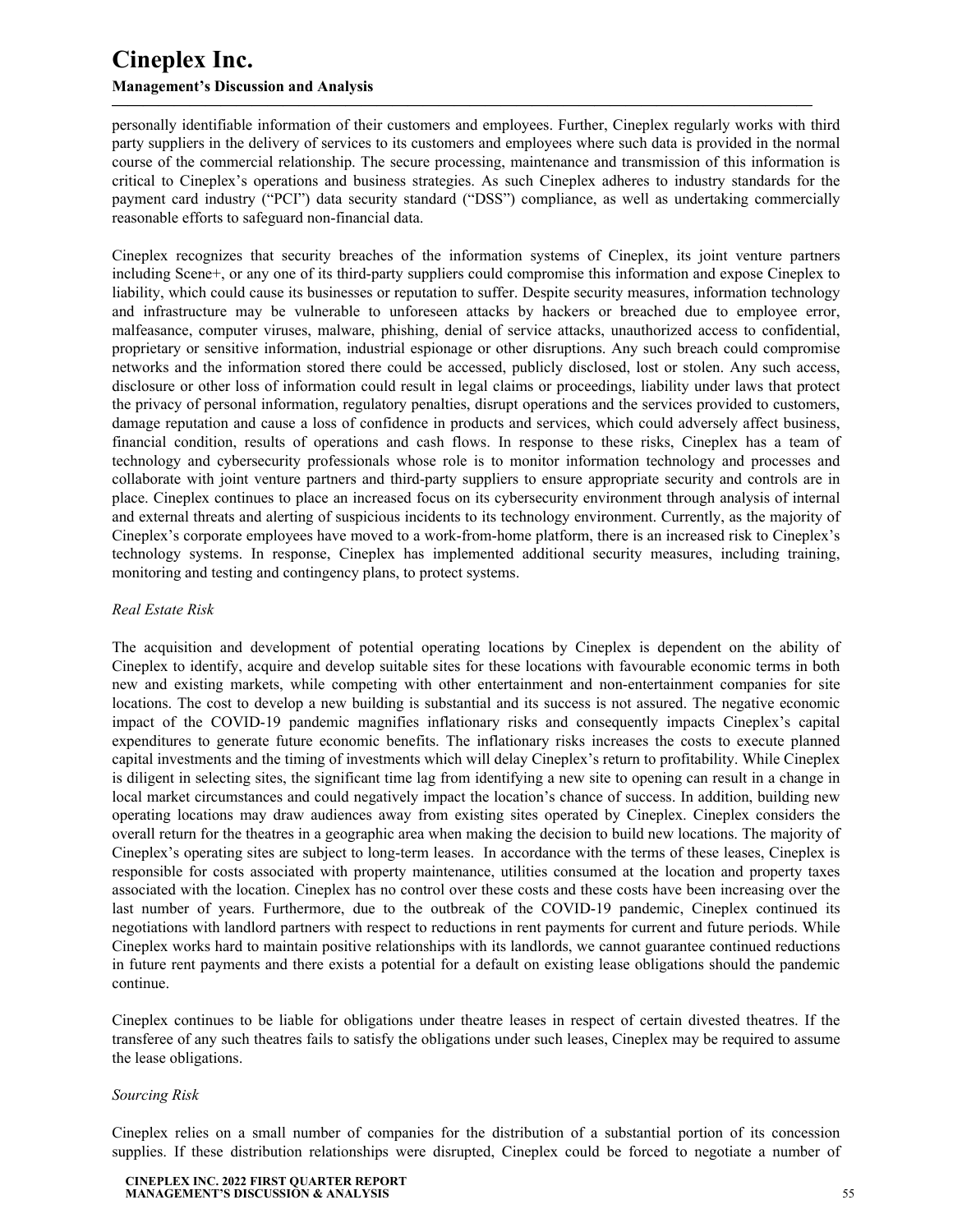substitute arrangements with alternative distributors that could, in the aggregate, be less favourable to Cineplex than the current arrangements.

**—————————————————————————————————————————————**

Substantially all of Cineplex's non-alcohol beverage concessions are products of one major beverage company. If this relationship was disrupted, Cineplex may be forced to negotiate a substitute arrangement that could be less favourable to Cineplex than the current arrangement. Any such disruptions could therefore increase the cost of concessions and harm Cineplex's operating margins, which would adversely affect its business and results of operations.

Cineplex relies on one major supplier to source popcorn seed, and has entered contracts with this supplier to guarantee a fixed supply. As crop yields can be affected by drought or other environmental factors, the supplier may be unable to fulfill the whole of its contractual commitments, such that Cineplex would need to source the remaining needed corn product from other suppliers at a potentially higher cost.

In order to minimize these operating risks, Cineplex actively monitors and manages its relationships with its key suppliers.

The economic impacts of COVID-19 may have a negative impact on Cineplex's suppliers, and as a result, its suppliers may not be able to sustain operations after the pandemic or be forced to increase costs to combat inflationary risks associated with input materials. The COVID-19 pandemic has caused supply chain disruptions across the globe substantially increasing production and transportation costs as well as delaying and curtailing the production of products potentially effecting the procurement of services that are impacted by the delays. A reduction in the number of suppliers, the loss of critical suppliers, or delays in supplier production may result in increased costs or the inability to find satisfactory replacement goods and services in the short or long-term which will negatively impact Cineplex's operating margins and cash flows.

#### *Human Resources Risk*

Cineplex's success depends upon the retention of senior executive management, including its Chief Executive Officer, Ellis Jacob. The loss of services of one or more members of the management team could adversely affect Cineplex's business, results of operations and Cineplex's ability to effectively pursue its business strategy. Cineplex does not maintain key-man life insurance for any of its employees but does provide long-term incentive programs to retain key personnel and undertakes a comprehensive succession planning program.

Cineplex typically employs approximately over 10,000 people, of whom approximately 90% are hourly workers whose compensation is based on the prevailing provincial minimum wages with incremental adjustments as required to match market conditions. Wage inflation and any increase in minimum wages will have an adverse effect on employee related costs. In order to mitigate the impact of the proposed increases, Cineplex works to expand automation, take advantage of technological efficiencies and continually reviews pricing. Approximately 6% of Cineplex's employees are represented by unions, located primarily in the province of Quebec. Because of the small percentage of employees represented by unions, the impact of labour disruption nationally is low.

As a result of previous and ongoing government mandated closures and continuous capacity restrictions due to the impact of the COVID-19 pandemic, Cineplex has had to temporarily lay off some or all of its part-time staff members. There is a risk that Cineplex may not be able to rehire enough staff to sustain operations due to their unavailability, inability, unwillingness to rejoin the workforce. There is also increased risk that Cineplex will have a shortage of staff in the short-term due to employee illnesses caused by COVID-19.

#### *Health and Safety Risk*

Cineplex is subject to risks associated with food safety, alcohol consumption by guests, product handling and the operation of machinery. Cineplex is in compliance with health and safety legislation and conducts employee awareness and training programs on a regular basis. Health and safety issues related to our guests such as pandemics and bedbug concerns are risks that may deter people from attending places of public gathering, potentially including movie theatres, gaming centres, malls and dining locations. For those risks that it can control, Cineplex has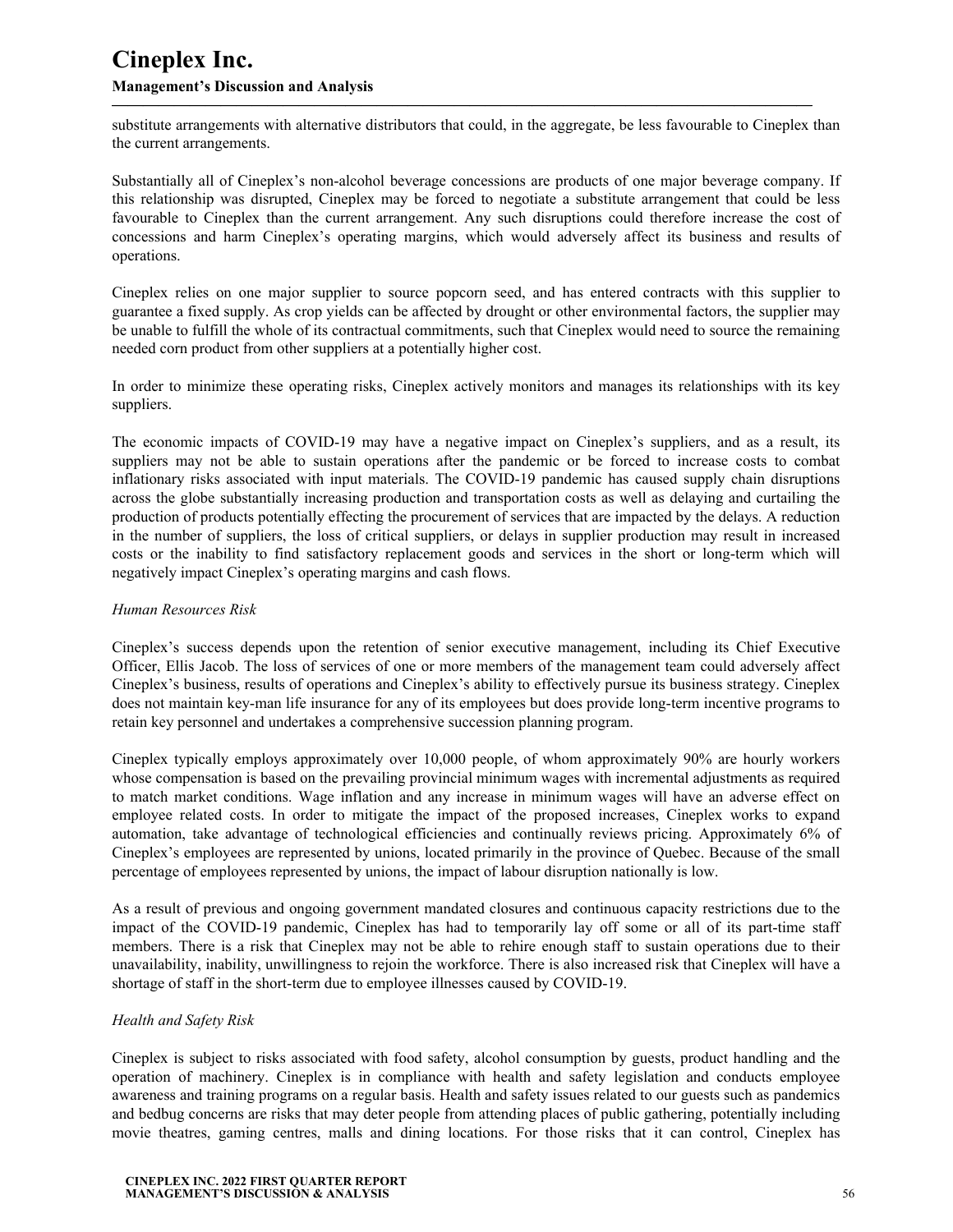programs in place to mitigate its exposure. Cineplex will investigate further methods in order to keep guests and employees safe at both locations and corporate offices.

**—————————————————————————————————————————————**

There is a risk that concerns over health and safety as a result of COVID-19 will be long lasting and will have an adverse impact on Cineplex's business. In order to help mitigate these risks, Cineplex has made changes to its operations including promoting cashless transactions where possible and by cleaning and disinfecting surfaces on a regular basis.

#### *Environment/Sustainability Risk*

Cineplex's business is primarily a service and retail business which delivers guest experiences rather than physical commercial products and thus does not have substantial environmental risk. Cineplex operates multiple locations in major urban markets and does not anticipate any significant changes to operations due to climate change. Should legislation change to require more stringent management of carbon emissions or more stringent reporting of environmental impacts, Cineplex anticipates this will result in minimal cost increases or changes to operating procedures. Severe weather incidents (as a result of environmental changes or otherwise) have potential to negatively impact Cineplex's operation. See "Business Continuity Risk" above.

#### *Integration Risk*

While Cineplex has successfully integrated businesses acquired in the past, there can be no assurance that all acquisitions, including recent acquisitions, will be successfully integrated or that Cineplex will be able to realize expected operating and economic efficiencies from such acquisitions.

#### *Financial and Markets Risk*

Cineplex requires efficient access to capital in order to fuel growth, execute strategies and generate future financial returns. For this reason Cineplex entered into the Revolving Facility. Cineplex hedges interest rates up to \$450 million of the Revolving Facility, thereby minimizing the impact of significant fluctuations in the market rates. Cineplex's exposure to currency and commodity risk is minimal as the majority of its transactions are in Canadian dollars and commodity costs are not a significant component of the overall cost structure. Counter party risk on the interest rate swap agreements is minimized through entering into these transactions with Cineplex's lenders. Upon the maturity of the Credit Facilities, there is a risk that Cineplex may not be able to renegotiate under favourable terms in the then current economic environment.

If there is an unexpected prolonged impact of COVID-19, Cineplex may not have sufficient funds available under its current financing sources to fund operations on a short and/or long-term basis. The effects of COVID-19 on the financial markets could significantly impact Cineplex's ability to raise capital and could increase the cost of borrowing. There is a risk that Cineplex may not be able to find timely sources of financing, which could have an adverse effect on its business, financial condition and results of operations.

#### *Foreign Currency Risk*

Cineplex is exposed to foreign currency risk related to transactions in its normal course of business that are denominated in currencies other than the Canadian dollar. Cineplex's largest foreign currency exposure is to the US dollar, as its amusement solutions and digital place-based media all operate in the United States and represented 10.3% of Cineplex's revenues in 2019 (the last full year not impacted by the COVID-19 pandemic). These revenues are naturally hedged by Cineplex's US-based operating costs.

#### *Interest Rate Risk*

Cineplex is exposed to risk on the interest rates applicable on its Credit Facilities. To mitigate this risk, Cineplex has entered into interest rate swap agreements as outlined in Section 6.4, Long-term debt.

#### *Inflation Risk*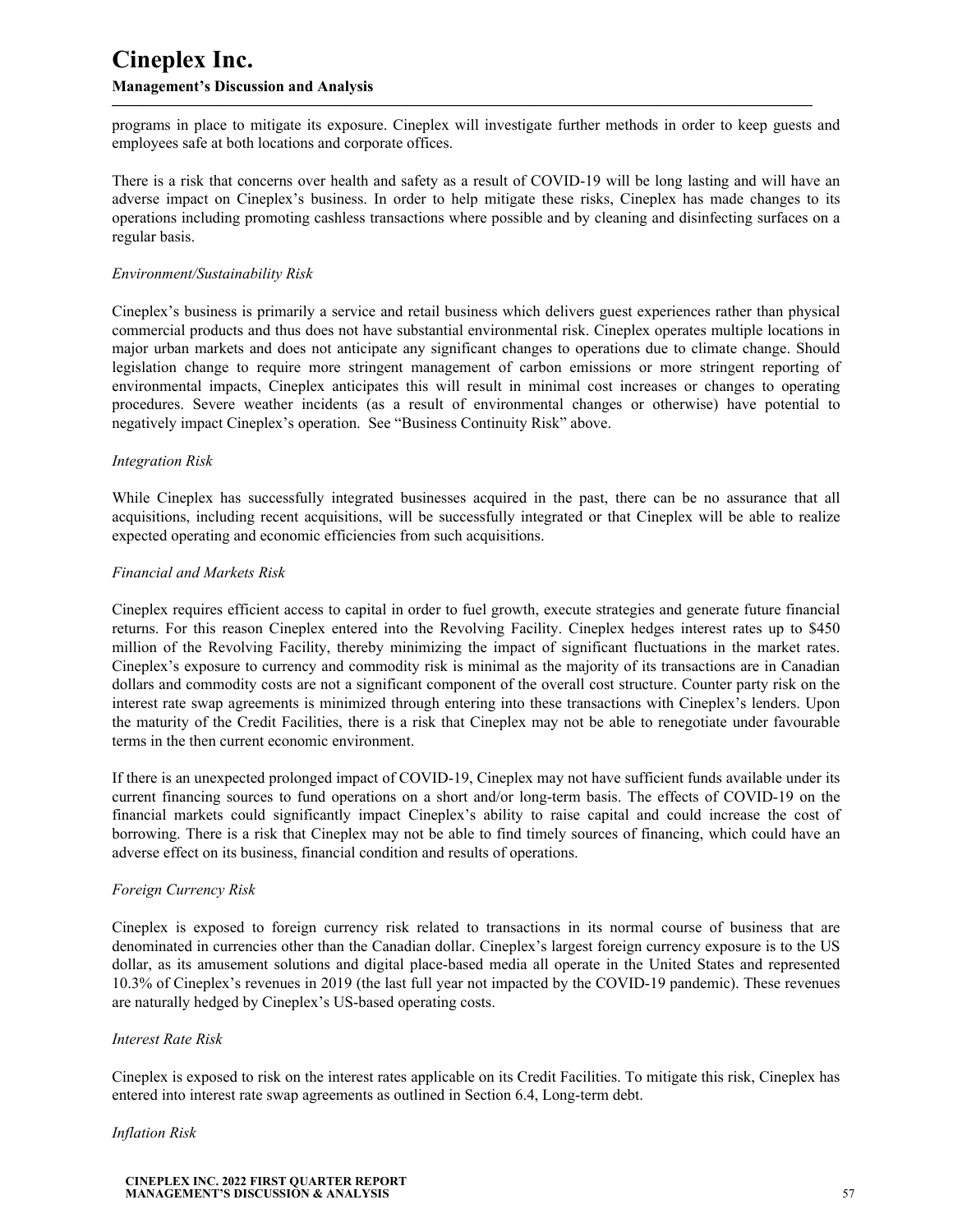Cineplex is exposed to inflation risk, limiting customer purchasing power on forms of entertainment. To mitigate this risk, Cineplex actively monitors the prices of its products and services to provide competitive pricing to its customers.

<span id="page-57-0"></span>**—————————————————————————————————————————————**

#### *Legal, Regulatory, Taxation and Accounting Risk*

Changes to any of the various international, federal, provincial and municipal laws, tariffs, treaties, rules and regulations related to Cineplex's business could have a material impact on its financial results. Compliance with any changes could also result in significant cost to Cineplex. Failure to fully comply with various laws, rules and regulations may expose Cineplex to proceedings which may materially affect its performance.

On an ongoing basis, Cineplex may be involved in various judicial, administrative, regulatory and litigation proceedings concerning matters arising in the ordinary course of business operations, including but not limited to, personal injury claims, landlord-tenant disputes, alcohol-related incidents, commercial disputes, tax disputes, employment disputes and other contractual disputes. Many of these proceedings seek an indeterminate amount of damages.

To mitigate these risks, Cineplex promotes a strong ethical culture through its values and code of conduct. Cineplex employs in-house counsel and uses third party tax and legal experts to assist in structuring significant transactions and contracts. Cineplex has systems and controls that ensure efficient and orderly operations. Cineplex also has systems and controls that ensure the timely production of financial information in order to meet contractual and regulatory requirements and has implemented disclosure controls and internal controls over financial reporting which are tested for effectiveness on an ongoing basis. In situations where management believes that a loss arising from a proceeding is probable and can be reasonably estimated, Cineplex records the amount of the probable loss. As additional information becomes available, any potential liability related to these proceedings is assessed and the estimates are revised, if necessary.

### **14. CONTROLS AND PROCEDURES**

#### **14.1. DISCLOSURE CONTROLS AND PROCEDURES**

Cineplex's management is responsible for establishing and maintaining disclosure controls and procedures for Cineplex as defined under National Instrument 52-109 issued by the Canadian Securities Administrators. Management has designed such disclosure controls and procedures, or caused them to be designed under its supervision, to provide reasonable assurance that material information relating to Cineplex, including its consolidated subsidiaries, is made known to the Chief Executive Officer and the Chief Financial Officer by others within those entities, particularly during the period in which the annual filings are being prepared.

#### **14.2. INTERNAL CONTROLS OVER FINANCIAL REPORTING**

Cineplex's management is responsible for designing and evaluating the effectiveness of internal controls over financial reporting for Cineplex as defined under National Instrument 52-109 issued by the Canadian Securities Administrators. Management has designed such internal controls over financial reporting using the Integrated Control - Integrated Framework: 2013 issued by the Committee of Sponsoring Organizations of the Treadway Commission, or caused them to be designed under its supervision, to provide reasonable assurance regarding the reliability of financial reporting and the preparation of the financial statements for external purposes in accordance with GAAP.

There has been no change in Cineplex's internal controls over financial reporting that occurred during the most recently completed interim period that has materially affected, or is reasonably likely to materially affect, Cineplex's internal control over financial reporting.

#### **15. SUBSEQUENT EVENTS**

Subsequent to March 31, 2022, CDCP stopped charging distributors virtual print fees as part of the planned end of the limited life financing entity. CDCP expects to distribute its assets to its partners in 2022, and Cineplex will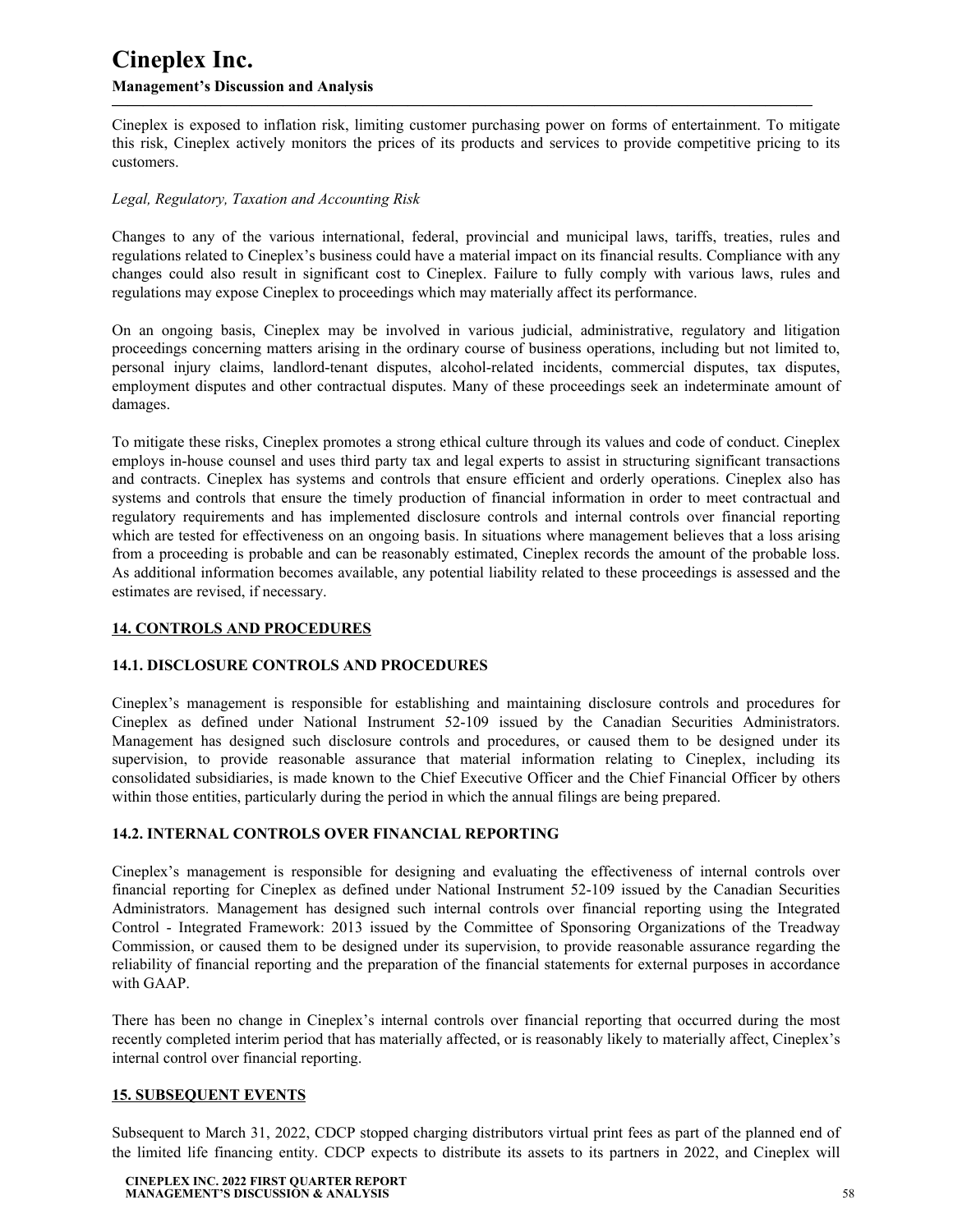recognize a return of capital under IAS 28*, Investments in Associates and Joint Ventures.* Any difference between the carrying value of Cineplex's equity interest in CDCP and the fair value of the assets received will be recognized in income. Cineplex's carrying value of its investment in CDCP is approximately \$5.7 million at March 31, 2022. CDCP has net equity of approximately \$9,700 at March 31, 2022 comprised of working capital of approximately \$7.4 million and equipment carrying value of approximately \$2.3 million. Cineplex has a 78.2% interest in CDCP at March 31, 2022.

<span id="page-58-0"></span>**—————————————————————————————————————————————**

## **16. OUTLOOK**

The following discussion is qualified in its entirety by the caution regarding forward-looking statements at the beginning of this MD&A and Section 13, Risks and uncertainties.

The outlook for Cineplex's businesses is contingent on its ability to navigate any potential future impact of COVID-19 on its businesses. Canada's vaccination rate has made tremendous progress during the year with a high percentage of the eligible population receiving at least two doses of a COVID-19 vaccine. The Canadian government has also accelerated the rollout of COVID-19 vaccine booster doses providing extra protection against COVID-19 and its variants. As a result of the declining hospitalizations related to COVID-19, high vaccination rate and wide availability of COVID-19 vaccines, most provinces across Canada have lifted COVID-19 related measures. Capacity restrictions in most provinces across Canada have been lifted, with masks and proof of vaccination requirements no longer being mandatory.

The release of Marvel's highly anticipated *Spider-Man: No Way Home* in December 2021 generated the second biggest North American opening weekend of all time and the biggest December opening weekend of all-time grossing \$260.1 million and earning \$801.3 million in North America (which includes \$228.3 during the first quarter) and \$1.9 billion globally since its release up to March 31, 2022, as reported*.* The strong box office momentum continued into the first quarter of 2022 with the release of *The Batman*, grossing \$134.0 million during its North American opening weekend and earning \$338.2 million in North America and \$742.0 million globally since its release up to March 31, 2022, as reported. Upcoming film releases for the year include the following: *Sonic the Hedgehog 2, The Bad Guys, Doctor Strange in the Multiverse of Madness, Downton Abbey: A New Era, Top Gun: Maverick, Jurassic World: Dominion, Lightyear, Elvis, Shotgun Wedding, Minions: The Rise Of Gru, Thor: Love and Thunder, Bed Rest, Bullet Train, Nope, Paws of Fury: The Legend of Hank, DC League of Super-Pets, Puss in Boots: The Last Wish, Halloween Ends, Black Adam, Ticket to Paradise, Black Panther: Wakanda Forever, Avatar: The Way of Water, Shazam! Fury of the Gods, A Man Called Otto* and *Babylon.*

Based on how the exhibition industry has historically performed during depressed economic environments, Cineplex believes, but cannot guarantee, that the industry will continue to recover as consumer demand for the theatrical experience combined with a build-up of anticipated content will help drive visitation as people look to return to normalcy. The reopening of theatres and easing of restrictions has resulted in increases in box office revenues. When comparing 2022 monthly box office revenues to 2019 levels, box office performance as a percentage of prepandemic levels has gradually increased as depicted in the below table. Cineplex remains confident that the strong slate of upcoming film releases for the year coupled with pent up consumer demand will result in strong box office performance as its business returns to pre-pandemic levels.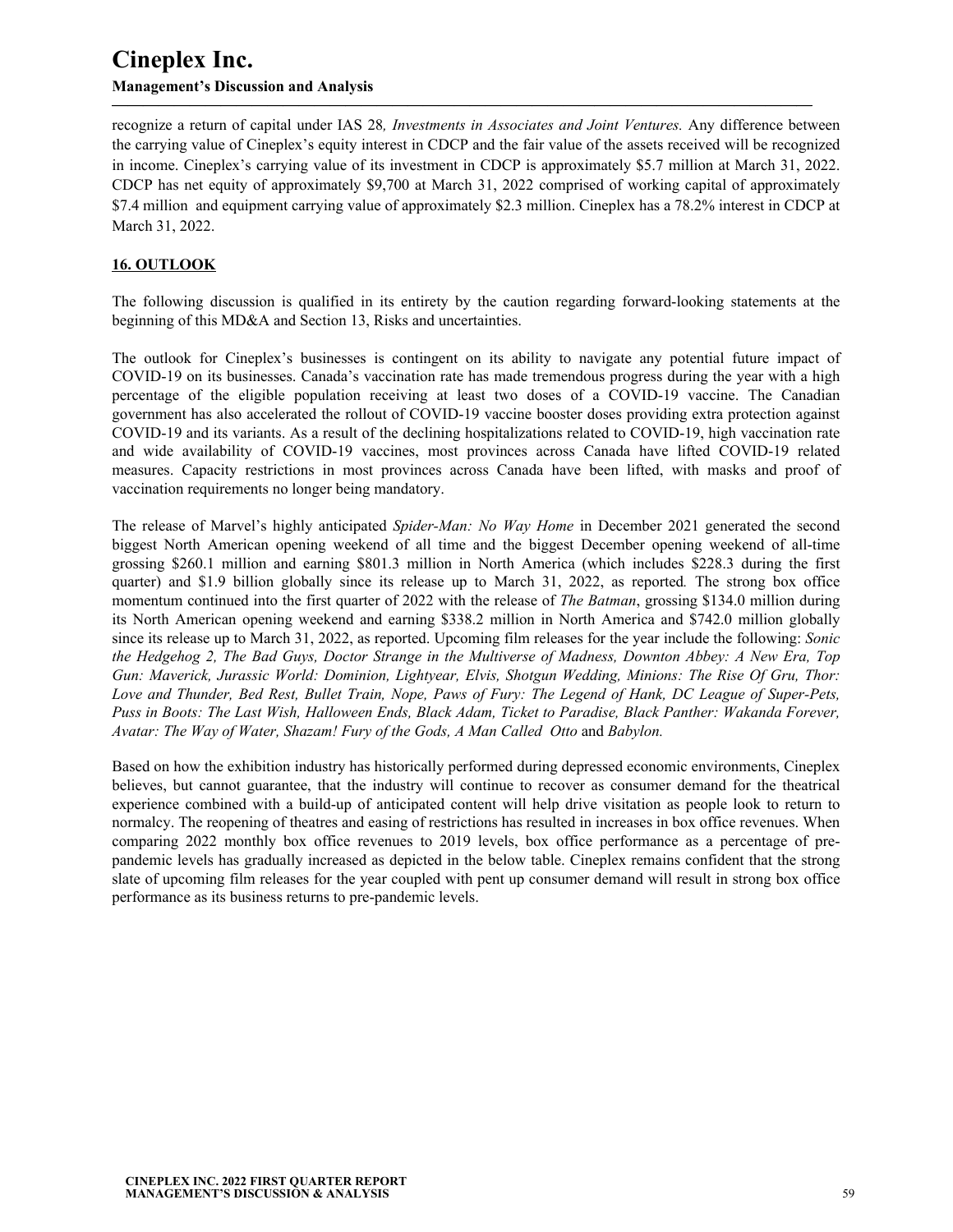## <span id="page-59-0"></span>**Management's Discussion and Analysis**

| Month                                       | 2019 Box office (i) | 2022 Box office (i) | 2022 as a percentage of 2019 |
|---------------------------------------------|---------------------|---------------------|------------------------------|
| January                                     | \$52,034            | \$11,220            | 22%                          |
| February                                    | \$41,892            | \$25,054            | 60%                          |
| March                                       | \$62,571            | \$43,678            | 70%                          |
| $(i)$ Balances are in thousands of dollars. |                     |                     |                              |

**—————————————————————————————————————————————**

However, the significance of the COVID-19 pandemic, including the adverse impact on Cineplex's business, financial condition and results of operations will be dictated by the duration of the pandemic and the effect on the economy and of responsive governmental directives, all of which are currently unknown. Cineplex's business could also be significantly negatively impacted by changes in consumer behaviors as a result of COVID-19 (such as social distancing) or further revisions to the theatrical release window. Further, the effect of COVID-19 on financial markets could significantly impact the ability to raise capital and increase the cost of borrowing. There are limitations on Cineplex's ability to mitigate the adverse financial impact of the foregoing. The COVID-19 pandemic also creates challenges for Cineplex in predicting future performance of its businesses or its liquidity needs in the near term.

### **FINANCIAL OUTLOOK**

Cineplex continues to be negatively impacted by the ongoing COVID-19 pandemic and management's focus continues to be on minimizing net cash burn and optimizing liquidity. During the fourth quarter of 2021, Cineplex and Cineplex Entertainment Limited Partnership entered into a fourth amendment to its Credit Facilities, providing Cineplex with certain financial covenant relief in light of the COVID-19 pandemic and its effects on Cineplex's businesses (Section 6.4, Long-term debt). Cineplex continued to evaluate eligibility under relief programs and was able to materially reduce operating expenses through the receipt of assistance under Canada's THRP as a result of government-imposed restrictions that negatively impacted Cineplex's operations.

Management continues to focus on reducing costs including the minimization of future capital expenditures and was able to reduce its average monthly net cash burn compared to the prior seven quarters that were significantly impacted by government mandated closure requirements. With the issuance of the Notes Payable, amendments to the Credit Facilities, the execution of planned asset sales and income tax recoveries received, management believes that it has adequate liquidity to fund operations for the currently anticipated duration of the pandemic.

On December 14, 2021, the Court made a decision with respect to Cineplex's trial of its action against Cineworld. The Court held that Cineplex did not breach any of its covenants in the Arrangement Agreement, and that Cineworld had no basis for terminating the Arrangement Agreement. The Court held that Cineworld breached the Arrangement Agreement. The Court awarded damages for breach of contract to Cineplex in the amount of \$1.24 billion on account of lost synergies, and \$5.5 million for transaction costs, however, no assurance can be given on the collection of damages awarded (Section 1.1, Cineworld Transaction).

As Cineplex continues to return to post-pandemic normalized operations, it is focused on maintaining a strong balance sheet with a target total leverage ratio of approximately 2.5x to 3.0x.

#### **17. NON-GAAP AND OTHER FINANCIAL MEASURES**

National Instrument 52-112, *Non-GAAP and Other Financial Measures Disclosure* ("NI 52-112") imposes obligations regarding disclosure of non-GAAP financial measures, non-GAAP ratios, and other financial measures. Cineplex reports on certain non-GAAP measures, non-GAAP ratios, supplementary financial measures and total segment measures that are used by management to evaluate Cineplex's performance. The following measures included in this MD&A do not have a standardized meaning under GAAP and may not be comparable to similar measures provided by other issuers. Cineplex includes these measures because its management believes that they assist investors in assessing financial performance. These non-GAAP and other financial measures are used throughout this report and are defined below.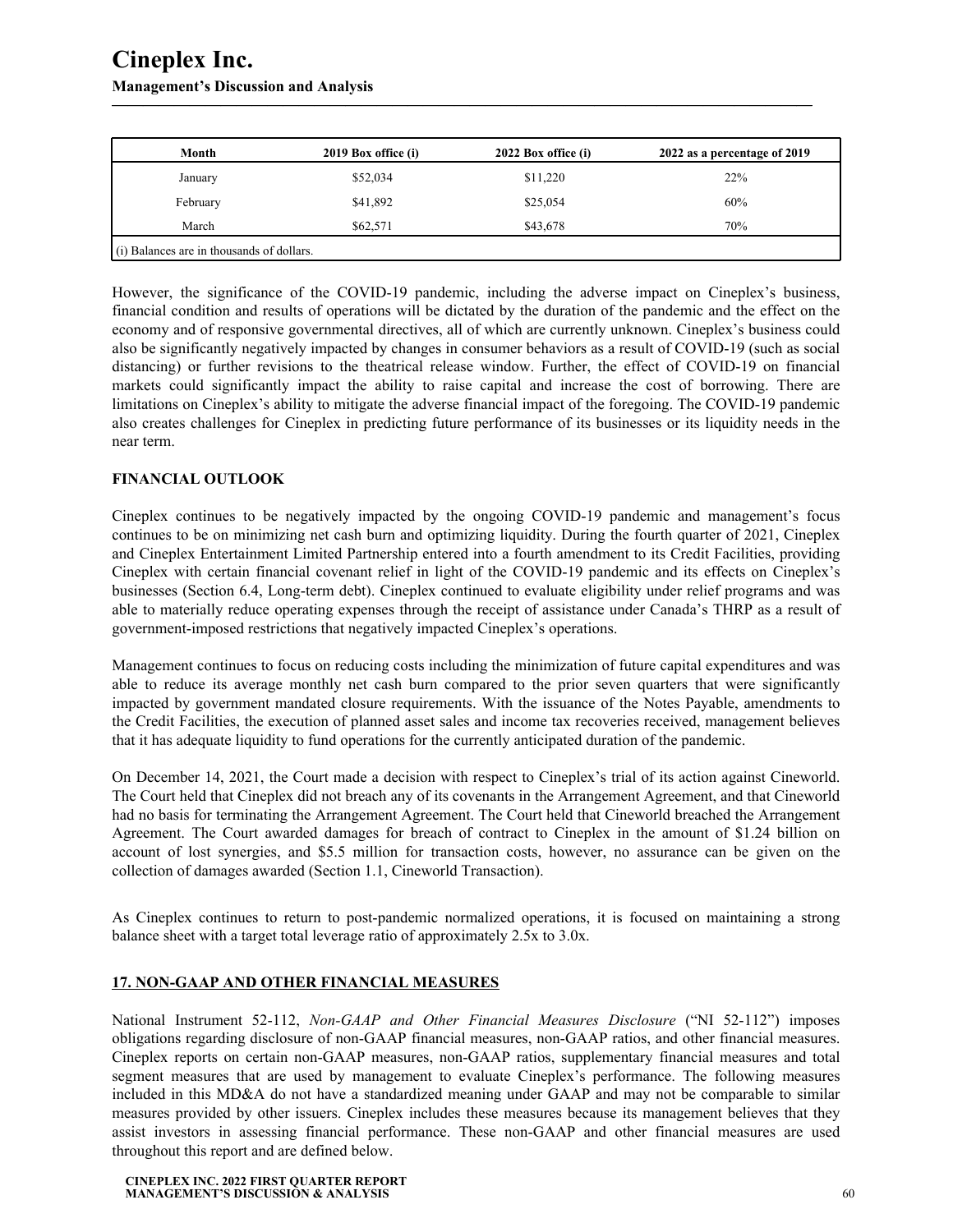#### **NON-GAAP FINANCIAL MEASURES**

Non-GAAP financial measures are defined in 52-112 as a financial measure disclosed that (a) depicts the historical or expected future financial performance, financial position or cash flow of an entity, (b) with respect to its composition, excludes an amount that is included in, or includes an amount that is excluded from, the composition of the most directly comparable financial measure disclosed in the primary financial statements of the entity, (c) is not disclosed in the financial statements of the entity, and (d) is not a ratio, fraction, percentage or similar representation.

**—————————————————————————————————————————————**

#### **NON-GAAP RATIO**

A non-GAAP ratio is defined by 52-112 as a financial measure disclosed that (a) is in the form of a ratio, fraction, percentage or similar representation, (b) has a non-GAAP financial measure as one or more of its components, and (c) is not disclosed in the financial statements.

The below are non-GAAP financial measures or non-GAAP ratios that are reported by Cineplex.

#### **17.1 EBITDA, ADJUSTED EBITDA AND ADJUSTED EBITDAaL**

Management defines EBITDA as earnings before interest income and expense, income taxes and depreciation and amortization expense. Adjusted EBITDA excludes the change in fair value of financial instrument, gain on disposal of assets, foreign exchange, the equity income (loss) of CDCP, and impairment, depreciation, amortization, interest and taxes of Cineplex's other joint ventures and associates. Adjusted EBITDAaL modifies adjusted EBITDA to deduct current period cash rent paid or payable related to lease obligations. During the year, Cineplex agreed to a variety of arrangements with landlords to reduce or defer cash rent paid or payable as a result of the impact of COVID-19.

Subsequent to the adoption of IFRS 16, *Leases*, by Cineplex effective January 1, 2019, the calculation of EBITDA no longer includes a charge for amounts paid or payable with respect to leased property and equipment. Given the majority of Cineplex's businesses are carried on in leased premises, Cineplex introduced the measure of adjusted EBITDAaL which includes a deduction for cash rent paid/payable related to lease obligations. Cineplex's management believes that adjusted EBITDAaL is an important supplemental measure of Cineplex's profitability at an operational level and provides analysts and investors with comparability in evaluating and valuing Cineplex's performance period over period. EBITDA, adjusted for various unusual items, is also used to define certain financial covenants in Cineplex's Credit Facilities. Management calculates adjusted EBITDAaL margin by dividing adjusted EBITDAaL by total revenues.

EBITDA, adjusted EBITDA and adjusted EBITDAaL are non-GAAP measures generally used as an indicator of financial performance and they should not be seen as a measure of liquidity or a substitute for comparable metrics prepared in accordance with GAAP. Cineplex's EBITDA, adjusted EBITDA and adjusted EBITDAaL may differ from similar calculations as reported by other entities and accordingly may not be comparable to EBITDA, adjusted EBITDA or adjusted EBITDAaL as reported by other entities.

#### P1AG Adjusted EBITDAaL

Calculated as amusement revenues of P1AG less the total operating expenses of P1AG, which excludes foreign exchange.

#### P1AG Adjusted EBITDAaL Margin

Calculated as P1AG Adjusted EBITDAaL divided by total amusement revenues for P1AG for the period.

#### Adjusted Store Level EBITDAaL Metrics

Cineplex reviews and reports adjusted EBITDAaL at the location level for the LBE which is calculated as total LBE revenues from all locations less the total of operating expenses of LBE, which excludes pre-opening costs and overhead relating to the management of LBE.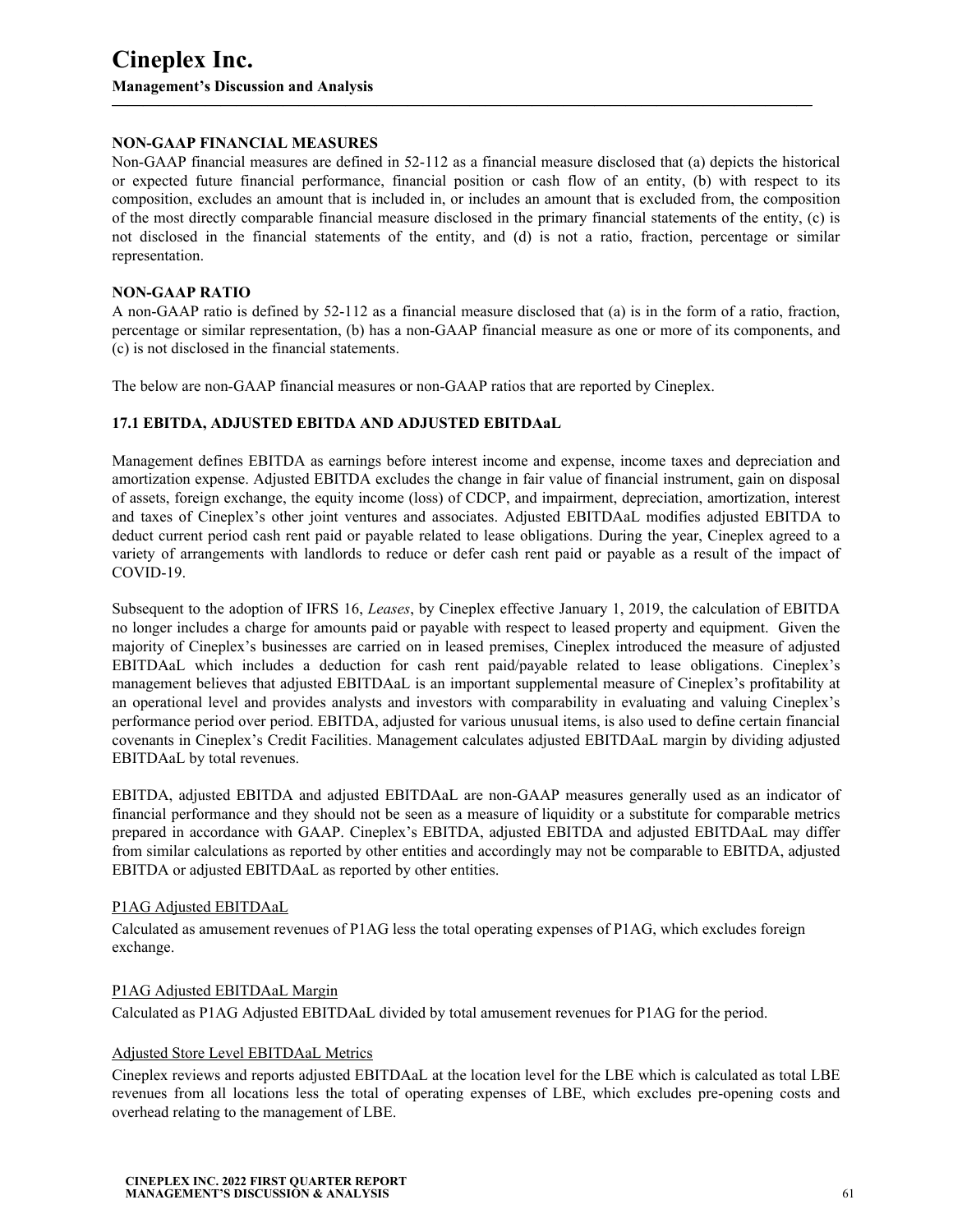#### **Management's Discussion and Analysis**

### Adjusted Store Level EBITDAaL Margin

Calculated as adjusted store level EBITDAaL divided by total revenues for LBE for the period.

The following represents management's calculation of EBITDA, adjusted EBITDA, and adjusted EBITDAaL (expressed in thousands of dollars):

**—————————————————————————————————————————————**

| Reconciliation of reported net loss to adjusted EBITDAaL           |    | Three months ended March 31, |           |  |  |  |
|--------------------------------------------------------------------|----|------------------------------|-----------|--|--|--|
|                                                                    |    | 2022                         | 2021      |  |  |  |
| <b>Net loss</b>                                                    | S  | $(42, 225)$ \$               | (89,688)  |  |  |  |
| Depreciation and amortization - other                              |    | 26,892                       | 29,509    |  |  |  |
| Depreciation - right-of-use assets                                 |    | 24,263                       | 26,318    |  |  |  |
| Interest expense - lease obligations                               |    | 14,704                       | 13,665    |  |  |  |
| Interest expense - other                                           |    | 10,083                       | 14,359    |  |  |  |
| Interest income                                                    |    | (30)                         | (26)      |  |  |  |
| Current income tax (recovery) expense                              |    | (724)                        | 3,339     |  |  |  |
| <b>EBITDA</b>                                                      | -S | 32,963 \$                    | (2,524)   |  |  |  |
| Loss (gain) on disposal of assets                                  |    | 157                          | (30,060)  |  |  |  |
| Loss on financial instruments recorded at fair value               |    | 3,830                        |           |  |  |  |
| CDCP equity (income) loss (i)                                      |    | (854)                        | 2,238     |  |  |  |
| Foreign exchange loss                                              |    | 234                          | 230       |  |  |  |
| Depreciation and amortization - joint ventures and associates (ii) |    | 131                          |           |  |  |  |
| Taxes and interest of joint ventures and associates (ii)           |    | 14                           | 11        |  |  |  |
| <b>Adjusted EBITDA</b>                                             | £. | 36,475 \$                    | (30, 105) |  |  |  |
| Cash rent paid/payable related to lease obligations (iii)          |    | (43,353)                     | (33, 861) |  |  |  |
| Negotiated lease-related cash savings for the period (iii) (iv)    |    |                              | 751       |  |  |  |
| Cash rent paid not pertaining to current period                    |    | 1,159                        | 1,125     |  |  |  |
| <b>Adjusted EBITDAaL (iv)</b>                                      | S  | $(5,719)$ \$                 | (62,090)  |  |  |  |

(i) CDCP equity loss (income) not included in adjusted EBITDA as CDCP is a limited-life financing vehicle that is funded by virtual print fees collected from distributors.

(ii) Includes the joint ventures with the exception of CDCP (see (i) above).

(iii) The cash rent paid or payable includes negotiated lease obligation savings of \$0.8 million (2021 - \$29.7 million) through March 31, 2022. The negotiated lease obligation savings represent forgiveness of lease payments.

(iv) See Section 17, Non-GAAP and other financial measures.

### **17.2 ADJUSTED FREE CASH FLOW**

Free cash flow is a non-GAAP measure generally used by Canadian corporations as an indicator of financial performance and it should not be viewed as a measure of liquidity or a substitute for comparable metrics prepared in accordance with GAAP. Standardized free cash flow adjusts the amount of cash from operating activities to deduct capital expenditures net of proceeds on sale of assets in ordinary business operations. Standardized free cash flow is a non-GAAP measure recommended by the CICA in its 2008 interpretive release, *Improved Communication with Non-GAAP Financial Measures: General Principles and Guidance for Reporting EBITDA and Free Cash Flow*, and is designed to enhance comparability. Adjusted free cash flow is also a non-GAAP measure used by Cineplex to modify standardized free cash flow to exclude certain cash flow activities and to measure the amount available for activities such as repayment of debt, dividends to owners and investments in future growth through acquisitions. Beginning with the MD&A for the three months ending March 31, 2019, Adjusted free cash flow included repayments of lease obligations that represented the principal portion of rent expenses that were included in net income calculation prior to the adoption of accounting standard IFRS 16, *Leases,* by Cineplex effective January 1, 2019. Given that the materiality of the principal portion of the rent expenses and comparability of adjusted free cash flow disclosure for comparative periods, adjusted free cash flow also adjusts standard free cash flow to deduct principal amount of repayment of lease obligation.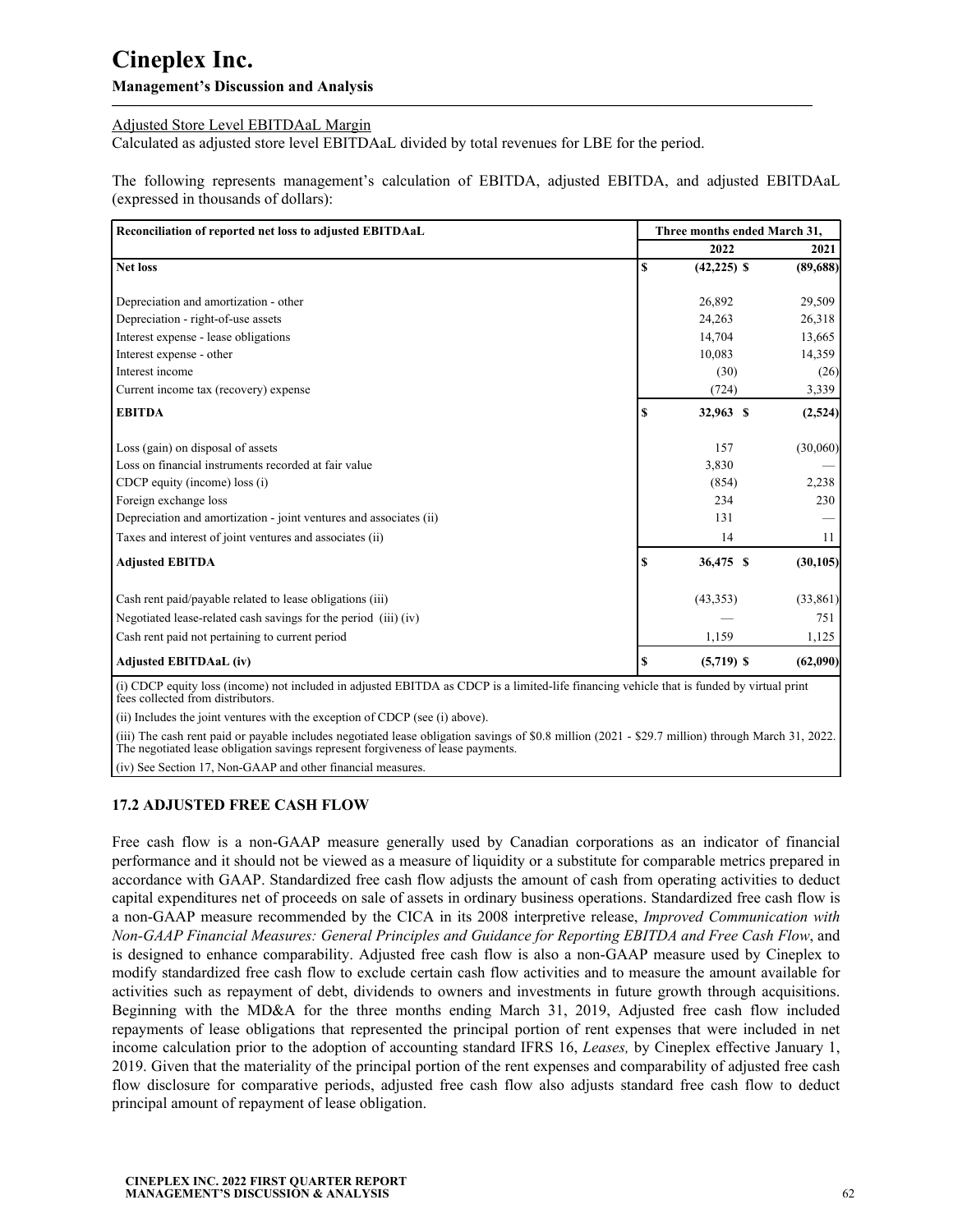## **Management's Discussion and Analysis**

Cineplex presents standardized free cash flow and adjusted free cash flow per Share because they are key measures used by investors to value and assess Cineplex. Management of Cineplex defines adjusted free cash flow as standardized free cash flow adjusted for certain items, and considers adjusted free cash flow the amount available for distribution to Shareholders. Standardized free cash flow is defined by the CICA as cash from operating activities as reported in the GAAP financial statements, less total capital expenditures minus proceeds from the disposition of capital assets other than those of discontinued operations, as reported in the GAAP financial statements; and dividends, when stipulated, unless deducted in arriving at cash flows from operating activities. The standardized free cash flow calculation excludes common dividends and others that are declared at the Board's discretion.

**—————————————————————————————————————————————**

Management calculates adjusted free cash flow per Share as follows (expressed in thousands of dollars except Shares outstanding and per Share data):

| Reconciliation of reported cash used in operating activities to adjusted free cash flow per share |   | Three months ended March 31, |            |  |
|---------------------------------------------------------------------------------------------------|---|------------------------------|------------|--|
|                                                                                                   |   | 2022                         | 2021       |  |
| Cash used in operating activities                                                                 |   | $(5,437)$ \$                 | (35, 632)  |  |
| Less: Total capital expenditures net of proceeds on sale of assets                                |   | (9, 585)                     | (8,715)    |  |
| Standardized free cash flow                                                                       |   | (15, 022)                    | (44, 347)  |  |
| $Add/(Less)$ :                                                                                    |   |                              |            |  |
| Changes in operating assets and liabilities (i)                                                   |   | 15,077                       | (23,581)   |  |
| Changes in operating assets and liabilities of joint ventures and associates (i)                  |   | (707)                        | (802)      |  |
| Repayments of lease obligations - principal                                                       |   | (29, 267)                    | (19, 457)  |  |
| Principal portion of cash rent paid not pertaining to current period                              |   | 1,143                        | 1,106      |  |
| Growth capital expenditures and other (ii)                                                        |   | 7,054                        | 8,461      |  |
| Share of income of joint ventures and associates, net of non-cash depreciation                    |   | (23)                         | (165)      |  |
| <b>Adjusted free cash flow</b>                                                                    |   | $(21,745)$ \$                | (78, 785)  |  |
| Average number of Shares outstanding                                                              |   | 63,316,444                   | 63,334,317 |  |
| Adjusted free cash flow per Share                                                                 | S | $(0.343)$ \$                 | (1.244)    |  |

(i) Changes in operating assets and liabilities are not considered a source or use of adjusted free cash flow. Refer to Note 26 of Cineplex's 2021 Annual Consolidated Financial Statements for further details.

(ii) Growth capital expenditures and other represent expenditures on Board approved projects, exclude maintenance capital expenditures and are net of proceeds on asset sales. The Revolving Facility (discussed above in Section 6.4 Credit Facilities) is available to Cineplex to fund Board approved projects.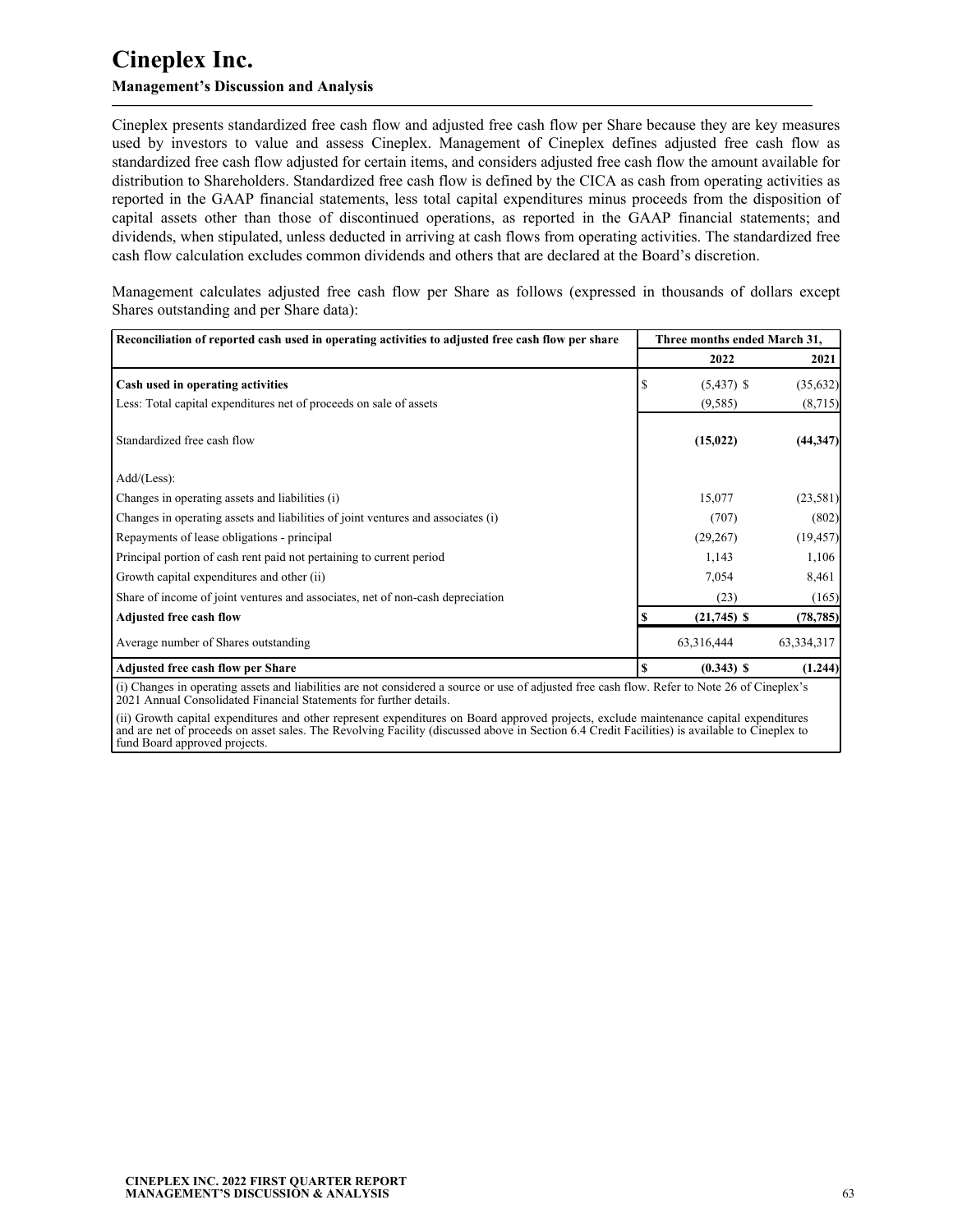### **Management's Discussion and Analysis**

Alternatively, the calculation of adjusted free cash flow using the income statement as a reference point would be as follows (expressed in thousands of dollars):

**—————————————————————————————————————————————**

| Reconciliation of reported net loss to adjusted free cash flow                                                                                                                                |    | Three months ended March 31, |           |
|-----------------------------------------------------------------------------------------------------------------------------------------------------------------------------------------------|----|------------------------------|-----------|
|                                                                                                                                                                                               |    | 2022                         | 2021      |
| Net loss                                                                                                                                                                                      | S  | $(42,225)$ \$                | (89,688)  |
| Adjust for:                                                                                                                                                                                   |    |                              |           |
| Depreciation and amortization - other                                                                                                                                                         |    | 26,892                       | 29,509    |
| Depreciation - right-of-use assets                                                                                                                                                            |    | 24,263                       | 26,318    |
| Change in fair value of financial instrument                                                                                                                                                  |    | 3,830                        |           |
| Loss (gain) on disposal of assets                                                                                                                                                             |    | 157                          | (30,060)  |
| Non-cash interest (i)                                                                                                                                                                         |    | (5,587)                      | 657       |
| Non-cash foreign exchange                                                                                                                                                                     |    | 152                          | 211       |
| Share of (income) loss of CDCP (ii)                                                                                                                                                           |    | (854)                        | 2,238     |
| Non-cash depreciation of joint ventures and associates                                                                                                                                        |    | 131                          |           |
| Taxes and interest of joint ventures and associates                                                                                                                                           |    | 14                           | 11        |
| Maintenance capital expenditures                                                                                                                                                              |    | (2,531)                      | (254)     |
| Repayments of lease obligations - principal                                                                                                                                                   |    | (29, 267)                    | (19, 457) |
| Principal portion of cash rent paid not pertaining to current period                                                                                                                          |    | 1,143                        | 1,106     |
| Non-cash items:                                                                                                                                                                               |    |                              |           |
| Non-cash Share-based compensation                                                                                                                                                             |    | 2,137                        | 624       |
| <b>Adjusted free cash flow</b>                                                                                                                                                                | \$ | $(21,745)$ \$                | (78, 785) |
| (i) Non-cash interest includes amortization of deferred financing costs on the long-term debt, accretion expense on the convertible debentures,<br>and other non-cash interest expense items. |    |                              |           |

(ii) Excludes the share of income of CDCP, as CDCP is a limited-life financing vehicle funded by virtual print fees collected from distributors. Cash invested into CDCP, as well as cash distributions received from CDCP, are considered to be uses and sources of adjusted free cash flow.

## **17.3 NET CASH BURN**

Management believes that net cash burn is an important non-GAAP measure that is used to analyze Cineplex's cash used to maintain operating activities, make growth capital expenditures and principal repayments on its lease obligations. Net cash burn is calculated as net cash (used in) provided by operating activities adjusted for the timing differences of changes in operating assets and liabilities, less repayments of lease obligations - principal and net capital expenditures, adjusted for the timing of lease payments and tax recoveries.

| Net cash burn                                                                       |   | 2022          | 2021 |                |      |                |                |                | 2020 |                |               |              |  |  |
|-------------------------------------------------------------------------------------|---|---------------|------|----------------|------|----------------|----------------|----------------|------|----------------|---------------|--------------|--|--|
|                                                                                     |   | Q1            |      | Q <sub>4</sub> |      | Q <sub>3</sub> | $\mathbf{Q}$   | Q1             |      | Q <sub>4</sub> | Q3            | $\mathbf{Q}$ |  |  |
| Net cash (used in) provided by<br>operating activities                              | S | $(5,437)$ \$  |      | 27,480 \$      |      | 52,023 \$      | 17,133<br>\$   | $(35,632)$ \$  |      | $(61,041)$ \$  | $(86,558)$ \$ | 18,095       |  |  |
| Changes in operating assets and<br>liabilities                                      |   | 15,077        |      | 1,405          |      | (32,640)       | (62, 622)      | (23,581)       |      | 67,257         | 34,894        | (69, 401)    |  |  |
| Repayments of lease obligations -<br>principal                                      |   | (29,267)      |      | (25, 525)      |      | (24, 191)      | (19,086)       | (19, 457)      |      | (32, 323)      | (24, 811)     | (933)        |  |  |
| Net capital expenditures                                                            |   | (9,040)       |      | (4,008)        |      | (3, 475)       | (3,021)        | (5,055)        |      | (7,272)        | (8,198)       | (8,019)      |  |  |
| Timing difference of lease<br>abatements recognized as<br>compared to cash payments |   | 1,777         |      | 1,965          |      | 1,153          | (2, 435)       | 1,830          |      | 12,672         | 18,868        | (18, 933)    |  |  |
| Timing difference of cash tax<br>recoveries as compared to current<br>tax provision |   |               |      |                |      |                |                | 3,309          |      | (53,946)       | 16,643        | 26,808       |  |  |
| Total net cash burn                                                                 |   | $(26,890)$ \$ |      | 1,317 \$       |      | $(7,130)$ \$   | $(70, 031)$ \$ | $(78,586)$ \$  |      | $(74, 653)$ \$ | $(49,162)$ \$ | (52, 383)    |  |  |
| Average monthly net cash burn                                                       |   | $(8,963)$ \$  |      | 439            | - \$ | $(2,377)$ \$   | $(23,344)$ \$  | $(26, 195)$ \$ |      | $(24, 884)$ \$ | $(16,387)$ \$ | (17, 461)    |  |  |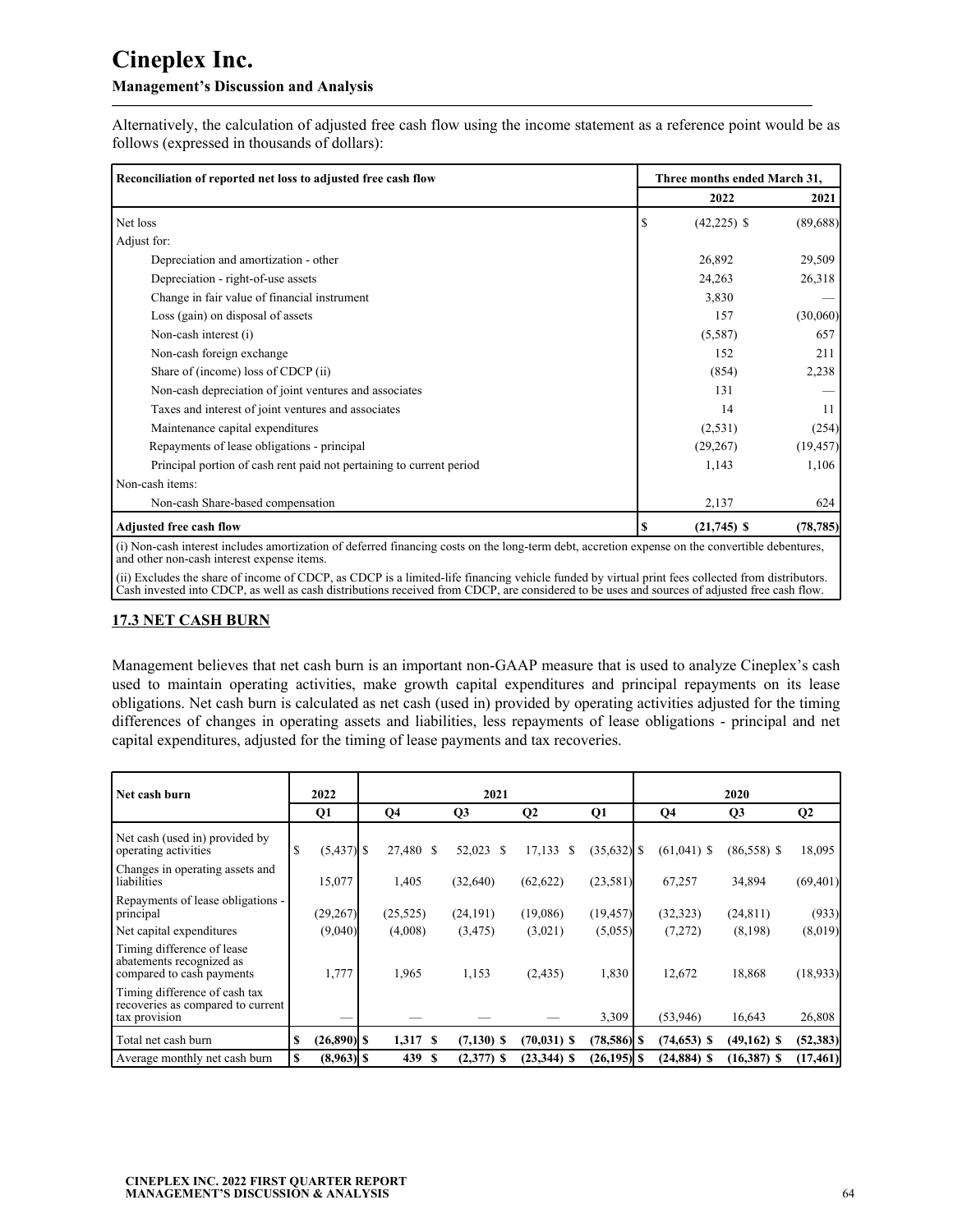**Management's Discussion and Analysis**

### **SUPPLEMENTARY FINANCIAL MEASURES**

Supplementary financial measures are financial measures that are not (a) presented in the financial statements and (b) is, or is intended to be, disclosed periodically to depict the historical or expected future financial performance, financial position or cash flow, that is not a non-GAAP financial measure or a non-GAAP ratio as defined in the instrument. The below are supplementary financial measures that Cineplex uses to depict its financial performance, financial position or cash flows.

**—————————————————————————————————————————————**

#### **Earnings per Share Metrics**

Cineplex has presented basic and diluted earnings per share net of this item to provide a more comparable earnings per share metric between the current periods and prior year periods. In the non-GAAP and other financial measure, earnings is defined as net income or net loss attributable to Cineplex excluding the change in fair value of financial instruments.

#### **Per Patron Revenue Metrics**

Cineplex reviews per patron metrics as they relate to box office revenue and theatre food service revenue such as BPP, CPP, BPP excluding premium priced product, and concession margin per patron, as these are key measures used by investors to value and assess Cineplex's performance, and are widely used in the theatre exhibition industry. Management of Cineplex defines these metrics as follows:

**Theatre attendance:** Theatre attendance is calculated as the total number of paying patrons that frequent Cineplex's theatres during the period.

**BPP:** Calculated as total box office revenues divided by total paid theatre attendance for the period.

**BPP excluding premium priced product:** Calculated as total box office revenues for the period, less box office revenues from 3D, 4DX, UltraAVX, VIP, ScreenX and IMAX product; divided by total paid theatre attendance for the period, less paid theatre attendance for 3D, 4DX, UltraAVX, VIP, ScreenX and IMAX product.

**CPP:** Calculated as total theatre food service revenues divided by total paid theatre attendance for the period.

**Premium priced product:** Defined as 3D, 4DX, UltraAVX, IMAX, ScreenX and VIP film product.

**Theatre concession margin per patron:** Calculated as total theatre food service revenues less total theatre food service cost, divided by theatre attendance for the period.

#### **Same Theatre Analysis**

Cineplex reviews and reports same theatre metrics relating to box office revenues, theatre food service revenues, theatre rent expense and theatre payroll expense, as these measures are widely used in the theatre exhibition industry as well as other retail industries.

Same theatre metrics are calculated by removing the results for all theatres that have been opened, acquired, closed or otherwise disposed of subsequent to the start of the prior year comparative period. For the three months ended March 31, 2022 the impact of 2 locations that have been opened or acquired and 5 locations that have been closed have been excluded, resulting in 152 theatres being included in the same theatre metrics.